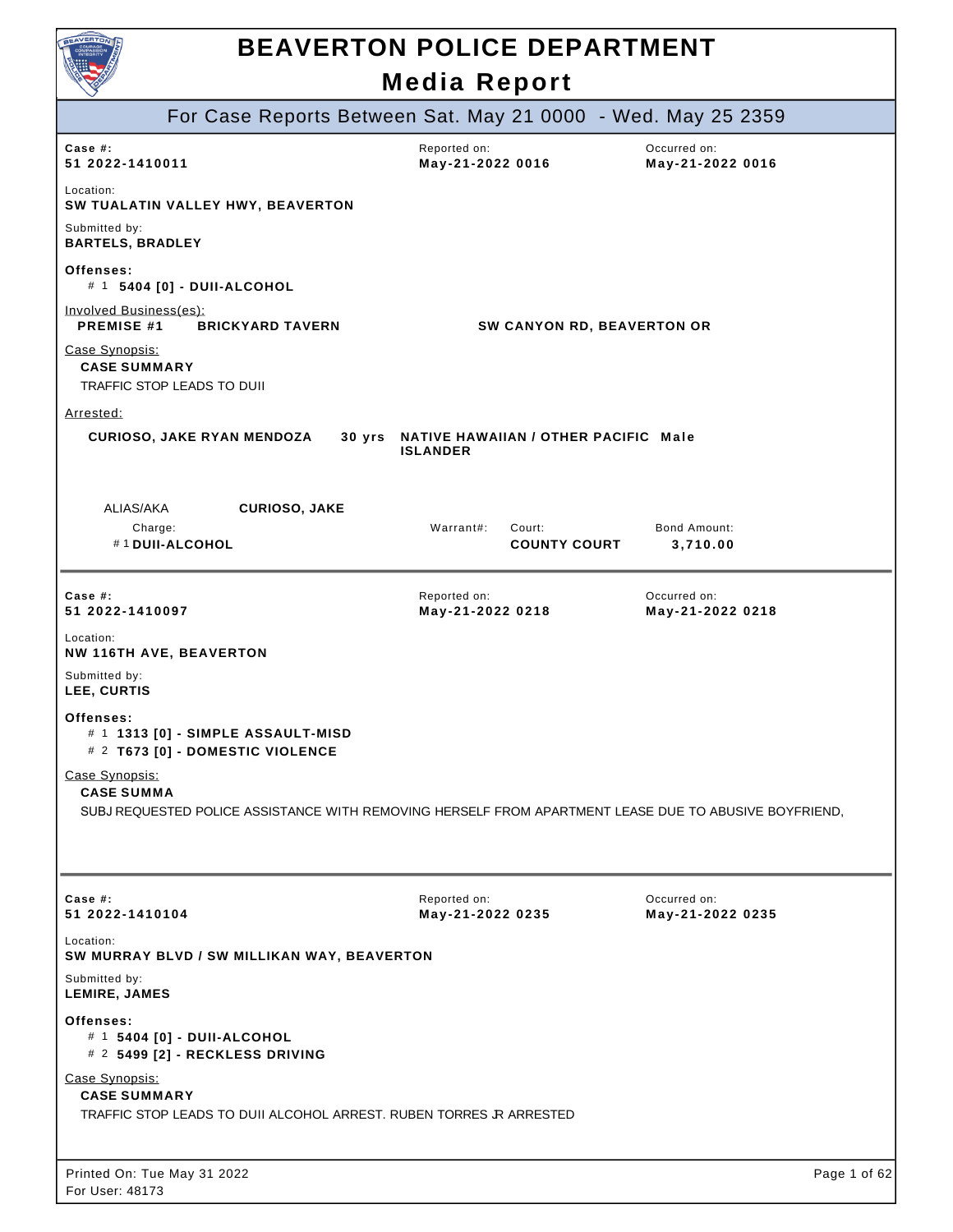

## **BEAVERTON POLICE DEPARTMENT**

**Media Report**  For Case Reports Between Sat. May 21 0000 - Wed. May 25 2359  **COUNTY COURT COUNTY COURT 3,710.00** Arrested: **TORRES JR, RUBEN 24 yrs HISPANIC OR LATINO Male**  Charge: #1 **DUII-ALCOHOL**  #2 **RECKLESS DRIVING**  Warrant#: Court: Bond Amount: **3,710.00 3,710.00 Case #: 51 2022-1410107**  Reported on: **May-21-2022 0237**  Occurred on: **May-21-2022 0237**  Location: **SW 87TH AVE, BEAVERTON**  Submitted by: **STUBBS, BENJAMIN Offenses:**  # 1 **2299 [2] - BURGLARY-BUSINESS - Attempted**  # 2 **2999 [2] - VANDALISM UNDER \$1K**  Case Synopsis: **CASE SUMMARY**  UNIDENTIFIED SUSPECT(S) CUT A CHAIN ON THE BACK DOORS TO THE LOADING DOCK OF THE POST OFFICE ON SW 87TH AVE. NOTHING WAS STOLEN AND SUSPECT(S) WAS UNABLE TO GAIN ACCESS. NO CAMERA FOOTAGE AVAILABLE. **Case #: 51 2022-1410118**  Reported on: **May-21-2022 0304**  Occurred on: **May-21-2022 0304**  Location: **SW CEDAR HILLS BLVD, BEAVERTON**  Submitted by: **JACOBS, NICHOLAS Offenses:**  # 1 **5499 [5] - DWS/DWR-MISDEMEANOR**  Case Synopsis: **CASE SUMMARY**  TRAFFIC STOP LEADS TO DWS MISDEMEANOR ARREST. Arrested: **STEWART, ALEXANDER DARRNELL 38 yrs BLACK Male CONSTRAINING Male** ALIAS/AKA ALIAS/AKA ALIAS/AKA ALIAS/AKA ALIAS/AKA MONIKER **STEWART, ALEX STEWART, ALEX STEWART, ALEX STEWART, ALEXANDER STEWART, ALEXANDER MAMA D**   $Charne$ #1 **DRIVING WHILE SUSPENDED OR REVOKED-MISD**  Warrant#: Court: **COUNTY COURT**  Bond Amount: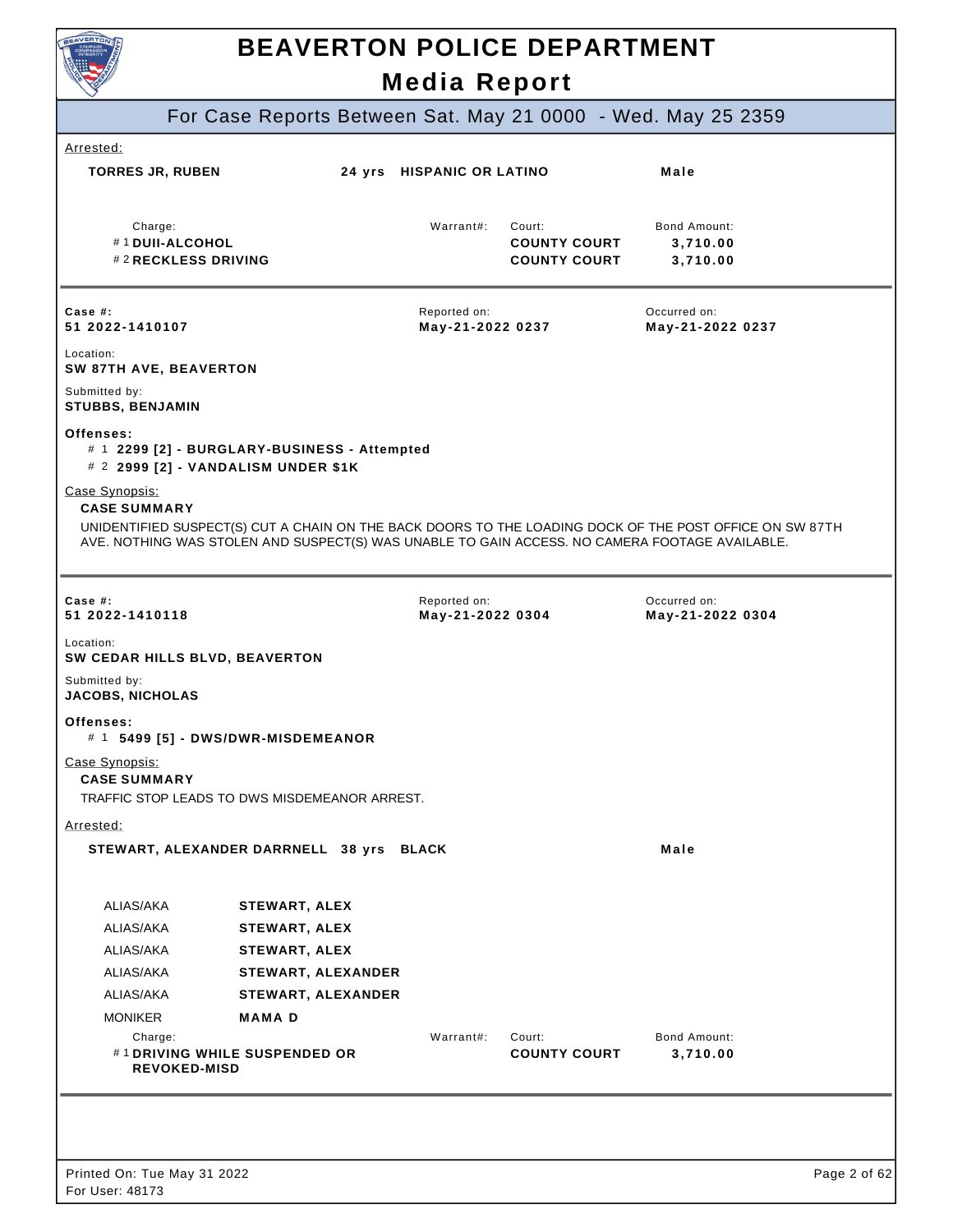

|                                                                                                                                                 | For Case Reports Between Sat. May 21 0000 - Wed. May 25 2359 |                                  |              |
|-------------------------------------------------------------------------------------------------------------------------------------------------|--------------------------------------------------------------|----------------------------------|--------------|
| Case $#$ :<br>51 2022-1410138                                                                                                                   | Reported on:<br>May-21-2022 0435                             | Occurred on:<br>May-21-2022 0435 |              |
| Location:<br>SW BEAVERTON HILLSDALE HWY, BEAVERTON                                                                                              |                                                              |                                  |              |
| Submitted by:<br><b>MITHSADA, CHRIS</b>                                                                                                         |                                                              |                                  |              |
| Offenses:<br># 1 5099 [1] - WARRANT / FUGITIVE                                                                                                  |                                                              |                                  |              |
| Case Synopsis:<br><b>CASE SUMMARY</b><br>RICHARD JOSEPH CASTENADA IS AREESTED FOR VARIOUS WARRANTS AFTER BEING CALLED IN AS AN UNWANTED PERSON. |                                                              |                                  |              |
| Arrested:                                                                                                                                       |                                                              |                                  |              |
| CASTENEDA, RICHARD JOSEPH 36 yrs WHITE                                                                                                          |                                                              | Male                             |              |
|                                                                                                                                                 |                                                              |                                  |              |
| <b>MONIKER</b><br><b>RJ</b>                                                                                                                     |                                                              |                                  |              |
| ALIAS/AKA<br><b>CASTANEDA, RICHARD</b>                                                                                                          |                                                              |                                  |              |
| ALIAS/AKA<br><b>BOWMAN, RICHARD</b>                                                                                                             |                                                              |                                  |              |
| ALIAS/AKA<br><b>CASTANEDA, RICHARD</b>                                                                                                          |                                                              |                                  |              |
| Charge:<br>#1WARRANT SERVICE                                                                                                                    | Warrant#:<br>Court:<br>14435162 COUNTY COURT                 | <b>Bond Amount:</b>              |              |
| #2WARRANT SERVICE                                                                                                                               | 21 CR48343 COUNTY COURT                                      | 0.00<br>2,500.00                 |              |
|                                                                                                                                                 |                                                              |                                  |              |
| Case $#$ :<br>51 2022-1410153                                                                                                                   | Reported on:<br>May-21-2022 0602                             | Occurred on:<br>May-21-2022 0602 |              |
| Location:<br>SW MURRAY BLVD, BEAVERTON                                                                                                          |                                                              |                                  |              |
| Submitted by:<br><b>WILBURN, TIM</b>                                                                                                            |                                                              |                                  |              |
| Offenses:<br># 1 5099 [1] - WARRANT / FUGITIVE                                                                                                  |                                                              |                                  |              |
| Case Synopsis:<br><b>CASE SUMMARY</b><br>FEMALE ARRESTED ON WCSO 35M                                                                            |                                                              |                                  |              |
| <u>Arrested:</u>                                                                                                                                |                                                              |                                  |              |
| <b>SLACK, SHELBY LYN</b>                                                                                                                        | 28 yrs WHITE                                                 | Female                           |              |
| Charge:<br>#1WARRANT SERVICE                                                                                                                    | Warrant#:<br>Court:<br><b>19CR59470 COUNTY COURT</b>         | Bond Amount:<br>2,500.00         |              |
| Case #:<br>51 2022-1410162                                                                                                                      | Reported on:<br>May-21-2022 0628                             | Occurred on:<br>May-21-2022 0628 |              |
| Location:<br>SW CENTER ST, BEAVERTON                                                                                                            |                                                              |                                  |              |
| Submitted by:<br>ALEGRIA, ELVIS / REED, MATTHEW                                                                                                 |                                                              |                                  |              |
| Offenses:<br># 1 T654 [0] - IMPOUND VEH-POL TOW OTHER                                                                                           |                                                              |                                  |              |
| Case Synopsis:                                                                                                                                  |                                                              |                                  |              |
| Printed On: Tue May 31 2022<br>For User: 48173                                                                                                  |                                                              |                                  | Page 3 of 62 |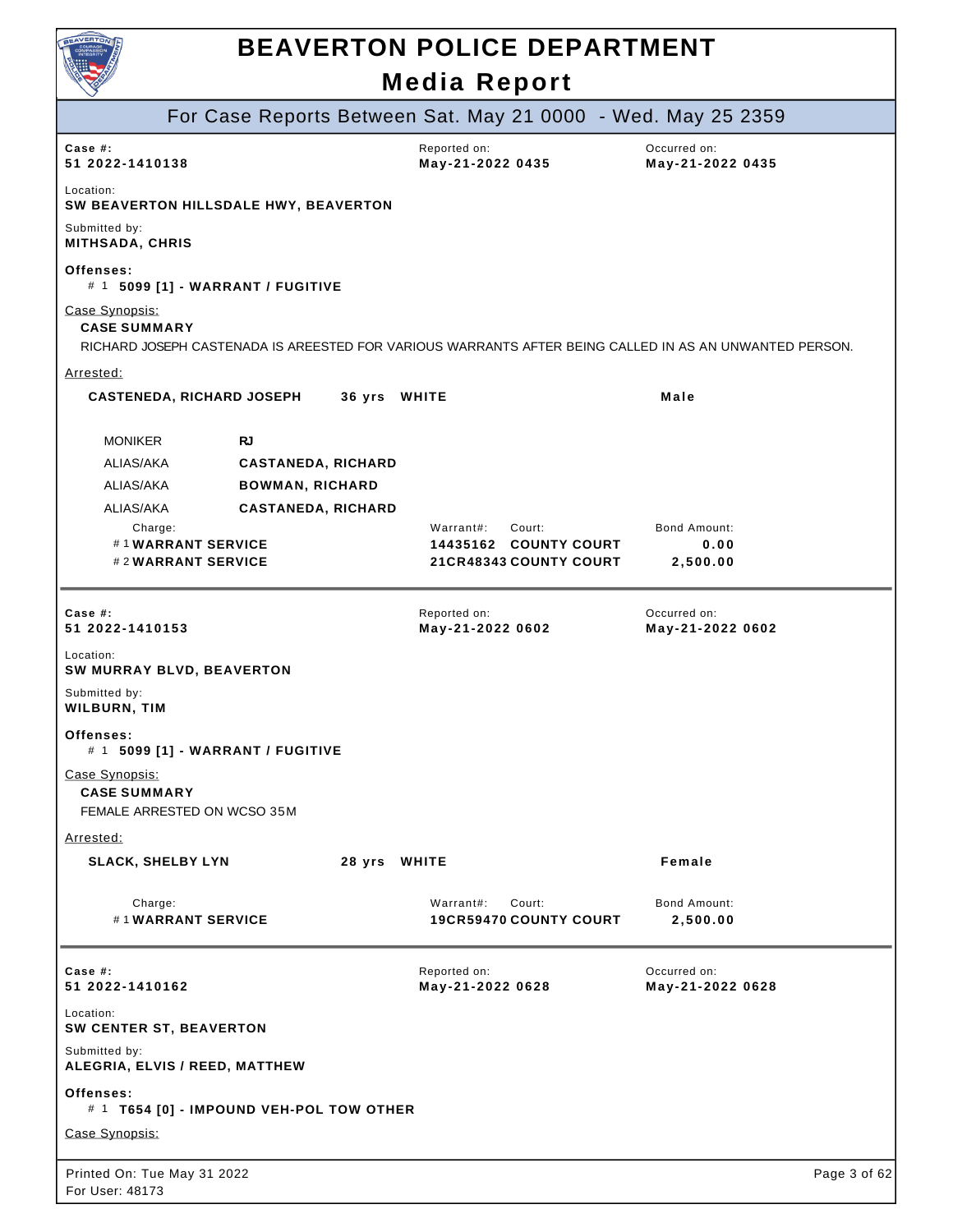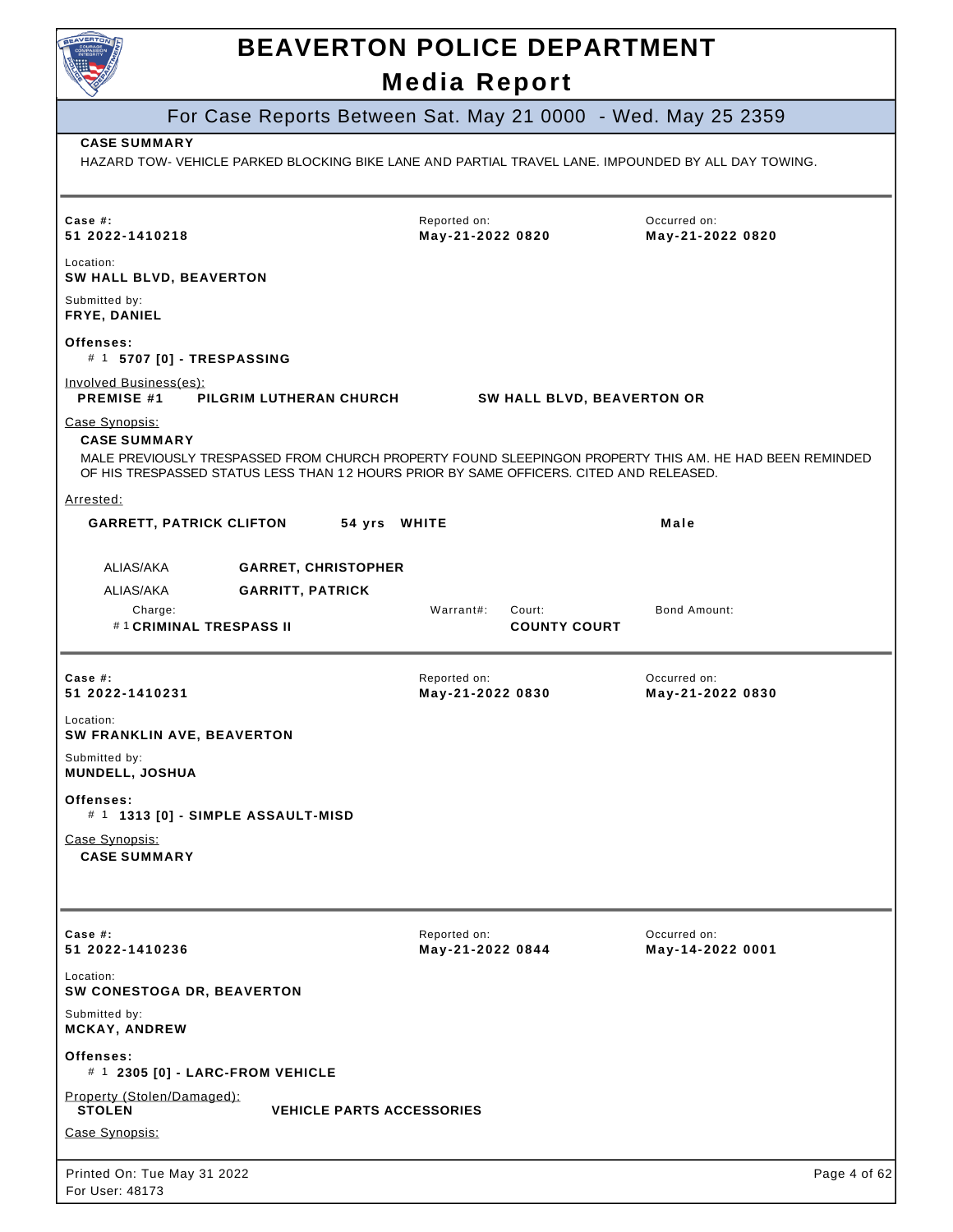| BEAVERTON                                                                                                                       |                                                                                                                 | <b>BEAVERTON POLICE DEPARTMENT</b><br><b>Media Report</b> |                                                                                                          |  |
|---------------------------------------------------------------------------------------------------------------------------------|-----------------------------------------------------------------------------------------------------------------|-----------------------------------------------------------|----------------------------------------------------------------------------------------------------------|--|
|                                                                                                                                 |                                                                                                                 |                                                           | For Case Reports Between Sat. May 21 0000 - Wed. May 25 2359                                             |  |
| <b>CASE SUMMARY</b><br>THEFT OF LICENSE PLATE WITHIN THE LAST WEEK, OR/711MTU, NO SUSPECT INFO.                                 |                                                                                                                 |                                                           |                                                                                                          |  |
| Case $#$ :<br>51 2022-1430438                                                                                                   |                                                                                                                 | Reported on:<br>May-21-2022 1001                          | Occurred on:<br>May-21-2022 1001                                                                         |  |
| Location:<br>SW BEAVERTON HILLSDALE HWY, BEAVERTON                                                                              |                                                                                                                 |                                                           |                                                                                                          |  |
| Submitted by:<br>DIETZ, LORI                                                                                                    |                                                                                                                 |                                                           |                                                                                                          |  |
| Offenses:<br># 1 T619 [0] - PROPERTY-UNSPF                                                                                      |                                                                                                                 |                                                           |                                                                                                          |  |
| Case  #:<br>51 2022-1410304                                                                                                     |                                                                                                                 | Reported on:<br>May-21-2022 1018                          | Occurred on:<br>May-21-2022 1018                                                                         |  |
| Location:<br><b>SW LOMBARD AVE, BEAVERTON</b>                                                                                   |                                                                                                                 |                                                           |                                                                                                          |  |
| Submitted by:<br>MUNDELL, JOSHUA                                                                                                |                                                                                                                 |                                                           |                                                                                                          |  |
| Offenses:<br># 1 7399 [4] - RUNAWAY                                                                                             |                                                                                                                 |                                                           |                                                                                                          |  |
| Case Synopsis:<br><b>CASE SUMMARY</b>                                                                                           |                                                                                                                 |                                                           |                                                                                                          |  |
|                                                                                                                                 |                                                                                                                 |                                                           |                                                                                                          |  |
| Case $#$ :<br>51 2022-1410333                                                                                                   |                                                                                                                 | Reported on:<br>May-21-2022 1051                          | Occurred on:<br>May-21-2022 1051                                                                         |  |
| Location:<br><b>NW WATERHOUSE AVE, BEAVERTON</b>                                                                                |                                                                                                                 |                                                           |                                                                                                          |  |
| Submitted by:<br><b>BALDERAS, DIEGO</b>                                                                                         |                                                                                                                 |                                                           |                                                                                                          |  |
| Offenses:<br># 1 2305 [0] - LARC-FROM VEHICLE                                                                                   |                                                                                                                 |                                                           |                                                                                                          |  |
| Property (Stolen/Damaged):<br><b>STOLEN</b>                                                                                     | <b>COMPUTER</b>                                                                                                 |                                                           |                                                                                                          |  |
| <b>STOLEN</b><br><b>STOLEN</b><br><b>STOLEN</b>                                                                                 | <b>HARDWARE/SOFTWARE</b><br><b>IDENTITY DOCUMENTS</b><br><b>IDENTITY DOCUMENTS</b><br><b>IDENTITY DOCUMENTS</b> |                                                           | \$1.00                                                                                                   |  |
| Case Synopsis:<br><b>CASE SUMMARY</b><br>THE PARKING LOT OF THE 24 HOUR FITNESS NEAR NW WATERHOUSE AVE. NO SUSPECT INFORMATION. |                                                                                                                 |                                                           | UNKNOWN SUSPECT STEALS A WALLET, SOCIAL SECURITY CARD, PASSPORT AND A CELL PHONE FROM AN UNLOCKED CAR IN |  |
| Case $#$ :<br>51 2022-1410355                                                                                                   |                                                                                                                 | Reported on:<br>May-21-2022 1111                          | Occurred on:<br>May-21-2022 1111                                                                         |  |
| Location:<br>SW MURRAY BLVD, BEAVERTON                                                                                          |                                                                                                                 |                                                           |                                                                                                          |  |
| Submitted by:<br>HO, JIMMY                                                                                                      |                                                                                                                 |                                                           |                                                                                                          |  |
| Printed On: Tue May 31 2022<br>For User: 48173                                                                                  |                                                                                                                 |                                                           | Page 5 of 62                                                                                             |  |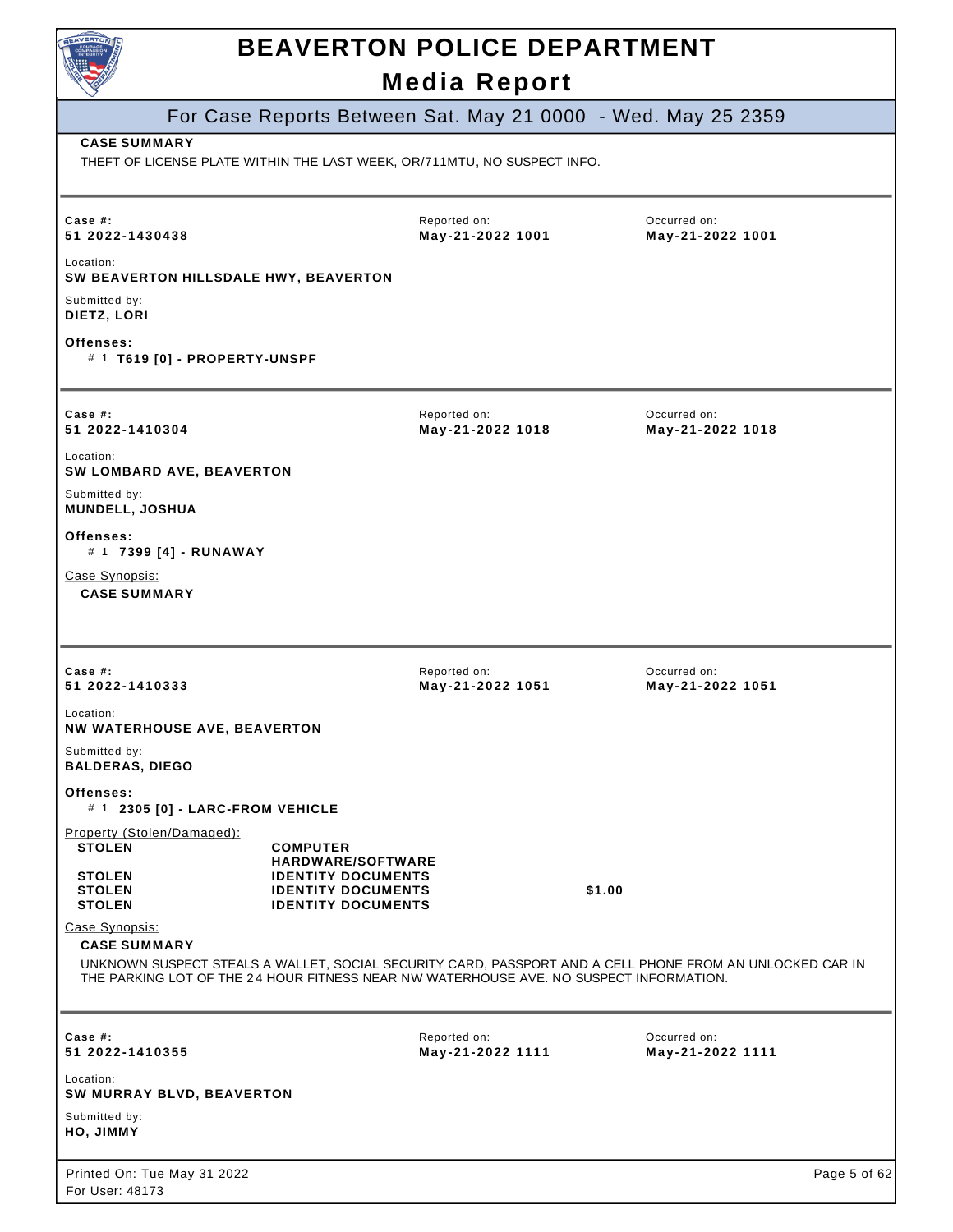

#### For Case Reports Between Sat. May 21 0000 - Wed. May 25 2359

#### **Offenses:**

#### # 1 **T570 [0] - DEATH INVESTIGATION**

Case Synopsis:

For User: 48173

#### **CASE SUMMARY**

PARENTS DISCOVER 40 YEAR OLD SON DECEASED IN HIS APARTMENT AFTER HE FAILED TO RESPOND TO A TEXT ON HIS BIRTHDAY.

| Case $#$ :<br>51 2022-1410390                                | Reported on:<br>May-21-2022 1145                                                                                                                                                                       | Occurred on:<br>May-21-2022 1100 |
|--------------------------------------------------------------|--------------------------------------------------------------------------------------------------------------------------------------------------------------------------------------------------------|----------------------------------|
| Location:<br>SW NEW FOREST DR, BEAVERTON                     |                                                                                                                                                                                                        |                                  |
| Submitted by:<br><b>KLUS, TAYLOR</b>                         |                                                                                                                                                                                                        |                                  |
| Offenses:<br># 1 1313 [0] - SIMPLE ASSAULT-MISD              |                                                                                                                                                                                                        |                                  |
| Case Synopsis:<br><b>CASE SUMMARY</b>                        | CONSTRUCTION WORKERS GET IN DISPUTE BOTH CALL POLICE WANTING TO PRESS CHARGES                                                                                                                          |                                  |
| Case #:<br>51 2022-1410421                                   | Reported on:<br>May-21-2022 1223                                                                                                                                                                       | Occurred on:<br>May-21-2022 1223 |
| Location:<br>NW WALKER RD, BEAVERTON                         |                                                                                                                                                                                                        |                                  |
| Submitted by:<br><b>BALDERAS, DIEGO</b>                      |                                                                                                                                                                                                        |                                  |
| Offenses:<br># 1 2903 [5] - VANDALISM - VEHICLE UNDER \$1K   |                                                                                                                                                                                                        |                                  |
| Case Synopsis:<br><b>CASE SUMMARY</b><br>INFORMATION.        | UNKNOWN SUSPECT KEYS A GRAY BMW IN THE PARKING LOT OF THE JASPER PLACE APARTMENTS. NO SUSPECT                                                                                                          |                                  |
| Case $#$ :<br>51 2022-1410498                                | Reported on:<br>May-21-2022 1408                                                                                                                                                                       | Occurred on:<br>May-21-2022 1408 |
| Location:<br><b>SW WATSON AVE, BEAVERTON</b>                 |                                                                                                                                                                                                        |                                  |
| Submitted by:<br><b>FRYE, DANIEL</b>                         |                                                                                                                                                                                                        |                                  |
| Offenses:<br># 1 5707 [0] - TRESPASSING                      |                                                                                                                                                                                                        |                                  |
| Involved Business(es):<br><b>PREMISE #1</b><br><b>BETHEL</b> |                                                                                                                                                                                                        | SW WATSON AVE, BEAVERTON OR      |
| Case Synopsis:<br><b>CASE SUMMARY</b>                        | PATRICK CLIFTON GARRETT FOUND ON CHURCH PROPERTY AFTER MULTIPLE REMINDERS OF BEING TRESPASSED FROM THE<br>PROPERTY. ON GOING ISSUES WITH SUBJECT TRESPASSING AT MULTIPLE LOCATIONS. LODGED AT WC JAIL. |                                  |
| Arrested:                                                    |                                                                                                                                                                                                        |                                  |
|                                                              |                                                                                                                                                                                                        |                                  |
| Printed On: Tue May 31 2022                                  |                                                                                                                                                                                                        | Page 6 of 62                     |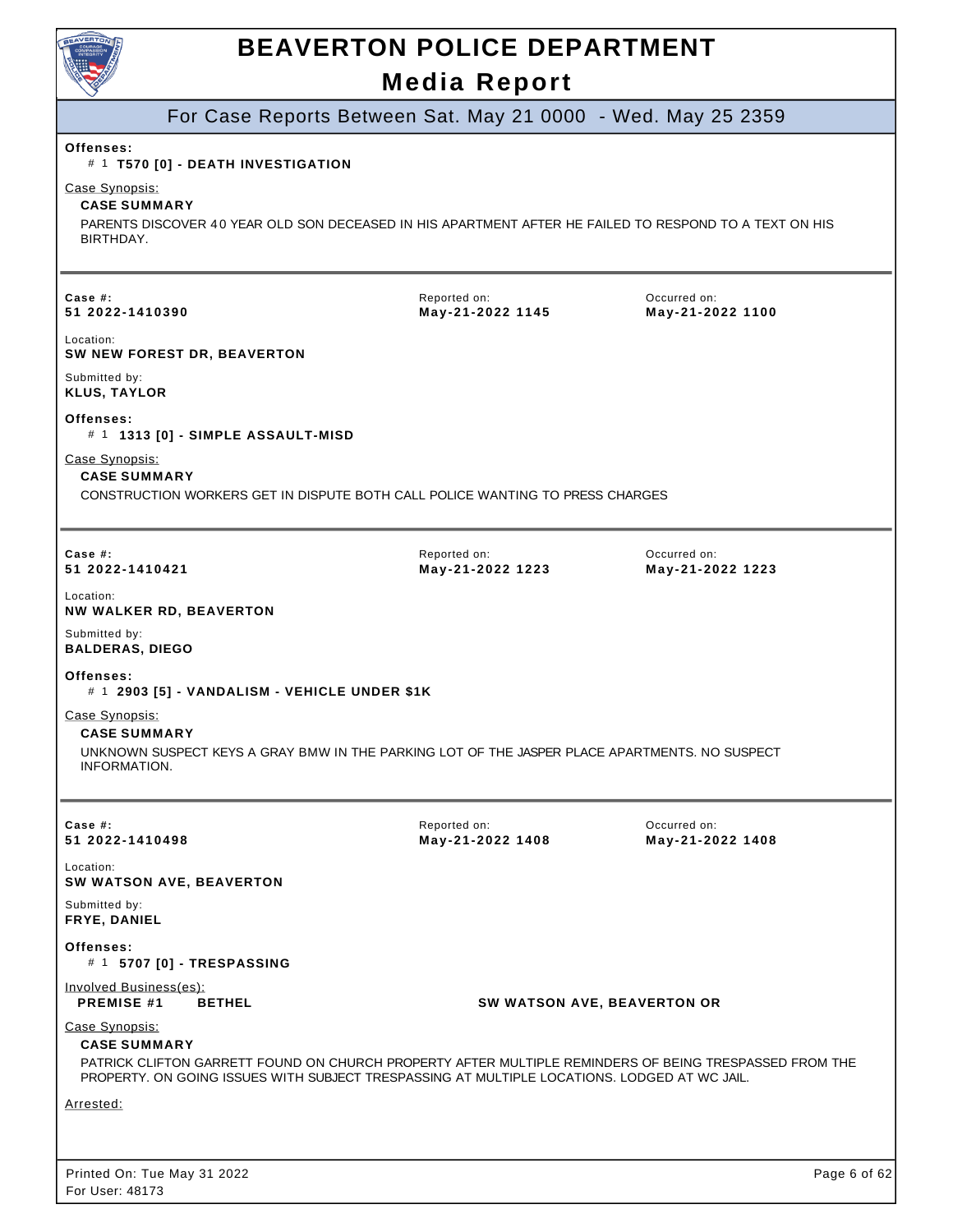| EAVERTON                                                                                                                                                                                                                                                        | <b>BEAVERTON POLICE DEPARTMENT</b><br><b>Media Report</b> |                                  |
|-----------------------------------------------------------------------------------------------------------------------------------------------------------------------------------------------------------------------------------------------------------------|-----------------------------------------------------------|----------------------------------|
| For Case Reports Between Sat. May 21 0000 - Wed. May 25 2359                                                                                                                                                                                                    |                                                           |                                  |
| <b>GARRETT, PATRICK CLIFTON</b>                                                                                                                                                                                                                                 | 54 yrs WHITE                                              | Male                             |
| ALIAS/AKA<br><b>GARRET, CHRISTOPHER</b><br>ALIAS/AKA<br><b>GARRITT, PATRICK</b><br>Charge:<br>#1 CRIMINAL TRESPASS II                                                                                                                                           | Warrant#:<br>Court:<br><b>COUNTY COURT</b>                | Bond Amount:                     |
| Case $#$ :<br>51 2022-1430431                                                                                                                                                                                                                                   | Reported on:<br>May-21-2022 1414                          | Occurred on:<br>May-21-2022 1414 |
| Location:<br>SW BEAVERTON HILLSDALE HWY, BEAVERTON<br>Submitted by:<br>DIETZ, LORI<br>Offenses:<br># 1 T619 [0] - PROPERTY-UNSPF                                                                                                                                |                                                           |                                  |
| Case $#$ :<br>51 2022-1410517                                                                                                                                                                                                                                   | Reported on:<br>May-21-2022 1425                          | Occurred on:<br>May-21-2022 1425 |
| Location:<br>SW CANYON RD, BEAVERTON<br>Submitted by:<br><b>BOLIEK, MICHAEL</b>                                                                                                                                                                                 |                                                           |                                  |
| Offenses:<br># 1 2602 [0] - FRAUD BY DECEPTION                                                                                                                                                                                                                  |                                                           |                                  |
| Property (Stolen/Damaged):<br><b>STOLEN</b><br><b>BICYCLES</b><br>Case Synopsis:<br><b>CASE SUMMARY</b><br>RICHARD BOND GIVES EMPLOYEE HIS ACTUAL ID TO TEST RIDE A \$9,600 ELECTRIC BICYCLE AND DOES NOT RETURN IT.                                            |                                                           | \$9,635.00                       |
| Case $#$ :<br>51 2022-1410541                                                                                                                                                                                                                                   | Reported on:<br>May-21-2022 1451                          | Occurred on:<br>May-21-2022 1451 |
| Location:<br><b>NW PIONEER RD, BEAVERTON</b><br>Submitted by:<br>JOHNSON, SABRINA<br>Offenses:<br># 1 T428 [0] - TRAFFIC CRASH-PROP-FIXED OBJT<br>Case Synopsis:<br><b>CASE SUMMARY</b><br>NON INJURY TRAFFIC CRASH - MALE RUNS INTO TREE WHILE TURNING CORNER. |                                                           |                                  |
| Printed On: Tue May 31 2022<br>For User: 48173                                                                                                                                                                                                                  |                                                           | Page 7 of 62                     |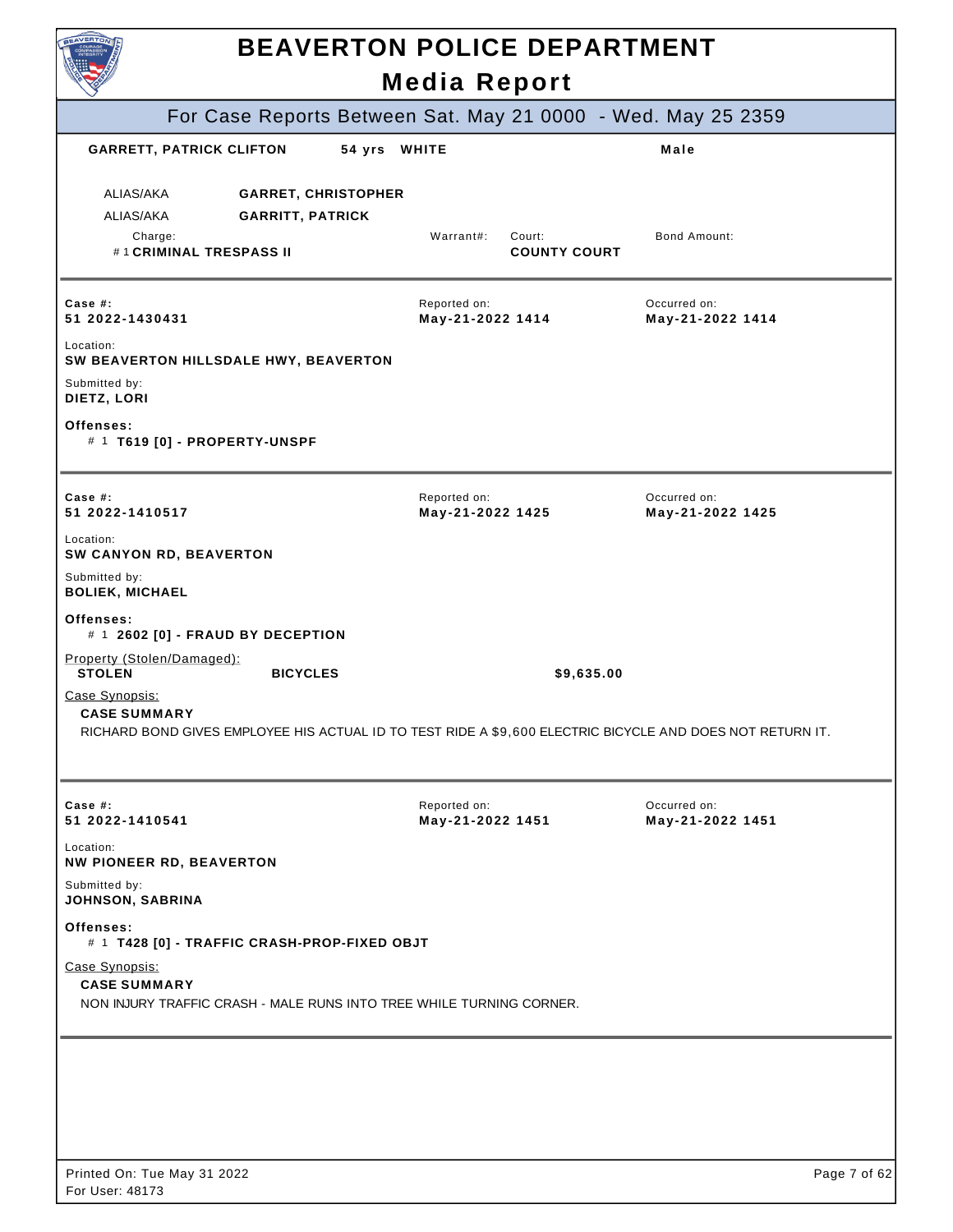

| For Case Reports Between Sat. May 21 0000 - Wed. May 25 2359                                                                                               |                                                                                |                                  |
|------------------------------------------------------------------------------------------------------------------------------------------------------------|--------------------------------------------------------------------------------|----------------------------------|
| Case #:<br>51 2022-1410558                                                                                                                                 | Reported on:<br>May-21-2022 1511                                               | Occurred on:<br>May-21-2022 1511 |
| Location:<br>SW CEDAR HILLS BLVD, BEAVERTON                                                                                                                |                                                                                |                                  |
| Submitted by:<br>HO, JIMMY                                                                                                                                 |                                                                                |                                  |
| Offenses:<br># 1 2303 [0] - LARC-SHOPLIFTING                                                                                                               |                                                                                |                                  |
| Property (Stolen/Damaged):<br><b>STOLEN</b><br><b>OTHER</b>                                                                                                | \$800.00                                                                       |                                  |
| Case Synopsis:<br><b>CASE SUMMARY</b>                                                                                                                      |                                                                                |                                  |
| UNKNOWN SUSPECT STEALS SEVERAL HUNDRED DOLLARS IN FRAGRANCES FROM ULTA.                                                                                    |                                                                                |                                  |
| Case #:<br>51 2022-1410590                                                                                                                                 | Reported on:<br>May-21-2022 1538                                               | Occurred on:<br>May-21-2022 1538 |
| Location:<br>SW 117TH AVE, BEAVERTON                                                                                                                       |                                                                                |                                  |
| Submitted by:<br><b>BOLIEK, MICHAEL</b>                                                                                                                    |                                                                                |                                  |
| Offenses:<br># 1 5099 [1] - WARRANT / FUGITIVE                                                                                                             |                                                                                |                                  |
| Case Synopsis:<br><b>CASE SUMMARY</b><br>SUBJECT HAVING DRUG RELATED ISSUE IS CALLED IN FOR DIGGING THROUGH TRASH. MALE FOUND TO HAVE A FELONY<br>WARRANT. |                                                                                |                                  |
| <u>Arrested:</u>                                                                                                                                           |                                                                                |                                  |
| 41 yrs WHITE<br><b>MITCHELL, NICHOLAS RYAN</b>                                                                                                             |                                                                                | Male                             |
| Charge:                                                                                                                                                    | Warrant#:<br>Court:                                                            | <b>Bond Amount:</b>              |
| #1WARRANT SERVICE<br>#2WARRANT SERVICE                                                                                                                     | <b>22CR12567 COUNTY COURT</b><br><b>MW080000COUNTY COURT</b><br>512CR1256<br>7 | 10,000.00<br>10,000.00           |
| #3WARRANT SERVICE<br>#4WARRANT SERVICE                                                                                                                     | <b>22CR03794 COUNTY COURT</b><br>22CR03601 COUNTY COURT                        | 10,000.00<br>2,500.00            |
| Case $#$ :<br>51 2022-1430426                                                                                                                              | Reported on:<br>May-21-2022 1600                                               | Occurred on:<br>May-21-2022 1600 |
| Location:<br>SW BEAVERTON HILLSDALE HWY, BEAVERTON                                                                                                         |                                                                                |                                  |
| Submitted by:<br>DIETZ, LORI                                                                                                                               |                                                                                |                                  |
| Offenses:<br># 1 T619 [0] - PROPERTY-UNSPF                                                                                                                 |                                                                                |                                  |
|                                                                                                                                                            |                                                                                |                                  |
|                                                                                                                                                            |                                                                                |                                  |
|                                                                                                                                                            |                                                                                |                                  |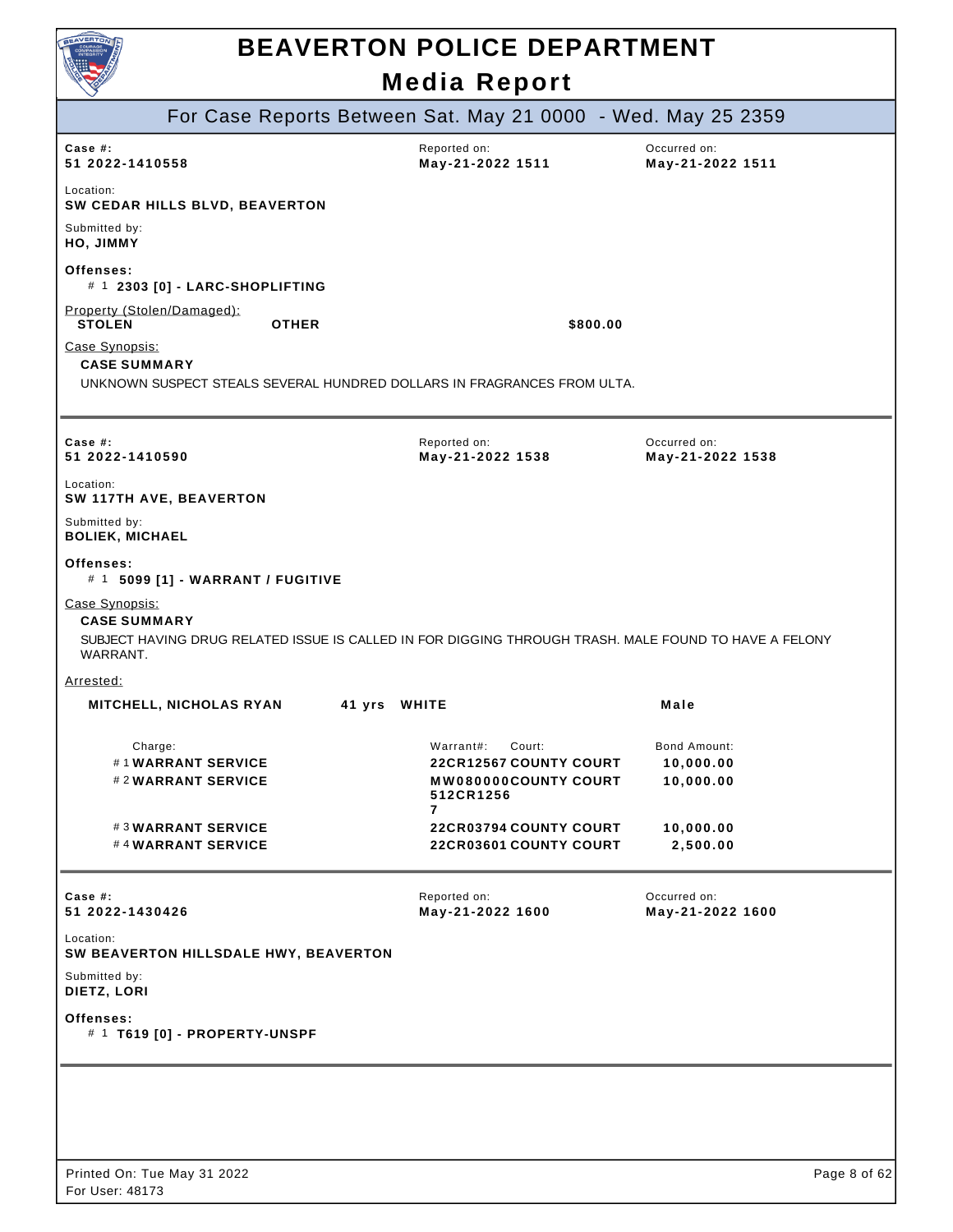

|                                                                                                                          |                      |                                  | For Case Reports Between Sat. May 21 0000 - Wed. May 25 2359 |
|--------------------------------------------------------------------------------------------------------------------------|----------------------|----------------------------------|--------------------------------------------------------------|
| Case #:<br>51 2022-1410606                                                                                               |                      | Reported on:<br>May-21-2022 1602 | Occurred on:<br>May-21-2022 1602                             |
| Location:<br><b>SB 217 EXIT 4B (SFR), BEAVERTON</b>                                                                      |                      |                                  |                                                              |
| Submitted by:<br><b>KLUS, TAYLOR</b>                                                                                     |                      |                                  |                                                              |
| Offenses:<br># 1 5499 [0] - TRAFFIC-ALL OTHER OFFENSES<br># 2 T430 [0] - MISC VIOLATION/INFRACTIONS                      |                      |                                  |                                                              |
| Case Synopsis:<br><b>CASE SUMMARY</b><br>REAR END TRAFFIC CRASH ON HWY 217 VEHICLE TOWED                                 |                      |                                  |                                                              |
| Case $#$ :<br>51 2022-1410640                                                                                            |                      | Reported on:<br>May-21-2022 1626 | Occurred on:<br>May-21-2022 1626                             |
| Location:<br>SW ERICKSON AVE, BEAVERTON                                                                                  |                      |                                  |                                                              |
| Submitted by:<br><b>LESSMAN, ERIC</b>                                                                                    |                      |                                  |                                                              |
| Offenses:<br># 1 T570 [0] - DEATH INVESTIGATION                                                                          |                      |                                  |                                                              |
| Case Synopsis:<br><b>CASE SUMMARY</b><br>90 YEAR OLD FEMALE FOUND DECEASED IN APARTMENT. SCENE RELEASED BY MX.           |                      |                                  |                                                              |
| Case #:<br>51 2022-1410636                                                                                               |                      | Reported on:<br>May-21-2022 1627 | Occurred on:<br>May-21-2022 1627                             |
| Location:<br>SW 117TH AVE, BEAVERTON                                                                                     |                      |                                  |                                                              |
| Submitted by:<br>FLECKENSTEIN, PAUL / HO, JIMMY                                                                          |                      |                                  |                                                              |
| Offenses:<br># 1 2303 [0] - LARC-SHOPLIFTING<br># 2 T941 [0] - TRESPASS WARNING (BUSINESS)                               |                      |                                  |                                                              |
| Property (Stolen/Damaged):<br><b>STOLEN</b>                                                                              | <b>CLOTHES, FURS</b> |                                  | \$25.00                                                      |
| Case Synopsis:<br><b>CASE SUMMARY</b><br>Male steals shoes from Plato's Closet and is located at BTC. Lodged at WC Jail. |                      |                                  |                                                              |
| Arrested:                                                                                                                |                      |                                  |                                                              |
|                                                                                                                          |                      |                                  |                                                              |
|                                                                                                                          |                      |                                  |                                                              |
|                                                                                                                          |                      |                                  |                                                              |
|                                                                                                                          |                      |                                  |                                                              |
| Printed On: Tue May 31 2022                                                                                              |                      |                                  | Page 9 of 62                                                 |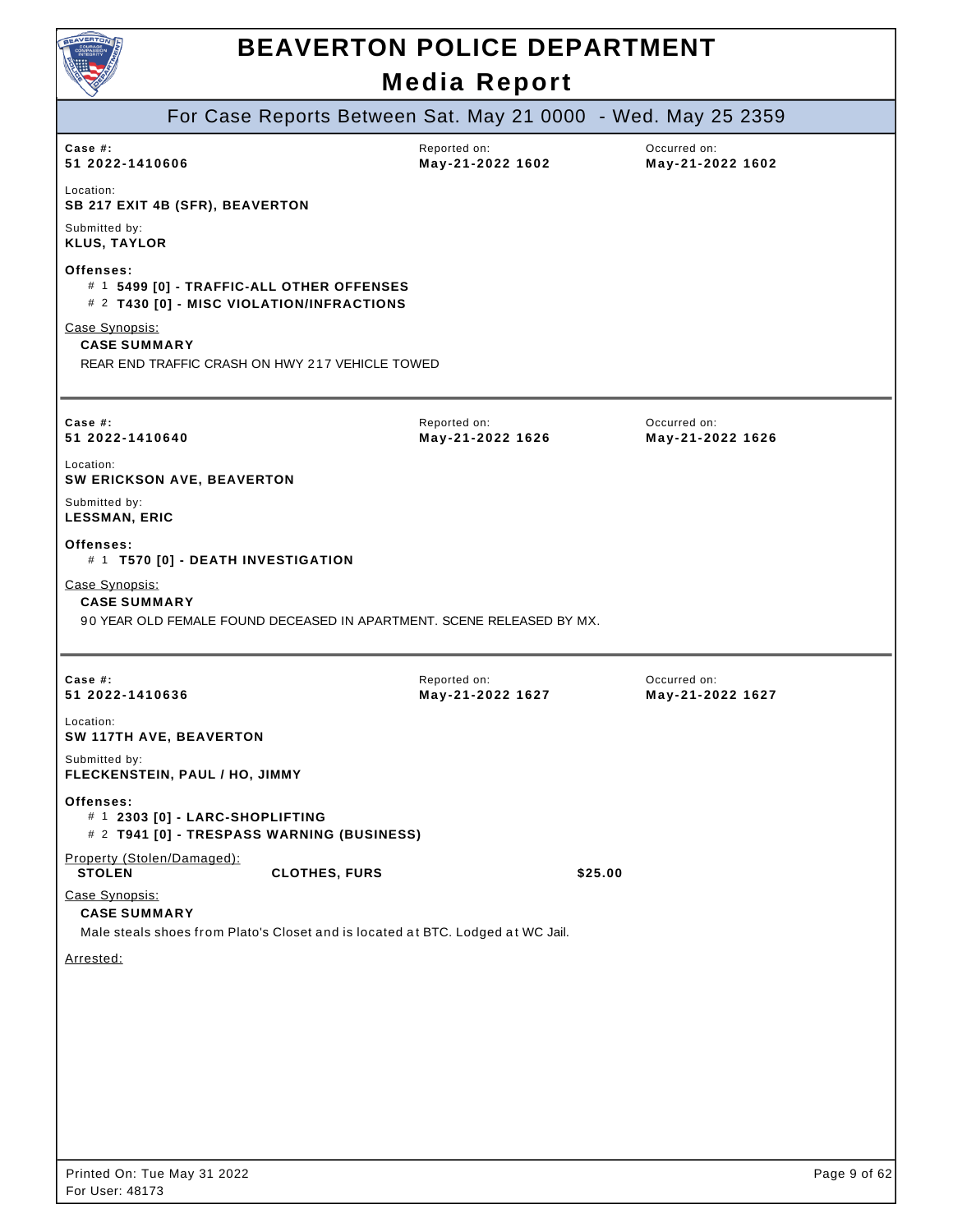|                                                       | <b>BEAVERTON POLICE DEPARTMENT</b>                                                                        | <b>Media Report</b>              |                     |                                  |               |
|-------------------------------------------------------|-----------------------------------------------------------------------------------------------------------|----------------------------------|---------------------|----------------------------------|---------------|
|                                                       | For Case Reports Between Sat. May 21 0000 - Wed. May 25 2359                                              |                                  |                     |                                  |               |
| <b>STELL, TERRENCE KIMBALL</b>                        |                                                                                                           | 70 yrs BLACK                     |                     | Male                             |               |
| ALIAS/AKA<br>ALIAS/AKA                                | <b>STELL, TERRANCE</b><br><b>STELL, TERRENCE</b>                                                          |                                  |                     |                                  |               |
| ALIAS/AKA<br>ALIAS/AKA                                | <b>SETELL, KIM</b><br><b>STEL, TERRANCE</b>                                                               |                                  |                     |                                  |               |
| ALIAS/AKA                                             | <b>STEL, TERRENCE</b>                                                                                     |                                  |                     |                                  |               |
| ALIAS/AKA                                             | <b>STEL, TERRENCE</b>                                                                                     |                                  |                     |                                  |               |
| ALIAS/AKA                                             | STELL, KIM                                                                                                |                                  |                     |                                  |               |
| ALIAS/AKA                                             | <b>STELL, TERRANCE</b>                                                                                    |                                  |                     |                                  |               |
| ALIAS/AKA                                             | <b>STELL, TERRANCE</b>                                                                                    |                                  |                     |                                  |               |
| ALIAS/AKA                                             | STELT, KIM                                                                                                |                                  |                     |                                  |               |
| ALIAS/AKA                                             | <b>STELL, TERRANCE</b>                                                                                    |                                  |                     |                                  |               |
| ALIAS/AKA                                             | <b>STELL, TERRANCE</b>                                                                                    |                                  |                     |                                  |               |
| Charge:<br>#1THEFT III-SHOPLIFTING                    |                                                                                                           | Warrant#:<br>Court:              | <b>COUNTY COURT</b> | Bond Amount:<br>500.00           |               |
| Case  #:<br>51 2022-1410666                           |                                                                                                           | Reported on:<br>May-21-2022 1657 |                     | Occurred on:<br>May-14-2022 2039 |               |
| Location:<br>SW 117TH AVE, BEAVERTON                  |                                                                                                           |                                  |                     |                                  |               |
| Submitted by:<br>TUITE, DANIEL                        |                                                                                                           |                                  |                     |                                  |               |
| Offenses:<br># 1 2303 [0] - LARC-SHOPLIFTING          |                                                                                                           |                                  |                     |                                  |               |
| Property (Stolen/Damaged):<br><b>STOLEN</b>           | <b>PURSES HANDBAGS WALLETS</b>                                                                            |                                  | \$544.00            |                                  |               |
| Case Synopsis:<br><b>CASE SUMMARY</b><br>DISTRIBUTED. | UNKNOWN FEMALE STEALS APPROXIMATELY \$544 IN HANDBAGS. REPORTED AT LATER DATE. NO SUSPECT INFO. ATI FLIER |                                  |                     |                                  |               |
| Case #:<br>51 2022-1410724                            |                                                                                                           | Reported on:<br>May-21-2022 1752 |                     | Occurred on:<br>May-21-2022 1752 |               |
| Location:                                             | SW BEAVERTON HILLSDALE HWY, BEAVERTON                                                                     |                                  |                     |                                  |               |
| Submitted by:<br><b>BOLIEK, MICHAEL</b>               |                                                                                                           |                                  |                     |                                  |               |
| Offenses:<br># 1 2303 [0] - LARC-SHOPLIFTING          |                                                                                                           |                                  |                     |                                  |               |
| Involved Vehicle(s):<br>SUSPECT #1<br>WHI/            | OR.<br><b>1998 FORD</b>                                                                                   | 2021<br><b>RNG</b>               |                     |                                  |               |
| Property (Stolen/Damaged):<br><b>STOLEN</b>           | <b>CLOTHES, FURS</b>                                                                                      |                                  | \$513.00            |                                  |               |
| Case Synopsis:                                        |                                                                                                           |                                  |                     |                                  |               |
|                                                       |                                                                                                           |                                  |                     |                                  |               |
| Printed On: Tue May 31 2022<br>For User: 48173        |                                                                                                           |                                  |                     |                                  | Page 10 of 62 |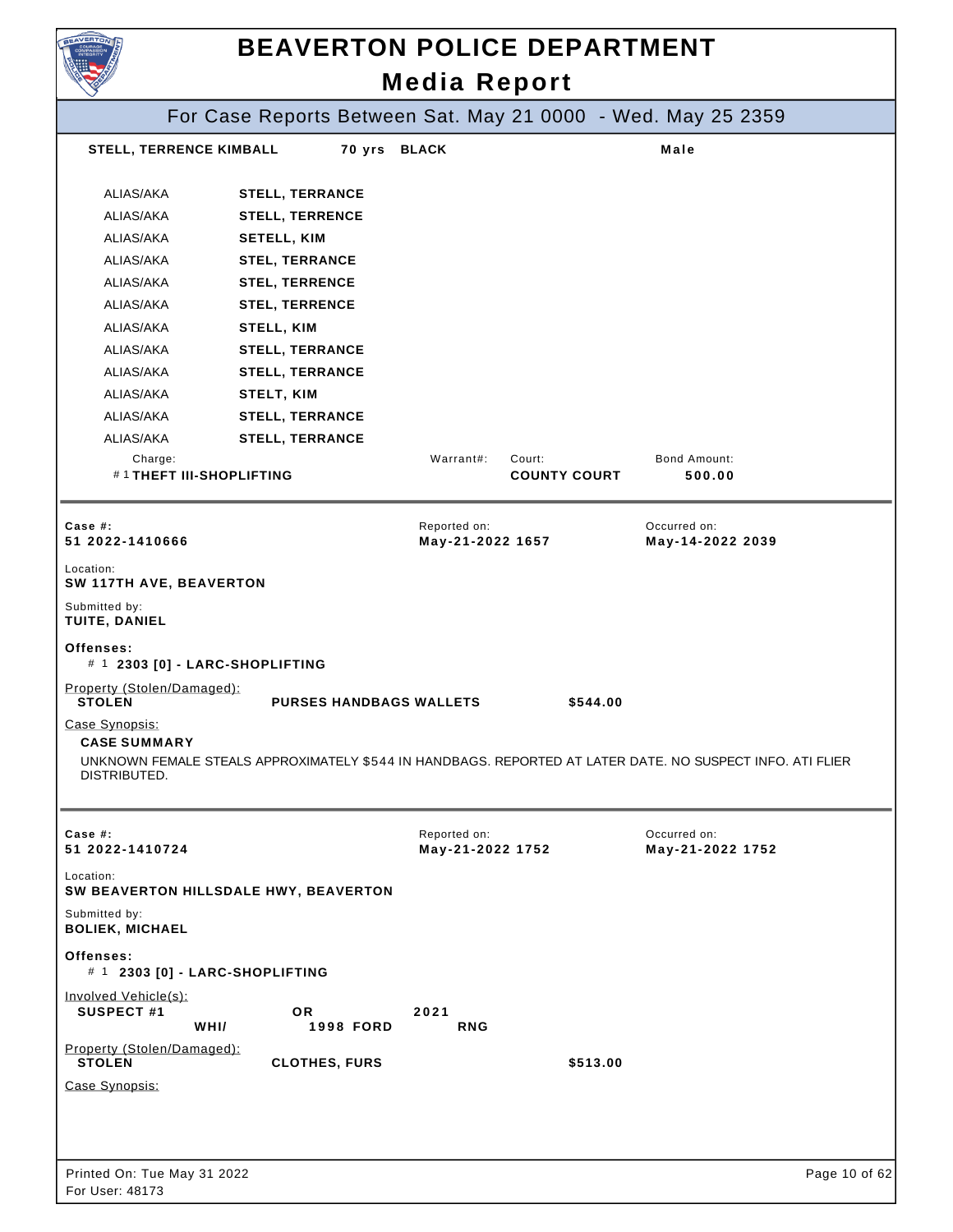

### **BEAVERTON POLICE DEPARTMENT**

### **Media Report**

#### For Case Reports Between Sat. May 21 0000 - Wed. May 25 2359

#### **CASE SUMMARY**

NATASHA COLE STOLE MULTIPLE PIECES OF CLOTHING FROM FRED MEYER AND ATTEMPTED TO FLEE IN HER VEHICLE. NATASHA PANICKED WHEN SHE COULDN'T UNLOCK HER CAR SO SHE FLED ON FOOT. NATASHA IS THE REGISTERED OWNER OF THE SUSPECT VEHICLE AND SHE HAS A HISTORY OF THEFT FROM FRED MEYER. NATASHA WAS NOT LOCATED. PC TO ARREST NATASHA FOR THEFT II.

#### Arrested:

| <b>COLE, NATASHA MARIE</b>                                                                                                                                   | 38 yrs                | <b>WHITE</b><br>Occupation: LONGSHOREMAN |                                    | Female                           |               |
|--------------------------------------------------------------------------------------------------------------------------------------------------------------|-----------------------|------------------------------------------|------------------------------------|----------------------------------|---------------|
| ALIAS/AKA<br>Charge:<br>#1THEFT II-SHOPLIFTING                                                                                                               | <b>COLE, NATASSHA</b> | Warrant#:                                | Court:<br><b>COUNTY COURT</b>      | Bond Amount:                     |               |
| Case #:<br>51 2022-1410754                                                                                                                                   |                       | Reported on:<br>May-21-2022 1817         |                                    | Occurred on:<br>May-21-2022 1817 |               |
| Location:<br>SW CEDAR HILLS BLVD, BEAVERTON                                                                                                                  |                       |                                          |                                    |                                  |               |
| Submitted by:<br>TUITE, DANIEL                                                                                                                               |                       |                                          |                                    |                                  |               |
| Offenses:<br># 1 2303 [0] - LARC-SHOPLIFTING                                                                                                                 |                       |                                          |                                    |                                  |               |
| Property (Stolen/Damaged):<br><b>STOLEN</b>                                                                                                                  | <b>OTHER</b>          |                                          | \$580.00                           |                                  |               |
| Case Synopsis:<br><b>CASE SUMMARY</b><br>TWO UNKNOWN SUSPECTS STEAL APPROXIMATELY \$580 IN PERFUME. FLEE ON FOOT. NO SUSPECT INFO. ATI FLIER<br>DISTRIBUTED. |                       |                                          |                                    |                                  |               |
| Case #:<br>51 2022-1410766                                                                                                                                   |                       | Reported on:<br>May-21-2022 1834         |                                    | Occurred on:<br>May-21-2022 1834 |               |
| Location:<br><b>SW NIMBUS AVE, BEAVERTON</b>                                                                                                                 |                       |                                          |                                    |                                  |               |
| Submitted by:<br><b>LESSMAN, ERIC</b>                                                                                                                        |                       |                                          |                                    |                                  |               |
| Offenses:<br># 1 T612 [0] - FOUND PROPERTY                                                                                                                   |                       |                                          |                                    |                                  |               |
| Involved Business(es):<br>PREMISE #1<br><b>FIRST TECH</b>                                                                                                    |                       |                                          | <b>SW NIMBUS AVE, BEAVERTON OR</b> |                                  |               |
| Case Synopsis:<br><b>CASE SUMMARY</b><br>FOUND DEBIT CARD IN ATM                                                                                             |                       |                                          |                                    |                                  |               |
| Case #:<br>51 2022-1410870                                                                                                                                   |                       | Reported on:<br>May-21-2022 1908         |                                    | Occurred on:<br>May-21-2022 1908 |               |
| Location:<br>SW SEXTON MOUNTAIN DR, BEAVERTON                                                                                                                |                       |                                          |                                    |                                  |               |
| Submitted by:<br>PARKER, JEREMY                                                                                                                              |                       |                                          |                                    |                                  |               |
| Offenses:<br># 1 7399 [0] - ALL OTHER OFFENSES                                                                                                               |                       |                                          |                                    |                                  |               |
| Printed On: Tue May 31 2022<br>For User: 48173                                                                                                               |                       |                                          |                                    |                                  | Page 11 of 62 |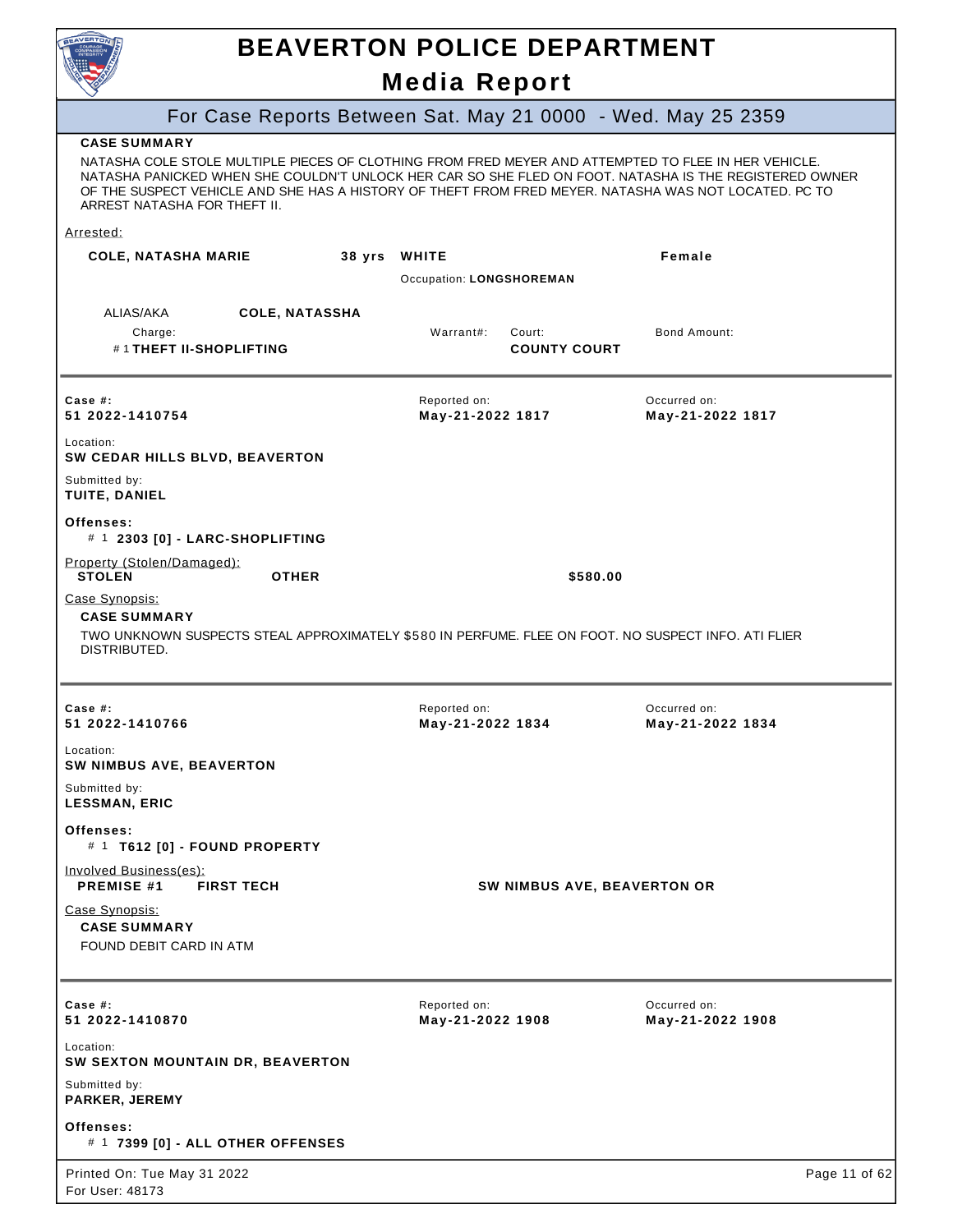| <b>BEAVERTON</b>                                                                                                                                                              | <b>BEAVERTON POLICE DEPARTMENT</b>                           |                                  |
|-------------------------------------------------------------------------------------------------------------------------------------------------------------------------------|--------------------------------------------------------------|----------------------------------|
|                                                                                                                                                                               | <b>Media Report</b>                                          |                                  |
|                                                                                                                                                                               | For Case Reports Between Sat. May 21 0000 - Wed. May 25 2359 |                                  |
| # 2 5013 [0] - CONDITIONS RELEASE VIOL<br># 3 T673 [0] - DOMESTIC VIOLENCE                                                                                                    |                                                              |                                  |
| Involved Vehicle(s):<br>SUSPECT #1<br>N <sub>V</sub><br><b>TAN</b><br><b>2007 HYUN</b>                                                                                        | 2014<br>SON                                                  |                                  |
| Case Synopsis:<br><b>CASE SUMMARY</b><br>TELEPHONIC HARASSMENT - MALE CONTINUES TO CONTACT EX-GIRLFRIEND AFTER BEING ADVISED OF TELEPHONIC<br><b>HARASSMENT - LODGED</b>      |                                                              |                                  |
| Arrested:                                                                                                                                                                     |                                                              |                                  |
| <b>HAMMOND, KENNETH RUTLEDGE</b><br>40 yrs WHITE                                                                                                                              | Occupation: DOORDASH                                         | Male                             |
| Charge:<br>#1TELEPHONIC HARASSMENT                                                                                                                                            | Warrant#:<br>Court:<br><b>COUNTY COURT</b>                   | <b>Bond Amount:</b>              |
| Case #:<br>51 2022-1410811                                                                                                                                                    | Reported on:<br>May-21-2022 1918                             | Occurred on:<br>May-21-2022 1830 |
| Location:<br>SW SCHOLLS FERRY RD, BEAVERTON                                                                                                                                   |                                                              |                                  |
| Submitted by:<br><b>BARTELS, BRADLEY</b>                                                                                                                                      |                                                              |                                  |
| Offenses:<br># 1 T570 [0] - DEATH INVESTIGATION                                                                                                                               |                                                              |                                  |
| Involved Business(es):<br><b>PREMISE #1</b>                                                                                                                                   | SW SCHOLLS FERRY RD, BEAVERTON OR                            |                                  |
| Case  #:<br>51 2022-1410863                                                                                                                                                   | Reported on:<br>May-21-2022 2011                             | Occurred on:<br>May-21-2022 2011 |
| Location:<br><b>SW WASHINGTON SQUARE RD, TIGARD</b>                                                                                                                           |                                                              |                                  |
| Submitted by:<br><b>MCKAY, ANDREW</b>                                                                                                                                         |                                                              |                                  |
| Offenses:<br># 1 5499 [3] - ELUDE/ATT TO ELUDE-FELONY                                                                                                                         |                                                              |                                  |
| Case Synopsis:<br><b>CASE SUMMARY</b><br>ELUDE/VEH - WHILE ASSISTING TIGARD PD, A SHOPLIFTER AT DICK'S ELUDED FROM THE PARKING LOT IN AN ACURA SEDAN<br>WITH SWITCHED PLATES. |                                                              |                                  |
| Case #:<br>51 2022-1410942                                                                                                                                                    | Reported on:<br>May-21-2022 2137                             | Occurred on:<br>May-21-2022 2137 |
| Location:<br>SW HALL BLVD / SW SCHOLLS FERRY RD, BEAVERTON                                                                                                                    |                                                              |                                  |
| Submitted by:<br><b>MCKAY, ANDREW</b>                                                                                                                                         |                                                              |                                  |
| Offenses:<br># 1 5499 [5] - DWS/DWR-MISDEMEANOR                                                                                                                               |                                                              |                                  |
| Case Synopsis:                                                                                                                                                                |                                                              |                                  |
| Printed On: Tue May 31 2022<br>For User: 48173                                                                                                                                |                                                              | Page 12 of 62                    |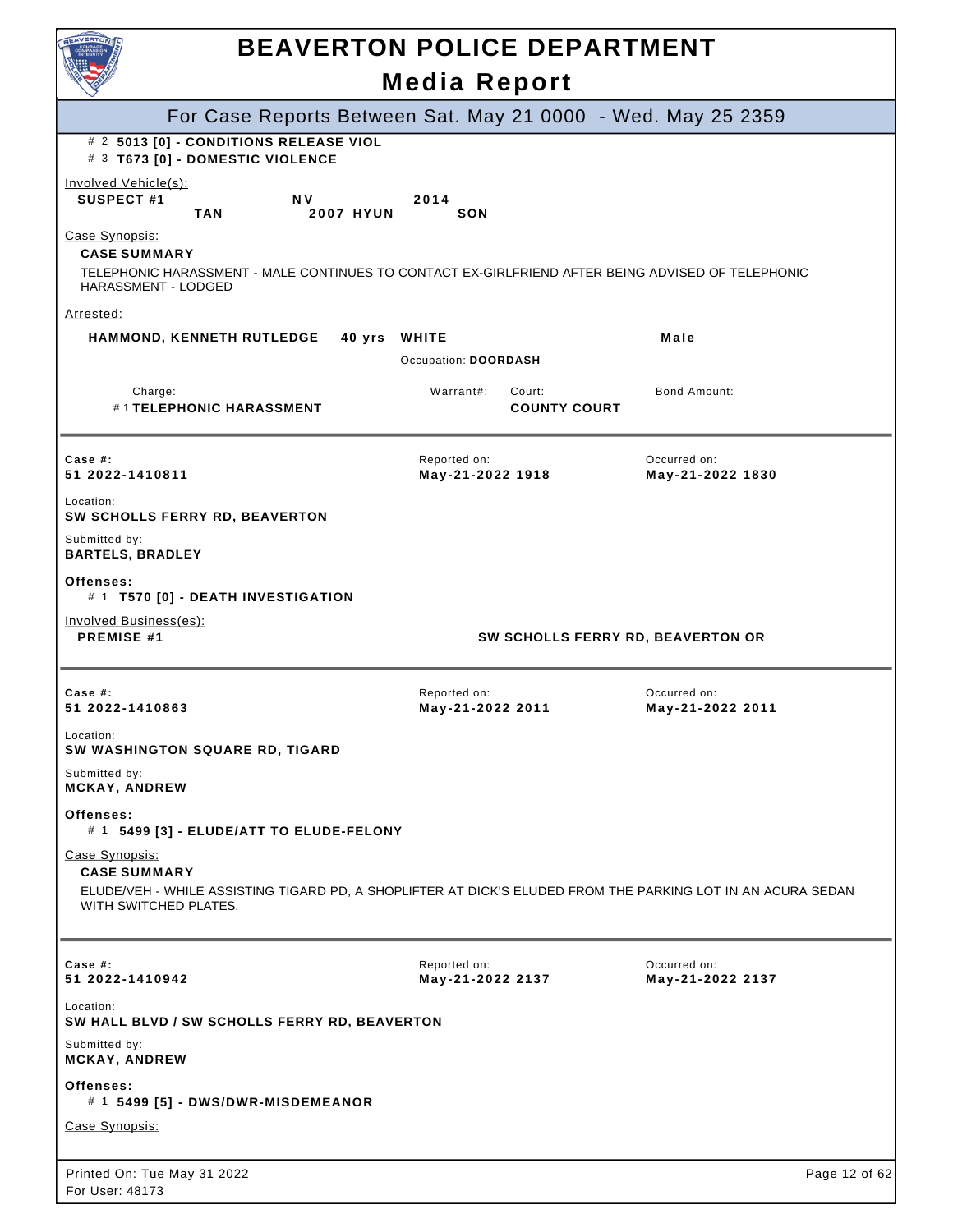| <b>NVERTE</b>                                                               | <b>BEAVERTON POLICE DEPARTMENT</b>                                                                                                                                                                           | <b>Media Report</b>              |                                  |                                  |               |
|-----------------------------------------------------------------------------|--------------------------------------------------------------------------------------------------------------------------------------------------------------------------------------------------------------|----------------------------------|----------------------------------|----------------------------------|---------------|
|                                                                             | For Case Reports Between Sat. May 21 0000 - Wed. May 25 2359                                                                                                                                                 |                                  |                                  |                                  |               |
| <b>CASE SUMMARY</b>                                                         | DWS(M) - TRAFFIC STOP FOR A VIOLATION AT SW HALL/SW SCHOLLS FERRY RD LEADS TO A DWS(M).                                                                                                                      |                                  |                                  |                                  |               |
| Arrested:<br><b>WILDEBOER, COURTNEY GAYLE</b>                               | 29 yrs WHITE                                                                                                                                                                                                 |                                  |                                  | Female                           |               |
| ALIAS/AKA                                                                   | <b>WILDEBOWER, COURTNEY</b>                                                                                                                                                                                  |                                  |                                  |                                  |               |
| ALIAS/AKA                                                                   | <b>COLMAN, STACIA</b>                                                                                                                                                                                        |                                  |                                  |                                  |               |
| ALIAS/AKA                                                                   | <b>WILDEBOER, CORTNEY</b>                                                                                                                                                                                    |                                  |                                  |                                  |               |
| Charge:<br><b>REVOKED-MISD</b>                                              | #1 DRIVING WHILE SUSPENDED OR                                                                                                                                                                                | Warrant#:                        | Court:<br><b>MUNICIPAL COURT</b> | <b>Bond Amount:</b>              |               |
| Case $#$ :<br>51 2022-1410959                                               |                                                                                                                                                                                                              | Reported on:<br>May-21-2022 2148 |                                  | Occurred on:<br>May-21-2022 2148 |               |
| Location:                                                                   | SW MILLIKAN WAY / SW MURRAY BLVD, BEAVERTON                                                                                                                                                                  |                                  |                                  |                                  |               |
| Submitted by:<br><b>WILBURN, TIM</b>                                        |                                                                                                                                                                                                              |                                  |                                  |                                  |               |
| Offenses:                                                                   | # 1 T613 [0] - CONFISCATED PROPERTY                                                                                                                                                                          |                                  |                                  |                                  |               |
| Case Synopsis:<br><b>CASE SUMMARY</b><br>DL CONFISCATED DURING TRAFFIC STOP |                                                                                                                                                                                                              |                                  |                                  |                                  |               |
| Case $#$ :<br>51 2022-1410993                                               |                                                                                                                                                                                                              | Reported on:<br>May-21-2022 2212 |                                  | Occurred on:<br>May-21-2022 2212 |               |
| Location:                                                                   | NW SUNSET HWY EB / NW MURRAY BLVD, BEAVERTON                                                                                                                                                                 |                                  |                                  |                                  |               |
| Submitted by:<br><b>SEVERSON, JACOB</b>                                     |                                                                                                                                                                                                              |                                  |                                  |                                  |               |
| Offenses:                                                                   | # 1 T613 [0] - CONFISCATED PROPERTY                                                                                                                                                                          |                                  |                                  |                                  |               |
| Case Synopsis:<br><b>CASE SUMMARY</b>                                       | TRAFFIC STOP LEADS TO CITATION, AND LICENSE BEING TAKEN.                                                                                                                                                     |                                  |                                  |                                  |               |
| Case $#$ :<br>51 2022-1411021                                               |                                                                                                                                                                                                              | Reported on:<br>May-21-2022 2237 |                                  | Occurred on:<br>May-21-2022 2237 |               |
| SW 172ND TER, BEAVERTON                                                     |                                                                                                                                                                                                              |                                  |                                  |                                  |               |
| Submitted by:<br><b>STUBBS, BENJAMIN</b>                                    |                                                                                                                                                                                                              |                                  |                                  |                                  |               |
| Offenses:                                                                   |                                                                                                                                                                                                              |                                  |                                  |                                  |               |
|                                                                             | # 1 T671 [0] - DOMESTIC DISTURBANCE-NO CRIME                                                                                                                                                                 |                                  |                                  |                                  |               |
| Case Synopsis:<br><b>CASE SUMMARY</b>                                       | NEIGHBOR REPORTS MALE AND FEMALE ARGUING LOUDLY IN AN ADJACENT APARTMENT. BOTH MALE AND FEMALE DENIED<br>ANY MALICIOUS INTENT, HOWEVER, THE MALE HAD A CHIPPED TOOTH WHICH HAPPENED FROM MUTUAL "WRESTLING". |                                  |                                  |                                  |               |
| Printed On: Tue May 31 2022<br>For User: 48173                              |                                                                                                                                                                                                              |                                  |                                  |                                  | Page 13 of 62 |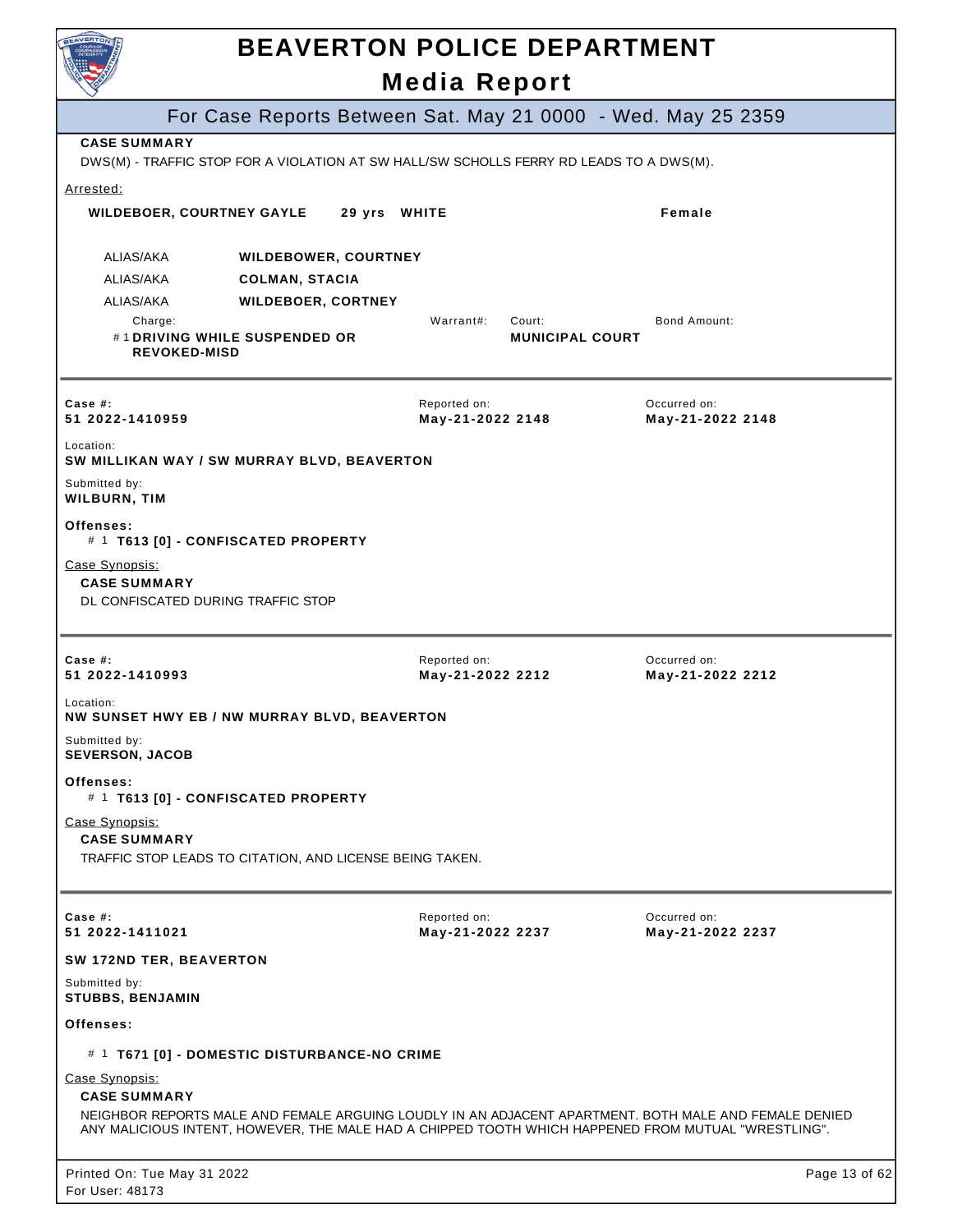

For Case Reports Between Sat. May 21 0000 - Wed. May 25 2359

| Case $#$ :                                                                                                                                                                                                       |                                  |                                  |
|------------------------------------------------------------------------------------------------------------------------------------------------------------------------------------------------------------------|----------------------------------|----------------------------------|
| 51 2022-1411050                                                                                                                                                                                                  | Reported on:<br>May-21-2022 2256 | Occurred on:<br>May-21-2022 2256 |
| Location:<br>SW DENNEY RD / SW 100TH TER, BEAVERTON                                                                                                                                                              |                                  |                                  |
| Submitted by:<br><b>SEVERSON, JACOB</b>                                                                                                                                                                          |                                  |                                  |
| Offenses:<br># 1 5404 [0] - DUII-ALCOHOL<br># 2 5499 [2] - RECKLESS DRIVING                                                                                                                                      |                                  |                                  |
| Case Synopsis:<br><b>CASE SUMMARY</b><br>TRAFFIC STOP LEADS TO DUII ALCOHOL ARREST.                                                                                                                              |                                  |                                  |
| Case $#$ :<br>51 2022-1411078                                                                                                                                                                                    | Reported on:<br>May-21-2022 2312 | Occurred on:<br>May-21-2022 2312 |
| Location:<br>NW SUNSET HWY WB / NW CORNELL RD, BEAVERTON                                                                                                                                                         |                                  |                                  |
| Submitted by:<br>DEBOLT, NEIL                                                                                                                                                                                    |                                  |                                  |
| Offenses:<br># 1 5404 [0] - DUII-ALCOHOL<br># 2 4899 [0] - INTERFERE W/PUBLIC SAFETY-OTHE<br># 3 1399 [2] - RECKLESS ENDANGERING                                                                                 |                                  |                                  |
| Case Synopsis:                                                                                                                                                                                                   |                                  |                                  |
| <b>CASE SUMMARY</b><br>VEHICLE PASSES MY PATROL CAR WITH LIGHTS STILL ACTIVE FROM PREVIOUS STOP AT 83 MPH IN POSTED 55<br>ZONE. VEHICLE FAILS TO MAINTAIN LANE OF TRAVEL PRIOR TO STOP.                          |                                  |                                  |
| Case #:<br>51 2022-1411082                                                                                                                                                                                       | Reported on:<br>May-21-2022 2316 | Occurred on:<br>May-21-2022 2316 |
| Location:<br><b>NW EVERGREEN PL, BEAVERTON</b>                                                                                                                                                                   |                                  |                                  |
| Submitted by:<br><b>LEMIRE, JAMES</b>                                                                                                                                                                            |                                  |                                  |
| Offenses:<br># 1 T703 [0] - SUSPICIOUS ACTIVITY                                                                                                                                                                  |                                  |                                  |
| Case Synopsis:<br><b>CASE SUMMARY</b><br>TONED OUT DISTURBANCE POSSIBLY INVOLVING FIREARM AT SUNSET CROSSING APARTMENTS. ALL INVOLVED PARTIES<br>UNCOOPERATIVE WITH INVESTIGATION. NO KNOW CRIMES AT THIS POINT. |                                  |                                  |
|                                                                                                                                                                                                                  |                                  |                                  |
|                                                                                                                                                                                                                  |                                  |                                  |
|                                                                                                                                                                                                                  |                                  |                                  |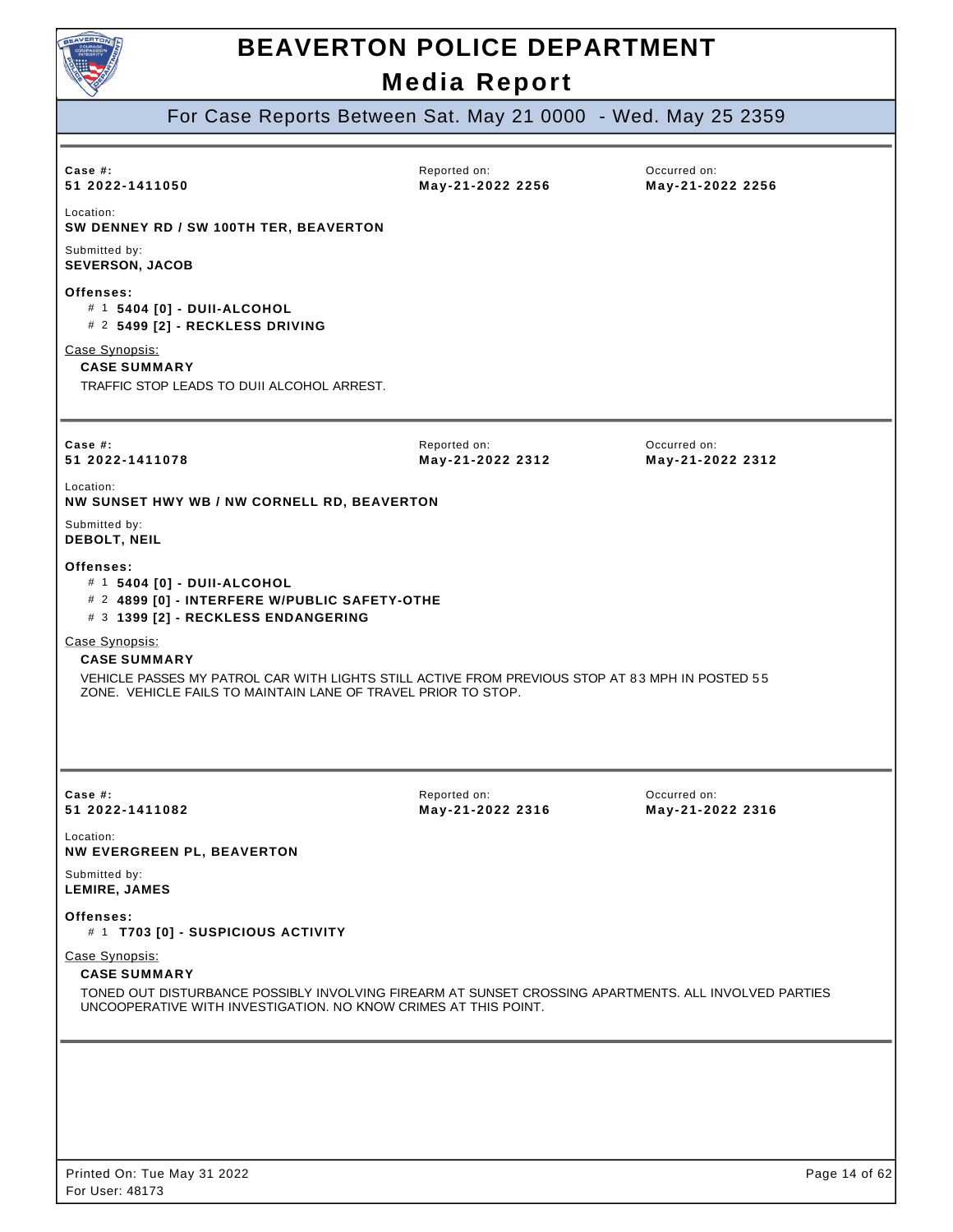

|                                                     |                                                        | <b>. .</b> .                               |                                                                                                       |
|-----------------------------------------------------|--------------------------------------------------------|--------------------------------------------|-------------------------------------------------------------------------------------------------------|
|                                                     |                                                        |                                            | For Case Reports Between Sat. May 21 0000 - Wed. May 25 2359                                          |
| Case #:<br>51 2022-1411088                          |                                                        | Reported on:<br>May-21-2022 2327           | Occurred on:<br>May-21-2022 2327                                                                      |
| Location:                                           | SW MURRAY BLVD, BEAVERTON                              |                                            |                                                                                                       |
| Submitted by:<br><b>STUBBS, BENJAMIN</b>            |                                                        |                                            |                                                                                                       |
| Offenses:                                           | # 1 2903 [5] - VANDALISM - VEHICLE UNDER \$1K          |                                            |                                                                                                       |
| Case Synopsis:<br><b>CASE SUMMARY</b><br>AVAILABLE. |                                                        |                                            | MALE REPORTED HIS VEHICLE WINDOW WAS SMASHED WHILE HE WAS SHOPPING AT WALMART. NO SUSPECT INFORMATION |
| Case $#$ :<br>51 2022-1420019                       |                                                        | Reported on:<br>May-22-2022 0023           | Occurred on:<br>May-22-2022 0023                                                                      |
| Location:                                           | SW CANYON RD / SW 117TH AVE, BEAVERTON                 |                                            |                                                                                                       |
| Submitted by:<br><b>MITHSADA, CHRIS</b>             |                                                        |                                            |                                                                                                       |
| Offenses:                                           | # 1 5499 [6] - DWS/DWR-FELONY                          |                                            |                                                                                                       |
| Case Synopsis:<br><b>CASE SUMMARY</b>               | QUANDRAY NELSON IS ARRESTED FOR DWS-FELONY.            |                                            |                                                                                                       |
| Arrested:                                           |                                                        |                                            |                                                                                                       |
|                                                     | <b>NELSON, QUANDRAY J</b>                              | 40 yrs BLACK                               | Male                                                                                                  |
| ALIAS/AKA                                           | <b>NELSON, QUANDRE</b>                                 |                                            |                                                                                                       |
| ALIAS/AKA                                           | <b>NELSON, QUANDRY</b>                                 |                                            |                                                                                                       |
| ALIAS/AKA                                           | <b>NELSON, TUANDRAY</b>                                |                                            |                                                                                                       |
| ALIAS/AKA                                           | <b>NELSON, JAMAL</b>                                   |                                            |                                                                                                       |
| ALIAS/AKA                                           | <b>NELSON, QUANDRAY</b>                                |                                            |                                                                                                       |
| ALIAS/AKA                                           | <b>NELSON, QUANDRAY</b>                                |                                            |                                                                                                       |
| ALIAS/AKA                                           | <b>NELSON, KWANDRA</b>                                 |                                            |                                                                                                       |
| ALIAS/AKA                                           | <b>WILLIAMS, LAMAR</b>                                 |                                            |                                                                                                       |
| ALIAS/AKA                                           | <b>NELSON, QUANDRAY</b>                                |                                            |                                                                                                       |
| ALIAS/AKA                                           | <b>NELSON, QUANDRY</b>                                 |                                            |                                                                                                       |
| Charge:                                             | #1 DRIVING WHILE SUSPENDED OR<br><b>REVOKED-FELONY</b> | Warrant#:<br>Court:<br><b>COUNTY COURT</b> | Bond Amount:<br>20,000.00                                                                             |
| Case #:<br>51 2022-1420034                          |                                                        | Reported on:<br>May-22-2022 0026           | Occurred on:<br>May-22-2022 0026                                                                      |
| Location:                                           | NE ELAM YOUNG PKWY, HILLSBORO                          |                                            |                                                                                                       |
| Submitted by:<br>LEE, CURTIS                        |                                                        |                                            |                                                                                                       |
| Offenses:                                           |                                                        |                                            |                                                                                                       |
| Printed On: Tue May 31 2022<br>For User: 48173      |                                                        |                                            | Page 15 of 62                                                                                         |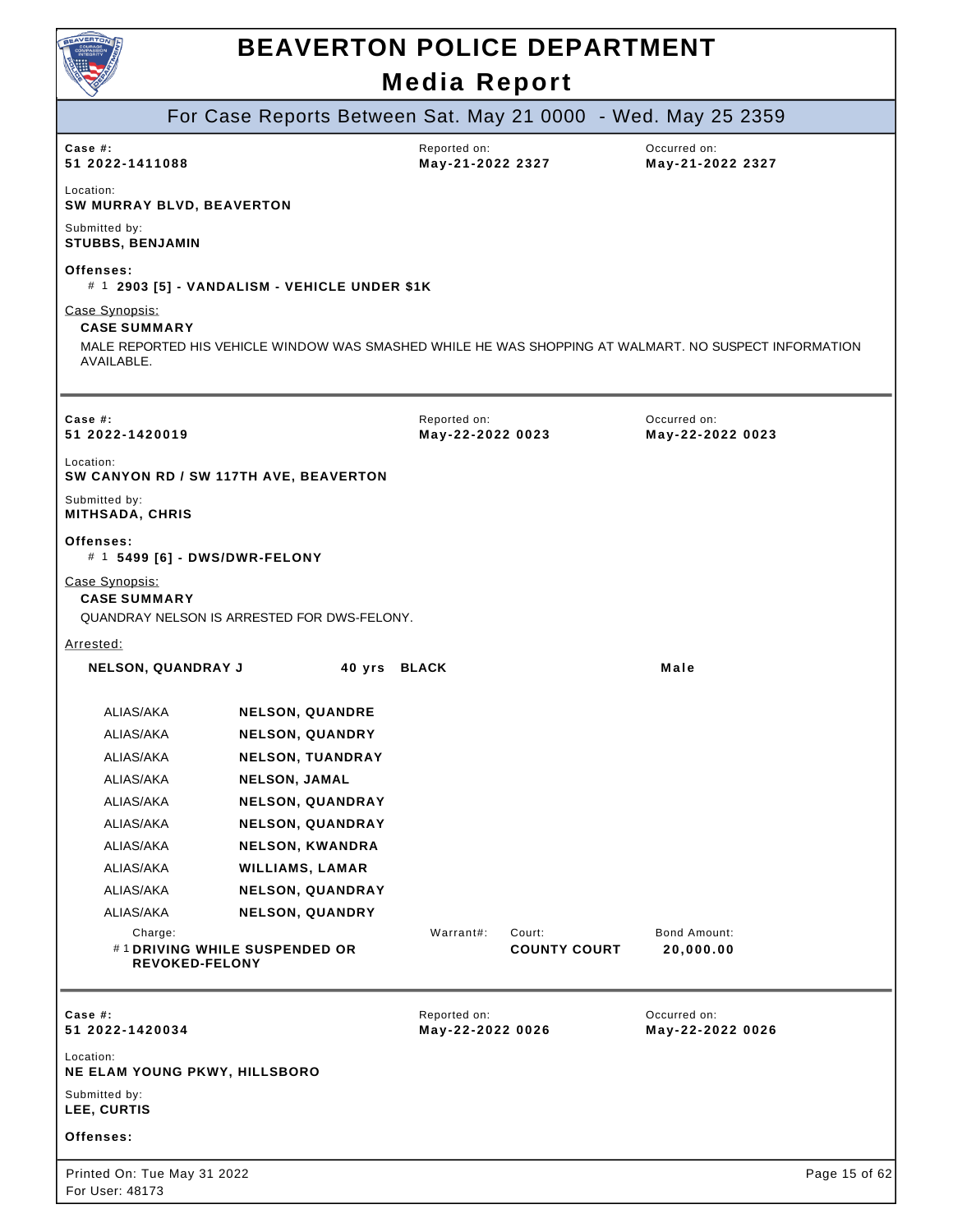

### For Case Reports Between Sat. May 21 0000 - Wed. May 25 2359

#### # 1 **T91 [0] - COURTESY REPORT**

Case Synopsis:

#### **CASE SUMMARY**

KOCZY, CINDY JILL (DOB: 02/06/1952) MISSING FROM 13795 SW LATIGO CIR, BEAVERTON, OREGON. KOCZY ENTERED INTO LEDS/NCIC AS MISSING ENDANGERED DUE TO DIMENTIA. HOURS LATER, CINDY WAS LOCATED BY HILLSBORO POLICE.

| Case $#$ :<br>51 2022-1420051                                                       | Reported on:<br>May-22-2022 0109                                          |         | Occurred on:<br>May-22-2022 0109 |               |
|-------------------------------------------------------------------------------------|---------------------------------------------------------------------------|---------|----------------------------------|---------------|
| Location:<br>SW 2ND ST, BEAVERTON                                                   |                                                                           |         |                                  |               |
| Submitted by:<br><b>CROISSANT, JOSH</b>                                             |                                                                           |         |                                  |               |
| Offenses:<br># 1 1313 [0] - SIMPLE ASSAULT-MISD<br># 2 T673 [0] - DOMESTIC VIOLENCE |                                                                           |         |                                  |               |
| Case Synopsis:<br><b>CASE SUMMARY</b>                                               | DOMESTIC INCIDENT WHERE ONE INVOLVED IS DEALING WITH MENTAL HEALTH ISSUES |         |                                  |               |
| Case $#$ :<br>51 2022-1420093                                                       | Reported on:<br>May-22-2022 0238                                          |         | Occurred on:<br>May-22-2022 0238 |               |
| Location:<br>SW HALL BLVD, BEAVERTON                                                |                                                                           |         |                                  |               |
| Submitted by:<br><b>STUBBS, BENJAMIN</b>                                            |                                                                           |         |                                  |               |
| Offenses:<br># 1 2303 [0] - LARC-SHOPLIFTING                                        |                                                                           |         |                                  |               |
| Property (Stolen/Damaged):<br><b>STOLEN</b>                                         | <b>CONSUMABLE GOODS</b>                                                   | \$24.00 |                                  |               |
| Case Synopsis:<br><b>CASE SUMMARY</b><br>NO SUSPECT INFORMATION.                    |                                                                           |         |                                  |               |
| Case #:<br>51 2022-1420099                                                          | Reported on:<br>May-22-2022 0247                                          |         | Occurred on:<br>May-22-2022 0247 |               |
| Location:<br>SW FARMINGTON RD, BEAVERTON                                            |                                                                           |         |                                  |               |
| Submitted by:<br><b>CROISSANT, JOSH</b>                                             |                                                                           |         |                                  |               |
| Offenses:<br># 1 T570 [0] - DEATH INVESTIGATION                                     |                                                                           |         |                                  |               |
| Case Synopsis:                                                                      |                                                                           |         |                                  |               |
|                                                                                     |                                                                           |         |                                  |               |
|                                                                                     |                                                                           |         |                                  |               |
|                                                                                     |                                                                           |         |                                  |               |
| Printed On: Tue May 31 2022<br>For User: 48173                                      |                                                                           |         |                                  | Page 16 of 62 |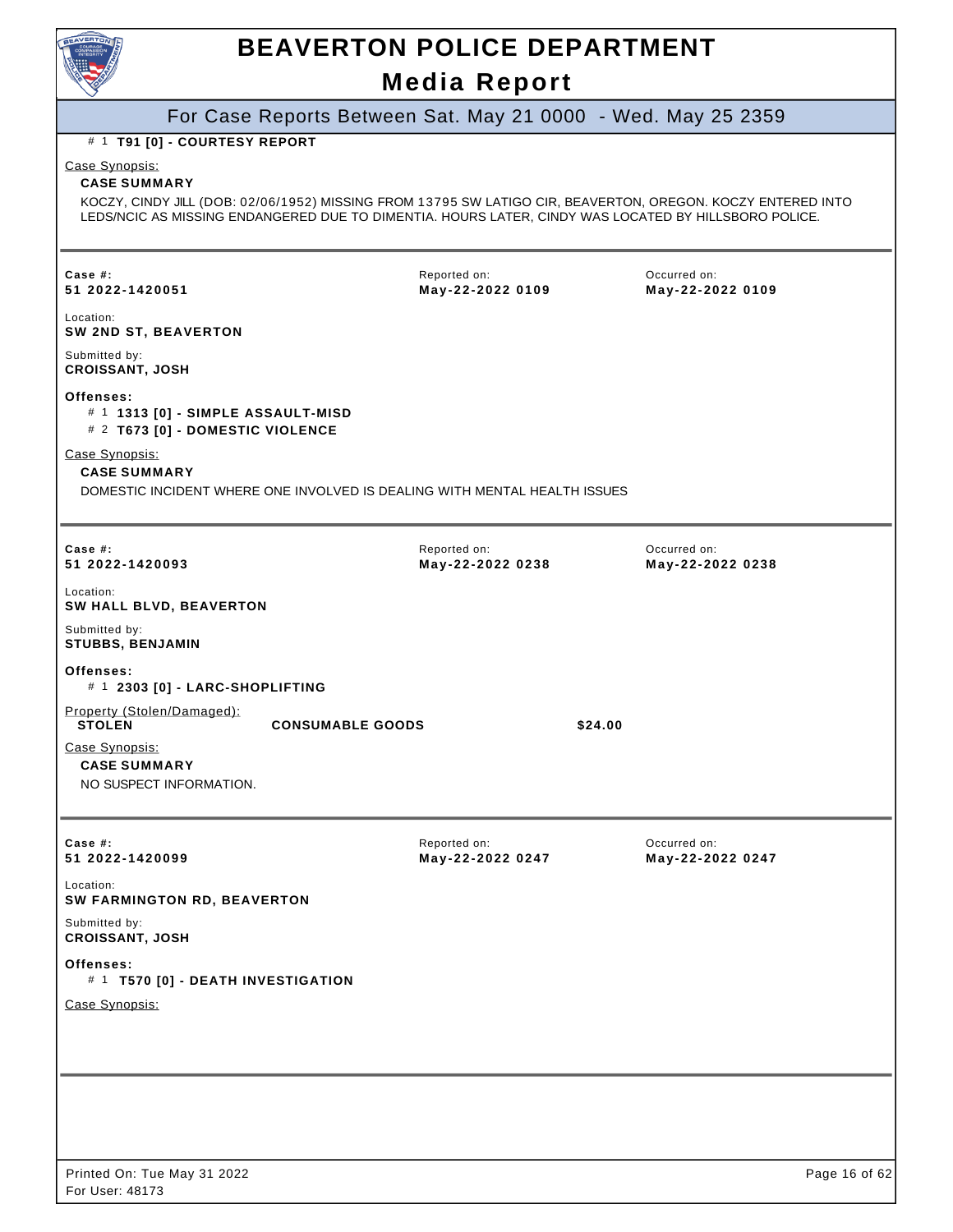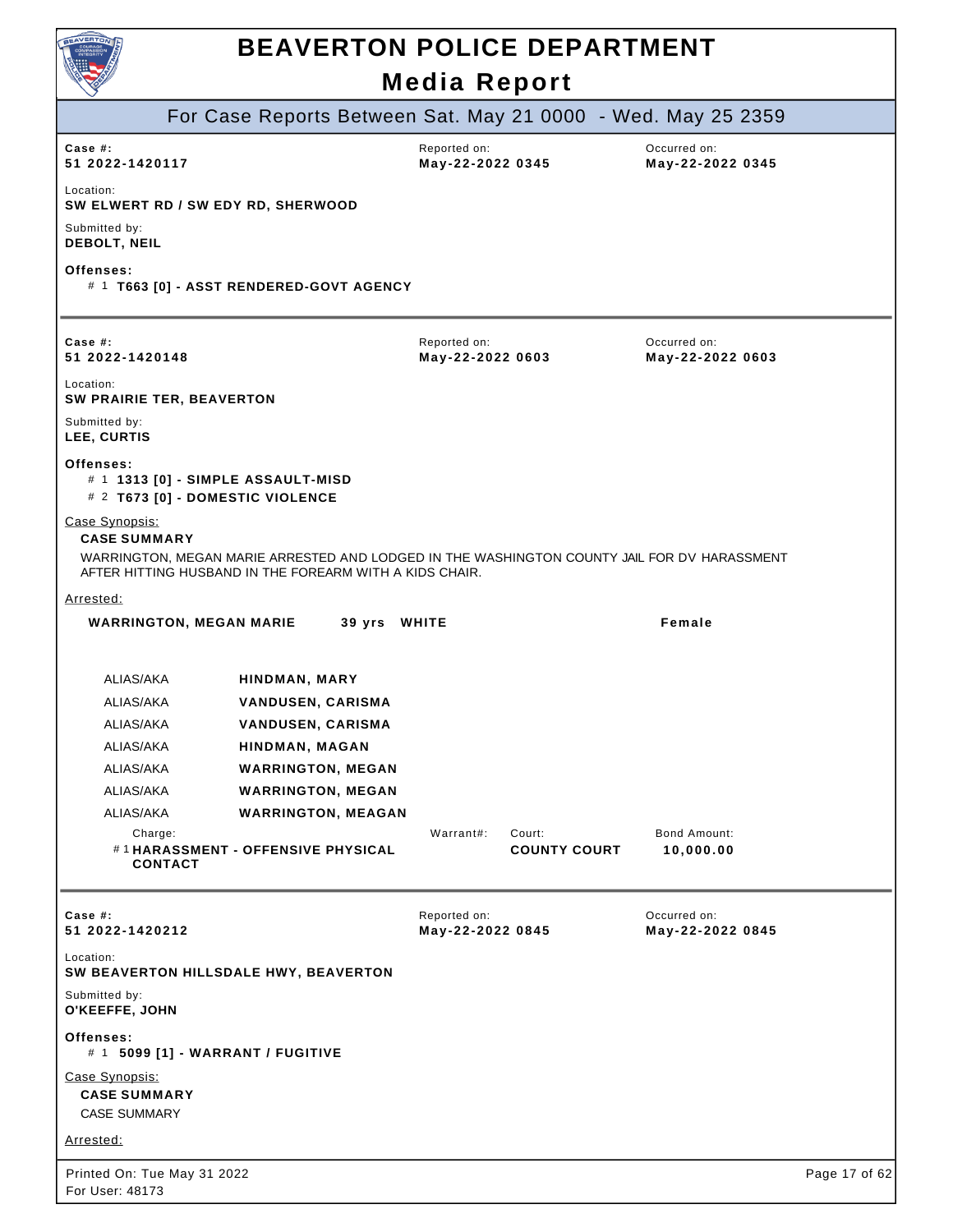|                                                                                      |                                                                | <b>Media Report</b>                                                          |                                  |          |
|--------------------------------------------------------------------------------------|----------------------------------------------------------------|------------------------------------------------------------------------------|----------------------------------|----------|
|                                                                                      |                                                                | For Case Reports Between Sat. May 21 0000 - Wed. May 25 2359                 |                                  |          |
| OLVERA, PHILLIPE M                                                                   | 39 yrs WHITE                                                   |                                                                              | Male                             |          |
| ALIAS/AKA<br>ALIAS/AKA<br>ALIAS/AKA<br>Charge:                                       | <b>OLVERA, PHILIPE</b><br>HERNANDEZ, JASON<br>PHILLIPE, OLVERA | Warrant#:<br>Court:                                                          | <b>Bond Amount:</b>              |          |
| #1WARRANT SERVICE<br>#2WARRANT SERVICE<br>#3WARRANT SERVICE                          |                                                                | 22CR21512 COUNTY COURT<br>21 CR43153 COUNTY COURT<br>21 CR32614 COUNTY COURT | 40,000.00<br>0.00<br>0.00        |          |
| Case #:<br>51 2022-1420359                                                           |                                                                | Reported on:<br>May-22-2022 1222                                             | Occurred on:<br>May-22-2022 1222 |          |
| Location:<br>SW TEAL BLVD, BEAVERTON<br>Submitted by:                                |                                                                |                                                                              |                                  |          |
| HO, JIMMY<br>Offenses:                                                               |                                                                |                                                                              |                                  |          |
| # 1 T440 [0] - TRAFFIC CRASH-CRASH EXCH RPT                                          |                                                                |                                                                              |                                  |          |
| Case Synopsis:<br><b>CASE SUMMARY</b>                                                |                                                                |                                                                              |                                  |          |
|                                                                                      |                                                                |                                                                              |                                  |          |
|                                                                                      |                                                                |                                                                              |                                  |          |
|                                                                                      |                                                                | Reported on:<br>May-22-2022 1237                                             | Occurred on:<br>May-22-2022 1237 |          |
| Case $#$ :<br>51 2022-1420367<br>Location:<br>SW BEAVERTON HILLSDALE HWY, BEAVERTON  |                                                                |                                                                              |                                  |          |
|                                                                                      |                                                                |                                                                              |                                  |          |
| Submitted by:<br><b>KLUS, TAYLOR</b><br>Offenses:<br># 1 2303 [0] - LARC-SHOPLIFTING |                                                                |                                                                              |                                  |          |
| Property (Stolen/Damaged):<br><b>STOLEN</b>                                          | <b>CLOTHES, FURS</b>                                           | \$732.00                                                                     | 05-22-2022                       |          |
| Case Synopsis:<br><b>CASE SUMMARY</b>                                                |                                                                |                                                                              |                                  |          |
| TRANSIENT MALE ATTEMPTS TO STEAL OVER \$700 WORTH OF ITEMS                           |                                                                |                                                                              |                                  |          |
|                                                                                      |                                                                |                                                                              |                                  |          |
|                                                                                      |                                                                |                                                                              |                                  |          |
|                                                                                      |                                                                |                                                                              |                                  |          |
|                                                                                      |                                                                |                                                                              |                                  |          |
| Arrested:                                                                            |                                                                |                                                                              |                                  | \$732.00 |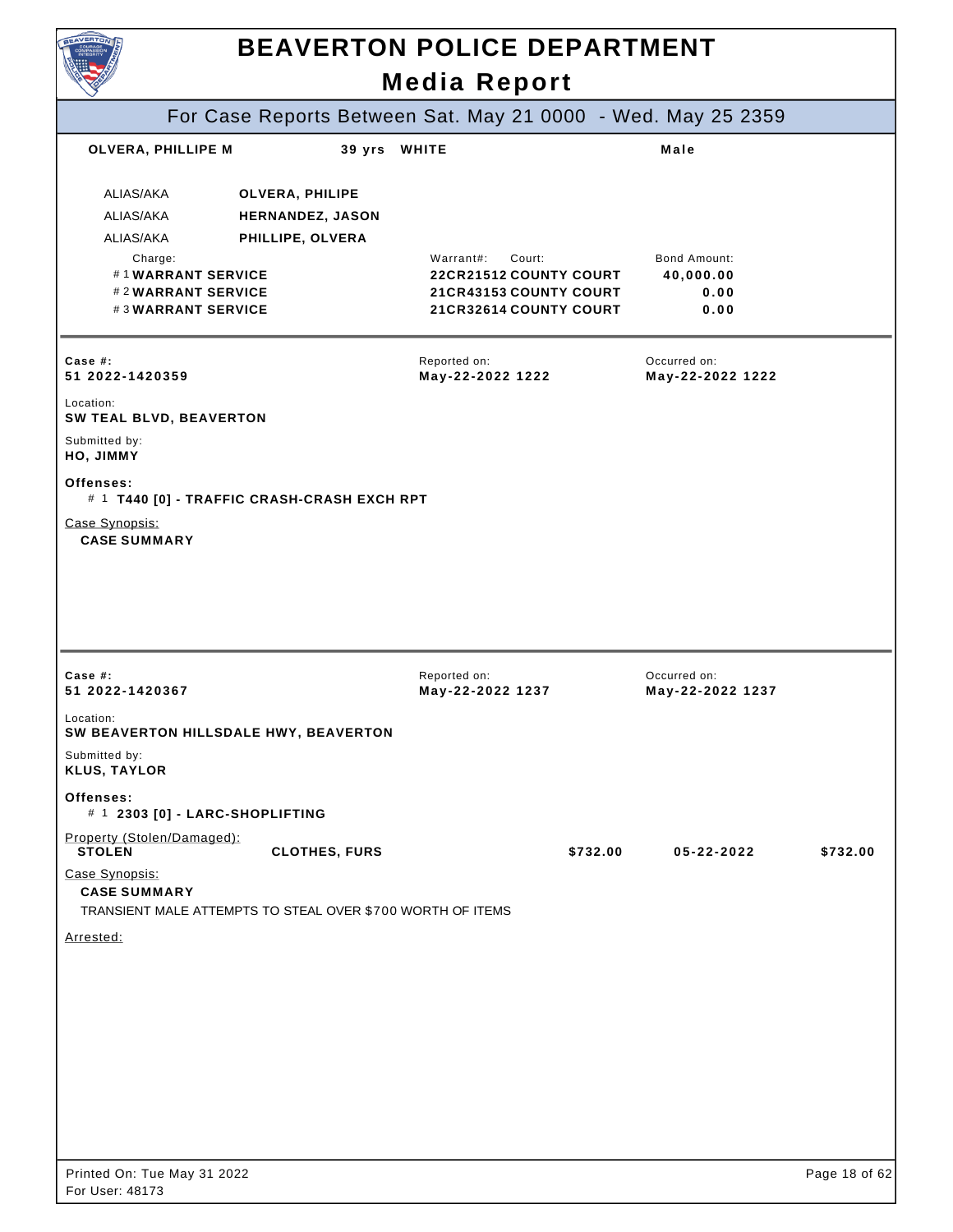| <b>EAVERTON</b>                             |                                                                          |        |                                  | <b>BEAVERTON POLICE DEPARTMENT</b> |                                                              |  |
|---------------------------------------------|--------------------------------------------------------------------------|--------|----------------------------------|------------------------------------|--------------------------------------------------------------|--|
| <b>Media Report</b>                         |                                                                          |        |                                  |                                    |                                                              |  |
|                                             |                                                                          |        |                                  |                                    | For Case Reports Between Sat. May 21 0000 - Wed. May 25 2359 |  |
| GILLIS, FREDERICK MICHAEL                   |                                                                          | 55 yrs | <b>WHITE</b>                     |                                    | Male                                                         |  |
| ALIAS/AKA                                   | <b>GILLIS, MICHAEL</b>                                                   |        |                                  |                                    |                                                              |  |
| ALIAS/AKA                                   | GILLIS, MIKE                                                             |        |                                  |                                    |                                                              |  |
| ALIAS/AKA                                   | GILLIS, MICHAEL                                                          |        |                                  |                                    |                                                              |  |
| ALIAS/AKA                                   | <b>GILLIS, FREDERICK</b>                                                 |        |                                  |                                    |                                                              |  |
| ALIAS/AKA                                   | <b>FRAKES, MICHAEL</b>                                                   |        |                                  |                                    |                                                              |  |
| ALIAS/AKA                                   | GILLIS, FREDERICH                                                        |        |                                  |                                    |                                                              |  |
| ALIAS/AKA                                   | <b>GILIS, FREDERICK</b>                                                  |        |                                  |                                    |                                                              |  |
| ALIAS/AKA                                   | GILLIS, JASON                                                            |        |                                  |                                    |                                                              |  |
| ALIAS/AKA                                   | LESHER, SCOTT                                                            |        |                                  |                                    |                                                              |  |
| ALIAS/AKA                                   | GILLIS, JASON                                                            |        |                                  |                                    |                                                              |  |
| ALIAS/AKA                                   | LESHER, SCOTT                                                            |        |                                  |                                    |                                                              |  |
| Charge:<br>#1THEFT II-SHOPLIFTING           |                                                                          |        | Warrant#:                        | Court:<br><b>COUNTY COURT</b>      | <b>Bond Amount:</b>                                          |  |
| Case $#$ :                                  |                                                                          |        | Reported on:                     |                                    | Occurred on:                                                 |  |
| 51 2022-1420404                             |                                                                          |        | May-22-2022 1335                 |                                    | May-22-2022 1335                                             |  |
| Location:                                   |                                                                          |        |                                  |                                    |                                                              |  |
| SW BERTHOLD ST, BEAVERTON<br>Submitted by:  |                                                                          |        |                                  |                                    |                                                              |  |
| <b>MANSFIELD, JOSEPH</b><br>Offenses:       |                                                                          |        |                                  |                                    |                                                              |  |
|                                             | # 1 T570 [0] - DEATH INVESTIGATION                                       |        |                                  |                                    |                                                              |  |
| Case Synopsis:<br><b>CASE SUMMARY</b>       |                                                                          |        |                                  |                                    |                                                              |  |
| Case $#$ :<br>51 2022-1420461               |                                                                          |        | Reported on:<br>May-22-2022 1450 |                                    | Occurred on:<br>May-22-2022 1450                             |  |
| Location:<br>SW 142ND AVE, BEAVERTON        |                                                                          |        |                                  |                                    |                                                              |  |
| Submitted by:<br>SMITH, MICHAEL P           |                                                                          |        |                                  |                                    |                                                              |  |
| Offenses:                                   | # 1 2699 [3] - THEFT OF SERVICES                                         |        |                                  |                                    |                                                              |  |
| Involved Business(es):<br><b>PREMISE #1</b> | <b>PRO TOW</b>                                                           |        |                                  | SW 142ND AVE, BEAVERTON OR         |                                                              |  |
| Case Synopsis:<br><b>CASE SUMMARY</b>       | MALE LEAVES LOCATION WITH VEHICLE AFTER NOT PAYING FOR \$2000 IN REPAIRS |        |                                  |                                    |                                                              |  |
|                                             |                                                                          |        |                                  |                                    |                                                              |  |
|                                             |                                                                          |        |                                  |                                    |                                                              |  |
|                                             |                                                                          |        |                                  |                                    |                                                              |  |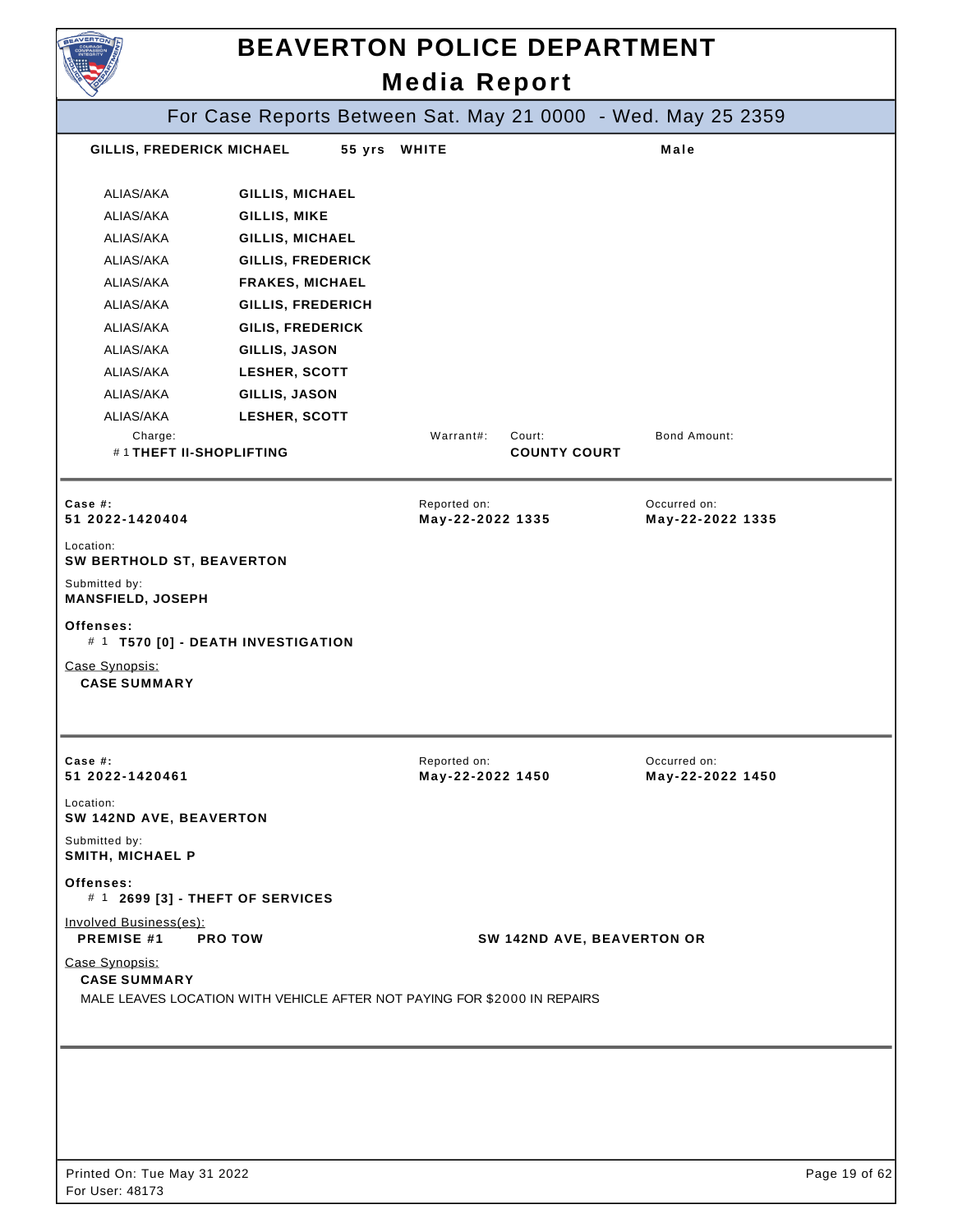

| $\vee$                                                                                                          |                                                                                                                                               |                                  |                                         |                                          |               |
|-----------------------------------------------------------------------------------------------------------------|-----------------------------------------------------------------------------------------------------------------------------------------------|----------------------------------|-----------------------------------------|------------------------------------------|---------------|
|                                                                                                                 | For Case Reports Between Sat. May 21 0000 - Wed. May 25 2359                                                                                  |                                  |                                         |                                          |               |
| Case $#$ :<br>51 2022-1420486                                                                                   |                                                                                                                                               | Reported on:<br>May-22-2022 1515 |                                         | Occurred on:<br>May-22-2022 1500         |               |
| Location:<br><b>NW LOST SPRINGS TER, BEAVERTON</b>                                                              |                                                                                                                                               |                                  |                                         |                                          |               |
| Submitted by:<br>TUITE, DANIEL                                                                                  |                                                                                                                                               |                                  |                                         |                                          |               |
| Offenses:                                                                                                       | # 1 2302 [0] - PURSE SNATCH/PROPERTY GRAB                                                                                                     |                                  |                                         |                                          |               |
| Involved Business(es):<br><b>PREMISE #1</b>                                                                     | <b>MARKET OF CHIOCE</b>                                                                                                                       |                                  |                                         | <b>NW LOST SPRINGS TER, BEAVERTON OR</b> |               |
| Property (Stolen/Damaged):<br><b>STOLEN</b><br><b>STOLEN</b><br><b>STOLEN</b><br><b>STOLEN</b><br><b>STOLEN</b> | <b>PURSES HANDBAGS WALLETS</b><br><b>RADIOS TVs VCRs</b><br><b>RADIOS TVs VCRs</b><br><b>CREDIT DEBIT CARDS</b><br><b>MONEY/COIN/CURRENCY</b> |                                  | \$50.00<br>\$80.00<br>\$50.00<br>\$7.00 |                                          |               |
| Case Synopsis:<br><b>CASE SUMMARY</b>                                                                           |                                                                                                                                               |                                  |                                         |                                          |               |
|                                                                                                                 | MALE LEAVES HIS BACKPACK OUTSIDE WHILE ENTERING STORE. BACLPACK IS STOLEN.                                                                    |                                  |                                         |                                          |               |
|                                                                                                                 |                                                                                                                                               |                                  |                                         |                                          |               |
| Case #:<br>51 2022-1420513                                                                                      |                                                                                                                                               | Reported on:<br>May-22-2022 1540 |                                         | Occurred on:<br>May-22-2022 1540         |               |
| Location:<br><b>SW VILLAGE LN, BEAVERTON</b>                                                                    |                                                                                                                                               |                                  |                                         |                                          |               |
| Submitted by:<br><b>MANSFIELD, JOSEPH</b>                                                                       |                                                                                                                                               |                                  |                                         |                                          |               |
| Offenses:<br># 1 524 [0] - DETAINER                                                                             |                                                                                                                                               |                                  |                                         |                                          |               |
| Case Synopsis:<br><b>CASE SUMMARY</b>                                                                           | VERBAL DOMESTIC AT LOCATION LEADS TO PV DETAINER.                                                                                             |                                  |                                         |                                          |               |
| <u>Arrested:</u>                                                                                                |                                                                                                                                               |                                  |                                         |                                          |               |
| <b>POOLE, ALEXANDER THOMAS</b>                                                                                  | 22 yrs WHITE                                                                                                                                  |                                  |                                         | Male                                     |               |
| ALIAS/AKA                                                                                                       | POOLE, ALEX                                                                                                                                   |                                  |                                         |                                          |               |
| Charge:<br>#1 PV DETAINER                                                                                       |                                                                                                                                               | Warrant#:                        | Court:<br><b>COUNTY COURT</b>           | Bond Amount:<br>0.00                     |               |
| Case #:<br>51 2022-1420540                                                                                      |                                                                                                                                               | Reported on:<br>May-22-2022 1624 |                                         | Occurred on:<br>May-22-2022 1624         |               |
| Location:<br>SW MURRAY BLVD / SW ALLEN BLVD, BEAVERTON                                                          |                                                                                                                                               |                                  |                                         |                                          |               |
| Submitted by:<br><b>SANDERS, DAVID</b>                                                                          |                                                                                                                                               |                                  |                                         |                                          |               |
| Offenses:<br># 1 5404 [0] - DUII-ALCOHOL                                                                        |                                                                                                                                               |                                  |                                         |                                          |               |
| Case Synopsis:<br><b>CASE SUMMARY</b>                                                                           | MINOR REAR END CRASH AT SW MURRAY / SW ALLEN LEADS TO DUII ARREST.                                                                            |                                  |                                         |                                          |               |
| Printed On: Tue May 31 2022<br>For User: 48173                                                                  |                                                                                                                                               |                                  |                                         |                                          | Page 20 of 62 |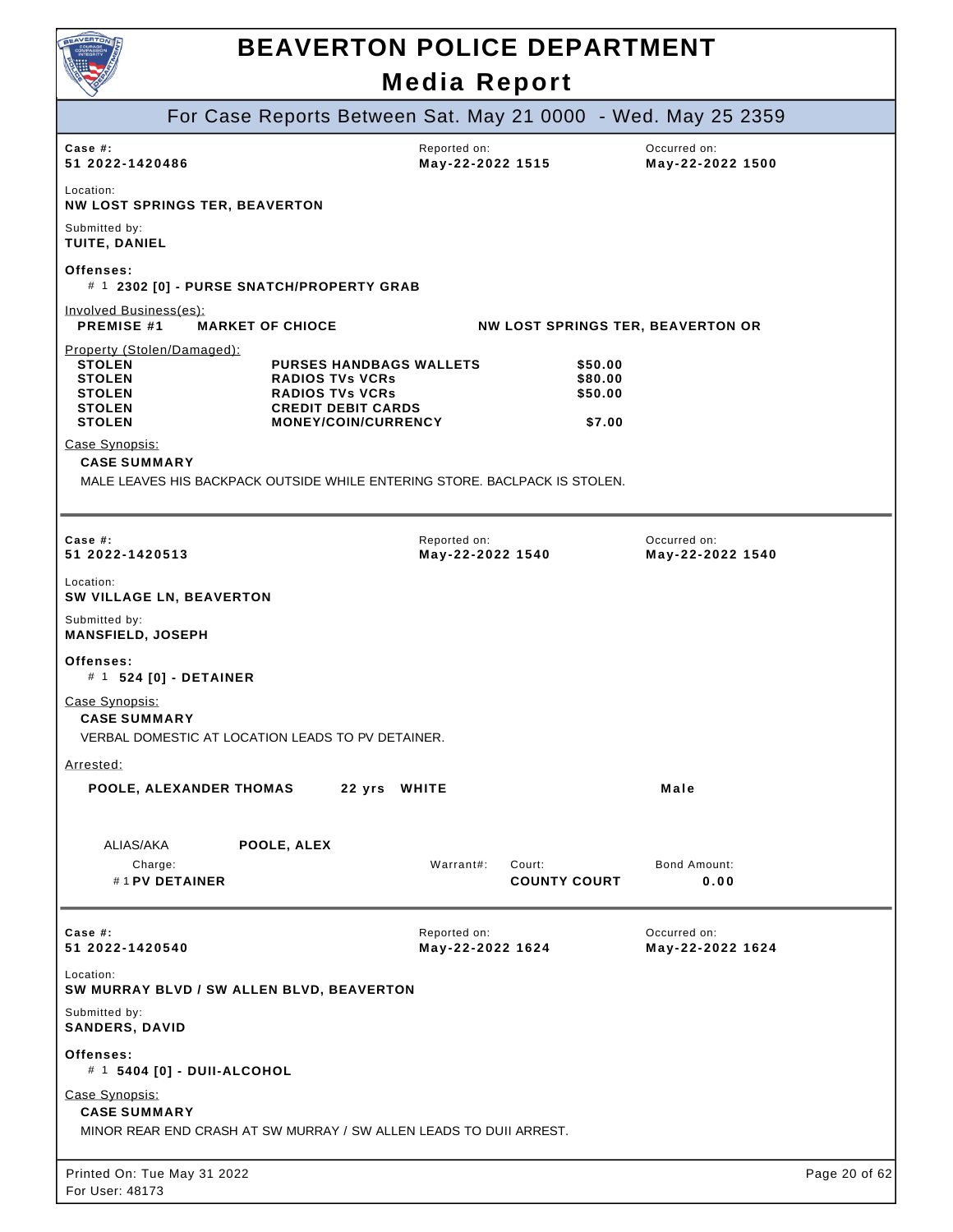

## **BEAVERTON POLICE DEPARTMENT**

**Media Report** 

For Case Reports Between Sat. May 21 0000 - Wed. May 25 2359

| Case $#$ :<br>51 2022-1420544                                                                                                                                                   | Reported on:<br>May-22-2022 1640 |                                  | Occurred on:<br>May-22-2022 1640 |
|---------------------------------------------------------------------------------------------------------------------------------------------------------------------------------|----------------------------------|----------------------------------|----------------------------------|
| Location:<br><b>NW SCIENCE PARK DR, BEAVERTON</b>                                                                                                                               |                                  |                                  |                                  |
| Submitted by:<br>HO, JIMMY                                                                                                                                                      |                                  |                                  |                                  |
| Offenses:<br># 1 2303 [0] - LARC-SHOPLIFTING<br># 2 5099 [1] - WARRANT / FUGITIVE                                                                                               |                                  |                                  |                                  |
| Property (Stolen/Damaged):<br><b>STOLEN</b><br><b>HOUSEHOLD GOODS</b>                                                                                                           |                                  | \$476.00                         |                                  |
| Case Synopsis:<br><b>CASE SUMMARY</b><br>MARRIED COUPLE ATTEMPT TO STEAL 476 DOLLARS IN MERCHANDISE FROM HOME DEPOT. MALE ARRESTED FOR THEFT 2,<br>FEMALE ARRESTED FOR WARRANT. |                                  |                                  |                                  |
| Arrested:                                                                                                                                                                       |                                  |                                  |                                  |
| BADINGER, IVAN ALEKSANDROVICH 29 yrs WHITE                                                                                                                                      |                                  |                                  | Male                             |
| Charge:<br># 1 THEFT II-SHOPLIFTING                                                                                                                                             | Warrant#:                        | Court:<br><b>COUNTY COURT</b>    | <b>Bond Amount:</b>              |
| <b>BADINGER, NAOMI ESTERA</b><br>28 yrs WHITE                                                                                                                                   |                                  |                                  | Female                           |
| Charge:<br>#1WARRANT SERVICE                                                                                                                                                    | Warrant#:                        | Court:<br>Y002935-1 COUNTY COURT | Bond Amount:                     |
| Case $#$ :<br>51 2022-1420576                                                                                                                                                   | Reported on:<br>May-22-2022 1711 |                                  | Occurred on:<br>May-22-2022 1711 |
| Location:<br>SW BEAVERTON HILLSDALE HWY, BEAVERTON                                                                                                                              |                                  |                                  |                                  |
| Submitted by:<br><b>KLUS, TAYLOR</b>                                                                                                                                            |                                  |                                  |                                  |
| Offenses:<br># 1 5099 [1] - WARRANT / FUGITIVE                                                                                                                                  |                                  |                                  |                                  |
| Case Synopsis:<br><b>CASE SUMMARY</b><br>MALE ARREST ON FELONY DCS WARRANT                                                                                                      |                                  |                                  |                                  |
| Arrested:                                                                                                                                                                       |                                  |                                  |                                  |
| <b>ROBERTS, AHMERO LUPITONATH</b><br>39 yrs BLACK                                                                                                                               |                                  |                                  | Male                             |
| ALIAS/AKA<br><b>CHANDLER-ROBERTS, SHAWN</b><br>ALIAS/AKA<br><b>CHANDLER, SHAWN</b><br>ALIAS/AKA<br><b>ROBERTS, SHAWN</b>                                                        |                                  |                                  |                                  |
|                                                                                                                                                                                 |                                  |                                  |                                  |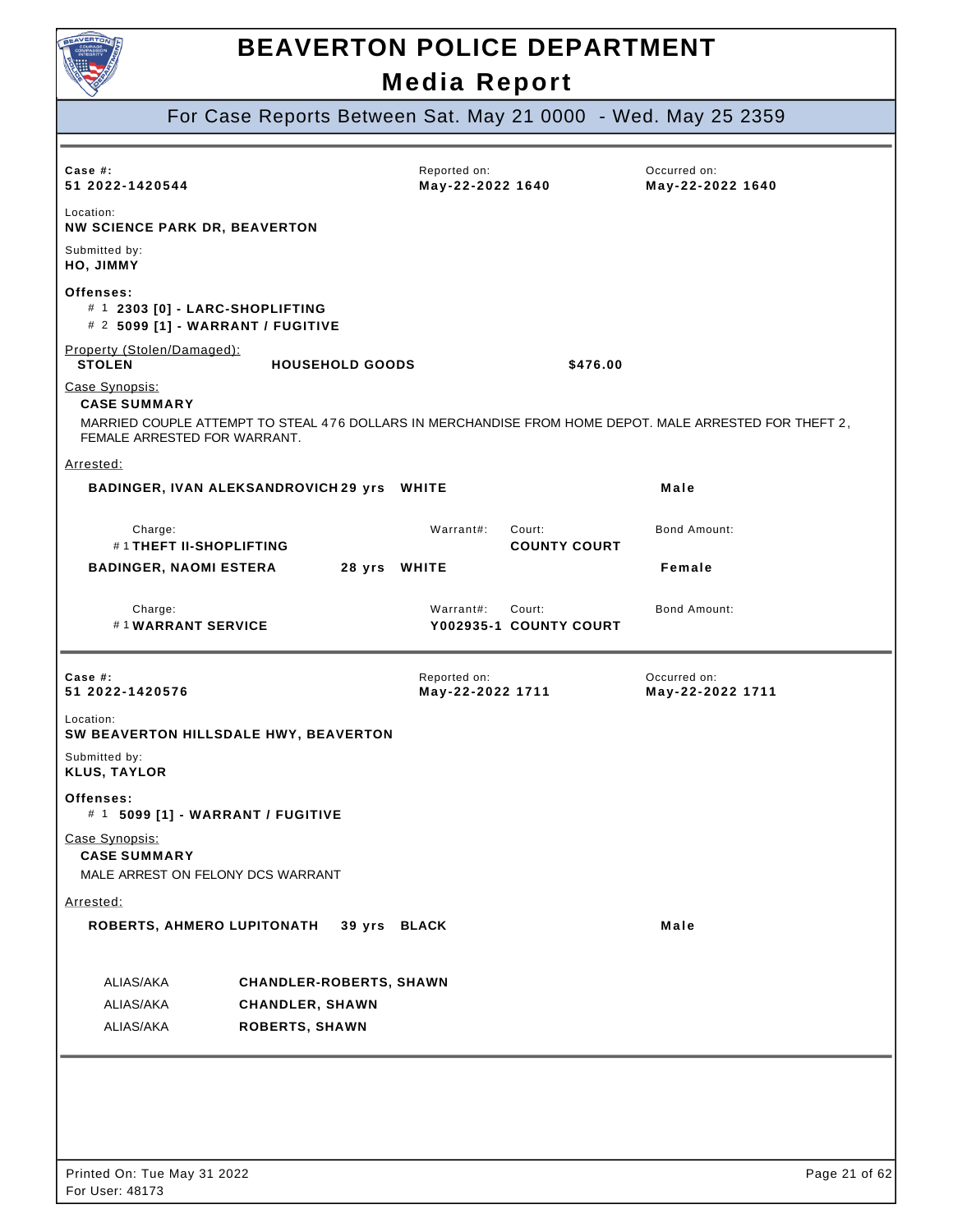

|                                                                                                                                                                                                                                                                             | For Case Reports Between Sat. May 21 0000 - Wed. May 25 2359                    |                                  |                                                      |                                      |  |  |
|-----------------------------------------------------------------------------------------------------------------------------------------------------------------------------------------------------------------------------------------------------------------------------|---------------------------------------------------------------------------------|----------------------------------|------------------------------------------------------|--------------------------------------|--|--|
| Case #:<br>51 2022-1420669                                                                                                                                                                                                                                                  |                                                                                 | Reported on:<br>May-22-2022 1852 |                                                      | Occurred on:<br>May-22-2022 1852     |  |  |
| Location:                                                                                                                                                                                                                                                                   | SW CANYON LN / SW WEST SLOPE DR, BEAVERTON                                      |                                  |                                                      |                                      |  |  |
| Submitted by:<br><b>BARTELS, BRADLEY</b>                                                                                                                                                                                                                                    |                                                                                 |                                  |                                                      |                                      |  |  |
| Offenses:<br># 1 5403 [0] - DUII-DRUGS<br># 2 5499 [2] - RECKLESS DRIVING                                                                                                                                                                                                   |                                                                                 |                                  |                                                      |                                      |  |  |
| Case Synopsis:<br><b>CASE SUMMARY</b>                                                                                                                                                                                                                                       | DRIVER REPORTEDLY SMOKING CRACK LATER ARRESTED FOR DUII - CONTROLLED SUBSTANCE. |                                  |                                                      |                                      |  |  |
| Arrested:                                                                                                                                                                                                                                                                   |                                                                                 |                                  |                                                      |                                      |  |  |
| <b>EMERY, ANTHONY MICHAEL</b>                                                                                                                                                                                                                                               | 51 yrs WHITE                                                                    |                                  |                                                      | Male                                 |  |  |
| ALIAS/AKA                                                                                                                                                                                                                                                                   | <b>HANSON, MIKE</b>                                                             |                                  |                                                      |                                      |  |  |
| ALIAS/AKA                                                                                                                                                                                                                                                                   | <b>HANSON, ANTHONY</b>                                                          |                                  |                                                      |                                      |  |  |
| ALIAS/AKA                                                                                                                                                                                                                                                                   | <b>HANSON, ANTHONY</b>                                                          |                                  |                                                      |                                      |  |  |
| ALIAS/AKA                                                                                                                                                                                                                                                                   | <b>EMERY, TONY</b>                                                              |                                  |                                                      |                                      |  |  |
| ALIAS/AKA                                                                                                                                                                                                                                                                   | <b>ROSPLANOS, LUIS</b>                                                          |                                  |                                                      |                                      |  |  |
| ALIAS/AKA                                                                                                                                                                                                                                                                   | <b>EMERY, ANTHONY</b>                                                           |                                  |                                                      |                                      |  |  |
| ALIAS/AKA                                                                                                                                                                                                                                                                   | <b>HANSEN, ANTHONY</b>                                                          |                                  |                                                      |                                      |  |  |
| ALIAS/AKA                                                                                                                                                                                                                                                                   | <b>HANNSON, ANTHONY</b>                                                         |                                  |                                                      |                                      |  |  |
| Charge:<br>#1 DUII-CONTROL SUBSTANCES<br>#2 RECKLESS DRIVING                                                                                                                                                                                                                |                                                                                 | Warrant#:                        | Court:<br><b>COUNTY COURT</b><br><b>COUNTY COURT</b> | Bond Amount:<br>3,710.00<br>3,710.00 |  |  |
| Case #:<br>51 2022-1420689                                                                                                                                                                                                                                                  |                                                                                 | Reported on:<br>May-22-2022 1932 |                                                      | Occurred on:<br>May-22-2022 1932     |  |  |
| Location:<br>SW OLESON RD, BEAVERTON                                                                                                                                                                                                                                        |                                                                                 |                                  |                                                      |                                      |  |  |
| Submitted by:<br>TUITE, DANIEL                                                                                                                                                                                                                                              |                                                                                 |                                  |                                                      |                                      |  |  |
| Offenses:<br># 1 1399 [0] - AGGRAVATED ASSAULT                                                                                                                                                                                                                              |                                                                                 |                                  |                                                      |                                      |  |  |
| Involved Business(es):<br><b>PREMISE #1</b><br><b>SHELL</b>                                                                                                                                                                                                                 |                                                                                 |                                  | SW OLESON RD, PORTLAND OR                            |                                      |  |  |
| Case Synopsis:<br><b>CASE SUMMARY</b><br>VERBAL DISPUTE BETWEEN EMPLOYEE AND UNWANTED CUSTOMER ENDS IN CUSTOMER INTENTIONALLY HITTING<br>ANNENDANT WITH VEHICLE. SECURITY FOOTAGE SHOWS INCIDENT, VEHICLE AND SUSPECT. NO PLATE OR POSITIVE<br>IDENTIFICATION AT THIS TIME. |                                                                                 |                                  |                                                      |                                      |  |  |
|                                                                                                                                                                                                                                                                             |                                                                                 |                                  |                                                      |                                      |  |  |
|                                                                                                                                                                                                                                                                             |                                                                                 |                                  |                                                      |                                      |  |  |
|                                                                                                                                                                                                                                                                             |                                                                                 |                                  |                                                      |                                      |  |  |
|                                                                                                                                                                                                                                                                             |                                                                                 |                                  |                                                      |                                      |  |  |
| $T_{112}$ M <sub>211</sub> 04, 0000                                                                                                                                                                                                                                         |                                                                                 |                                  |                                                      |                                      |  |  |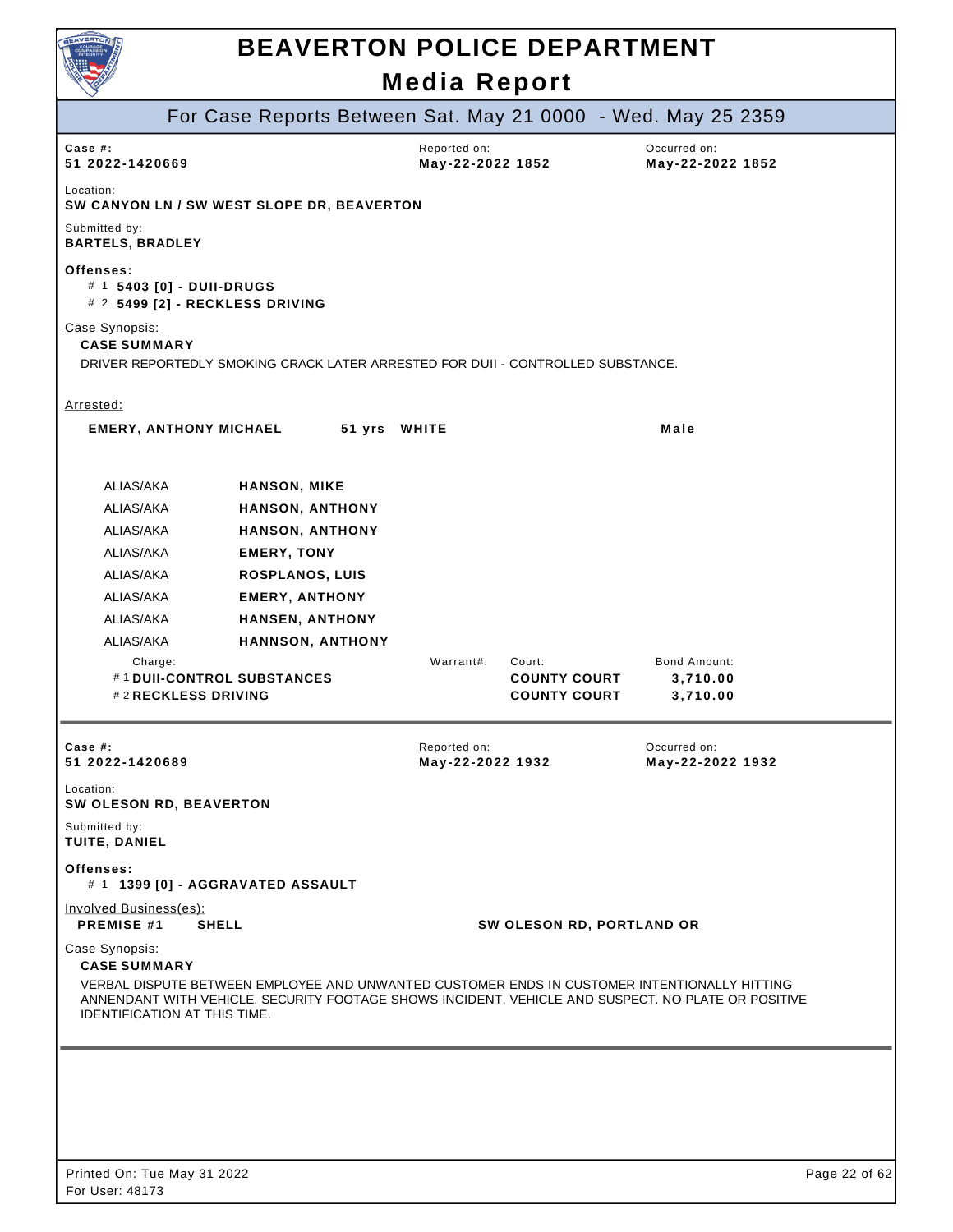

| For Case Reports Between Sat. May 21 0000 - Wed. May 25 2359                                                                                                                 |                                  |                                  |
|------------------------------------------------------------------------------------------------------------------------------------------------------------------------------|----------------------------------|----------------------------------|
| Case $#$ :<br>51 2022-1420711                                                                                                                                                | Reported on:<br>May-22-2022 1951 | Occurred on:<br>May-22-2022 1800 |
| Location:<br>SW MURRAY SCHOLLS PL, BEAVERTON                                                                                                                                 |                                  |                                  |
| Submitted by:<br><b>MCKAY, ANDREW</b>                                                                                                                                        |                                  |                                  |
| Offenses:<br># 1 2499 [0] - THEFT OF VEHICLE (UUMV)                                                                                                                          |                                  |                                  |
| Property (Stolen/Damaged):<br><b>STOLEN</b><br><b>AUTOMOBILES</b>                                                                                                            |                                  |                                  |
| Case Synopsis:<br><b>CASE SUMMARY</b><br>UUMV - OR/328FUW, RED 1995 SUBARU LEGACY STOLEN FROM 24 HOUR FITNESS, 11100 SW MURRAY SCHOLLS PL,<br>BETWEEN 1800 - 1915 ON 052222. |                                  |                                  |
| Case $#$ :<br>51 2022-1420825                                                                                                                                                | Reported on:<br>May-22-2022 2214 | Occurred on:<br>May-22-2022 2214 |
| Location:<br>SW 126TH AVE, BEAVERTON                                                                                                                                         |                                  |                                  |
| Submitted by:<br>WILBURN, TIM / FLECKENSTEIN, PAUL                                                                                                                           |                                  |                                  |
| Offenses:<br># 1 1313 [0] - SIMPLE ASSAULT-MISD                                                                                                                              |                                  |                                  |
| Case Synopsis:<br><b>CASE SUMMARY</b><br>INFORMATION REGARDING AN ASSAULT                                                                                                    |                                  |                                  |
| Case #:<br>51 2022-1420842                                                                                                                                                   | Reported on:<br>May-22-2022 2245 | Occurred on:<br>May-22-2022 1930 |
| Location:<br>SW 117TH AVE, BEAVERTON                                                                                                                                         |                                  |                                  |
| Submitted by:<br><b>CROISSANT, JOSH</b>                                                                                                                                      |                                  |                                  |
| Offenses:<br># 1 2499 [0] - THEFT OF VEHICLE (UUMV)                                                                                                                          |                                  |                                  |
| Property (Stolen/Damaged):<br><b>STOLEN</b><br><b>AUTOMOBILES</b>                                                                                                            |                                  | 05-23-2022                       |
| Case Synopsis:<br><b>CASE SUMMARY</b><br>VEHICLE STOLEN FROM LOCATION.                                                                                                       |                                  |                                  |
| WHITE 1997 HONDA ACCORD, BLACK WHEELS. NO LICENSE PLATES                                                                                                                     |                                  |                                  |
| Case #:<br>51 2022-1420881                                                                                                                                                   | Reported on:<br>May-22-2022 2352 | Occurred on:<br>May-22-2022 2352 |
| Location:<br>SW CEDAR HILLS BLVD, BEAVERTON                                                                                                                                  |                                  |                                  |
| Submitted by:<br><b>GASKELL, MICHAEL</b>                                                                                                                                     |                                  |                                  |
| Printed On: Tue May 31 2022<br>For User: 48173                                                                                                                               |                                  | Page 23 of 62                    |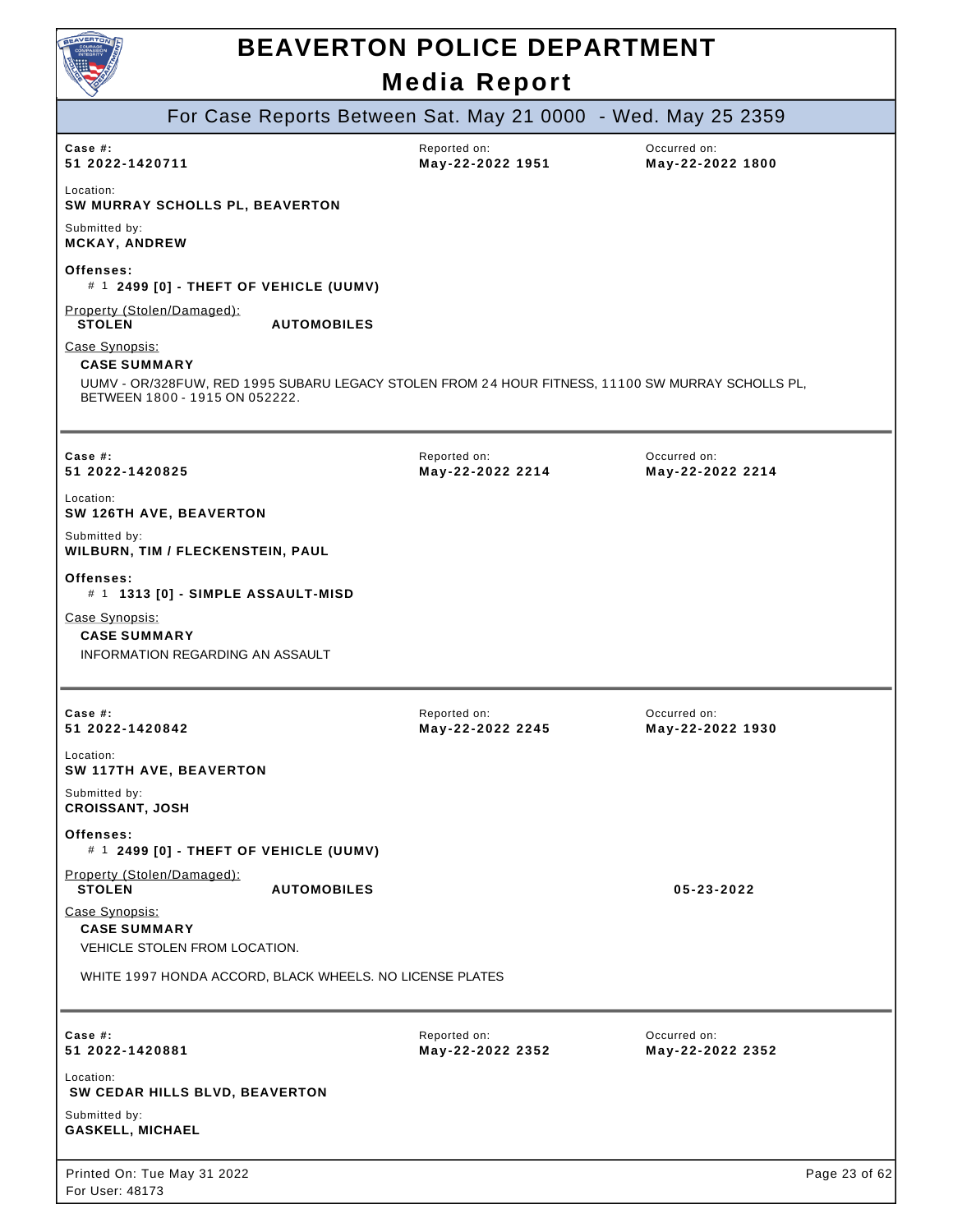

For Case Reports Between Sat. May 21 0000 - Wed. May 25 2359 **COUNTY COURT Offenses:**  # 1 **5404 [0] - DUII-ALCOHOL**  Case Synopsis: **CASE SUMMARY**  WELFARE CHECK ON SLEEPING DRIVER IN TACO BELL DRIVE THRU LEADS TO ARREST OF DRIVER FOR DUII. Arrested: **JOHANSEN, JOSHUA JAMES 46 yrs WHITE All and South American Male** ALIAS/AKA **JOHANSEN, JOSHUA**  ALIAS/AKA **JOHANSEN, JOSE**  ALIAS/AKA **JOHANSEN, JOSHUA**  Charge: Warrant#: Court: Bond Amount: #1 **DUII-ALCOHOL COUNTY COURT 3,710.00 Case #: 51 2022-1430015**  Reported on: **May-23-2022 0027**  Occurred on: **May-23-2022 0027**  Location: **SW LOMBARD AVE, BEAVERTON**  Submitted by: **CROISSANT, JOSH Offenses:**  # 1 **1299 [0] - ROBBERY-OTHER LOCATION**  Involved Business(es): **PREMISE #1 BEAVERTON TRANSIT CENTER SW LOMBARD AVE, BEAVERTON OR**  Property (Stolen/Damaged):<br>STOLEN **MONEY/COIN/CURRENCY** \$440.00 Case Synopsis: **CASE SUMMARY**  STRONG ARM ROBBERY AT BTC. VICTIM PUNCHED AND KICKED NUMEROUS TIMES. SUSPECT TAKES APPROXIMATELY \$480 CASH BEFORE FLEEING ON FOOT. K9 TRACK WAS UTL Arrested: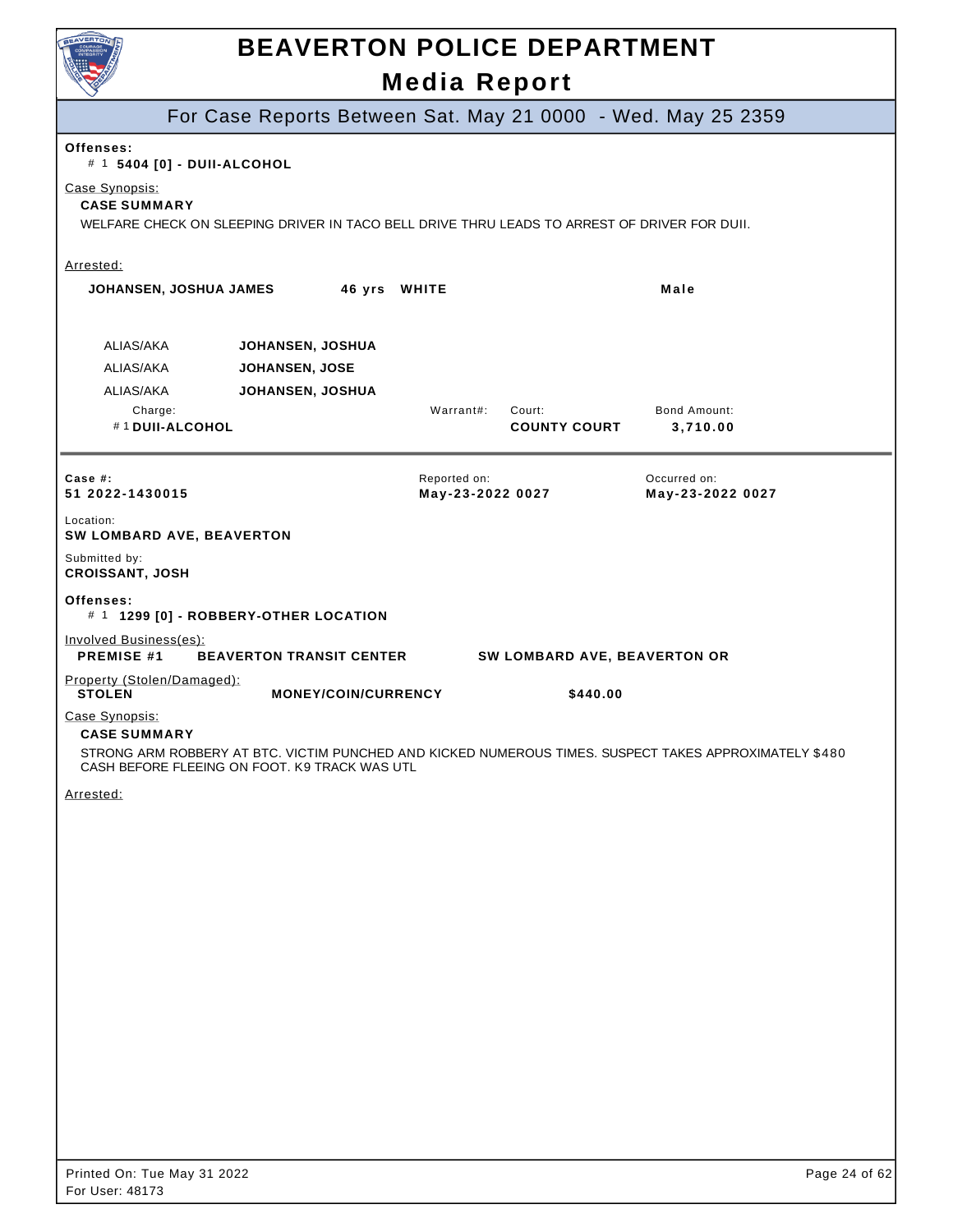

For Case Reports Between Sat. May 21 0000 - Wed. May 25 2359

| <b>MAYO, DAJUAN MARCELLOUS</b> | 48 yrs                              | <b>BLACK</b> | Male |  |
|--------------------------------|-------------------------------------|--------------|------|--|
| ALIAS/AKA                      | <b>MOORE, JASON</b>                 |              |      |  |
| ALIAS/AKA                      | <b>MAYO, BAJUAN</b>                 |              |      |  |
| ALIAS/AKA                      | MAYL, DAJUAN                        |              |      |  |
| ALIAS/AKA                      | <b>MAYO, DAGUN</b>                  |              |      |  |
| ALIAS/AKA                      | <b>BUTTLER, MARLIN</b>              |              |      |  |
| ALIAS/AKA                      | <b>BUTTLER, MARLIN</b>              |              |      |  |
| ALIAS/AKA                      | <b>MAYO, DEWON</b>                  |              |      |  |
| ALIAS/AKA                      | <b>MAYO, DAJVAN</b>                 |              |      |  |
| ALIAS/AKA                      | <b>MAYO, DAJUAN</b>                 |              |      |  |
| ALIAS/AKA                      | <b>MAYO, DEJUM</b>                  |              |      |  |
| ALIAS/AKA                      | <b>MAYO, DEJUAN</b>                 |              |      |  |
| <b>MONIKER</b>                 | <b>SCRATCH</b>                      |              |      |  |
| ALIAS/AKA                      | MAYO, DATUNA                        |              |      |  |
| ALIAS/AKA                      | THOMPSON, DERRECK                   |              |      |  |
| ALIAS/AKA                      | <b>MAYO, DUJUAN</b>                 |              |      |  |
| ALIAS/AKA                      | <b>MAYO, DAJUAN</b>                 |              |      |  |
| ALIAS/AKA                      | <b>HARRIS, ERIC</b>                 |              |      |  |
| ALIAS/AKA                      | <b>MAYO, DERRICK</b>                |              |      |  |
| ALIAS/AKA                      | <b>MAYO, DEJAUN</b>                 |              |      |  |
| ALIAS/AKA                      | <b>MAYO, DEJUAN</b>                 |              |      |  |
| ALIAS/AKA                      | <b>NICHOLSEN, TORRIE</b>            |              |      |  |
| ALIAS/AKA                      | <b>MOORE, ANTHONY</b>               |              |      |  |
| <b>MONIKER</b>                 | YOUNG T                             |              |      |  |
| ALIAS/AKA                      | <b>MAYO, DAJUN</b>                  |              |      |  |
| ALIAS/AKA                      | <b>MAYO, DIJAUN</b>                 |              |      |  |
| ALIAS/AKA                      | <b>EVANS, TORRIE</b>                |              |      |  |
| ALIAS/AKA                      | YOUNG, ANTHONY                      |              |      |  |
| ALIAS/AKA                      | <b>NICHOLSON, TOREY</b>             |              |      |  |
| ALIAS/AKA                      | <b>MAYO, DAJUAN</b>                 |              |      |  |
| ALIAS/AKA                      | <b>MAYO, DAJUNA</b>                 |              |      |  |
| <b>MONIKER</b>                 | <b>STRETCH</b>                      |              |      |  |
| ALIAS/AKA                      | <b>MAYO, ADAJUAN</b>                |              |      |  |
| ALIAS/AKA                      | <b>ROBINSON, LORELL</b>             |              |      |  |
| ALIAS/AKA                      | DYSON, JAMON                        |              |      |  |
| ALIAS/AKA                      | THOMPSON, DEDRICK                   |              |      |  |
| ALIAS/AKA<br>ALIAS/AKA         | <b>MAYO, DEJUAN</b><br>MAYO, DAJUAN |              |      |  |
| ALIAS/AKA                      | THOMPSON, ANTHONY                   |              |      |  |
| ALIAS/AKA                      | <b>MAYO, DEJUAN</b>                 |              |      |  |
| ALIAS/AKA                      | <b>THOMPSON, WAYNE</b>              |              |      |  |
| ALIAS/AKA                      | <b>THOMPSON, WAYNE</b>              |              |      |  |
| ALIAS/AKA                      | <b>MCKINNEY, MICHAEL</b>            |              |      |  |
| ALIAS/AKA                      | <b>JONES, ANTHONY</b>               |              |      |  |
|                                |                                     |              |      |  |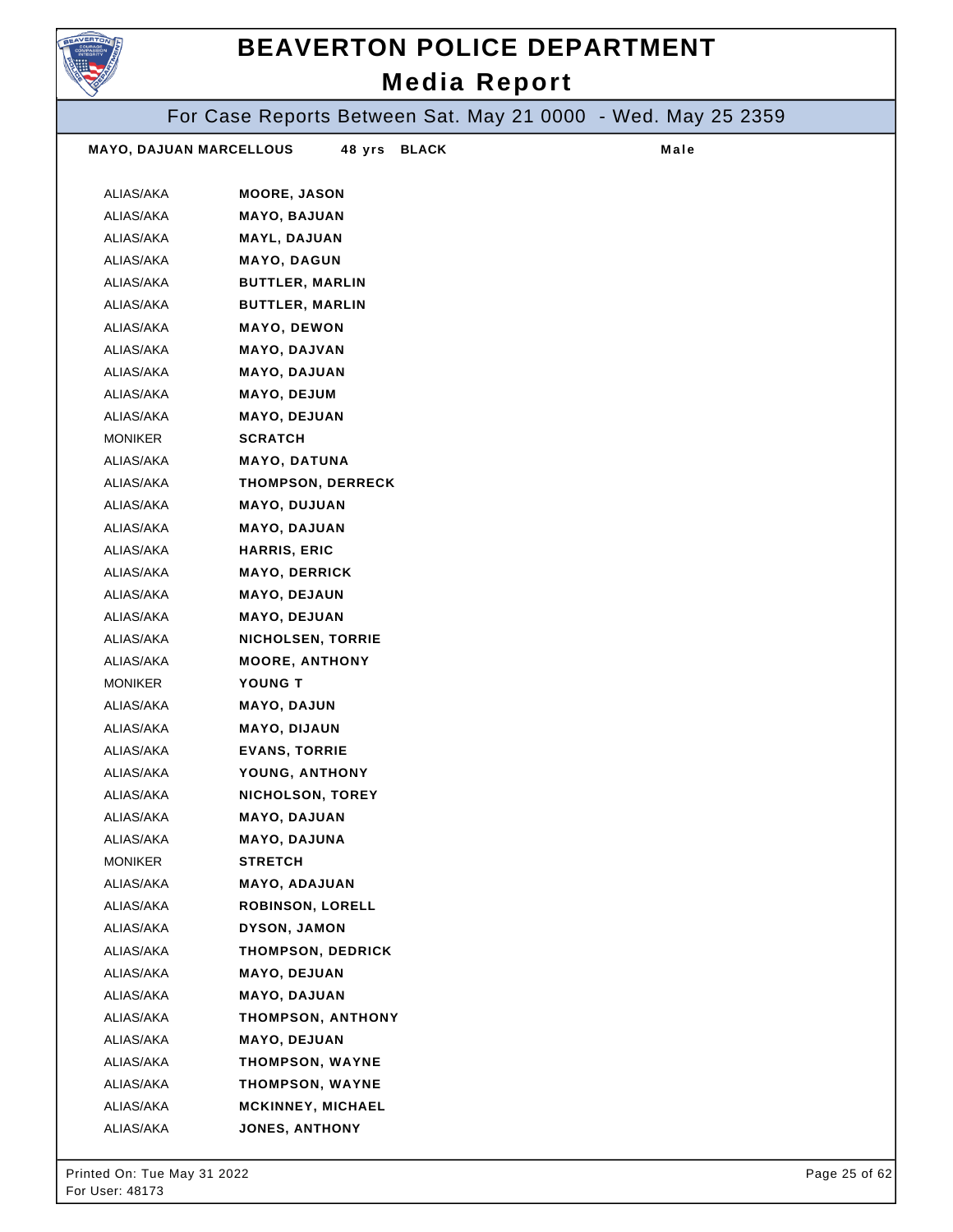| For Case Reports Between Sat. May 21 0000 - Wed. May 25 2359                                                       |                                  |                               |                                  |               |
|--------------------------------------------------------------------------------------------------------------------|----------------------------------|-------------------------------|----------------------------------|---------------|
| ALIAS/AKA<br>JONES, TONY                                                                                           |                                  |                               |                                  |               |
|                                                                                                                    |                                  |                               |                                  |               |
| Case #:<br>51 2022-1430026                                                                                         | Reported on:<br>May-23-2022 0114 |                               | Occurred on:<br>May-23-2022 0114 |               |
| Location:<br>SW CANYON RD, BEAVERTON                                                                               |                                  |                               |                                  |               |
| Submitted by:<br><b>SAHNOW, KYLE</b>                                                                               |                                  |                               |                                  |               |
| Offenses:<br># 1 T440 [0] - TRAFFIC CRASH-CRASH EXCH RPT                                                           |                                  |                               |                                  |               |
| Case Synopsis:<br><b>CASE SUMMARY</b><br>DRIVER FALLS ASLEEP AT WHEEL, STRIKED TRI MET BUS STOP SIGN. NO INJURIES. |                                  |                               |                                  |               |
|                                                                                                                    |                                  |                               |                                  |               |
| Case #:<br>51 2022-1430039                                                                                         | Reported on:<br>May-23-2022 0144 |                               | Occurred on:<br>May-23-2022 0144 |               |
| Location:<br>SW MURRAY BLVD / SW WALKER RD, BEAVERTON                                                              |                                  |                               |                                  |               |
| Submitted by:<br>WILBURN, TIM                                                                                      |                                  |                               |                                  |               |
| Offenses:<br># 1 T613 [0] - CONFISCATED PROPERTY                                                                   |                                  |                               |                                  |               |
| Case Synopsis:<br><b>CASE SUMMARY</b><br>DL CONFISCATED DURING TRAFFIC STOP                                        |                                  |                               |                                  |               |
| Case #:<br>51 2022-1430059                                                                                         | Reported on:<br>May-23-2022 0241 |                               | Occurred on:<br>May-23-2022 0241 |               |
| Location:<br>SW TUALATIN VALLEY HWY / SW MILLIKAN WAY, BEAVERTON                                                   |                                  |                               |                                  |               |
| Submitted by:<br><b>SAHNOW, KYLE</b>                                                                               |                                  |                               |                                  |               |
| Offenses:<br># 1 5404 [0] - DUII-ALCOHOL                                                                           |                                  |                               |                                  |               |
| Case Synopsis:<br><b>CASE SUMMARY</b><br>TRAFFIC STOP LEADS TO DUII ARREST.                                        |                                  |                               |                                  |               |
| Arrested:                                                                                                          |                                  |                               |                                  |               |
| <b>CHAND, RAMESH PRASAD</b><br>51 yrs ASIAN                                                                        |                                  |                               | Male                             |               |
| Charge:<br>#1 DUII-ALCOHOL                                                                                         | Warrant#:                        | Court:<br><b>COUNTY COURT</b> | Bond Amount:                     |               |
|                                                                                                                    |                                  |                               |                                  |               |
|                                                                                                                    |                                  |                               |                                  |               |
| Printed On: Tue May 31 2022<br>For User: 48173                                                                     |                                  |                               |                                  | Page 26 of 62 |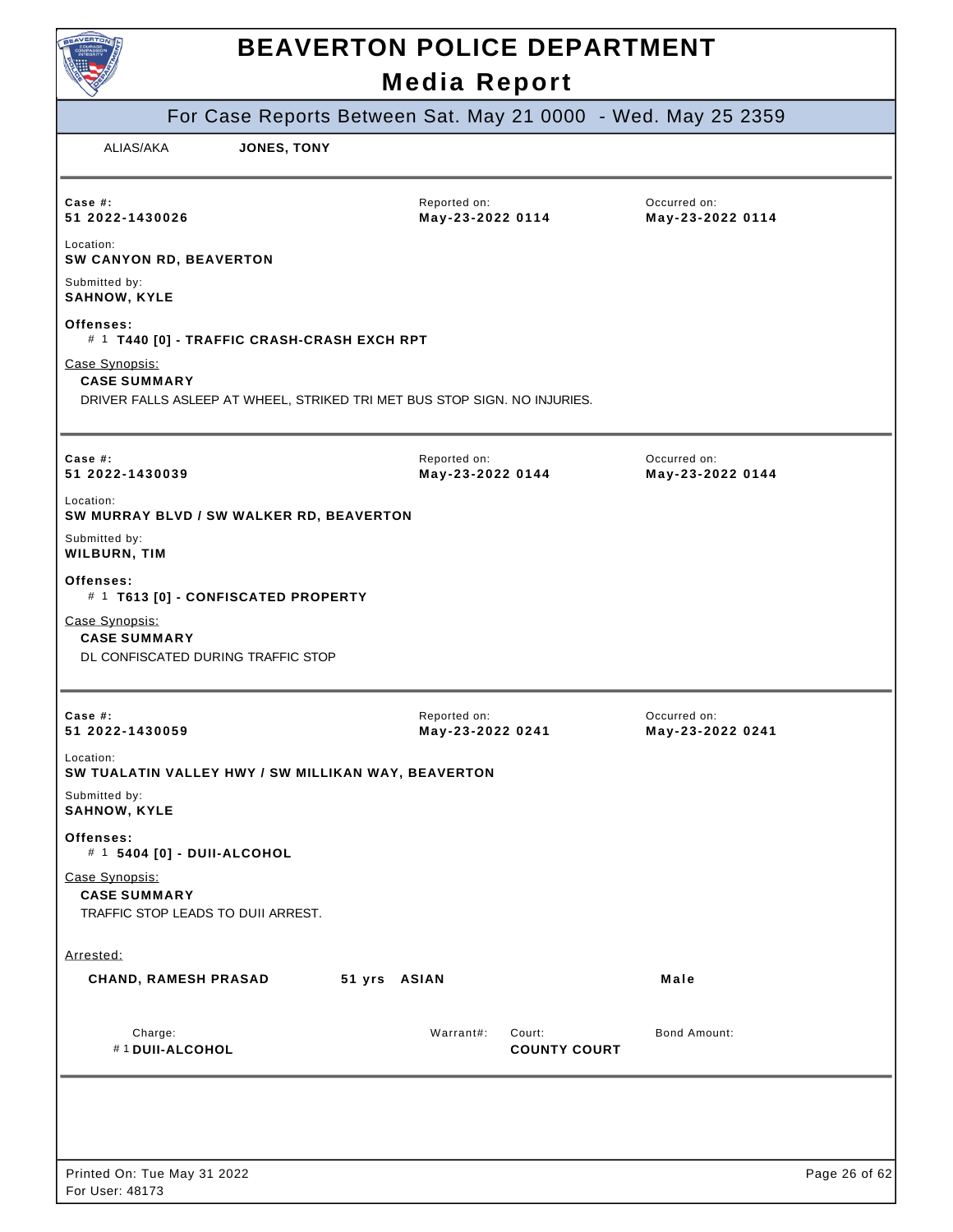

| $\smallsmile$                            |                                                                    |                                                                                                 |                                  |
|------------------------------------------|--------------------------------------------------------------------|-------------------------------------------------------------------------------------------------|----------------------------------|
|                                          |                                                                    | For Case Reports Between Sat. May 21 0000 - Wed. May 25 2359                                    |                                  |
| Case #:<br>51 2022-1430130               |                                                                    | Reported on:<br>May-23-2022 0651                                                                | Occurred on:<br>May-23-2022 0651 |
| Location:                                | EB HWY 26/SW MURRAY BLVD, BEAVERTON                                |                                                                                                 |                                  |
| Submitted by:<br>DALTON, BRYAN           |                                                                    |                                                                                                 |                                  |
| Offenses:                                | # 1 5499 [6] - DWS/DWR-FELONY                                      |                                                                                                 |                                  |
| Case Synopsis:<br><b>CASE SUMMARY</b>    |                                                                    |                                                                                                 |                                  |
|                                          | Traffic stop for speeding leads to arrest of driver for DWS-Felony |                                                                                                 |                                  |
| Arrested:                                |                                                                    |                                                                                                 |                                  |
|                                          | HUATO CABRERA, MIGUEL ANGEL 31 yrs HISPANIC OR LATINO              |                                                                                                 | Male                             |
| Charge:                                  | #1 DRIVING WHILE SUSPENDED OR<br><b>REVOKED-FELONY</b>             | Warrant#:<br>Court:<br><b>COUNTY COURT</b>                                                      | Bond Amount:<br>20,000.00        |
| Case $#$ :<br>51 2022-1430160            |                                                                    | Reported on:<br>May-23-2022 0735                                                                | Occurred on:<br>May-23-2022 0735 |
| Location:<br><b>SW 6TH ST, BEAVERTON</b> |                                                                    |                                                                                                 |                                  |
| Submitted by:<br><b>BROCKWAY, DAVID</b>  |                                                                    |                                                                                                 |                                  |
| Offenses:                                | # 1 T62 [0] - ABANDONED VEHICLE                                    |                                                                                                 |                                  |
| Case Synopsis:<br><b>CASE SUMMARY</b>    |                                                                    | TAGGED A ORANGE HOME MADE TRAILER AS ABANDONED. TRAILER HAS FLAT TIRE AND HASNT MOVED IN MONTHS |                                  |
| Case #:<br>51 2022-1430282               |                                                                    | Reported on:<br>May-23-2022 0901                                                                | Occurred on:<br>May-23-2022 0901 |
| Location:                                | NW SCHENDEL AVE / SW WALKER RD, BEAVERTON                          |                                                                                                 |                                  |
| Submitted by:<br><b>BALDERAS, DIEGO</b>  |                                                                    |                                                                                                 |                                  |
| Offenses:                                | # 1 5099 [1] - WARRANT / FUGITIVE                                  |                                                                                                 |                                  |
| Case Synopsis:<br><b>CASE SUMMARY</b>    |                                                                    | UNWANTED CALL LEADS TO THE CITE AND RELEASE ARREST OF CROTTY, JOHNATHAN JAMES                   |                                  |
| Arrested:                                |                                                                    |                                                                                                 |                                  |
|                                          |                                                                    |                                                                                                 |                                  |
|                                          |                                                                    |                                                                                                 |                                  |
|                                          |                                                                    |                                                                                                 |                                  |
|                                          |                                                                    |                                                                                                 |                                  |
|                                          |                                                                    |                                                                                                 |                                  |
|                                          |                                                                    |                                                                                                 |                                  |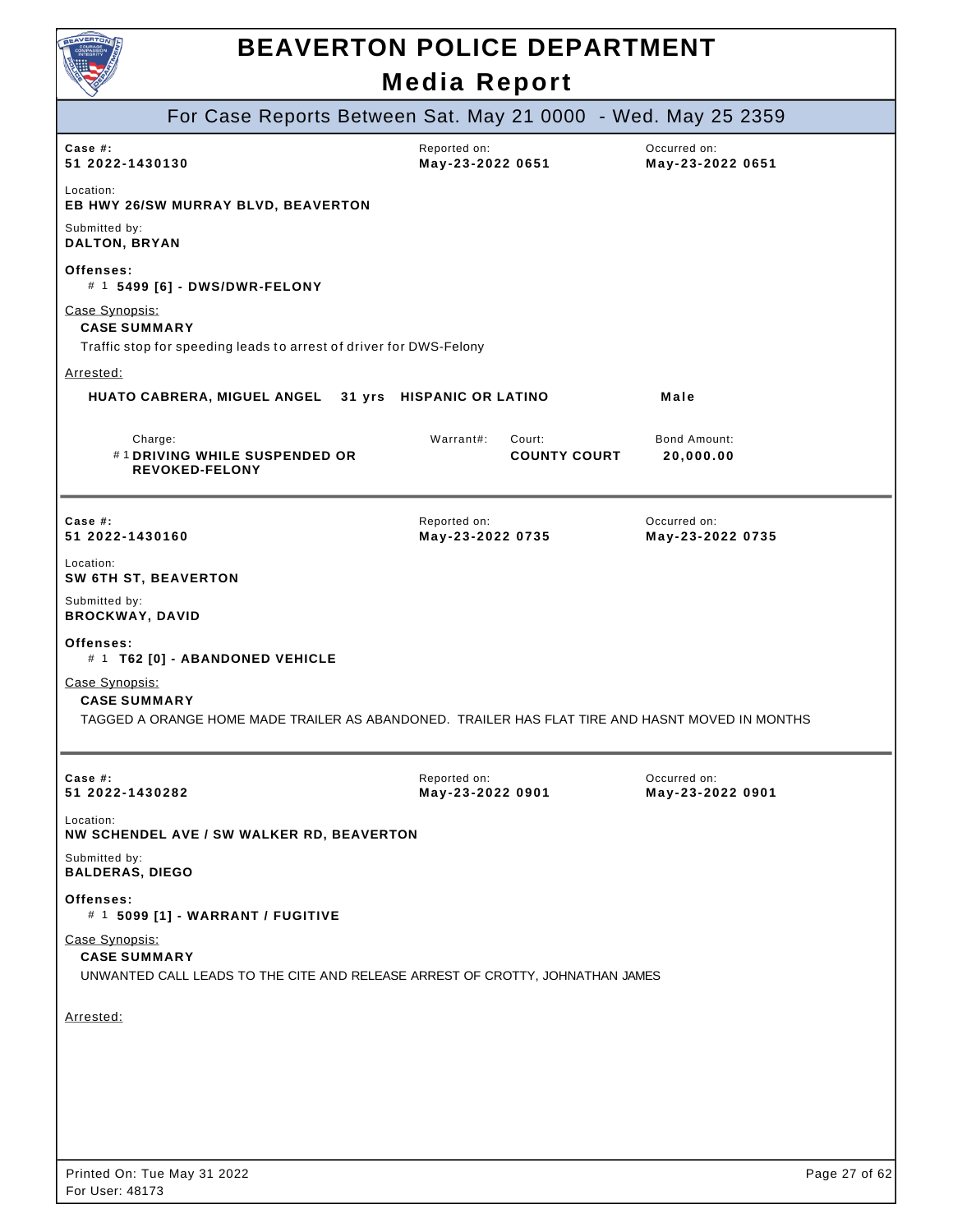|                                                                                                   | <b>BEAVERTON POLICE DEPARTMENT</b><br><b>Media Report</b>                             |                                   |               |
|---------------------------------------------------------------------------------------------------|---------------------------------------------------------------------------------------|-----------------------------------|---------------|
| For Case Reports Between Sat. May 21 0000 - Wed. May 25 2359                                      |                                                                                       |                                   |               |
| <b>CORTTY, JOHNATHAN JAMES</b><br>33 yrs WHITE                                                    |                                                                                       | Male                              |               |
| ALIAS/AKA<br><b>CROTTY, JOHN</b>                                                                  |                                                                                       |                                   |               |
| ALIAS/AKA<br><b>CROTTY, JOHNATHAN</b>                                                             |                                                                                       |                                   |               |
| Charge:<br>#1WARRANT SERVICE-FTA, TRESPASS II<br>#2WARRANT SERVICE- FTA-INDECENT<br><b>EXPOSE</b> | Warrant#:<br>Court:<br><b>19CR63108 COUNTY COURT</b><br><b>21CR09418 COUNTY COURT</b> | Bond Amount:<br>0.00              |               |
| Case #:<br>51 2022-1430354                                                                        | Reported on:<br>May-23-2022 1002                                                      | Occurred on:<br>May-23-2022 1002  |               |
| Location:<br>SW 110TH AVE, BEAVERTON                                                              |                                                                                       |                                   |               |
| Submitted by:<br>YOUNG, JEFFREY                                                                   |                                                                                       |                                   |               |
| Offenses:<br># 1 5099 [1] - WARRANT / FUGITIVE<br># 2 7399 [17] - FALSE INFO LAW ENF              |                                                                                       |                                   |               |
| Case Synopsis:<br><b>CASE SUMMARY</b><br>FTD LEADS TO WARRANT ARREST                              |                                                                                       |                                   |               |
| Arrested:                                                                                         |                                                                                       |                                   |               |
| <b>GABRIAL, EDUANI</b>                                                                            | 29 yrs HISPANIC OR LATINO                                                             | Male                              |               |
| ALIAS/AKA<br><b>GABRIEL YOC, EDUANI</b>                                                           |                                                                                       |                                   |               |
| Charge:<br>#1WARRANT SERVICE, FTA KIDNAPPING,<br><b>WASHINGTON COUNTY</b>                         | Warrant#:<br>Court:<br><b>21CR04301 COUNTY COURT</b>                                  | <b>Bond Amount:</b><br>250,000.00 |               |
| #2WARRANT SERVICE, FTA FORG INST,<br><b>WASHINGTON COUNTY</b>                                     | <b>20CR59195 COUNTY COURT</b>                                                         | 10,000.00                         |               |
| #3WARRANT SERVICE, CONTEMPT,<br><b>WASHINGTON COUNTY</b>                                          | 22CN0152 COUNTY COURT<br>7                                                            | 20,000.00                         |               |
| #4WARRANT SERVICE, ASSAULT,                                                                       | 21-11286 COUNTY COURT                                                                 | 20,000.00                         |               |
| <b>BEAVERTON MUNI</b><br>#5 FALSE INFORMATION TO POLICE OFFICER                                   | <b>COUNTY COURT</b>                                                                   | 3,710.00                          |               |
| Case $#$ :<br>51 2022-1430364                                                                     | Reported on:<br>May-23-2022 1006                                                      | Occurred on:<br>May-23-2022 1006  |               |
| Location:<br><b>NW CEDAR FALLS DR, BEAVERTON</b>                                                  |                                                                                       |                                   |               |
| Submitted by:<br>DIMALANTA, PHILIP                                                                |                                                                                       |                                   |               |
| Offenses:<br># 1 T99007 [0] - THEFT-CATALYTIC CONVRTR                                             |                                                                                       |                                   |               |
| Case Synopsis:<br><b>CASE SUMMARY</b>                                                             |                                                                                       |                                   |               |
| UNKNOWN SUSPECT STEALS TWO CATALYTIC CONVERTERS                                                   |                                                                                       |                                   |               |
|                                                                                                   |                                                                                       |                                   |               |
| Printed On: Tue May 31 2022                                                                       |                                                                                       |                                   | Page 28 of 62 |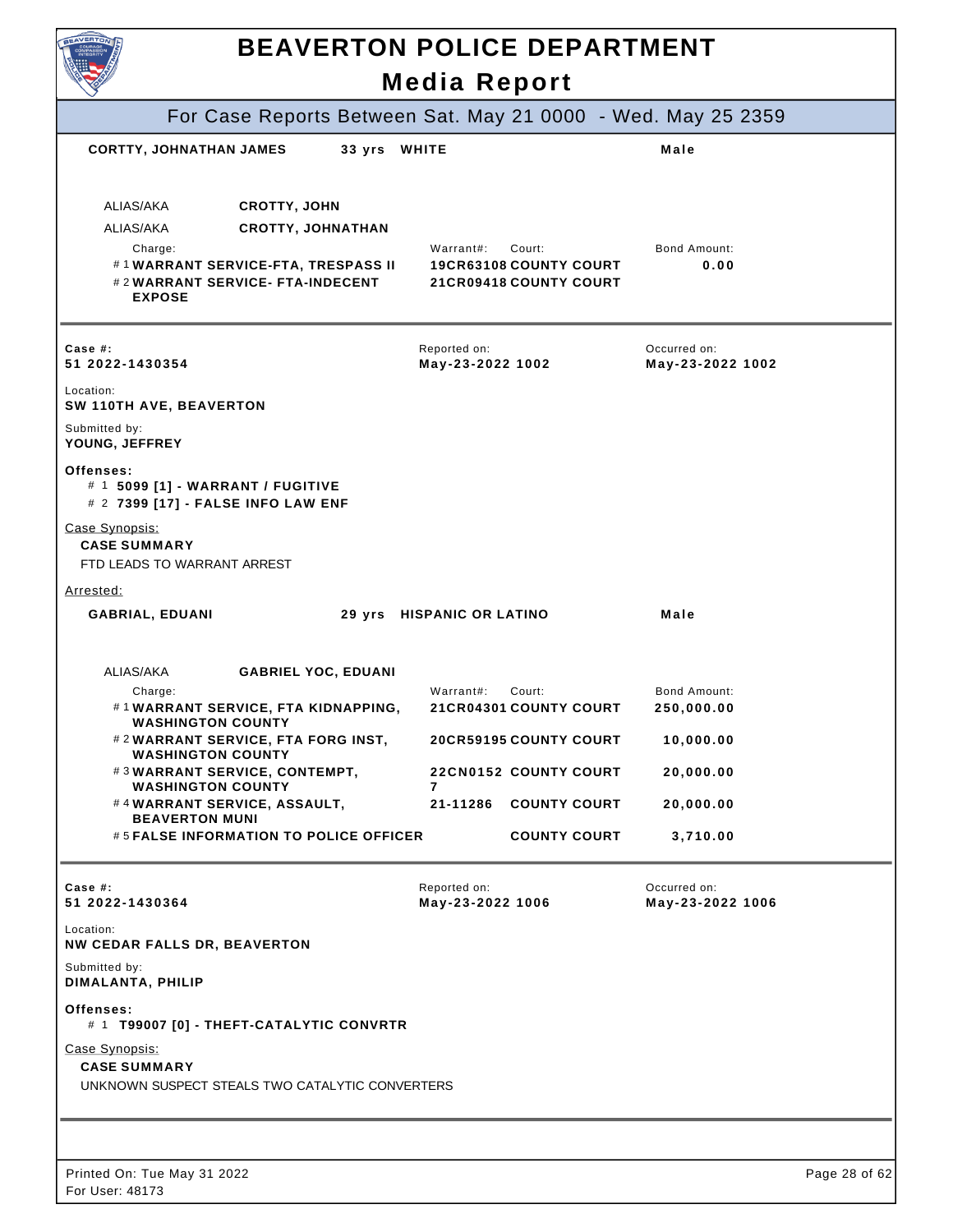

|                                                                                     |                                                                                                           | For Case Reports Between Sat. May 21 0000 - Wed. May 25 2359 |                             |                                  |               |
|-------------------------------------------------------------------------------------|-----------------------------------------------------------------------------------------------------------|--------------------------------------------------------------|-----------------------------|----------------------------------|---------------|
| Case $#$ :<br>51 2022-1430494                                                       |                                                                                                           | Reported on:<br>May-23-2022 1123                             |                             | Occurred on:<br>May-23-2022 1123 |               |
| Location:<br>SW TUALATIN VALLEY HWY / SW 170TH AVE, BEAVERTON                       |                                                                                                           |                                                              |                             |                                  |               |
| Submitted by:<br><b>BALDERAS, DIEGO</b>                                             |                                                                                                           |                                                              |                             |                                  |               |
| Offenses:<br># 1 5401 [1] - HIT & RUN-INJURY                                        |                                                                                                           |                                                              |                             |                                  |               |
| Case Synopsis:<br><b>CASE SUMMARY</b><br>HIT AND RUN NON-INJURY                     |                                                                                                           |                                                              |                             |                                  |               |
|                                                                                     |                                                                                                           |                                                              |                             |                                  |               |
| Case $#$ :<br>51 2022-1430511                                                       |                                                                                                           | Reported on:<br>May-23-2022 1136                             |                             | Occurred on:<br>May-23-2022 1055 |               |
| Location:<br>SW 125TH AVE, BEAVERTON                                                |                                                                                                           |                                                              |                             |                                  |               |
| Submitted by:<br><b>BEWERSDORFF, MICHAEL</b>                                        |                                                                                                           |                                                              |                             |                                  |               |
| Offenses:<br># 1 1313 [0] - SIMPLE ASSAULT-MISD                                     |                                                                                                           |                                                              |                             |                                  |               |
| Involved Business(es):<br><b>PREMISE #1</b>                                         | <b>SOUTHRIDGE HIGH</b>                                                                                    | SW 125TH AVE, BEAVERTON OR                                   |                             |                                  |               |
| Case Synopsis:<br><b>CASE SUMMARY</b>                                               |                                                                                                           |                                                              |                             |                                  |               |
|                                                                                     |                                                                                                           |                                                              |                             |                                  |               |
|                                                                                     |                                                                                                           |                                                              |                             |                                  |               |
| Case #:<br>51 2022-1430665                                                          |                                                                                                           | Reported on:<br>May-23-2022 1318                             |                             | Occurred on:<br>May-23-2022 1130 |               |
| Location:<br><b>SW 3RD ST, BEAVERTON</b>                                            |                                                                                                           |                                                              |                             |                                  |               |
| Submitted by:<br><b>KLUS, TAYLOR</b>                                                |                                                                                                           |                                                              |                             |                                  |               |
| Offenses:<br># 1 2599 [1] - FORGERY/COUNTERFEITING<br># 2 2604 [1] - IDENTITY THEFT |                                                                                                           |                                                              |                             |                                  |               |
| Involved Business(es):<br><b>PREMISE #1</b>                                         | <b>BANK OF AMERICA</b>                                                                                    |                                                              |                             |                                  |               |
| Property (Stolen/Damaged):<br><b>STOLEN</b><br><b>STOLEN</b><br><b>STOLEN</b>       | <b>IDENTITY DOCUMENTS</b><br><b>PURSES HANDBAGS WALLETS</b><br><b>NONNEGOTIABLE</b><br><b>INSTRUMENTS</b> |                                                              | \$1.00<br>\$200.00<br>\$.00 |                                  |               |
| <b>STOLEN</b>                                                                       | MONEY/COIN/CURRENCY                                                                                       |                                                              | \$50.00                     |                                  |               |
| Case Synopsis:<br><b>CASE SUMMARY</b>                                               |                                                                                                           |                                                              |                             |                                  |               |
| SUSPECT STEALS PURSE OUT OF CAR THEN ATTEMPTS TO CASH A BAD CHECK USING A STOLEN ID |                                                                                                           |                                                              |                             |                                  |               |
|                                                                                     |                                                                                                           |                                                              |                             |                                  |               |
|                                                                                     |                                                                                                           |                                                              |                             |                                  |               |
| Printed On: Tue May 31 2022                                                         |                                                                                                           |                                                              |                             |                                  | Page 29 of 62 |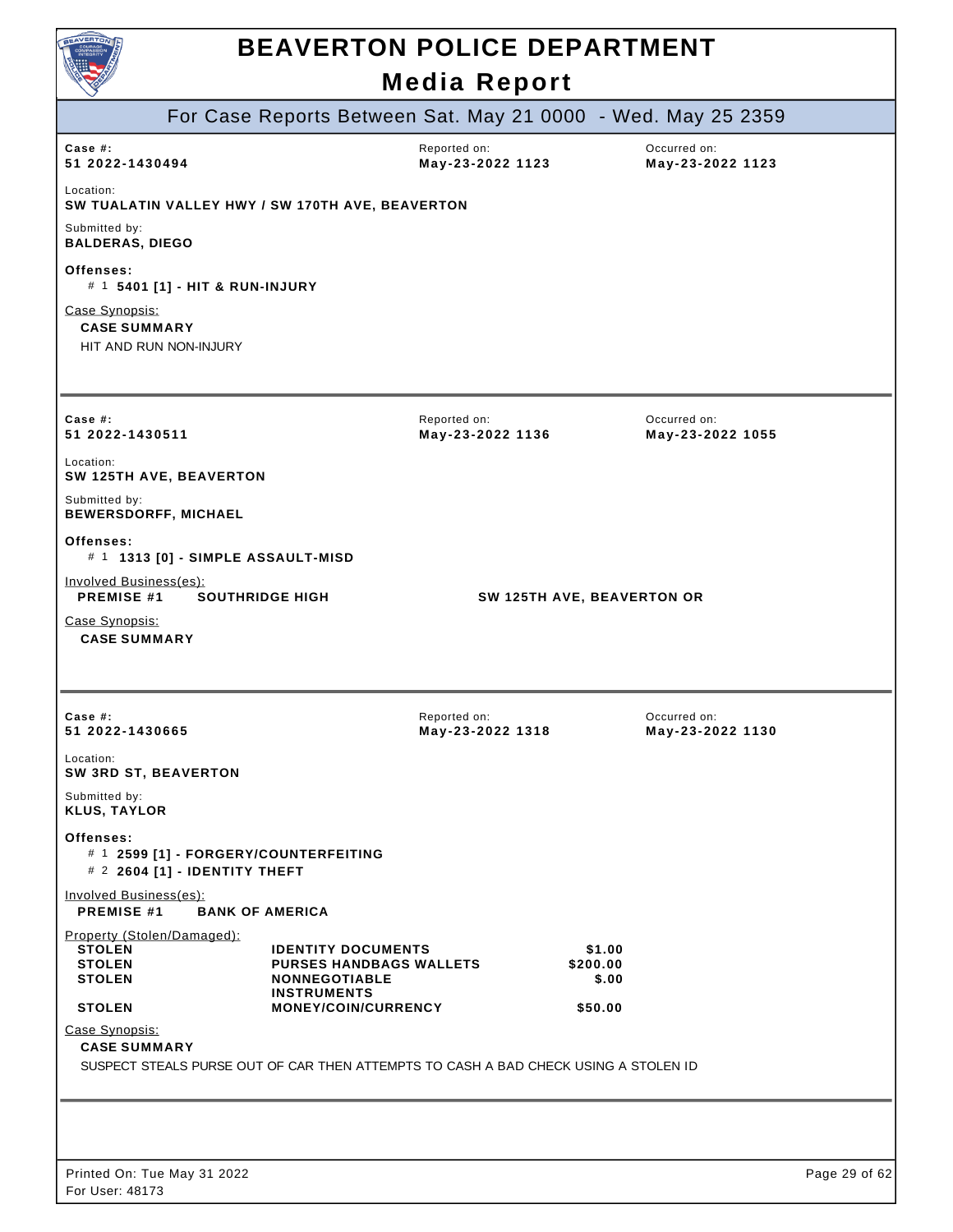| AVERTON<br><b>COURAGE</b><br><b>COMPASSION</b><br><b>INTEGRITY</b> |  |
|--------------------------------------------------------------------|--|
|                                                                    |  |

|                                                |                                  | For Case Reports Between Sat. May 21 0000 - Wed. May 25 2359                                 |                                  |            |                                  |               |
|------------------------------------------------|----------------------------------|----------------------------------------------------------------------------------------------|----------------------------------|------------|----------------------------------|---------------|
| Case  #:<br>51 2022-1430751                    |                                  |                                                                                              | Reported on:<br>May-23-2022 1417 |            | Occurred on:<br>May-23-2022 1417 |               |
| Location:                                      | <b>NW CORNELL RD, BEAVERTON</b>  |                                                                                              |                                  |            |                                  |               |
| Submitted by:<br>DIMALANTA, PHILIP             |                                  |                                                                                              |                                  |            |                                  |               |
| Offenses:                                      |                                  | # 1 T99007 [0] - THEFT-CATALYTIC CONVRTR                                                     |                                  |            |                                  |               |
| Case Synopsis:<br><b>CASE SUMMARY</b>          |                                  |                                                                                              |                                  |            |                                  |               |
|                                                |                                  | UNKNOWN SUSPECT STEALS CATALYTIC CONVERTER FROM APARTMENT PARKING LOT.                       |                                  |            |                                  |               |
|                                                |                                  |                                                                                              |                                  |            |                                  |               |
| Case #:<br>51 2022-1430755                     |                                  |                                                                                              | Reported on:<br>May-23-2022 1506 |            | Occurred on:<br>May-23-2022 1220 |               |
| Location:                                      | SW WESTGATE DR, BEAVERTON        |                                                                                              |                                  |            |                                  |               |
| Submitted by:                                  |                                  | MCCRACKEN, CHARISSA / SMITH, MICHAEL P                                                       |                                  |            |                                  |               |
| Offenses:                                      | # 1 2303 [0] - LARC-SHOPLIFTING  |                                                                                              |                                  |            |                                  |               |
| Property (Stolen/Damaged):<br><b>STOLEN</b>    |                                  | <b>CLOTHES, FURS</b>                                                                         |                                  | \$250.00   |                                  |               |
| Case Synopsis:<br><b>CASE SUMMARY</b>          |                                  | UNKNOWN SUSPECT STEALS OVER \$200 FROM GOODWILL.                                             |                                  |            |                                  |               |
|                                                |                                  |                                                                                              |                                  |            |                                  |               |
| Case $#$ :<br>51 2022-1440934                  |                                  |                                                                                              | Reported on:<br>May-23-2022 1521 |            | Occurred on:<br>May-23-2022 1521 |               |
| Location:                                      | <b>SW GEARHART DR, BEAVERTON</b> |                                                                                              |                                  |            |                                  |               |
| Submitted by:<br>HINKLEY, SEAN                 |                                  |                                                                                              |                                  |            |                                  |               |
| Offenses:                                      | # 1 T62 [0] - ABANDONED VEHICLE  |                                                                                              |                                  |            |                                  |               |
| Case $#$ :                                     |                                  |                                                                                              | Reported on:                     |            | Occurred on:                     |               |
| 51 2022-1430858<br>Location:                   |                                  |                                                                                              | May-23-2022 1526                 |            | May-23-2022 1526                 |               |
|                                                | SW RIDGECREST DR, BEAVERTON      |                                                                                              |                                  |            |                                  |               |
| Submitted by:<br><b>WILSON, MICHEL</b>         |                                  |                                                                                              |                                  |            |                                  |               |
| Offenses:                                      | # 1 2305 [0] - LARC-FROM VEHICLE |                                                                                              |                                  |            |                                  |               |
| Property (Stolen/Damaged):<br><b>STOLEN</b>    |                                  | <b>DOCUMENTS/PERSONAL OR</b><br><b>BUSINESS</b>                                              |                                  | \$1,000.00 |                                  |               |
| Case Synopsis:<br><b>CASE SUMMARY</b>          |                                  |                                                                                              |                                  |            |                                  |               |
|                                                |                                  | VARIOUS PERSONAL ITEMS VALUING \$1,000 STOLEN FROM UNLOCKED VEHICLE. NO SUSPECT INFORMATION. |                                  |            |                                  |               |
| Printed On: Tue May 31 2022<br>For User: 48173 |                                  |                                                                                              |                                  |            |                                  | Page 30 of 62 |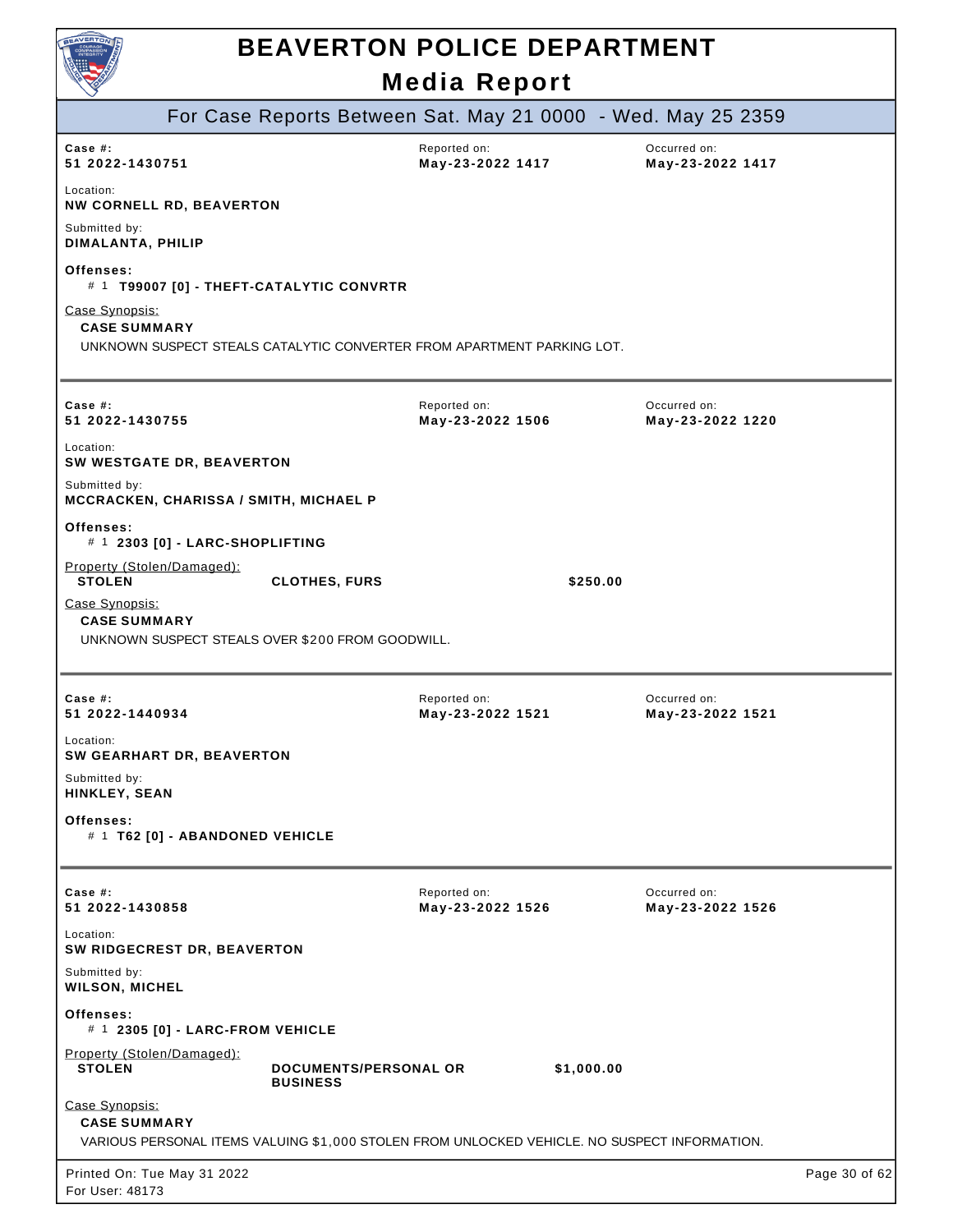

For Case Reports Between Sat. May 21 0000 - Wed. May 25 2359

| Case #:<br>51 2022-1430871                                                                          | Reported on:<br>May-23-2022 1538                                                                       | Occurred on:<br>May-23-2022 1538 |
|-----------------------------------------------------------------------------------------------------|--------------------------------------------------------------------------------------------------------|----------------------------------|
| Location:<br><b>10280 SW PARK WAY, PORTLAND</b>                                                     |                                                                                                        |                                  |
| Submitted by:<br>LEE, CURTIS                                                                        |                                                                                                        |                                  |
| Offenses:<br># 1 T6192 [0] - STOLEN PROP-CO PROP                                                    |                                                                                                        |                                  |
| Case Synopsis:<br><b>CASE SUMMARY</b><br>WANTED TO ENTER HIS IDENTIFICATION DOCUMENTS IN AS STOLEN. | MIKHAIL POTRYASOV REPORTED HE WAS ROBBED IN WASHINGTON COUNTY ON 05/20/2022. MIKHAIL REPORTED HE       |                                  |
| Case #:<br>51 2022-1430935                                                                          | Reported on:<br>May-23-2022 1636                                                                       | Occurred on:<br>May-23-2022 1636 |
| Location:<br>SW 141ST AVE, BEAVERTON                                                                |                                                                                                        |                                  |
| Submitted by:<br><b>LESSMAN, ERIC</b>                                                               |                                                                                                        |                                  |
| <b>Offenses:</b><br># 1 T612 [0] - FOUND PROPERTY                                                   |                                                                                                        |                                  |
| Case Synopsis:<br><b>CASE SUMMARY</b><br><b>IDENTIFIERS INSIDE BAG.</b>                             | RESIDENT SEES MALE RUNNING THROUGH HIS YARD AND LEAVES BEHIND A BAG OF CLOTHES. NO SUSPECT INFO AND NO |                                  |
| Case #:<br>51 2022-1430949                                                                          | Reported on:<br>May-23-2022 1647                                                                       | Occurred on:<br>May-23-2022 1647 |
| Location:<br><b>SW ORBIT ST, BEAVERTON</b>                                                          |                                                                                                        |                                  |
| Submitted by:<br><b>JOHNSON, SABRINA</b>                                                            |                                                                                                        |                                  |
| <b>Offenses:</b><br># 1 2299 [1] - BURGLARY-RESIDENCE                                               |                                                                                                        |                                  |
| Property (Stolen/Damaged):<br><b>STOLEN</b><br><b>OTHER</b>                                         |                                                                                                        |                                  |
| Case Synopsis:<br><b>CASE SUMMARY</b>                                                               | COLD BURG - UNKNOWN SUSPECT ENTERS UNATTACHED GARAGE, TAKES SEVERAL ITEMS OF VALUE. NO FORCED ENTRY.   |                                  |
| Case #:<br>51 2022-1431081                                                                          | Reported on:<br>May-23-2022 1854                                                                       | Occurred on:<br>May-23-2022 1854 |
| Location:<br>SW 21ST ST, BEAVERTON                                                                  |                                                                                                        |                                  |
| Submitted by:<br><b>LESSMAN, ERIC</b>                                                               |                                                                                                        |                                  |
| Offenses:                                                                                           |                                                                                                        |                                  |
| Printed On: Tue May 31 2022<br>For User: 48173                                                      |                                                                                                        | Page 31 of 62                    |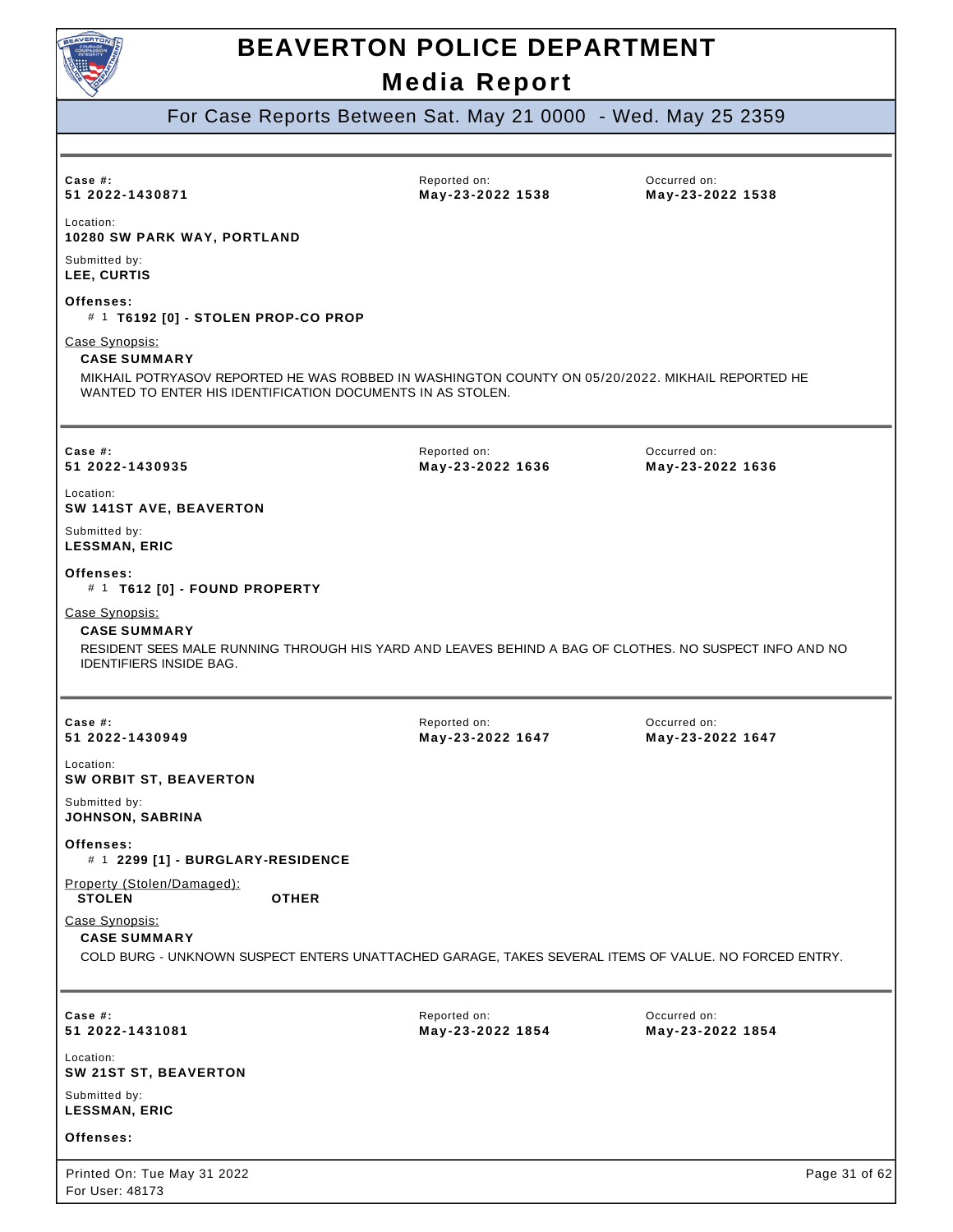

## **BEAVERTON POLICE DEPARTMENT**

### **Media Report**

### For Case Reports Between Sat. May 21 0000 - Wed. May 25 2359

#### # 1 **6205 [1] - GARBAGE/LITTER**

Case Synopsis:

#### **CASE SUMMARY**

NEIGHBOR THROWING LARGE LANDSCAPING ROCKS OVER FENCE INTO VICTIM'S YARD IN A POSSIBLE ATTEMPT TO HIT THEIR BARKING DOG.

| Case #:<br>51 2022-1431099                                                                                                             |                             | Reported on:<br>May-23-2022 1918 |                                                      | Occurred on:<br>May-23-2022 1600             |               |
|----------------------------------------------------------------------------------------------------------------------------------------|-----------------------------|----------------------------------|------------------------------------------------------|----------------------------------------------|---------------|
| Location:<br>SW HALL BLVD, BEAVERTON                                                                                                   |                             |                                  |                                                      |                                              |               |
| Submitted by:<br><b>BENNETT, REX</b>                                                                                                   |                             |                                  |                                                      |                                              |               |
| Offenses:<br># 1 T31 [0] - FORCE - USE OF                                                                                              |                             |                                  |                                                      |                                              |               |
| Case Synopsis:<br><b>CASE SUMMARY</b><br>The purpose of this report is to document force used to take female into custody.             |                             |                                  |                                                      |                                              |               |
| Case  #:<br>51 2022-1431138                                                                                                            |                             | Reported on:<br>May-23-2022 1957 |                                                      | Occurred on:<br>May-23-2022 1957             |               |
| Location:<br><b>SW CANYON RD, BEAVERTON</b>                                                                                            |                             |                                  |                                                      |                                              |               |
| Submitted by:<br><b>MCKAY, ANDREW</b>                                                                                                  |                             |                                  |                                                      |                                              |               |
| Offenses:<br># 1 2303 [0] - LARC-SHOPLIFTING<br># 2 2604 [1] - IDENTITY THEFT                                                          |                             |                                  |                                                      |                                              |               |
| Property (Stolen/Damaged):<br><b>STOLEN</b>                                                                                            | <b>CONSUMABLE GOODS</b>     |                                  | \$150.00                                             |                                              |               |
| Case Synopsis:<br><b>CASE SUMMARY</b>                                                                                                  |                             |                                  |                                                      |                                              |               |
| ID THEFT AND THEFT II - KYLE BURAS SHOPLIFTED FROM BIG 5 BUT WAS FOUND TO HAVE USED A DEBIT CARD NOT<br>BELONING TO HIM AT FRED MEYER. |                             |                                  |                                                      |                                              |               |
| Arrested:                                                                                                                              |                             |                                  |                                                      |                                              |               |
| <b>BURAS, KYLE MATTHEW</b>                                                                                                             | 30 yrs WHITE                |                                  |                                                      | Male                                         |               |
|                                                                                                                                        | <b>JOHNSON, CHRISTOPHER</b> |                                  |                                                      |                                              |               |
| Charge:<br>#1IDENTITY THEFT<br>#2 THEFT II-SHOPLIFTING                                                                                 |                             | Warrant#:                        | Court:<br><b>COUNTY COURT</b><br><b>COUNTY COURT</b> | <b>Bond Amount:</b><br>10,000.00<br>2,500.00 |               |
| Case #:<br>51 2022-1431157                                                                                                             |                             | Reported on:<br>May-23-2022 2020 |                                                      | Occurred on:<br>May-23-2022 2020             |               |
| Location:<br>SW 139TH AVE / SW FARMINGTON RD, BEAVERTON                                                                                |                             |                                  |                                                      |                                              |               |
| Submitted by:<br><b>FLECKENSTEIN, PAUL</b>                                                                                             |                             |                                  |                                                      |                                              |               |
| Printed On: Tue May 31 2022<br>For User: 48173                                                                                         |                             |                                  |                                                      |                                              | Page 32 of 62 |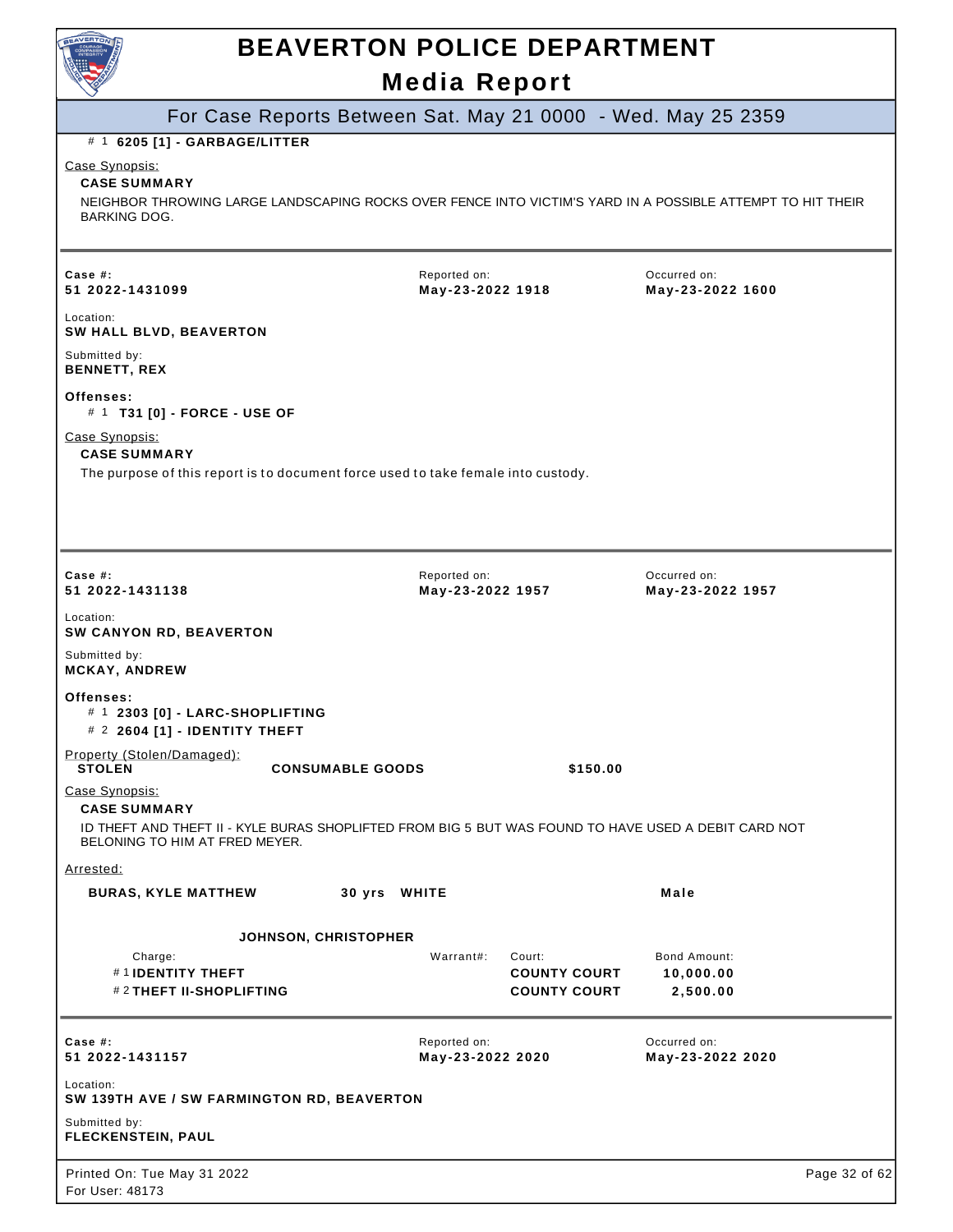

For User: 48173

### **Media Report BEAVERTON POLICE DEPARTMENT**

For Case Reports Between Sat. May 21 0000 - Wed. May 25 2359

| Offenses:<br># 1 5401 [0] - HIT & RUN-PROPERTY                                                                                                 |                                                                                                                                                              |                                  |                                                                |                                  |               |
|------------------------------------------------------------------------------------------------------------------------------------------------|--------------------------------------------------------------------------------------------------------------------------------------------------------------|----------------------------------|----------------------------------------------------------------|----------------------------------|---------------|
| Case Synopsis:<br><b>CASE SUMMARY</b><br>Vehicle rear ends white/light colored Toyota 4Runner,                                                 |                                                                                                                                                              |                                  |                                                                |                                  |               |
| Case #:<br>51 2022-1431182                                                                                                                     |                                                                                                                                                              | Reported on:<br>May-23-2022 2057 |                                                                | Occurred on:<br>May-23-2022 0800 |               |
| Location:<br>SW BRIDLETRAIL AVE, BEAVERTON                                                                                                     |                                                                                                                                                              |                                  |                                                                |                                  |               |
| Submitted by:<br><b>SKJELSTAD, RACHAEL</b>                                                                                                     |                                                                                                                                                              |                                  |                                                                |                                  |               |
| Offenses:<br># 1 T612 [0] - FOUND PROPERTY                                                                                                     |                                                                                                                                                              |                                  |                                                                |                                  |               |
| Case Synopsis:<br><b>CASE SUMMARY</b><br>TWO BACKPACKS AND A ROLLING BRIEFCASE LOCATED IN BUSHES ALONG SIDE A RESIDENCE                        |                                                                                                                                                              |                                  |                                                                |                                  |               |
| Case #:<br>51 2022-1431210                                                                                                                     |                                                                                                                                                              | Reported on:<br>May-23-2022 2121 |                                                                | Occurred on:<br>May-23-2022 2121 |               |
| Location:<br>SW WALKER RD, BEAVERTON                                                                                                           |                                                                                                                                                              |                                  |                                                                |                                  |               |
| Submitted by:<br><b>BARTELS, BRADLEY</b>                                                                                                       |                                                                                                                                                              |                                  |                                                                |                                  |               |
| Offenses:<br># 1 2302 [0] - PURSE SNATCH/PROPERTY GRAB                                                                                         |                                                                                                                                                              |                                  |                                                                |                                  |               |
| Involved Business(es):<br><b>PREMISE #1</b><br><b>FRED MEYER</b>                                                                               |                                                                                                                                                              | SW WALKER RD, BEAVERTON OR       |                                                                |                                  |               |
| Property (Stolen/Damaged):<br><b>STOLEN</b><br><b>STOLEN</b><br><b>STOLEN</b><br><b>STOLEN</b><br><b>STOLEN</b><br><b>STOLEN</b>               | <b>PURSES HANDBAGS WALLETS</b><br><b>IDENTITY DOCUMENTS</b><br>MONEY/COIN/CURRENCY<br><b>CREDIT DEBIT CARDS</b><br><b>CREDIT DEBIT CARDS</b><br><b>OTHER</b> |                                  | \$1,200.00<br>\$1.00<br>\$265.00<br>\$1.00<br>\$1.00<br>\$1.00 |                                  |               |
| Case Synopsis:<br><b>CASE SUMMARY</b><br>CROCODILE BAG CONTAINING MONEY, ID, AND BANK CARDS STOLEN. LEDS ENTRY FOR ID. NO SUSPECT INFORMATION. |                                                                                                                                                              |                                  |                                                                |                                  |               |
| Case #:<br>51 2022-1431220                                                                                                                     |                                                                                                                                                              | Reported on:<br>May-23-2022 2135 |                                                                | Occurred on:<br>May-23-2022 2135 |               |
| Location:<br>SW HOCKEN AVE, BEAVERTON                                                                                                          |                                                                                                                                                              |                                  |                                                                |                                  |               |
| Submitted by:<br><b>GASKELL, MICHAEL</b>                                                                                                       |                                                                                                                                                              |                                  |                                                                |                                  |               |
| Offenses:<br># 1 5499 [3] - ELUDE/ATT TO ELUDE-FELONY                                                                                          |                                                                                                                                                              |                                  |                                                                |                                  |               |
| <b>Involved Vehicle(s):</b>                                                                                                                    |                                                                                                                                                              |                                  |                                                                |                                  |               |
| Printed On: Tue May 31 2022                                                                                                                    |                                                                                                                                                              |                                  |                                                                |                                  | Page 33 of 62 |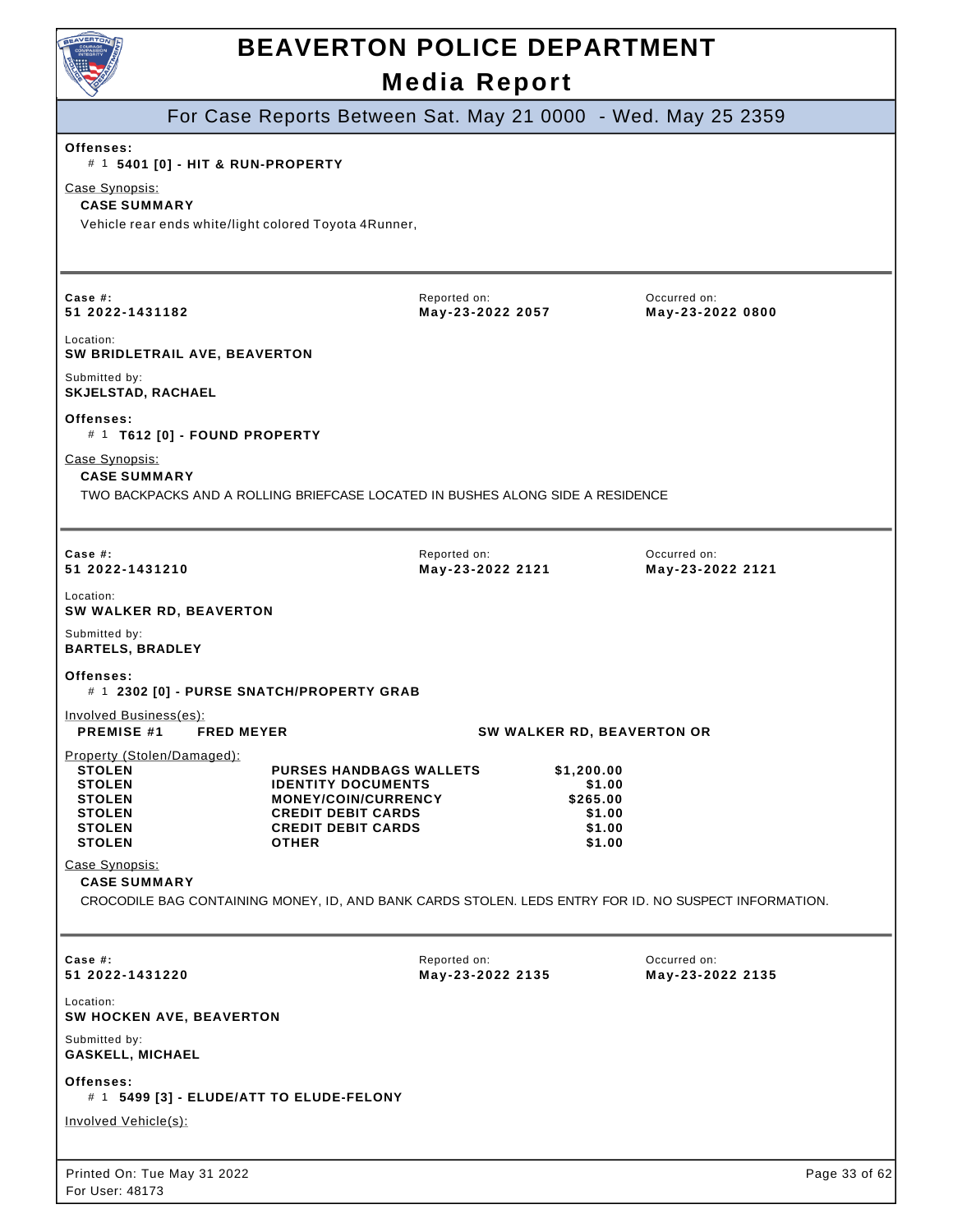| BEAVERTON                                                                                                       | <b>BEAVERTON POLICE DEPARTMENT</b> |                                  |               |
|-----------------------------------------------------------------------------------------------------------------|------------------------------------|----------------------------------|---------------|
|                                                                                                                 | <b>Media Report</b>                |                                  |               |
| For Case Reports Between Sat. May 21 0000 - Wed. May 25 2359                                                    |                                    |                                  |               |
| SUSPECT#1<br><b>247DDB</b><br><b>OR</b><br><b>CHEV</b><br>WHI                                                   | <b>SUB</b>                         |                                  |               |
| Case Synopsis:<br><b>CASE SUMMARY</b><br>SUSPECTS ELUDE OFFICERS AFTER ATTEMPTING TO STEAL CATALYTIC CONVERTER. |                                    |                                  |               |
|                                                                                                                 |                                    |                                  |               |
| Case #:<br>51 2022-1431236                                                                                      | Reported on:<br>May-23-2022 2158   | Occurred on:<br>May-23-2022 2158 |               |
| Location:<br>SW FARMINGTON RD / SW CEDAR HILLS BLVD, BEAVERTON                                                  |                                    |                                  |               |
| Submitted by:<br><b>LESSMAN, ERIC</b>                                                                           |                                    |                                  |               |
| Offenses:<br># 1 T440 [0] - TRAFFIC CRASH-CRASH EXCH RPT                                                        |                                    |                                  |               |
| Case Synopsis:<br><b>CASE SUMMARY</b><br>INFO EXCHANGE CRASH FARMINGTON / CHB                                   |                                    |                                  |               |
| Case #:<br>51 2022-1431243                                                                                      | Reported on:<br>May-23-2022 2203   | Occurred on:<br>May-23-2022 2203 |               |
| Location:<br>SW COTTONTAIL LN, BEAVERTON                                                                        |                                    |                                  |               |
| Submitted by:<br>LEE, CURTIS                                                                                    |                                    |                                  |               |
| Offenses:<br># 1 T600 [0] - WELFARE CHECK<br># 2 T99 [0] - INFORMATION                                          |                                    |                                  |               |
| Case Synopsis:<br><b>CASE SUMMARY</b>                                                                           |                                    |                                  |               |
| Case  #:                                                                                                        | Reported on:                       | Occurred on:                     |               |
| 51 2022-1431260<br>Location:                                                                                    | May-23-2022 2228                   | May-23-2022 2228                 |               |
| NW SCHLOTTMAN PL, BEAVERTON<br>Submitted by:                                                                    |                                    |                                  |               |
| <b>SAHNOW, KYLE</b>                                                                                             |                                    |                                  |               |
| Offenses:<br># 1 T613 [0] - CONFISCATED PROPERTY                                                                |                                    |                                  |               |
| Case Synopsis:<br><b>CASE SUMMARY</b><br>MARIJUANA CONFISCATED FROM TWO MINORS.                                 |                                    |                                  |               |
|                                                                                                                 |                                    |                                  |               |
|                                                                                                                 |                                    |                                  |               |
|                                                                                                                 |                                    |                                  |               |
| Printed On: Tue May 31 2022                                                                                     |                                    |                                  | Page 34 of 62 |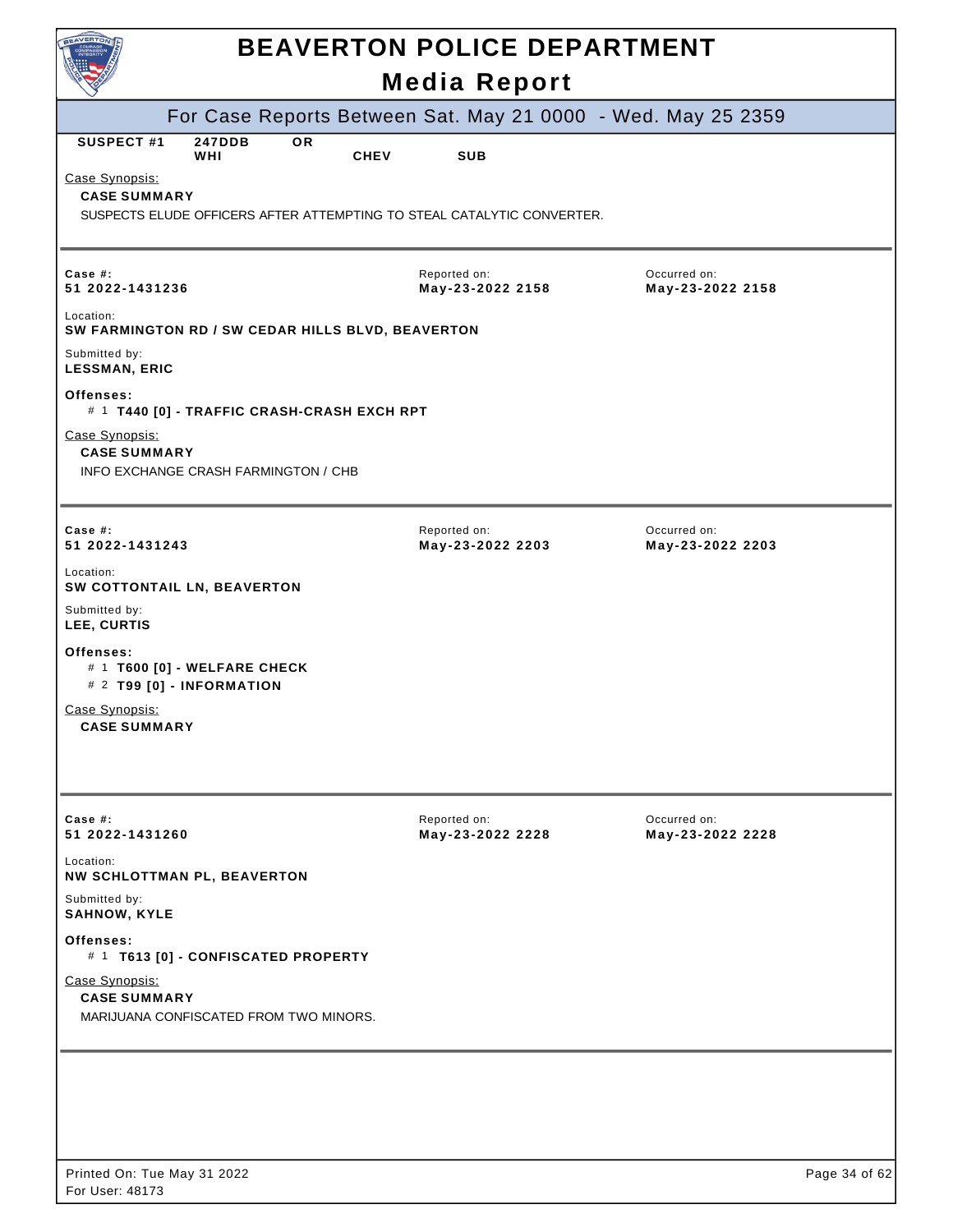

|                                                              |                                                              |                                                                 |                                  |        | For Case Reports Between Sat. May 21 0000 - Wed. May 25 2359                                                 |               |
|--------------------------------------------------------------|--------------------------------------------------------------|-----------------------------------------------------------------|----------------------------------|--------|--------------------------------------------------------------------------------------------------------------|---------------|
| Case $#$ :<br>51 2022-1431295                                |                                                              |                                                                 | Reported on:<br>May-23-2022 2302 |        | Occurred on:<br>May-23-2022 2302                                                                             |               |
| Location:                                                    | <b>SW FARMINGTON RD, BEAVERTON</b>                           |                                                                 |                                  |        |                                                                                                              |               |
| Submitted by:<br><b>CROISSANT, JOSH</b>                      |                                                              |                                                                 |                                  |        |                                                                                                              |               |
| Offenses:                                                    | # 1 5099 [1] - WARRANT / FUGITIVE                            |                                                                 |                                  |        |                                                                                                              |               |
| Case Synopsis:<br><b>CASE SUMMARY</b>                        | MALE ARRESTED FOR WARRANTS                                   |                                                                 |                                  |        |                                                                                                              |               |
| <u>Arrested:</u>                                             |                                                              |                                                                 |                                  |        |                                                                                                              |               |
|                                                              | <b>KELLY, THOMAS MICHAEL</b>                                 | 50 yrs WHITE                                                    |                                  |        | Male                                                                                                         |               |
| Charge:                                                      |                                                              |                                                                 | Warrant#:<br>Court:              |        | <b>Bond Amount:</b>                                                                                          |               |
| 35M                                                          | #1WARRANT SERVICE<br><b>WNO/21CR07011</b><br><b>BAL/2500</b> | <b>OFN/FTA DUI</b>                                              | 21 CR07011 COUNTY COURT          |        | 2,500.00                                                                                                     |               |
|                                                              | #2WARRANT SERVICE                                            |                                                                 | <b>22CR15166 COUNTY COURT</b>    |        | 2,500.00                                                                                                     |               |
| 35M                                                          | OTHER CHARGES, BAL/2500                                      | WNO/22CR15166, OFN/DUI & 4                                      |                                  |        |                                                                                                              |               |
|                                                              | #3WARRANT SERVICE                                            |                                                                 | 22-10495 MUNICIPAL COURT         |        | 5,000.00                                                                                                     |               |
| 35M                                                          | WNO/22-10495<br><b>REVOKED</b><br><b>BAL/5000</b>            | <b>OFN/FTA ON</b><br><b>CRIMINAL DRIVING WHILE SUSPENDED OR</b> |                                  |        |                                                                                                              |               |
| Case #:<br>51 2022-1431309                                   |                                                              |                                                                 | Reported on:<br>May-23-2022 2315 |        | Occurred on:<br>May-23-2022 2200                                                                             |               |
|                                                              | SW 117TH AVE, BEAVERTON                                      |                                                                 |                                  |        |                                                                                                              |               |
| Submitted by:<br><b>STUBBS, LUKE</b>                         |                                                              |                                                                 |                                  |        |                                                                                                              |               |
| Offenses:                                                    |                                                              |                                                                 |                                  |        |                                                                                                              |               |
|                                                              |                                                              | # 1 2499 [0] - THEFT OF VEHICLE (UUMV)                          |                                  |        |                                                                                                              |               |
| Property (Stolen/Damaged):<br><b>STOLEN</b><br><b>STOLEN</b> |                                                              | <b>OTHER MOTOR VEHICLES</b><br><b>AUTOMOBILES</b>               |                                  | \$1.00 | 05-27-2022                                                                                                   | \$1.00        |
| Case Synopsis:<br><b>CASE SUMMARY</b>                        |                                                              |                                                                 |                                  |        |                                                                                                              |               |
|                                                              |                                                              | LEADS. VEHICLE ENTERED INTO LEDS/NCIC AS STOLEN.                |                                  |        | JOSE RAMIREZ'S 1987 GRAY TOYOTA PICKUP (LICENSE PLATE QAS745) STOLEN FROM THE PARKING LOT AT JOEY POKE'S. NO |               |
| Arrested:                                                    |                                                              |                                                                 |                                  |        |                                                                                                              |               |
| <b>LOTT, ROSEANNE</b>                                        |                                                              |                                                                 | 29 yrs HISPANIC OR LATINO        |        | Female                                                                                                       |               |
| ALIAS/AKA                                                    |                                                              | LOTT, ROSEANNE                                                  |                                  |        |                                                                                                              |               |
|                                                              |                                                              |                                                                 |                                  |        |                                                                                                              |               |
|                                                              |                                                              |                                                                 |                                  |        |                                                                                                              |               |
|                                                              |                                                              |                                                                 |                                  |        |                                                                                                              |               |
| Printed On: Tue May 31 2022                                  |                                                              |                                                                 |                                  |        |                                                                                                              | Page 35 of 62 |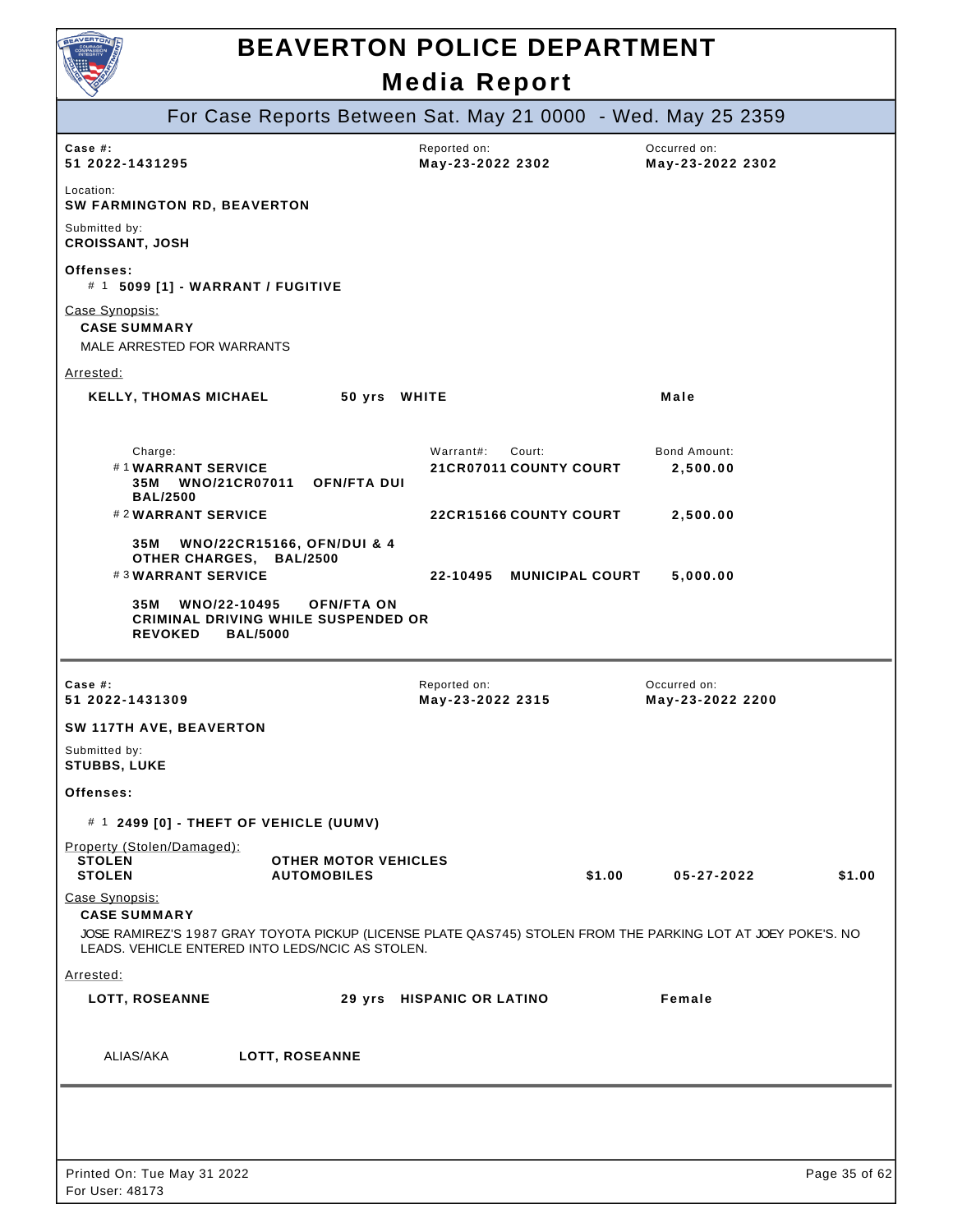

|                                                                                                                  | <b>INCAIA REPOIL</b>             |                               |                                                              |               |
|------------------------------------------------------------------------------------------------------------------|----------------------------------|-------------------------------|--------------------------------------------------------------|---------------|
|                                                                                                                  |                                  |                               | For Case Reports Between Sat. May 21 0000 - Wed. May 25 2359 |               |
| Case $#$ :<br>51 2022-1440039                                                                                    | Reported on:<br>May-24-2022 0130 |                               | Occurred on:<br>May-24-2022 0130                             |               |
| Location:<br>SW BEAVERTON HILLSDALE HWY, BEAVERTON                                                               |                                  |                               |                                                              |               |
| Submitted by:<br><b>SEVERSON, JACOB</b>                                                                          |                                  |                               |                                                              |               |
| Offenses:<br># 1 5404 [0] - DUII-ALCOHOL<br># 2 5499 [2] - RECKLESS DRIVING                                      |                                  |                               |                                                              |               |
| Case Synopsis:<br><b>CASE SUMMARY</b><br>TRAFFIC STOP LEADS TO DUII ALCOHOL ARREST.                              |                                  |                               |                                                              |               |
| Arrested:                                                                                                        |                                  |                               |                                                              |               |
| PANCHENKO, SAMUEL GREGORY 23 yrs WHITE                                                                           |                                  |                               | Male                                                         |               |
| Charge:<br>#1 DUII-ALCOHOL<br>#2 RECKLESS DRIVING                                                                | Warrant#:                        | Court:                        | Bond Amount:                                                 |               |
| Case $#$ :<br>51 2022-1440045                                                                                    | Reported on:<br>May-24-2022 0137 |                               | Occurred on:<br>May-24-2022 0137                             |               |
| Location:<br>SW 170TH AVE, BEAVERTON                                                                             |                                  |                               |                                                              |               |
| Submitted by:<br><b>SAHNOW, KYLE</b>                                                                             |                                  |                               |                                                              |               |
| Offenses:<br># 1 5399 [0] - DISORDERLY CONDUCT                                                                   |                                  |                               |                                                              |               |
| Case Synopsis:<br><b>CASE SUMMARY</b><br>MALE ARRESTED FOR IPT AFTER STANDING OVER COUPLER BETWEEN TWO MAX CARS. |                                  |                               |                                                              |               |
| Arrested:                                                                                                        |                                  |                               |                                                              |               |
| <b>CORELLA, MATEO ANGEL</b>                                                                                      | 19 yrs HISPANIC OR LATINO        |                               | Male                                                         |               |
| <b>CORELLA, MATEO ANGEL</b>                                                                                      | 19 yrs HISPANIC OR LATINO        |                               | Male                                                         |               |
| Charge:<br>#1INTERFERE WITH PUBLIC<br><b>TRANSPORTATION-DISORDERLY CONDUCT</b>                                   | Warrant#:                        | Court:<br><b>COUNTY COURT</b> | Bond Amount:<br>3,710.00                                     |               |
| Case #:<br>51 2022-1440056                                                                                       | Reported on:<br>May-24-2022 0207 |                               | Occurred on:<br>May-24-2022 0207                             |               |
| Location:<br>SW BROCKMAN ST / SW 125TH AVE, BEAVERTON                                                            |                                  |                               |                                                              |               |
| Submitted by:<br>SKJELSTAD, RACHAEL                                                                              |                                  |                               |                                                              |               |
| Offenses:<br># 1 5099 [1] - WARRANT / FUGITIVE                                                                   |                                  |                               |                                                              |               |
| Case Synopsis:                                                                                                   |                                  |                               |                                                              |               |
| Printed On: Tue May 31 2022<br>For User: 48173                                                                   |                                  |                               |                                                              | Page 36 of 62 |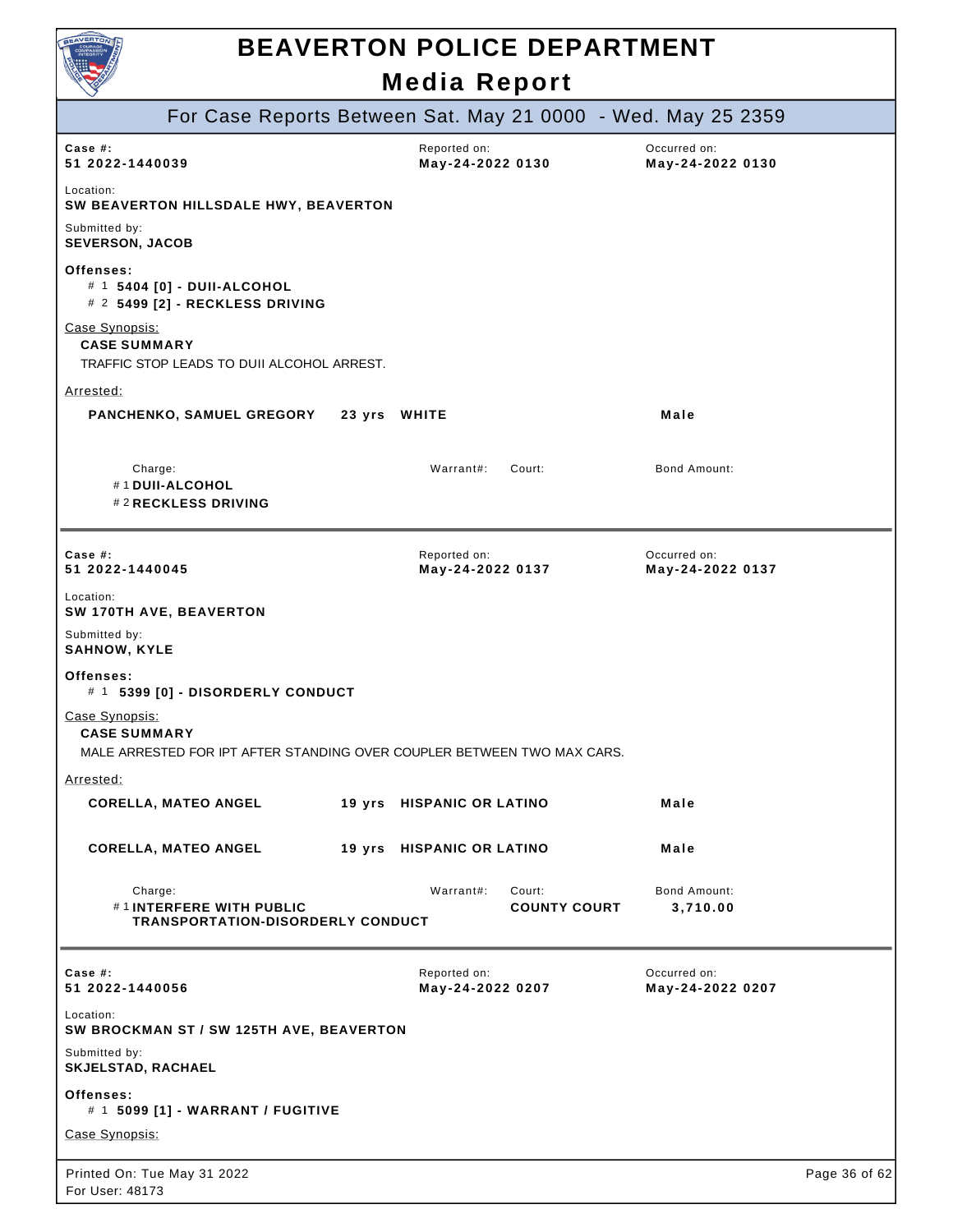

|                                                                                                                                                                               | Media Report                                                                                                                                                             |                                                                           |               |
|-------------------------------------------------------------------------------------------------------------------------------------------------------------------------------|--------------------------------------------------------------------------------------------------------------------------------------------------------------------------|---------------------------------------------------------------------------|---------------|
| For Case Reports Between Sat. May 21 0000 - Wed. May 25 2359                                                                                                                  |                                                                                                                                                                          |                                                                           |               |
| <b>CASE SUMMARY</b><br>TRAFFIC STOP LEADS TO WARRANT ARREST                                                                                                                   |                                                                                                                                                                          |                                                                           |               |
| Arrested:                                                                                                                                                                     |                                                                                                                                                                          |                                                                           |               |
| <b>GARZA, TIFFANY EVONNE</b><br>32 yrs WHITE                                                                                                                                  |                                                                                                                                                                          | Female                                                                    |               |
| Charge:<br>#1WARRANT SERVICE-WASHINGTON<br><b>COUNTY PROBATION VIOLATION</b><br>#21CN01478                                                                                    | Warrant#:<br>Court:<br><b>21CN0147 COUNTY COURT</b><br>8                                                                                                                 | Bond Amount:                                                              |               |
| Case #:<br>51 2022-1440267                                                                                                                                                    | Reported on:<br>May-24-2022 0825                                                                                                                                         | Occurred on:<br>May-24-2022 0825                                          |               |
| Location:<br>SW 110TH AVE, BEAVERTON                                                                                                                                          |                                                                                                                                                                          |                                                                           |               |
| Submitted by:<br>YOUNG, JEFFREY                                                                                                                                               |                                                                                                                                                                          |                                                                           |               |
| Offenses:<br># 1 5099 [1] - WARRANT / FUGITIVE                                                                                                                                |                                                                                                                                                                          |                                                                           |               |
| Case Synopsis:<br><b>CASE SUMMARY</b><br><b>WARRANT ARREST</b>                                                                                                                |                                                                                                                                                                          |                                                                           |               |
| Arrested:                                                                                                                                                                     |                                                                                                                                                                          |                                                                           |               |
| PACKARD, PAUL WELLINGTON<br>35 yrs WHITE                                                                                                                                      |                                                                                                                                                                          | Male                                                                      |               |
| Charge:<br>#1WARRANT SERVICE, FTA WCSO<br>#2WARRANT SERVICE, FTA WCSO<br>#3WARRANT SERVICE, FTA WCSO<br>#4WARRANT SERVICE, FTA BEAVERTON<br>#5WARRANT SERVICE, BEAVERTON MUNI | Warrant#:<br>Court:<br><b>21CR51842 COUNTY COURT</b><br><b>22CR03623 COUNTY COURT</b><br><b>21CR35426 COUNTY COURT</b><br>21-10920 COUNTY COURT<br>22-10044 COUNTY COURT | <b>Bond Amount:</b><br>0.00<br>0.00<br>5,000.00<br>30,000.00<br>30,000.00 |               |
| Case $#$ :<br>51 2022-1440313                                                                                                                                                 | Reported on:<br>May-24-2022 0902                                                                                                                                         | Occurred on:<br>May-24-2022 0902                                          |               |
| Location:<br>SW CEDAR HILLS BLVD / SW HALL BLVD, BEAVERTON                                                                                                                    |                                                                                                                                                                          |                                                                           |               |
| Submitted by:<br>O'KEEFFE, JOHN                                                                                                                                               |                                                                                                                                                                          |                                                                           |               |
| Offenses:<br># 1 5707 [0] - TRESPASSING                                                                                                                                       |                                                                                                                                                                          |                                                                           |               |
| Case #:<br>51 2022-1440333                                                                                                                                                    | Reported on:<br>May-24-2022 0909                                                                                                                                         | Occurred on:<br>May-14-2022 0909                                          |               |
| Location:<br>SW 163RD AVE, BEAVERTON                                                                                                                                          |                                                                                                                                                                          |                                                                           |               |
| Submitted by:<br>NATERAS, KEVIN / ANDERSON, JAMES                                                                                                                             |                                                                                                                                                                          |                                                                           |               |
| Offenses:<br># 1 2299 [0] - BURGLARY-OTHER                                                                                                                                    |                                                                                                                                                                          |                                                                           |               |
| Printed On: Tue May 31 2022<br>For User: 48173                                                                                                                                |                                                                                                                                                                          |                                                                           | Page 37 of 62 |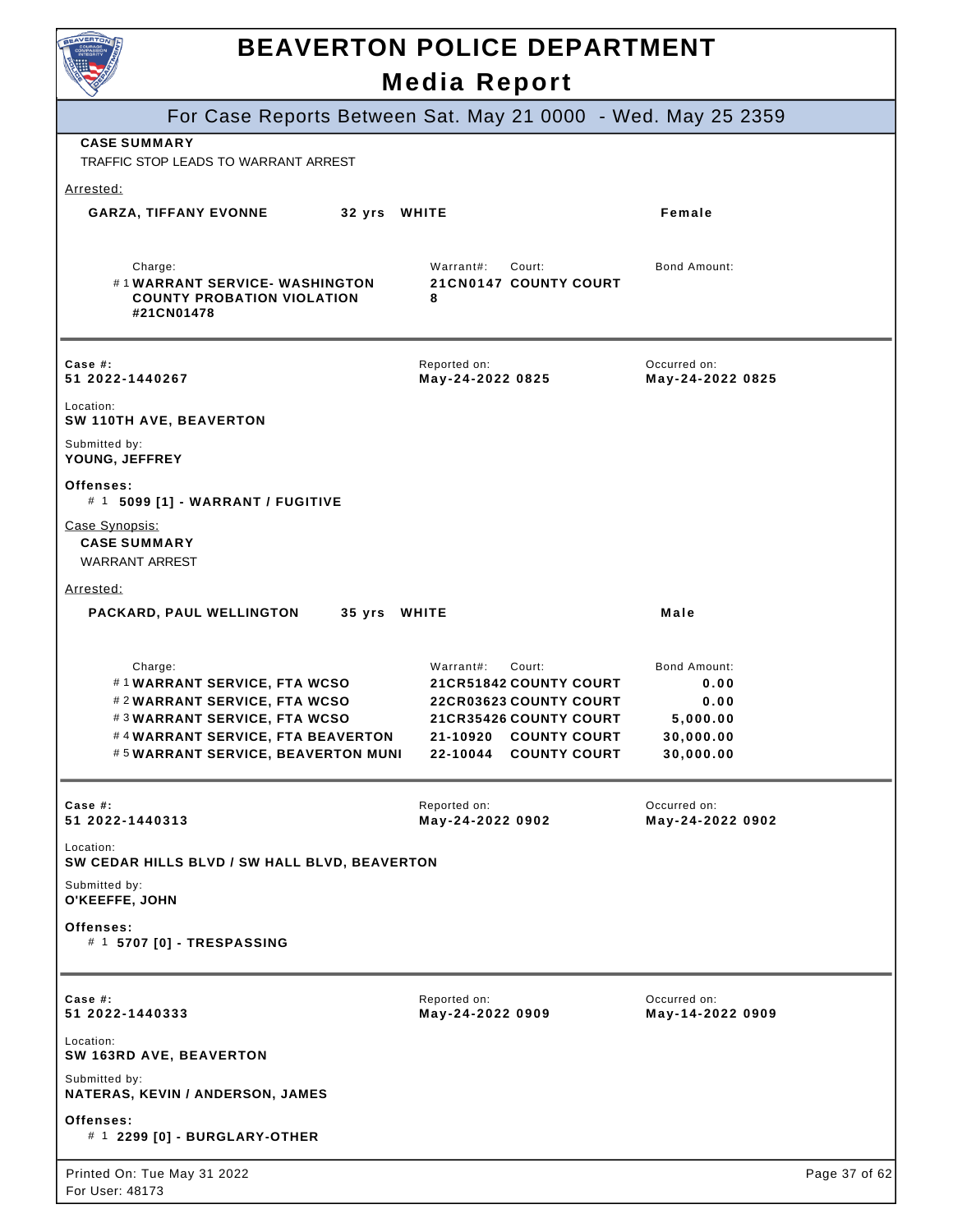|                                                                                                                                                                                                          | <b>BEAVERTON POLICE DEPARTMENT</b><br><b>Media Report</b> |                                  |
|----------------------------------------------------------------------------------------------------------------------------------------------------------------------------------------------------------|-----------------------------------------------------------|----------------------------------|
| For Case Reports Between Sat. May 21 0000 - Wed. May 25 2359                                                                                                                                             |                                                           |                                  |
| Property (Stolen/Damaged):<br><b>STOLEN</b><br><b>COMPUTER</b><br>HARDWARE/SOFTWARE<br>Case Synopsis:<br><b>CASE SUMMARY</b><br>APARTMENT STORAGE UNIT BROKEN INTO. NO SUSPECT                           |                                                           | \$1.00                           |
| Case $#$ :<br>51 2022-1440277<br>Location:<br>SW TUCKER AVE, BEAVERTON                                                                                                                                   | Reported on:<br>May-24-2022 0928                          | Occurred on:<br>May-24-2022 0928 |
| Submitted by:<br><b>COCHRANE, ROCHELLE</b><br>Offenses:<br># 1 T703 [0] - SUSPICIOUS ACTIVITY<br>Case Synopsis:<br><b>CASE SUMMARY</b>                                                                   |                                                           |                                  |
| Case $#$ :<br>51 2022-1440364<br>Location:<br>SW CANYON RD, BEAVERTON                                                                                                                                    | Reported on:<br>May-24-2022 0930                          | Occurred on:<br>May-24-2022 0930 |
| Submitted by:<br>NATERAS, KEVIN / ANDERSON, JAMES<br>Offenses:<br># 1 T99007 [0] - THEFT-CATALYTIC CONVRTR - Attempted<br>Case Synopsis:<br><b>CASE SUMMARY</b><br>ATTEMPTED CATALYTIC CONVERTER THEFT   |                                                           |                                  |
| Case #:<br>51 2022-1440362                                                                                                                                                                               | Reported on:<br>May-24-2022 0933                          | Occurred on:<br>May-24-2022 0933 |
| Location:<br>SW HALL BLVD, BEAVERTON<br>Submitted by:                                                                                                                                                    |                                                           |                                  |
| MCCRACKEN, CHARISSA / SMITH, MICHAEL P<br>Offenses:<br># 1 1102 [0] - RAPE                                                                                                                               |                                                           |                                  |
| Case Synopsis:<br><b>CASE SUMMARY</b><br>RP CALLS AND STATES HE HAS INFORMATION ON TWO MALES THAT REPORTEDLY RAPED A FEMALE IN BEAVERTON. MULTIPLE<br>ATTEMPTS BY PHONE TO CONTACT RP WERE UNSUCCESSFUL. |                                                           |                                  |
|                                                                                                                                                                                                          |                                                           |                                  |
| Printed On: Tue May 31 2022<br>For User: 48173                                                                                                                                                           |                                                           | Page 38 of 62                    |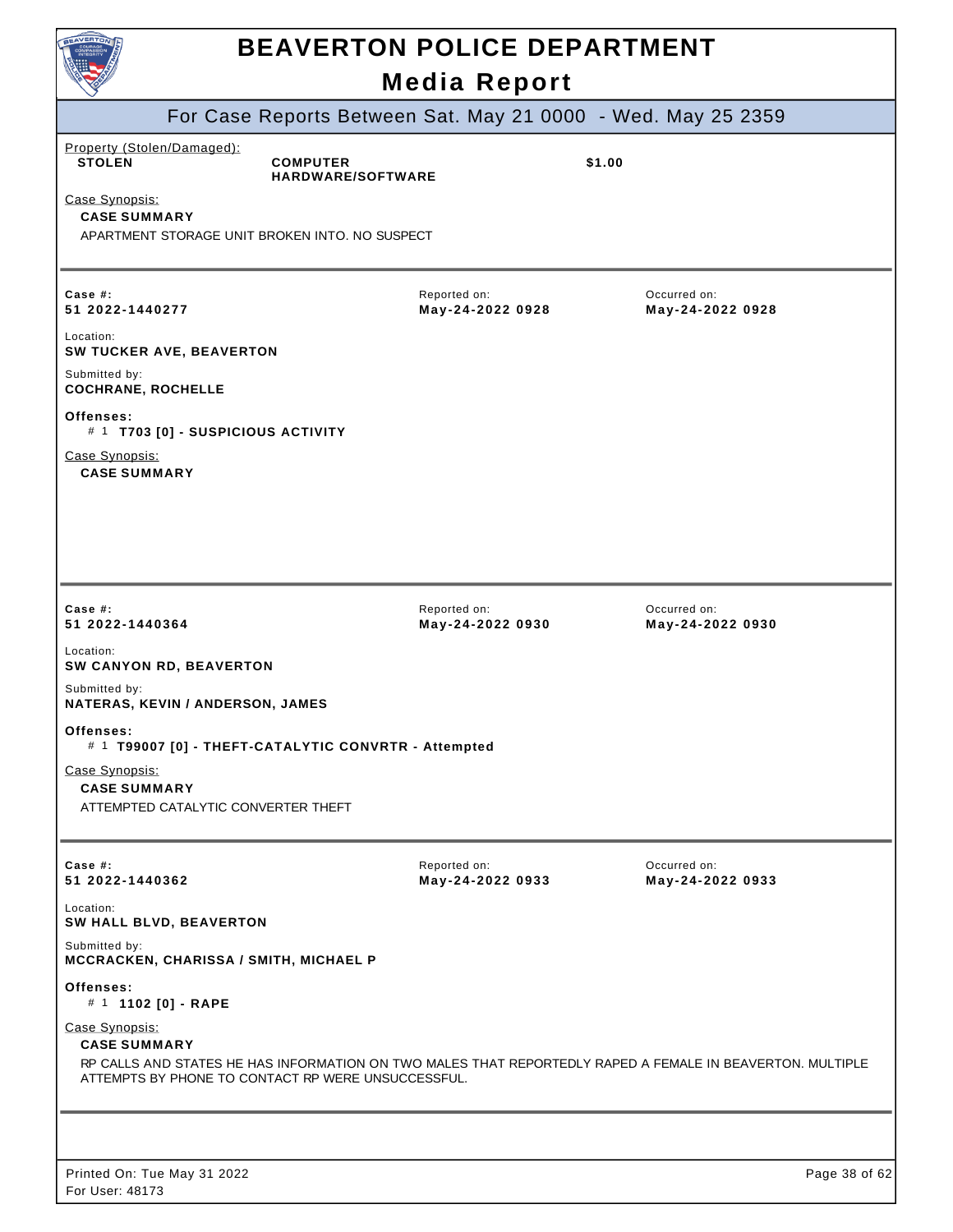

|                                                                                                                                                       | For Case Reports Between Sat. May 21 0000 - Wed. May 25 2359 |                                                      |                                              |
|-------------------------------------------------------------------------------------------------------------------------------------------------------|--------------------------------------------------------------|------------------------------------------------------|----------------------------------------------|
| Case  #:<br>51 2022-1440378                                                                                                                           | Reported on:<br>May-24-2022 0945                             |                                                      | Occurred on:<br>May-24-2022 0945             |
| Location:<br><b>NW CORNELL RD, BEAVERTON</b>                                                                                                          |                                                              |                                                      |                                              |
| Submitted by:<br><b>HAUGEN, JUSTIN</b>                                                                                                                |                                                              |                                                      |                                              |
| Offenses:<br># 1 T617 [0] - PROPERTY FOR DESTRUCTION                                                                                                  |                                                              |                                                      |                                              |
| Case Synopsis:<br><b>CASE SUMMARY</b><br>PROPERTY FOR DESTRUCTION.                                                                                    |                                                              |                                                      |                                              |
| Case $#$ :                                                                                                                                            | Reported on:                                                 |                                                      | Occurred on:                                 |
| 51 2022-1440445                                                                                                                                       | May-24-2022 1021                                             |                                                      | May-23-2022 2000                             |
| Location:<br><b>SW JENKINS RD, BEAVERTON</b>                                                                                                          |                                                              |                                                      |                                              |
| Submitted by:<br>NATERAS, KEVIN / ANDERSON, JAMES                                                                                                     |                                                              |                                                      |                                              |
| Offenses:<br># 1 T99007 [0] - THEFT-CATALYTIC CONVRTR                                                                                                 |                                                              |                                                      |                                              |
| Case Synopsis:<br><b>CASE SUMMARY</b><br>STOLEN CATALYTIC COVERTER FROM 2005 TOYOTA PRIUS. NO KNOWN SUSPECT.                                          |                                                              |                                                      |                                              |
| Case #:<br>51 2022-1440534                                                                                                                            | Reported on:<br>May-24-2022 1111                             |                                                      | Occurred on:<br>May-24-2022 1111             |
| Location:<br>SW SCHOLLS FERRY RD / SW HEATHER LN, BEAVERTON                                                                                           |                                                              |                                                      |                                              |
| Submitted by:<br>ANDLER, LOREN / COCHRANE, ROCHELLE                                                                                                   |                                                              |                                                      |                                              |
| Offenses:<br># 1 2903 [6] - VANDALISM - VEHICLE OVER \$1K                                                                                             |                                                              |                                                      |                                              |
| Property (Stolen/Damaged):<br>DAMAGED/DESTROYED/VA VEHICLE PARTS ACCESSORIES<br><b>NDALIZED</b>                                                       |                                                              | \$500.00                                             |                                              |
| Case Synopsis:<br><b>CASE SUMMARY</b>                                                                                                                 |                                                              |                                                      |                                              |
| INTOXICATED TRANSIENT SCREAMED PROFANITIES AT TRI MET BUS DRIVER THEN SMASHED THE FRONT DOOR WINDOW<br>BEFORE DANCING IN TRAFFIC ON SCHOLLS FERRY RD. |                                                              |                                                      |                                              |
| Arrested:                                                                                                                                             |                                                              |                                                      |                                              |
| <b>BAILEY, KEVIN LEE</b>                                                                                                                              | 50 yrs WHITE                                                 |                                                      | Male                                         |
| Charge:<br>#1 CRIMINAL MISCHIEF I<br>#2DISORDERLY CONDUCT II                                                                                          | Warrant#:                                                    | Court:<br><b>COUNTY COURT</b><br><b>COUNTY COURT</b> | <b>Bond Amount:</b><br>10,000.00<br>2,500.00 |
|                                                                                                                                                       |                                                              |                                                      |                                              |
|                                                                                                                                                       |                                                              |                                                      |                                              |
| Printed On: Tue May 31 2022                                                                                                                           |                                                              |                                                      | Page 39 of 62                                |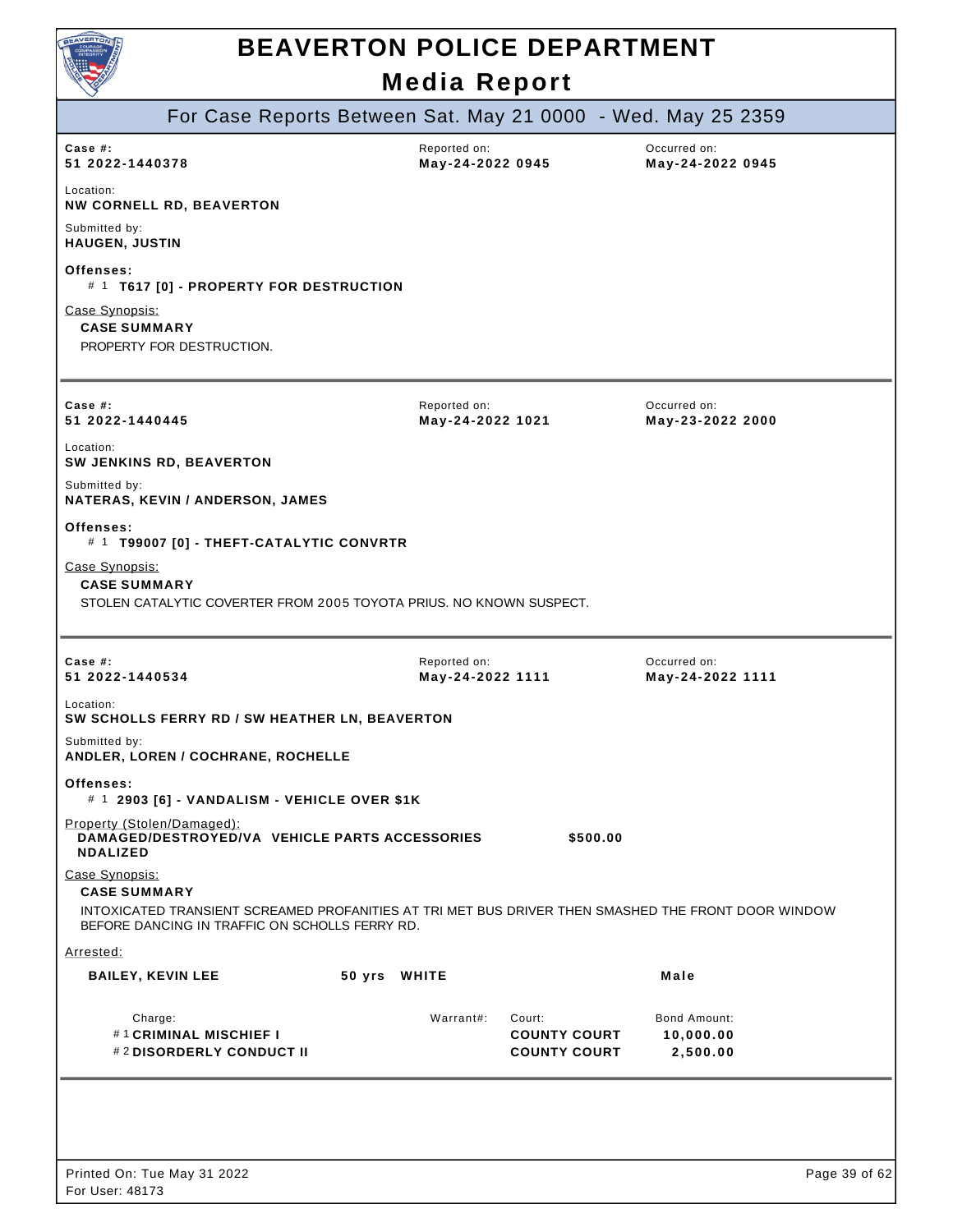

| For Case Reports Between Sat. May 21 0000 - Wed. May 25 2359                                               |                                  |                                  |               |
|------------------------------------------------------------------------------------------------------------|----------------------------------|----------------------------------|---------------|
| Case $#$ :<br>51 2022-1440554                                                                              | Reported on:<br>May-24-2022 1121 | Occurred on:<br>May-24-2022 1100 |               |
| Location:<br><b>NW 118TH AVE, BEAVERTON</b>                                                                |                                  |                                  |               |
| Submitted by:<br>PAMFILIE, DANIELA                                                                         |                                  |                                  |               |
| Offenses:<br># 1 T9941 [0] - INFO-NARCOTIC ACTIVITY                                                        |                                  |                                  |               |
| Case Synopsis:<br><b>CASE SUMMARY</b><br>TUMWATER MIDDLE SCHOOL REPORTS PILLS FOUND IN STUDENT'S BACKPACK. |                                  |                                  |               |
| Case #:<br>51 2022-94                                                                                      | Reported on:<br>May-24-2022 1130 | Occurred on:<br>May-24-2022 0000 |               |
| Location:<br>13700 NW SCIENCE PARK DR, BEAVERTON                                                           |                                  |                                  |               |
| Submitted by:<br>JOHNSON, SAM                                                                              |                                  |                                  |               |
| Offenses:<br>$#$ 1 2499 [0] - THEFT OF VEHICLE (UUMV)                                                      |                                  |                                  |               |
| Case Synopsis:<br><b>CASE SUMMARY</b>                                                                      |                                  |                                  |               |
|                                                                                                            |                                  |                                  |               |
|                                                                                                            |                                  |                                  |               |
| Case #:<br>51 2022-1440687                                                                                 | Reported on:<br>May-24-2022 1242 | Occurred on:<br>May-24-2022 1242 |               |
| Location:<br><b>NW 173RD AVE, BEAVERTON</b>                                                                |                                  |                                  |               |
| Submitted by:<br>POHLE, FRANK                                                                              |                                  |                                  |               |
| Offenses:<br># 1 2602 [0] - FRAUD BY DECEPTION                                                             |                                  |                                  |               |
| Property (Stolen/Damaged):<br><b>STOLEN</b><br><b>IDENTITY-INTANGIBLE</b>                                  |                                  |                                  |               |
| Case Synopsis:<br><b>CASE SUMMARY</b><br>STUDENT LOAN PHONE SCAM.                                          |                                  |                                  |               |
| Case #:<br>51 2022-1440730                                                                                 | Reported on:<br>May-24-2022 1319 | Occurred on:<br>May-24-2022 1319 |               |
| Location:<br>SW 163RD AVE, BEAVERTON                                                                       |                                  |                                  |               |
| Submitted by:<br>DIMALANTA, PHILIP                                                                         |                                  |                                  |               |
| Offenses:<br># 1 2602 [0] - FRAUD BY DECEPTION<br># 2 2609 [0] - COMPUTER CRIMES                           |                                  |                                  |               |
| Property (Stolen/Damaged):                                                                                 |                                  |                                  |               |
| Printed On: Tue May 31 2022<br>For User: 48173                                                             |                                  |                                  | Page 40 of 62 |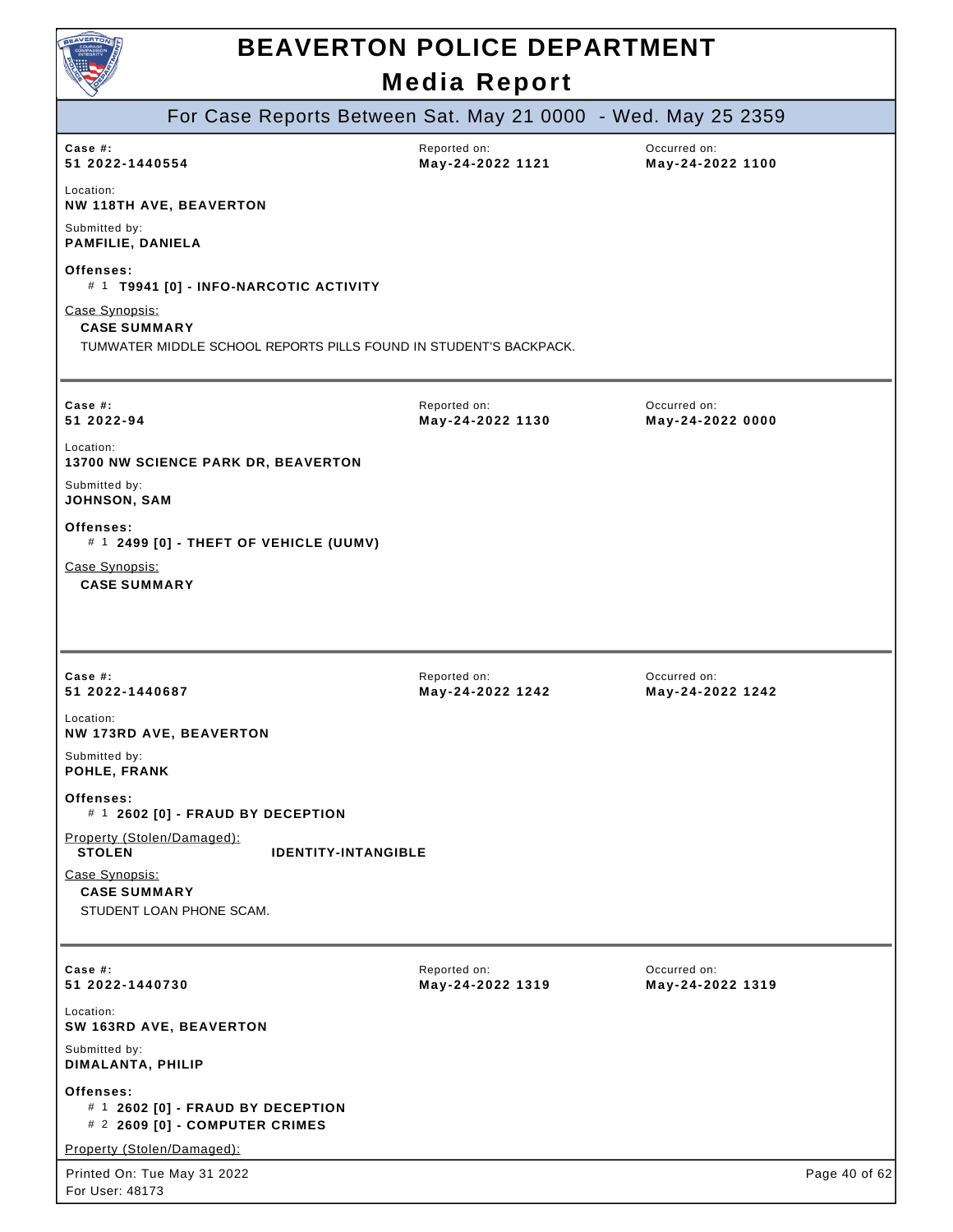|                                                                                                                                                                                                                                 |  | <b>BEAVERTON POLICE DEPARTMENT</b>                                    |                                                                                                            |  |  |  |
|---------------------------------------------------------------------------------------------------------------------------------------------------------------------------------------------------------------------------------|--|-----------------------------------------------------------------------|------------------------------------------------------------------------------------------------------------|--|--|--|
|                                                                                                                                                                                                                                 |  | <b>Media Report</b>                                                   |                                                                                                            |  |  |  |
|                                                                                                                                                                                                                                 |  | For Case Reports Between Sat. May 21 0000 - Wed. May 25 2359          |                                                                                                            |  |  |  |
| <b>NEGOTIABLE INSTRUMENTS</b><br>\$1,000.00<br><b>STOLEN</b><br>Case Synopsis:<br><b>CASE SUMMARY</b><br>UNKNOWN SUSPECTS FRAUDULENTLY ACCESSES MALES COMPUTER AND USE INFORMATION TO GET MALE TO SEND \$1000 IN<br>GIFT CARDS. |  |                                                                       |                                                                                                            |  |  |  |
| Case #:<br>51 2022-1440894                                                                                                                                                                                                      |  | Reported on:<br>May-24-2022 1400                                      | Occurred on:<br>May-24-2022 1400                                                                           |  |  |  |
| Location:<br><b>SW BETTS AVE, BEAVERTON</b>                                                                                                                                                                                     |  |                                                                       |                                                                                                            |  |  |  |
| Submitted by:<br><b>VUYLSTEKE, DEREK</b>                                                                                                                                                                                        |  |                                                                       |                                                                                                            |  |  |  |
| Offenses:<br># 1 T612 [0] - FOUND PROPERTY                                                                                                                                                                                      |  |                                                                       |                                                                                                            |  |  |  |
| Case Synopsis:<br><b>CASE SUMMARY</b><br>OF THE PROPERTY.                                                                                                                                                                       |  |                                                                       | POST OFFICE EMPLOYEE HANDS OVER ENVELOPE WITH ITEMS LEFT IN BLUE MAIL BOXES. UNABLE TO LOCATE OWNER OF ANY |  |  |  |
| Case #:<br>51 2022-14407760                                                                                                                                                                                                     |  | Reported on:<br>May-24-2022 1418                                      | Occurred on:<br>May-24-2022 1418                                                                           |  |  |  |
| Location:<br>SW BRENDON CT / SW BERTHOLD ST, BEAVERTON                                                                                                                                                                          |  |                                                                       |                                                                                                            |  |  |  |
| Submitted by:<br><b>ESTRADA SANCHEZ, RUBY</b>                                                                                                                                                                                   |  |                                                                       |                                                                                                            |  |  |  |
| Offenses:<br># 1 T62 [0] - ABANDONED VEHICLE                                                                                                                                                                                    |  |                                                                       |                                                                                                            |  |  |  |
| Case Synopsis:<br><b>CASE SUMMARY</b>                                                                                                                                                                                           |  | TAGGED A BLACK FORD TAURUS AS ABANDONED AT SW BRENDON AND SWBERTHOLD. |                                                                                                            |  |  |  |
| Case #:<br>51 2022-1440841                                                                                                                                                                                                      |  | Reported on:<br>May-24-2022 1428                                      | Occurred on:<br>May-24-2022 1428                                                                           |  |  |  |
| Location:<br>SW HALL BLVD, BEAVERTON                                                                                                                                                                                            |  |                                                                       |                                                                                                            |  |  |  |
| Submitted by:<br>DIMALANTA, PHILIP                                                                                                                                                                                              |  |                                                                       |                                                                                                            |  |  |  |
|                                                                                                                                                                                                                                 |  |                                                                       |                                                                                                            |  |  |  |
| Offenses:<br># 1 T611 [0] - LOST PROPERTY                                                                                                                                                                                       |  |                                                                       |                                                                                                            |  |  |  |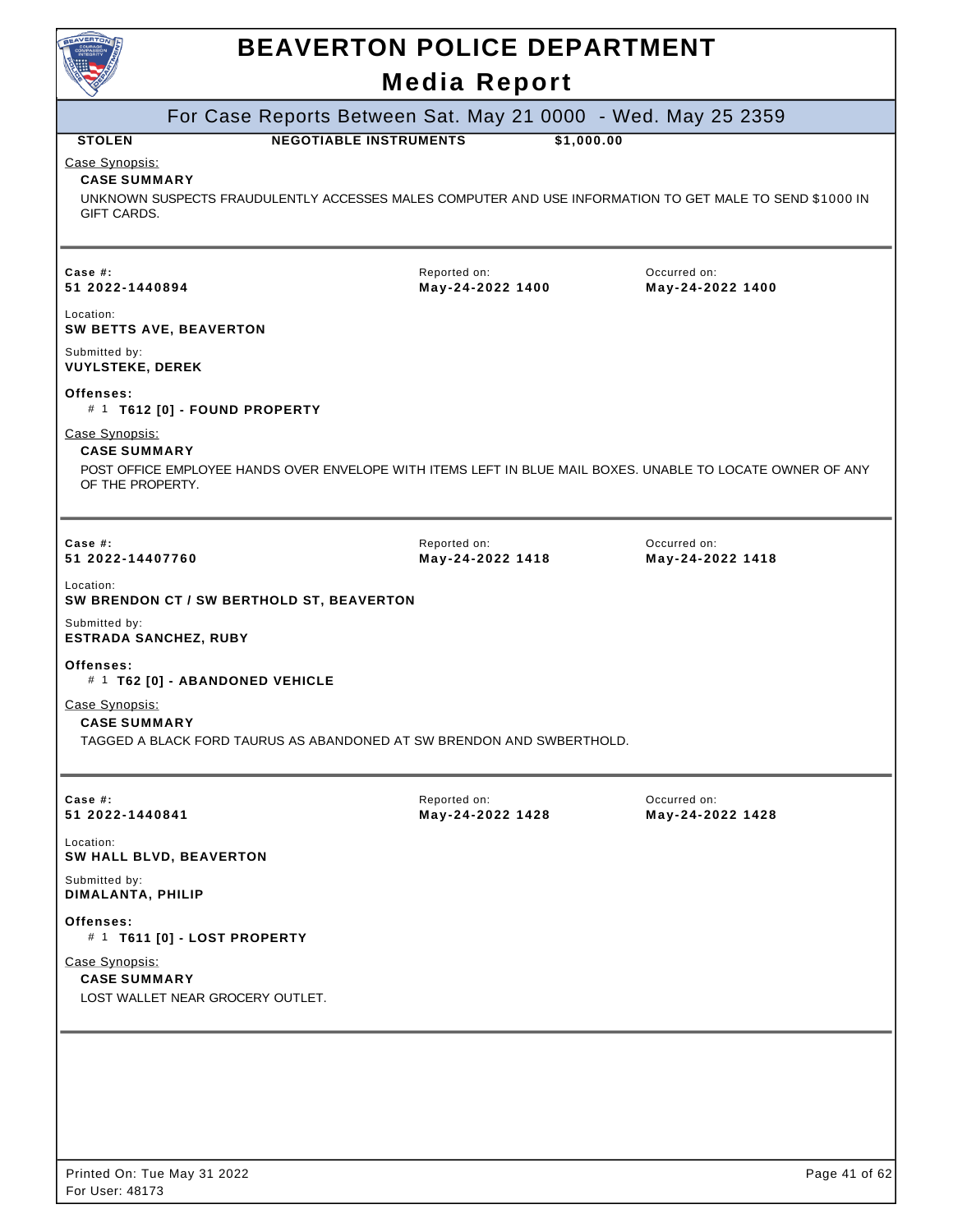

|                                                                                                                                            |                            |                                  |                               | For Case Reports Between Sat. May 21 0000 - Wed. May 25 2359 |               |
|--------------------------------------------------------------------------------------------------------------------------------------------|----------------------------|----------------------------------|-------------------------------|--------------------------------------------------------------|---------------|
| Case $#$ :<br>51 2022-1440773                                                                                                              |                            | Reported on:<br>May-24-2022 1439 |                               | Occurred on:<br>May-24-2022 1439                             |               |
| Location:<br><b>SW 117TH AVE, BEAVERTON</b>                                                                                                |                            |                                  |                               |                                                              |               |
| Submitted by:<br>STUBBS, LUKE / PICKAR, AMANDA                                                                                             |                            |                                  |                               |                                                              |               |
| Offenses:<br># 1 5099 [1] - WARRANT / FUGITIVE                                                                                             |                            |                                  |                               |                                                              |               |
| Case Synopsis:<br><b>CASE SUMMARY</b>                                                                                                      |                            |                                  |                               |                                                              |               |
| DHS ASSIST CALL LEADS TO THE WARRANT ARREST OF MALE SUSPECT AT THE LYNMARIE MANOR APARTMENTS. SUSPECT<br>LODGED AT WASHINGTON COUNTY JAIL. |                            |                                  |                               |                                                              |               |
|                                                                                                                                            |                            |                                  |                               |                                                              |               |
| Case $#$ :<br>51 2022-1440897                                                                                                              |                            | Reported on:<br>May-24-2022 1457 |                               | Occurred on:<br>May-24-2022 1457                             |               |
| Location:<br><b>NW SCIENCE PARK DR, BEAVERTON</b>                                                                                          |                            |                                  |                               |                                                              |               |
| Submitted by:<br>NATERAS, KEVIN / ANDERSON, JAMES                                                                                          |                            |                                  |                               |                                                              |               |
| Offenses:<br># 1 2303 [0] - LARC-SHOPLIFTING<br># 2 2604 [1] - IDENTITY THEFT<br># 3 5099 [1] - WARRANT / FUGITIVE                         |                            |                                  |                               |                                                              |               |
| Property (Stolen/Damaged):<br><b>STOLEN</b>                                                                                                | <b>TOOLS - POWER, HAND</b> |                                  | \$340.00                      | 05-24-2022                                                   | \$340.00      |
| Case Synopsis:<br><b>CASE SUMMARY</b><br>THEFT II-ITEMS STOLEN FROM HOME DEPOT VALUED AT \$339.89. CITED AND RELEASED                      |                            |                                  |                               |                                                              |               |
| Arrested:                                                                                                                                  |                            |                                  |                               |                                                              |               |
| <b>ELICKER, JOHN DAVID</b>                                                                                                                 |                            | 57 yrs WHITE                     |                               | Male                                                         |               |
| ALIAS/AKA<br><b>ELICKER, JOHN</b>                                                                                                          |                            |                                  |                               |                                                              |               |
| ALIAS/AKA<br><b>ELICKER, JEFFREY</b>                                                                                                       |                            |                                  |                               |                                                              |               |
| <b>WESTON, CHEYENNE HALEY</b>                                                                                                              |                            | 22 yrs WHITE                     |                               | Female                                                       |               |
| Charge:<br>#1THEFT II-SHOPLIFTING                                                                                                          |                            | Warrant#:                        | Court:<br><b>COUNTY COURT</b> | Bond Amount:                                                 |               |
| Case $#$ :<br>51 2022-1440909                                                                                                              |                            | Reported on:<br>May-24-2022 1502 |                               | Occurred on:<br>May-24-2022 1502                             |               |
| Location:<br>SW 110TH AVE, BEAVERTON                                                                                                       |                            |                                  |                               |                                                              |               |
| Submitted by:<br>ANDLER, LOREN                                                                                                             |                            |                                  |                               |                                                              |               |
| Offenses:<br># 1 2303 [0] - LARC-SHOPLIFTING                                                                                               |                            |                                  |                               |                                                              |               |
| Property (Stolen/Damaged):<br><b>STOLEN</b>                                                                                                | <b>TOOLS - POWER, HAND</b> |                                  | \$479.00                      |                                                              |               |
| Case Synopsis:                                                                                                                             |                            |                                  |                               |                                                              |               |
| Printed On: Tue May 31 2022<br>For User: 48173                                                                                             |                            |                                  |                               |                                                              | Page 42 of 62 |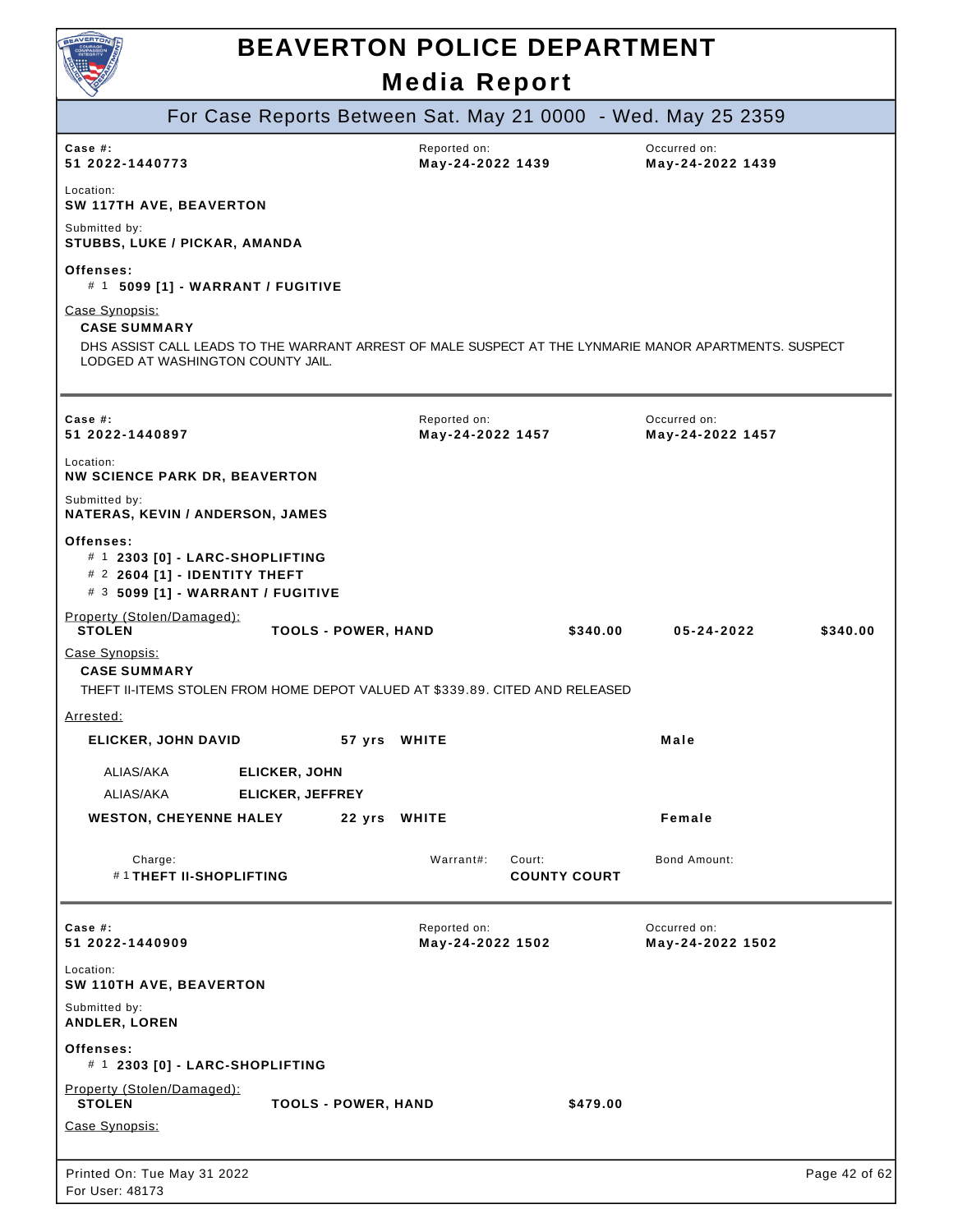

۰

## **BEAVERTON POLICE DEPARTMENT**

### **Media Report**

|                                                |                                             | <b>INGUIA IVEPULI</b>                                                  |                                                                                                          |
|------------------------------------------------|---------------------------------------------|------------------------------------------------------------------------|----------------------------------------------------------------------------------------------------------|
|                                                |                                             | For Case Reports Between Sat. May 21 0000 - Wed. May 25 2359           |                                                                                                          |
| <b>CASE SUMMARY</b>                            | ON. TRANSPORTED TO ST. V HOSPITAL.          |                                                                        | SHOPLIFTER CALLED IN BY HOME DEPORT LOSS PREVENTION CLAIMS TO HAVE SWALLOWED HEROIN AS HANDCUFFS ARE PUT |
| <u>Arrested:</u>                               |                                             |                                                                        |                                                                                                          |
|                                                | <b>CAESAR, SAMUEL LAWRENCE III</b>          | 33 yrs WHITE                                                           | Male                                                                                                     |
| ALIAS/AKA                                      | <b>CEASAR, SAMUEL</b>                       |                                                                        |                                                                                                          |
| ALIAS/AKA                                      | CAESAR, SAM                                 |                                                                        |                                                                                                          |
| ALIAS/AKA                                      | <b>CAGSER, SAMUAL</b>                       |                                                                        |                                                                                                          |
| ALIAS/AKA                                      | <b>CESAR, SAMUEL</b>                        |                                                                        |                                                                                                          |
| Case #:<br>51 2022-1440978                     |                                             | Reported on:<br>May-24-2022 1544                                       | Occurred on:<br>May-24-2022 1544                                                                         |
| Location:                                      | SW ALEXANDER ST / SW 170TH AVE, BEAVERTON   |                                                                        |                                                                                                          |
| Submitted by:<br><b>VANCLEVE, DAVID</b>        |                                             |                                                                        |                                                                                                          |
| Offenses:                                      | # 1 T440 [0] - TRAFFIC CRASH-CRASH EXCH RPT |                                                                        |                                                                                                          |
| Case $#$ :<br>51 2022-1441023                  |                                             | Reported on:<br>May-24-2022 1609                                       | Occurred on:<br>May-24-2022 1609                                                                         |
| Location:<br><b>SW MILLIKAN WAY, BEAVERTON</b> |                                             |                                                                        |                                                                                                          |
| Submitted by:<br>DIMALANTA, PHILIP             |                                             |                                                                        |                                                                                                          |
| Offenses:                                      | # 1 T99007 [0] - THEFT-CATALYTIC CONVRTR    |                                                                        |                                                                                                          |
| Case Synopsis:<br><b>CASE SUMMARY</b>          |                                             | UNKNOWN SUSPECT STEALS CATALYTIC CONVERTER FROM PALLAS APARTMENTS LOT. |                                                                                                          |
| Case $#$ :<br>51 2022-1441056                  |                                             | Reported on:<br>May-24-2022 1636                                       | Occurred on:<br>May-24-2022 1636                                                                         |
| Location:<br>SW MERLO CT, BEAVERTON            |                                             |                                                                        |                                                                                                          |
| Submitted by:<br>POHLE, FRANK                  |                                             |                                                                        |                                                                                                          |
| Offenses:<br># 1 7399 [4] - RUNAWAY            |                                             |                                                                        |                                                                                                          |
| Case Synopsis:<br><b>CASE SUMMARY</b>          |                                             | 12 YEAR OLD DOESN'T GO HOME AFTER SCHOOL AS EXPECTED.                  |                                                                                                          |
|                                                |                                             |                                                                        |                                                                                                          |
|                                                |                                             |                                                                        |                                                                                                          |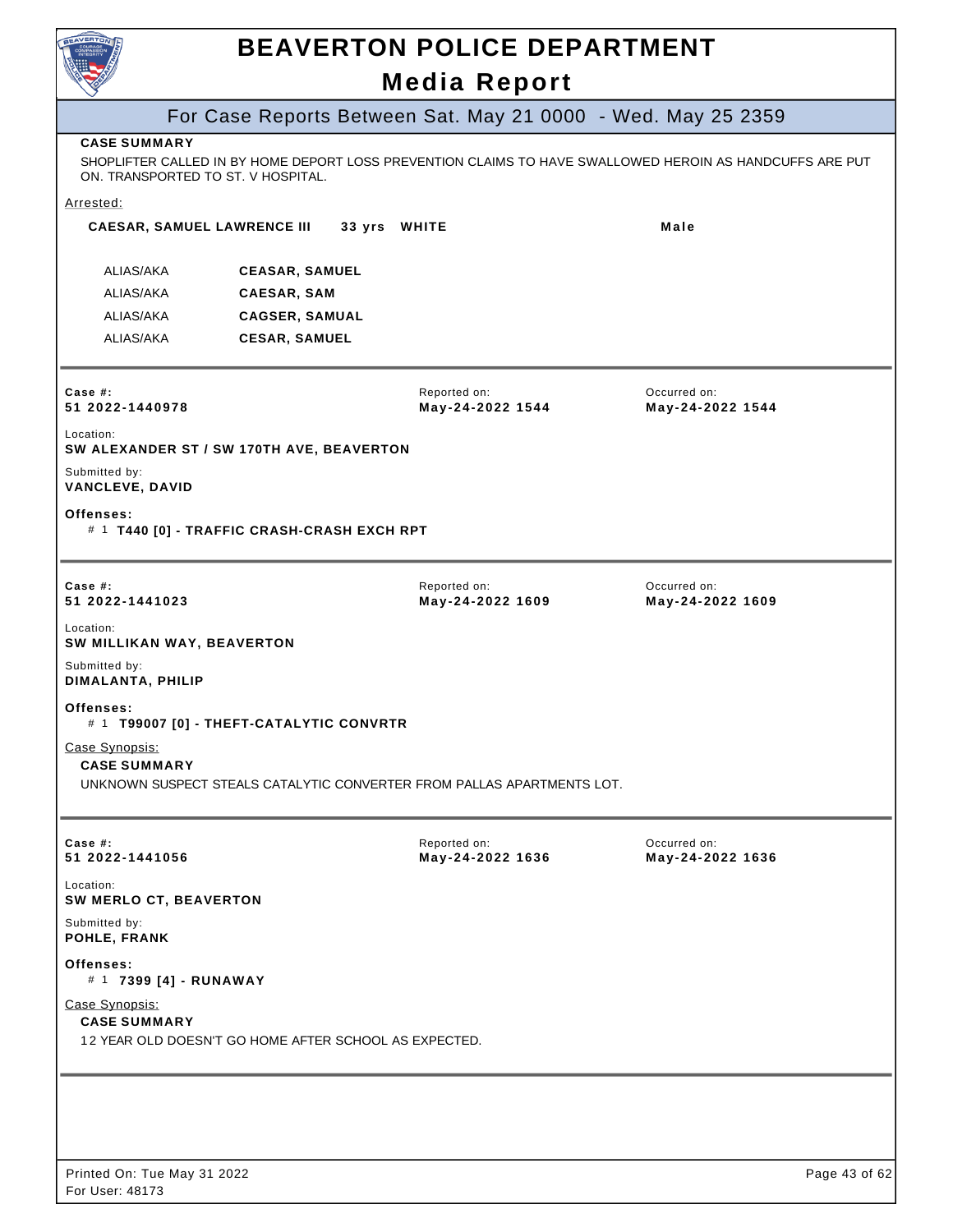

| $\smallsmile$                                                                                                          | 5 1 1 1 1                                            |                                  |               |
|------------------------------------------------------------------------------------------------------------------------|------------------------------------------------------|----------------------------------|---------------|
| For Case Reports Between Sat. May 21 0000 - Wed. May 25 2359                                                           |                                                      |                                  |               |
| Case #:<br>51 2022-1441102                                                                                             | Reported on:<br>May-24-2022 1711                     | Occurred on:<br>May-24-2022 1711 |               |
| Location:<br><b>MURRAY - SUNSET RAMP EB, BEAVERTON</b>                                                                 |                                                      |                                  |               |
| Submitted by:<br><b>BARTELS, BRADLEY</b>                                                                               |                                                      |                                  |               |
| Offenses:<br># 1 5099 [1] - WARRANT / FUGITIVE                                                                         |                                                      |                                  |               |
| Case Synopsis:<br><b>CASE SUMMARY</b><br>REPORTED VERBAL DOMESTIC LEADS TO MISDEMEANOR WARRANT ARREST.                 |                                                      |                                  |               |
| Arrested:                                                                                                              |                                                      |                                  |               |
| <b>KOEBEL, LABAN JAMES DREW</b><br>31 yrs WHITE                                                                        |                                                      | Male                             |               |
| Charge:<br>#1WARRANT SERVICE                                                                                           | Warrant#:<br>Court:<br>21 CR05416 COUNTY COURT       | Bond Amount:<br>10,000.00        |               |
| Case #:<br>51 2022-1440960                                                                                             | Reported on:<br>May-24-2022 1726                     | Occurred on:<br>May-24-2022 1726 |               |
| Location:<br><b>SW CENTER ST, BEAVERTON</b>                                                                            |                                                      |                                  |               |
| Submitted by:<br>FLECKENSTEIN, PAUL                                                                                    |                                                      |                                  |               |
| Offenses:<br># 1 5099 [1] - WARRANT / FUGITIVE                                                                         |                                                      |                                  |               |
| Case Synopsis:<br><b>CASE SUMMARY</b>                                                                                  |                                                      |                                  |               |
| Harassment/Noise complaint leads to warrant arrest.                                                                    |                                                      |                                  |               |
| Arrested:                                                                                                              |                                                      |                                  |               |
| <b>MCCARTER, WILLIAM L</b><br>61 yrs WHITE                                                                             |                                                      | Male                             |               |
| ALIAS/AKA<br><b>MCCARTER, WILLIAM</b>                                                                                  |                                                      |                                  |               |
| Charge:<br>#1WARRANT SERVICE WNO/WASHINGTON<br><b>COUNTY CIRCUIT COURT</b><br><b>WTP/MIS WNO/18CR81287 BAL/2500-00</b> | Warrant#:<br>Court:<br><b>18CR81287 COUNTY COURT</b> | Bond Amount:<br>2,500.00         |               |
| Case $#$ :<br>51 2022-1441190                                                                                          | Reported on:<br>May-24-2022 1818                     | Occurred on:<br>May-24-2022 0745 |               |
| Location:<br>NW GREENBRIER PKWY, BEAVERTON                                                                             |                                                      |                                  |               |
| Submitted by:<br><b>BARTELS, BRADLEY</b>                                                                               |                                                      |                                  |               |
| Offenses:<br># 1 T99007 [0] - THEFT-CATALYTIC CONVRTR                                                                  |                                                      |                                  |               |
| Involved Business(es):<br><b>PREMISE #1</b><br><b>DHS</b>                                                              | NW GREENBRIER PKWY, BEAVERTON OR                     |                                  |               |
| Case Synopsis:                                                                                                         |                                                      |                                  |               |
| Printed On: Tue May 31 2022<br>For User: 48173                                                                         |                                                      |                                  | Page 44 of 62 |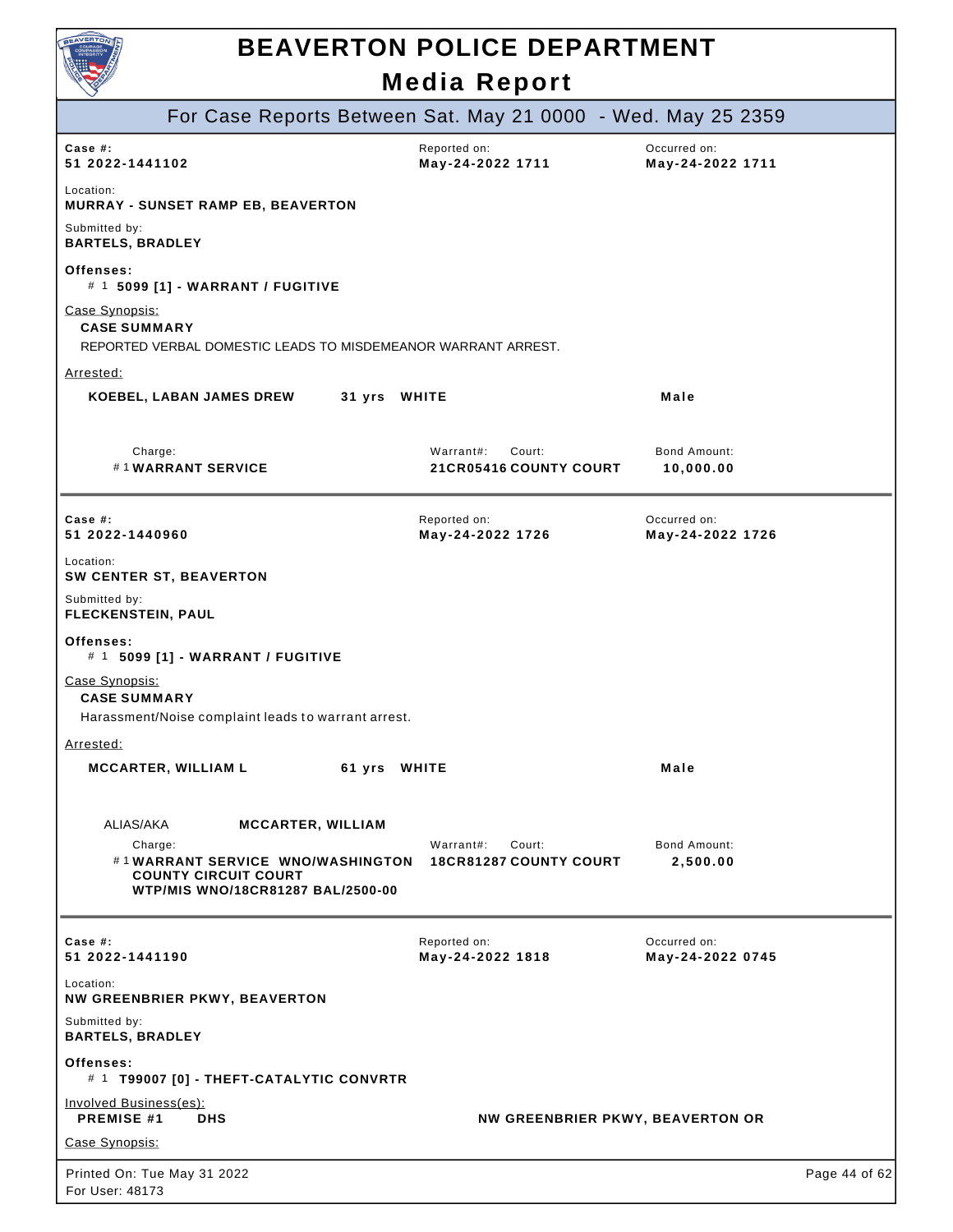|                                                                                                                                                                                |                                              | <b>Media Report</b>              | <b>BEAVERTON POLICE DEPARTMENT</b> |                                                              |  |
|--------------------------------------------------------------------------------------------------------------------------------------------------------------------------------|----------------------------------------------|----------------------------------|------------------------------------|--------------------------------------------------------------|--|
|                                                                                                                                                                                |                                              |                                  |                                    |                                                              |  |
| <b>CASE SUMMARY</b>                                                                                                                                                            |                                              |                                  |                                    | For Case Reports Between Sat. May 21 0000 - Wed. May 25 2359 |  |
| UNKNOWN SUBJECT STEALS CATALYTIC CONVERTER IN DHS PARKING LOT                                                                                                                  |                                              |                                  |                                    |                                                              |  |
| Case $#$ :<br>51 2022-1441223                                                                                                                                                  |                                              | Reported on:<br>May-24-2022 1900 |                                    | Occurred on:<br>May-24-2022 1900                             |  |
| Location:<br>SW ELM AVE, BEAVERTON                                                                                                                                             |                                              |                                  |                                    |                                                              |  |
| Submitted by:<br><b>ANDLER, LOREN</b>                                                                                                                                          |                                              |                                  |                                    |                                                              |  |
| Offenses:<br># 1 5099 [1] - WARRANT / FUGITIVE                                                                                                                                 |                                              |                                  |                                    |                                                              |  |
| Case Synopsis:<br><b>CASE SUMMARY</b>                                                                                                                                          |                                              |                                  |                                    |                                                              |  |
| KENT FOLKINS WAS CALLED IN AS SUSPICIOUS PERSON. HE HAD A PAROLE VIOLATION WARRANT ISSUED THAT DAY. LODGED<br>AT WCSO.                                                         |                                              |                                  |                                    |                                                              |  |
| Arrested:                                                                                                                                                                      |                                              |                                  |                                    |                                                              |  |
| <b>FOLKINS, KENT LEE</b>                                                                                                                                                       | 37 yrs WHITE                                 |                                  |                                    | Male                                                         |  |
| ALIAS/AKA<br>ALIAS/AKA                                                                                                                                                         | <b>FOLKINS, KENT</b><br><b>FOCKINS, KENT</b> |                                  |                                    |                                                              |  |
| Charge:<br>#1WARRANT / FUGITIVE                                                                                                                                                |                                              | Warrant#:                        | Court:<br>13646115 COUNTY COURT    | <b>Bond Amount:</b><br>0.00                                  |  |
| Case $#$ :<br>51 2022-1441228                                                                                                                                                  |                                              | Reported on:<br>May-24-2022 1904 |                                    | Occurred on:<br>May-24-2022 1904                             |  |
| Location:<br><b>SW HENRY ST, BEAVERTON</b>                                                                                                                                     |                                              |                                  |                                    |                                                              |  |
| Submitted by:<br><b>STUBBS, LUKE</b>                                                                                                                                           |                                              |                                  |                                    |                                                              |  |
| Offenses:<br># 1 1313 [0] - SIMPLE ASSAULT-MISD<br># 2 T673 [0] - DOMESTIC VIOLENCE                                                                                            |                                              |                                  |                                    |                                                              |  |
| Case Synopsis:<br><b>CASE SUMMARY</b>                                                                                                                                          |                                              |                                  |                                    |                                                              |  |
| CALL OF A DOMESTIC DISTURBANCE AT THE TOM BREWER HOUSE APARTMENTS LEADS TO ARREST OF MALE SUSPECT FOR<br>HARASSMENT, SUSPECT TRANSPORTED AND LODGED AT WASHINGTON COUNTY JAIL. |                                              |                                  |                                    |                                                              |  |
| Arrested:<br><b>RESNIK, KEVIN JOSEPH</b>                                                                                                                                       | 49 yrs WHITE                                 |                                  |                                    | Male                                                         |  |
|                                                                                                                                                                                |                                              |                                  |                                    |                                                              |  |
| ALIAS/AKA                                                                                                                                                                      | <b>RESNIK, KEVIN</b>                         |                                  |                                    |                                                              |  |
| Charge:<br>#1HARASSMENT - OFFENSIVE PHYSICAL<br><b>CONTACT</b>                                                                                                                 |                                              | Warrant#:                        | Court:<br><b>COUNTY COURT</b>      | <b>Bond Amount:</b><br>1,000.00                              |  |
|                                                                                                                                                                                |                                              |                                  |                                    |                                                              |  |
|                                                                                                                                                                                |                                              |                                  |                                    |                                                              |  |
|                                                                                                                                                                                |                                              |                                  |                                    |                                                              |  |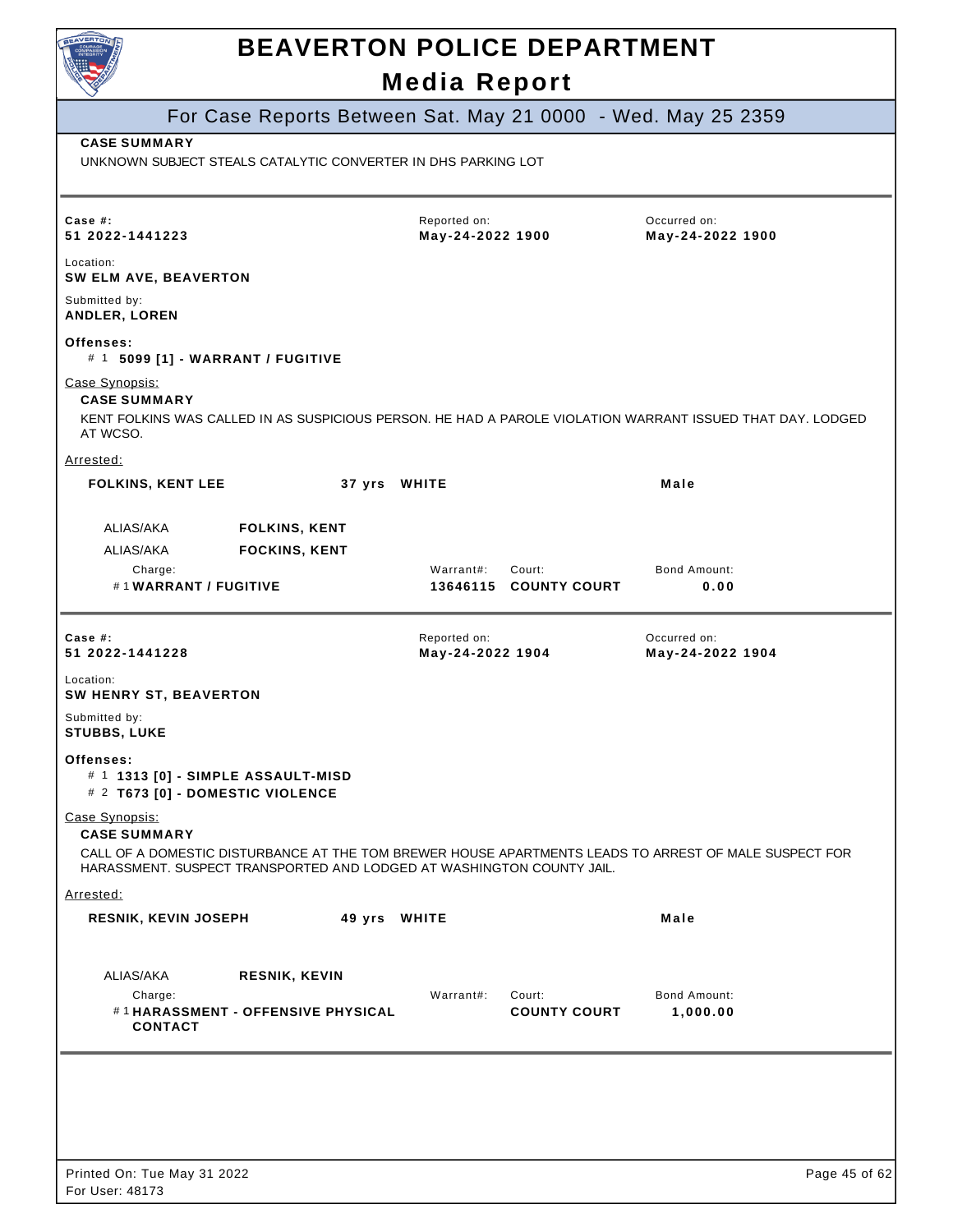

| $\smallsmile$                                                                                                                                                                                                             |                                                              |                                  |
|---------------------------------------------------------------------------------------------------------------------------------------------------------------------------------------------------------------------------|--------------------------------------------------------------|----------------------------------|
|                                                                                                                                                                                                                           | For Case Reports Between Sat. May 21 0000 - Wed. May 25 2359 |                                  |
| Case #:<br>51 2022-1441245                                                                                                                                                                                                | Reported on:<br>May-24-2022 1915                             | Occurred on:<br>May-24-2022 1915 |
| Location:<br>SW 117TH AVE, BEAVERTON                                                                                                                                                                                      |                                                              |                                  |
| Submitted by:<br>FLECKENSTEIN, PAUL                                                                                                                                                                                       |                                                              |                                  |
| Offenses:<br># 1 2903 [5] - VANDALISM - VEHICLE UNDER \$1K                                                                                                                                                                |                                                              |                                  |
| Case Synopsis:<br><b>CASE SUMMARY</b><br>While in side of Petco, Owner's driver's side window is smashed in. Possible suspect vehicle that was parked close by, Red<br>Ford Expedition, top rack and gold trim on bottom. |                                                              |                                  |
|                                                                                                                                                                                                                           |                                                              |                                  |
| Case $#$ :<br>51 2022-1441249                                                                                                                                                                                             | Reported on:<br>May-24-2022 1921                             | Occurred on:<br>May-24-2022 1921 |
| Location:<br>SW TARALYNN AVE, BEAVERTON                                                                                                                                                                                   |                                                              |                                  |
| Submitted by:<br><b>ROUNTREE, RYAN</b>                                                                                                                                                                                    |                                                              |                                  |
| Offenses:<br># 1 5707 [0] - TRESPASSING                                                                                                                                                                                   |                                                              |                                  |
| Case Synopsis:<br><b>CASE SUMMARY</b><br>MALE HIGH ON METH RUNS INTO BCAKYARD OF RESIDENCE AND TRYS TO OPEN BACK DOOR                                                                                                     |                                                              |                                  |
| Arrested:                                                                                                                                                                                                                 |                                                              |                                  |
| <b>FINDLEY, JASON ALLEN</b>                                                                                                                                                                                               | 44 yrs WHITE                                                 | Male                             |
| ALIAS/AKA<br>FINLEY, JASON                                                                                                                                                                                                |                                                              |                                  |
| Charge:<br>#1 CRIMINAL TRESPASS II                                                                                                                                                                                        | Warrant#:<br>Court:<br><b>COUNTY COURT</b>                   | Bond Amount:<br>3,710.00         |
| Case #:<br>51 2022-1441271                                                                                                                                                                                                | Reported on:<br>May-24-2022 1947                             | Occurred on:<br>May-24-2022 1947 |
| Location:<br>SW CANYON RD, BEAVERTON                                                                                                                                                                                      |                                                              |                                  |
| Submitted by:<br><b>BARTELS, BRADLEY</b>                                                                                                                                                                                  |                                                              |                                  |
| Offenses:<br># 1 T440 [0] - TRAFFIC CRASH-CRASH EXCH RPT                                                                                                                                                                  |                                                              |                                  |
| Case Synopsis:<br><b>CASE SUMMARY</b><br>DRIVER SIDESWIPES GAS PUMP AND POLE WITH U-HAUL TRUCK. ASSISTED WITH INFORMATION EXCHANGE.                                                                                       |                                                              |                                  |
|                                                                                                                                                                                                                           |                                                              |                                  |
|                                                                                                                                                                                                                           |                                                              |                                  |
|                                                                                                                                                                                                                           |                                                              |                                  |
| Printed On: Tue May 31 2022                                                                                                                                                                                               |                                                              | Page 46 of 62                    |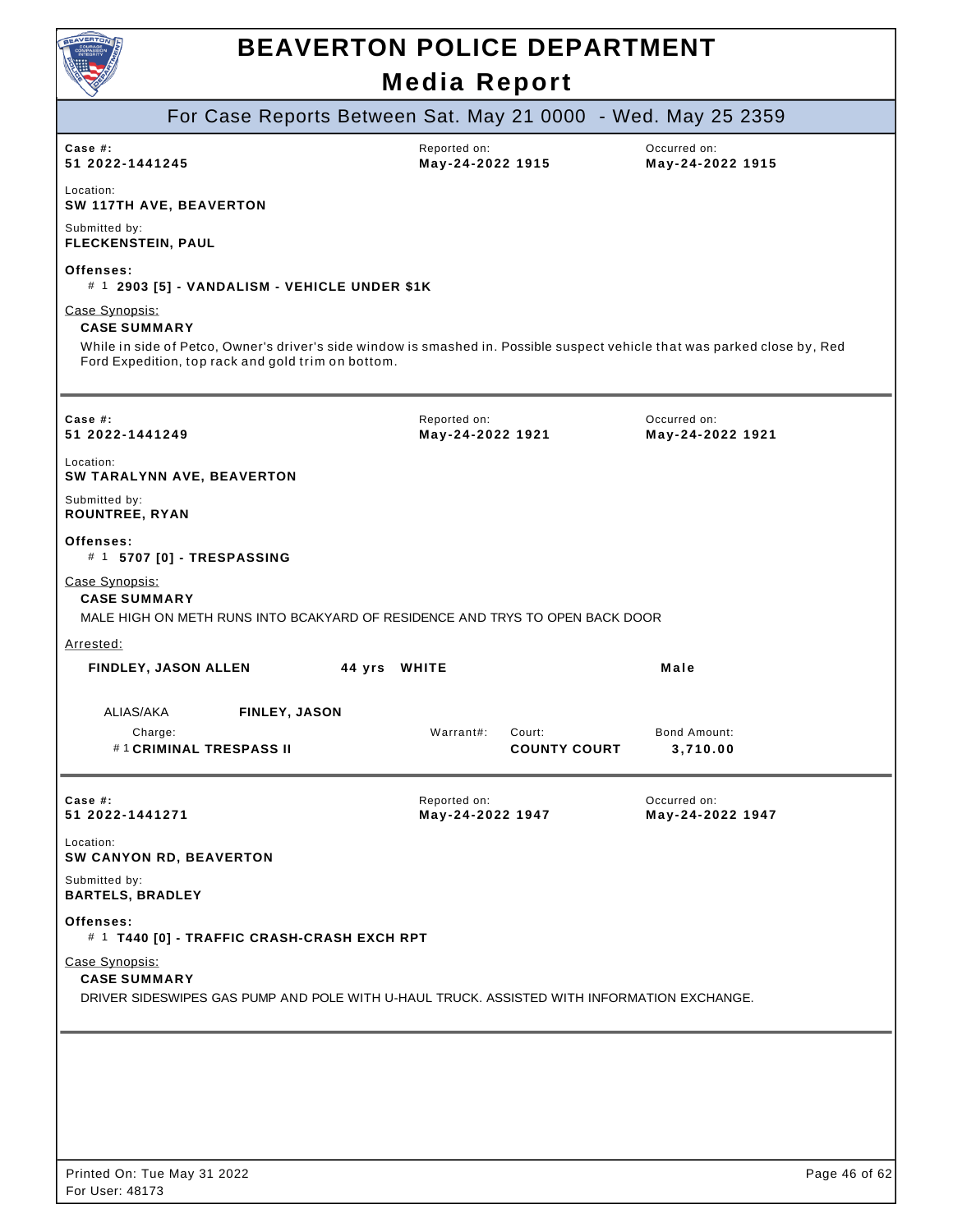| VERTON                              |  |
|-------------------------------------|--|
| <b>COURAGE</b><br><b>COMPASSION</b> |  |
|                                     |  |
|                                     |  |
|                                     |  |
|                                     |  |

|                                                                                      |                                | For Case Reports Between Sat. May 21 0000 - Wed. May 25 2359                                        |                                  |               |
|--------------------------------------------------------------------------------------|--------------------------------|-----------------------------------------------------------------------------------------------------|----------------------------------|---------------|
| Case #:<br>51 2022-1441151                                                           |                                | Reported on:<br>May-24-2022 2022                                                                    | Occurred on:<br>May-22-2022 1700 |               |
| Location:<br><b>NW CORRIDOR CT, BEAVERTON</b>                                        |                                |                                                                                                     |                                  |               |
| Submitted by:<br>POHLE, FRANK                                                        |                                |                                                                                                     |                                  |               |
| Offenses:<br># 1 2308 [0] - LARC-FROM BUILDINGS                                      |                                |                                                                                                     |                                  |               |
| Property (Stolen/Damaged):<br><b>STOLEN</b>                                          | <b>PURSES HANDBAGS WALLETS</b> | \$1.00                                                                                              |                                  |               |
| Case Synopsis:<br><b>CASE SUMMARY</b>                                                |                                | WALLER MISSING FROM WORKPLACE. DEBIT CARD USED ONLINE FOR ABOUT \$1200.                             |                                  |               |
|                                                                                      |                                |                                                                                                     |                                  |               |
| Case #:<br>51 2022-1441341                                                           |                                | Reported on:<br>May-24-2022 2118                                                                    | Occurred on:<br>May-24-2022 2118 |               |
| Location:<br><b>SW DENNEY RD, BEAVERTON</b>                                          |                                |                                                                                                     |                                  |               |
| Submitted by:<br><b>GASKELL, MICHAEL</b>                                             |                                |                                                                                                     |                                  |               |
| Offenses:<br># 1 T990002 [0] - CHILD ABUSE INTAKE FORM                               |                                |                                                                                                     |                                  |               |
| Case Synopsis:<br><b>CASE SUMMARY</b><br>DHS REFERRAL.                               |                                |                                                                                                     |                                  |               |
|                                                                                      |                                |                                                                                                     |                                  |               |
| Case #:<br>51 2022-1441351                                                           |                                | Reported on:<br>May-24-2022 2127                                                                    | Occurred on:<br>May-24-2022 2100 |               |
| Location:<br>SW MURRAY BLVD, BEAVERTON                                               |                                |                                                                                                     |                                  |               |
| Submitted by:<br><b>SAHNOW, KYLE</b>                                                 |                                |                                                                                                     |                                  |               |
| Offenses:<br># 1 2303 [0] - LARC-SHOPLIFTING                                         |                                |                                                                                                     |                                  |               |
| Property (Stolen/Damaged):<br><b>STOLEN</b>                                          | <b>CONSUMABLE GOODS</b>        | \$390.00                                                                                            |                                  |               |
| Case Synopsis:<br><b>CASE SUMMARY</b><br>ITEMS BACK BEFORE FEMALE LEAVES IN VEHICLE. |                                | UNKNOWN FEMALE LOADS UP CART WITH MERCHANDISE AND LEAVES STORE WITHOUT PAYING. STORE RETRIEVES SOME |                                  |               |
|                                                                                      |                                |                                                                                                     |                                  |               |
| Case #:<br>51 2022-1441393                                                           |                                | Reported on:<br>May-24-2022 2231                                                                    | Occurred on:<br>May-24-2022 2231 |               |
| Location:<br>SW LOMBARD AVE / SW CANYON RD, BEAVERTON                                |                                |                                                                                                     |                                  |               |
| Submitted by:<br><b>CROISSANT, JOSH</b>                                              |                                |                                                                                                     |                                  |               |
| Printed On: Tue May 31 2022<br>For User: 48173                                       |                                |                                                                                                     |                                  | Page 47 of 62 |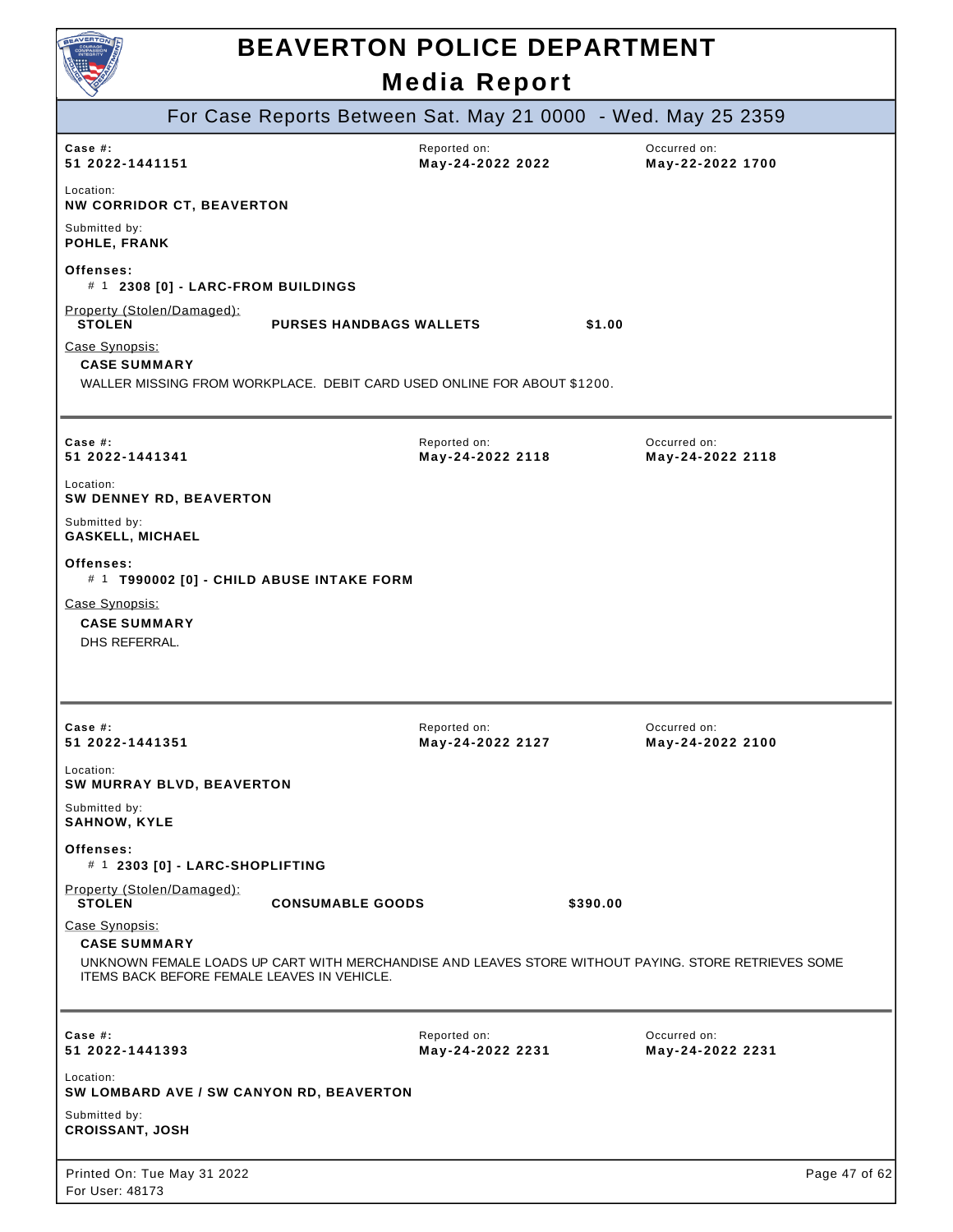| <b>AVERTO</b>                                                                           | <b>BEAVERTON POLICE DEPARTMENT</b>                                          |                                  |                                                              |               |
|-----------------------------------------------------------------------------------------|-----------------------------------------------------------------------------|----------------------------------|--------------------------------------------------------------|---------------|
|                                                                                         |                                                                             |                                  |                                                              |               |
|                                                                                         |                                                                             | <b>Media Report</b>              |                                                              |               |
|                                                                                         |                                                                             |                                  | For Case Reports Between Sat. May 21 0000 - Wed. May 25 2359 |               |
| Offenses:                                                                               | # 1 T671 [0] - DOMESTIC DISTURBANCE-NO CRIME                                |                                  |                                                              |               |
| Case Synopsis:<br><b>CASE SUMMARY</b>                                                   | REPORT TO DOCUMENT DOMESTIC DISTURBANCE IN A VEHICLE.                       |                                  |                                                              |               |
| Case $#$ :<br>51 2022-1441398                                                           |                                                                             | Reported on:<br>May-24-2022 2308 | Occurred on:<br>May-24-2022 2308                             |               |
| Location:<br><b>WB SUNSET EXIT 69B, PORTLAND</b>                                        |                                                                             |                                  |                                                              |               |
| Submitted by:<br>SKJELSTAD, RACHAEL                                                     |                                                                             |                                  |                                                              |               |
| Offenses:<br># 1 T424 [0] - TRAFFIC CRASH-PROP-OTHER MV                                 |                                                                             |                                  |                                                              |               |
| Case Synopsis:<br><b>CASE SUMMARY</b><br>TOYOTA RAV SUV REARENDS NISSAN LEAF, RAV TOWED |                                                                             |                                  |                                                              |               |
| Case $#$ :<br>51 2022-1441418                                                           |                                                                             | Reported on:<br>May-24-2022 2314 | Occurred on:<br>May-24-2022 2214                             |               |
| Location:<br>SW HALL BLVD, BEAVERTON                                                    |                                                                             |                                  |                                                              |               |
| Submitted by:<br><b>GASKELL, MICHAEL</b>                                                |                                                                             |                                  |                                                              |               |
| Offenses:<br># 1 2305 [0] - LARC-FROM VEHICLE                                           |                                                                             |                                  |                                                              |               |
| Property (Stolen/Damaged):<br><b>STOLEN</b>                                             | <b>COMPUTER</b>                                                             |                                  | \$1,500.00                                                   |               |
| <b>STOLEN</b>                                                                           | <b>HARDWARE/SOFTWARE</b><br><b>COMPUTER</b><br><b>HARDWARE/SOFTWARE</b>     |                                  | \$200.00                                                     |               |
| Case Synopsis:<br><b>CASE SUMMARY</b>                                                   | UNKNOWN SUSPECT BREAKS WINDOW OF VEHICLE AND STEALS LAPTOP AND OTHER ITEMS. |                                  |                                                              |               |
| Case $#$ :<br>51 2022-1441380                                                           |                                                                             | Reported on:<br>May-24-2022 2324 | Occurred on:<br>May-24-2022 2324                             |               |
| Location:<br><b>215 SW ADAMS AVE, HILLSBORO</b>                                         |                                                                             |                                  |                                                              |               |
| Submitted by:<br><b>BARTELS, BRADLEY</b>                                                |                                                                             |                                  |                                                              |               |
| Offenses:<br># 1 T663 [0] - ASST RENDERED-GOVT AGENCY                                   |                                                                             |                                  |                                                              |               |
| Case Synopsis:<br><b>CASE SUMMARY</b>                                                   | ASSISTED DEPUTY RUSH WITH DRE EVALUATION AT WASHINGTON COUNTY JAIL.         |                                  |                                                              |               |
|                                                                                         |                                                                             |                                  |                                                              |               |
| Printed On: Tue May 31 2022<br>For User: 48173                                          |                                                                             |                                  |                                                              | Page 48 of 62 |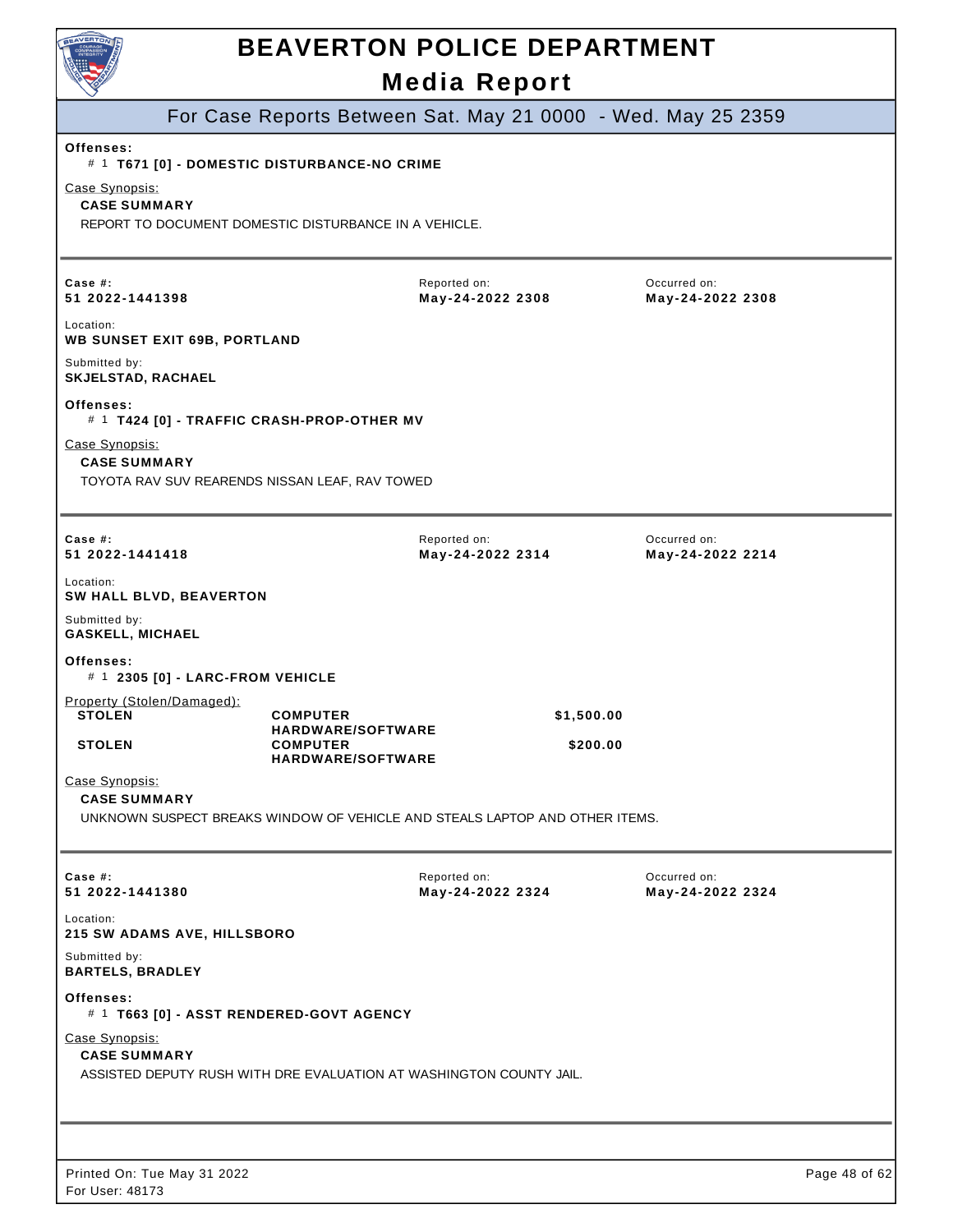

|                                                     |                                                   | For Case Reports Between Sat. May 21 0000 - Wed. May 25 2359 |                                  |               |
|-----------------------------------------------------|---------------------------------------------------|--------------------------------------------------------------|----------------------------------|---------------|
| Case #:<br>51 2022-1441431                          |                                                   | Reported on:<br>May-24-2022 2336                             | Occurred on:<br>May-24-2022 2336 |               |
| Location:<br>SW 115TH AVE / SW CANYON RD, BEAVERTON |                                                   |                                                              |                                  |               |
| Submitted by:<br><b>CROISSANT, JOSH</b>             |                                                   |                                                              |                                  |               |
| Offenses:<br># 1 5099 [1] - WARRANT / FUGITIVE      | # 2 T9941 [0] - INFO-NARCOTIC ACTIVITY            |                                                              |                                  |               |
| Case Synopsis:<br><b>CASE SUMMARY</b>               | TRAFFIC STOP ON A BICYCLE LEADS TO WARRANT ARREST |                                                              |                                  |               |
| Arrested:                                           |                                                   |                                                              |                                  |               |
| GILLESPIE, GLEN LEE                                 | 41 yrs WHITE                                      |                                                              | Male                             |               |
| ALIAS/AKA                                           |                                                   |                                                              |                                  |               |
| <b>MONIKER</b>                                      | GILLESPIE, GLENN<br><b>WOLVERINE</b>              |                                                              |                                  |               |
| ALIAS/AKA                                           | GILLESPI, GLEN                                    |                                                              |                                  |               |
| ALIAS/AKA                                           | GILLESPIE, GLEN                                   |                                                              |                                  |               |
| ALIAS/AKA                                           | GILLESTIE, GLEN                                   |                                                              |                                  |               |
| Charge:<br>#1WARRANT SERVICE                        |                                                   | Warrant#:<br>Court:<br>21 CR29960 COUNTY COURT               | Bond Amount:<br>7,500.00         |               |
| <b>COURT</b>                                        | FTA THEFT II POLK COUNTY CIRCUIT                  |                                                              |                                  |               |
| WNO/21CR29960                                       |                                                   |                                                              |                                  |               |
|                                                     |                                                   |                                                              |                                  |               |
| Case #:<br>51 2022-1450072                          |                                                   | Reported on:<br>May-25-2022 0235                             | Occurred on:<br>May-25-2022 0235 |               |
| Location:<br>SW ANNE ST, BEAVERTON                  |                                                   |                                                              |                                  |               |
| Submitted by:<br><b>SAHNOW, KYLE</b>                |                                                   |                                                              |                                  |               |
| Offenses:<br># 1 T600 [0] - WELFARE CHECK           |                                                   |                                                              |                                  |               |
| Case Synopsis:<br><b>CASE SUMMARY</b>               |                                                   |                                                              |                                  |               |
|                                                     |                                                   |                                                              |                                  |               |
|                                                     |                                                   |                                                              |                                  |               |
| Case #:<br>51 2022-1450105                          |                                                   | Reported on:<br>May-25-2022 0409                             | Occurred on:<br>May-25-2022 0409 |               |
| Location:<br>SW MERLO DR / SW 170TH AVE, BEAVERTON  |                                                   |                                                              |                                  |               |
| Submitted by:<br><b>SEVERSON, JACOB</b>             |                                                   |                                                              |                                  |               |
| Offenses:<br># 1 5401 [1] - HIT & RUN-INJURY        |                                                   |                                                              |                                  |               |
| Printed On: Tue May 31 2022<br>For User: 48173      |                                                   |                                                              |                                  | Page 49 of 62 |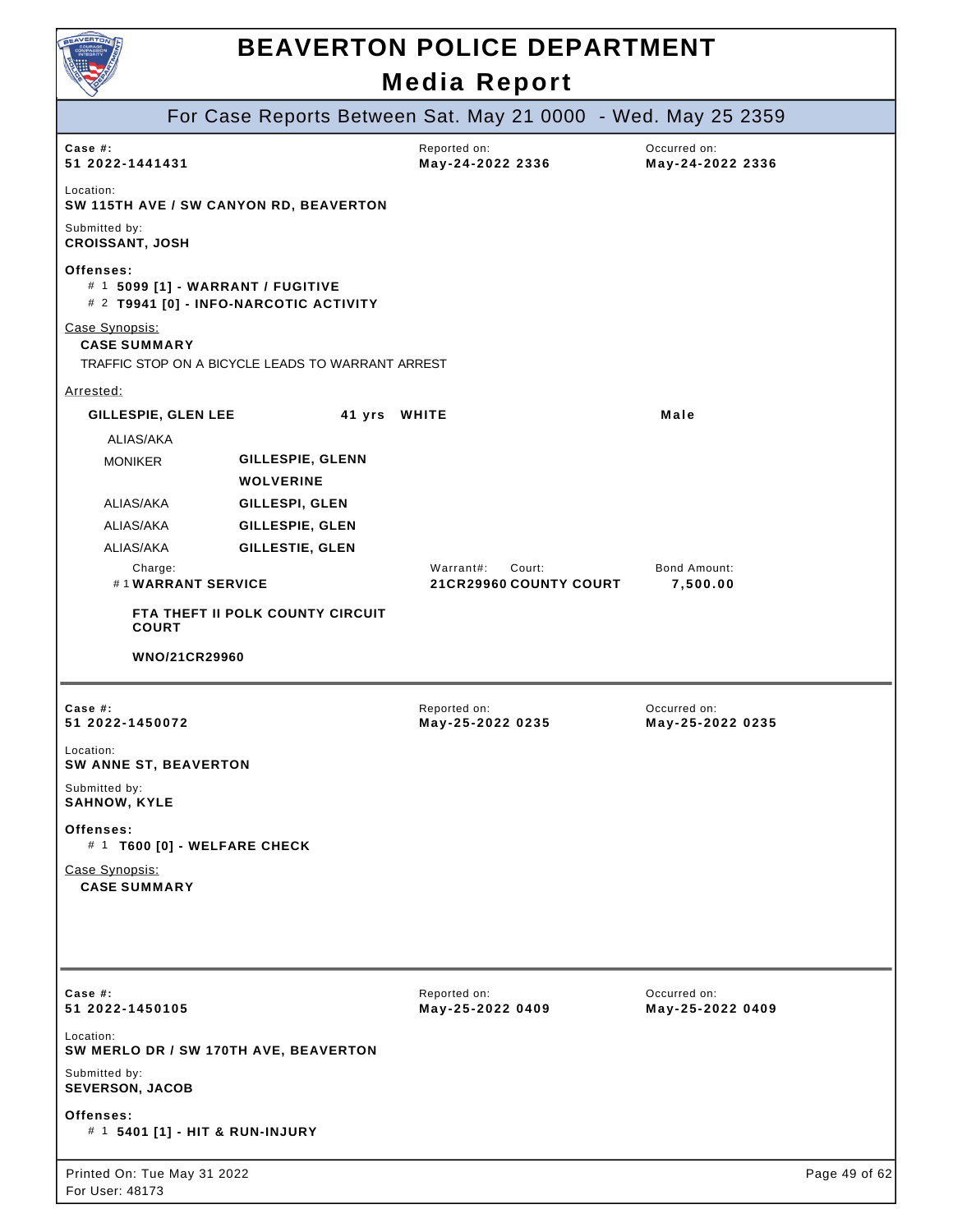

|                                                                                                                                                                                                                                                | For Case Reports Between Sat. May 21 0000 - Wed. May 25 2359 |                                                                                                      |
|------------------------------------------------------------------------------------------------------------------------------------------------------------------------------------------------------------------------------------------------|--------------------------------------------------------------|------------------------------------------------------------------------------------------------------|
| Case Synopsis:<br><b>CASE SUMMARY</b><br>SUSPICIOUS CIRCUMSTANCE SURROUNDING A MALE WHO CLAIMS TO HAVE BEEN HIT BY A VEHICLE. SUBJ HAS WHAT<br>LOOKS LIKE BRUISING ON EITHER SIDE OF HIS BODY, BUT CAN NOT GIVE ANY DETAILS ABOUT THE INCIDENT |                                                              |                                                                                                      |
| Case  #:<br>51 2022-1450178                                                                                                                                                                                                                    | Reported on:<br>May-25-2022 0700                             | Occurred on:<br>May-24-2022 1900                                                                     |
| Location:<br><b>SW 9TH ST, BEAVERTON</b>                                                                                                                                                                                                       |                                                              |                                                                                                      |
| Submitted by:<br>ALEGRIA, ELVIS / REED, MATTHEW                                                                                                                                                                                                |                                                              |                                                                                                      |
| Offenses:<br># 1 2304 [0] - LARC-VEHICLE PARTS/ACCESS<br># 2 T99007 [0] - THEFT-CATALYTIC CONVRTR                                                                                                                                              |                                                              |                                                                                                      |
| Property (Stolen/Damaged):<br><b>STOLEN</b>                                                                                                                                                                                                    | <b>VEHICLE PARTS ACCESSORIES</b>                             | \$1.00                                                                                               |
| Case Synopsis:<br><b>CASE SUMMARY</b><br>CATALYTIC CONVERTER STOLEN FROM VEHICLE.                                                                                                                                                              |                                                              |                                                                                                      |
| Case $#$ :<br>51 2022-1450295                                                                                                                                                                                                                  | Reported on:<br>May-25-2022 0853                             | Occurred on:<br>May-25-2022 0853                                                                     |
| Location:<br>SW MURRAY BLVD, BEAVERTON                                                                                                                                                                                                         |                                                              |                                                                                                      |
| Submitted by:<br>DIMALANTA, PHILIP                                                                                                                                                                                                             |                                                              |                                                                                                      |
| Offenses:<br># 1 2299 [0] - BURGLARY-OTHER                                                                                                                                                                                                     |                                                              |                                                                                                      |
| Involved Business(es):<br><b>PREMISE #1</b><br><b>WEST END DISTRICT</b>                                                                                                                                                                        |                                                              | SW TUALATIN VALLEY HWY, BEAVERTON OR                                                                 |
| Property (Stolen/Damaged):<br><b>STOLEN</b><br><b>BICYCLES</b><br><b>BICYCLES</b><br><b>STOLEN</b>                                                                                                                                             | \$2,000.00<br>\$5,000.00                                     |                                                                                                      |
| Case Synopsis:<br><b>CASE SUMMARY</b>                                                                                                                                                                                                          |                                                              |                                                                                                      |
| MOUNTAIN BIKES VALUED AT APPROXIMATELY \$7000.                                                                                                                                                                                                 |                                                              | UNKNOWN SUSPECT BREAKS INTO DETACHED GARAGE AT WEST END DISTRICT APARTMENTS AND TAKES TWO TRANSITION |
| Case $#$ :<br>51 2022-1450312                                                                                                                                                                                                                  | Reported on:<br>May-25-2022 0915                             | Occurred on:<br>May-25-2022 0915                                                                     |
| Location:<br>SW SCHOLLS FERRY RD / SW TEAL BLVD, BEAVERTON                                                                                                                                                                                     |                                                              |                                                                                                      |
| Submitted by:<br>NATERAS, KEVIN / ANDERSON, JAMES                                                                                                                                                                                              |                                                              |                                                                                                      |
| Offenses:<br># 1 5099 [1] - WARRANT / FUGITIVE                                                                                                                                                                                                 |                                                              |                                                                                                      |
| Case Synopsis:<br><b>CASE SUMMARY</b><br>MISDEMEANOR WARRANT-LOGGED AT WCJ                                                                                                                                                                     |                                                              |                                                                                                      |
| Printed On: Tue May 31 2022<br>For User: 48173                                                                                                                                                                                                 |                                                              | Page 50 of 62                                                                                        |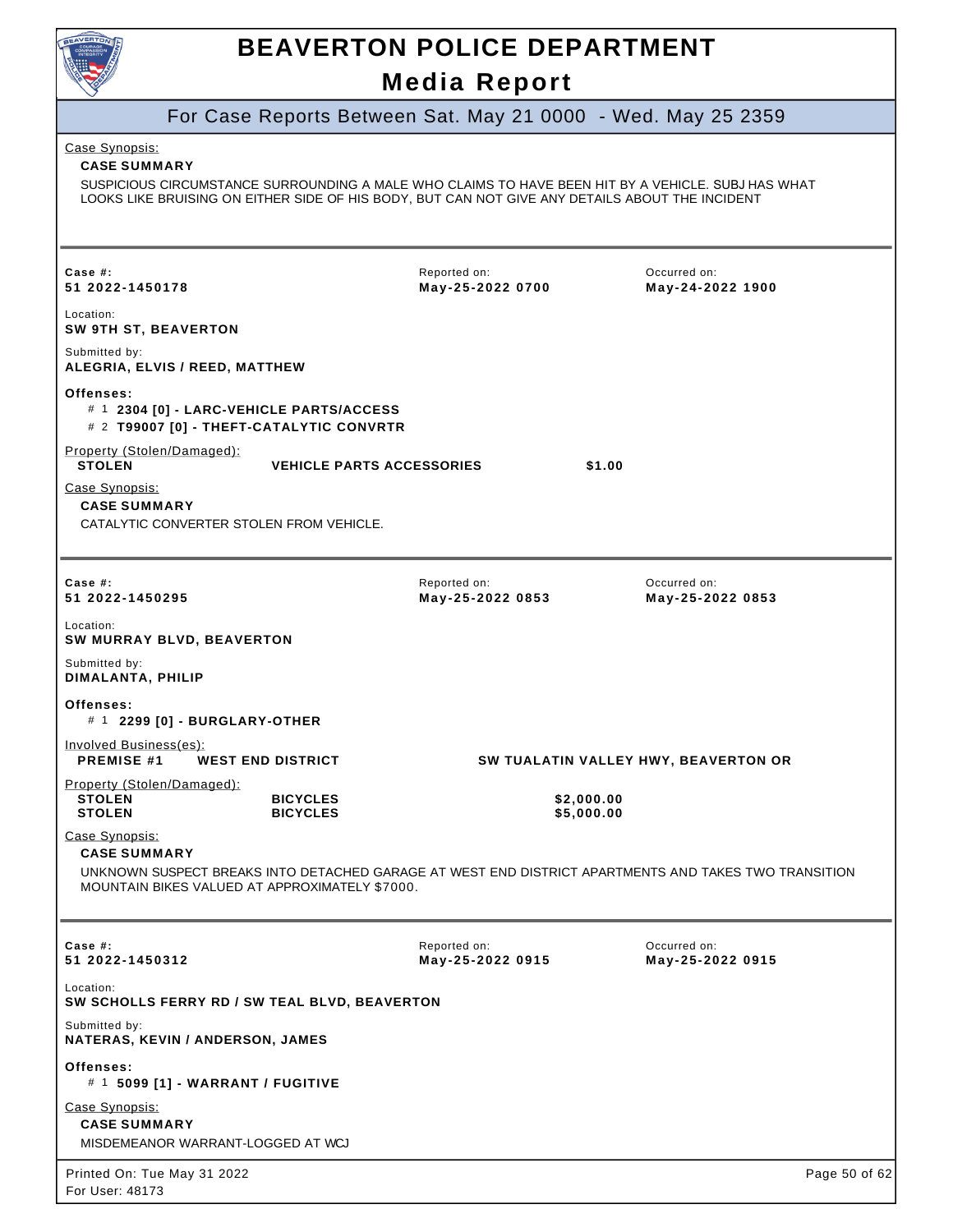

## **BEAVERTON POLICE DEPARTMENT**

|                                                                                                |                                                             | <b>Media Report</b>                           |                                                              |               |
|------------------------------------------------------------------------------------------------|-------------------------------------------------------------|-----------------------------------------------|--------------------------------------------------------------|---------------|
|                                                                                                |                                                             |                                               | For Case Reports Between Sat. May 21 0000 - Wed. May 25 2359 |               |
| Arrested:                                                                                      |                                                             |                                               |                                                              |               |
| <b>MEDINA, RICARDO JOSUE</b>                                                                   |                                                             | 23 yrs HISPANIC OR LATINO                     | Male                                                         |               |
| Charge:<br>#1WARRANT SERVICE                                                                   |                                                             | Warrant#:<br>Court:<br>18CR73013 COUNTY COURT | Bond Amount:<br>5,000.00                                     |               |
| Case $#$ :<br>51 2022-1450430                                                                  |                                                             | Reported on:<br>May-25-2022 1024              | Occurred on:<br>May-24-2022 2030                             |               |
| Location:<br>SW MURRAY BLVD, BEAVERTON                                                         |                                                             |                                               |                                                              |               |
| Submitted by:<br>DIMALANTA, PHILIP                                                             |                                                             |                                               |                                                              |               |
| Offenses:<br># 1 2299 [0] - BURGLARY-OTHER<br># 2 5707 [1] - UNLAWFUL ENTRY OF VEHICLE         |                                                             |                                               |                                                              |               |
| Involved Business(es):<br><b>PREMISE #1</b>                                                    | <b>WEST END DISTRICT</b>                                    |                                               | SW TUALATIN VALLEY HWY, BEAVERTON OR                         |               |
| Property (Stolen/Damaged):<br><b>STOLEN</b>                                                    | <b>CLOTHES, FURS</b>                                        |                                               |                                                              |               |
| Case Synopsis:<br><b>CASE SUMMARY</b><br>STRING OF BURGLARIES AT WEST END DISTRICT APARTMENTS. |                                                             |                                               |                                                              |               |
|                                                                                                |                                                             |                                               |                                                              |               |
| Case #:<br>51 2022-1450458                                                                     |                                                             | Reported on:<br>May-25-2022 1025              | Occurred on:<br>May-22-2022 0000                             |               |
| Location:<br>SW MILLIKAN WAY, BEAVERTON                                                        |                                                             |                                               |                                                              |               |
| Submitted by:<br>NATERAS, KEVIN / ANDERSON, JAMES                                              |                                                             |                                               |                                                              |               |
| Offenses:<br># 1 2299 [0] - BURGLARY-OTHER                                                     |                                                             |                                               |                                                              |               |
| Property (Stolen/Damaged):<br><b>STOLEN</b>                                                    | <b>CAMPING/HUNTING/FISHING</b><br><b>EQUIPMENT/SUPPLIES</b> |                                               | \$1.00                                                       |               |
| <b>STOLEN</b><br><b>STOLEN</b>                                                                 | <b>FUEL</b><br><b>OTHER</b>                                 |                                               | \$1.00<br>\$1.00                                             |               |
| <b>STOLEN</b><br>Case Synopsis:                                                                | <b>OTHER</b>                                                |                                               | \$100.00                                                     |               |
| <b>CASE SUMMARY</b><br>DETACHED GARAGE BROKEN INTO. NO KNOWN SUSPECT                           |                                                             |                                               |                                                              |               |
|                                                                                                |                                                             |                                               |                                                              |               |
| Case $#$ :<br>51 2022-1450472                                                                  |                                                             | Reported on:<br>May-25-2022 1035              | Occurred on:<br>May-25-2022 1035                             |               |
| Location:<br>SUNSET&HWY 217 RAMP SB / BARNES&HWY 217 RAMP SB, BEAVERTON                        |                                                             |                                               |                                                              |               |
| Submitted by:<br><b>MATIAS, MATTHEW</b>                                                        |                                                             |                                               |                                                              |               |
| Offenses:<br># 1 5099 [1] - WARRANT / FUGITIVE                                                 |                                                             |                                               |                                                              |               |
| Printed On: Tue May 31 2022<br>For User: 48173                                                 |                                                             |                                               |                                                              | Page 51 of 62 |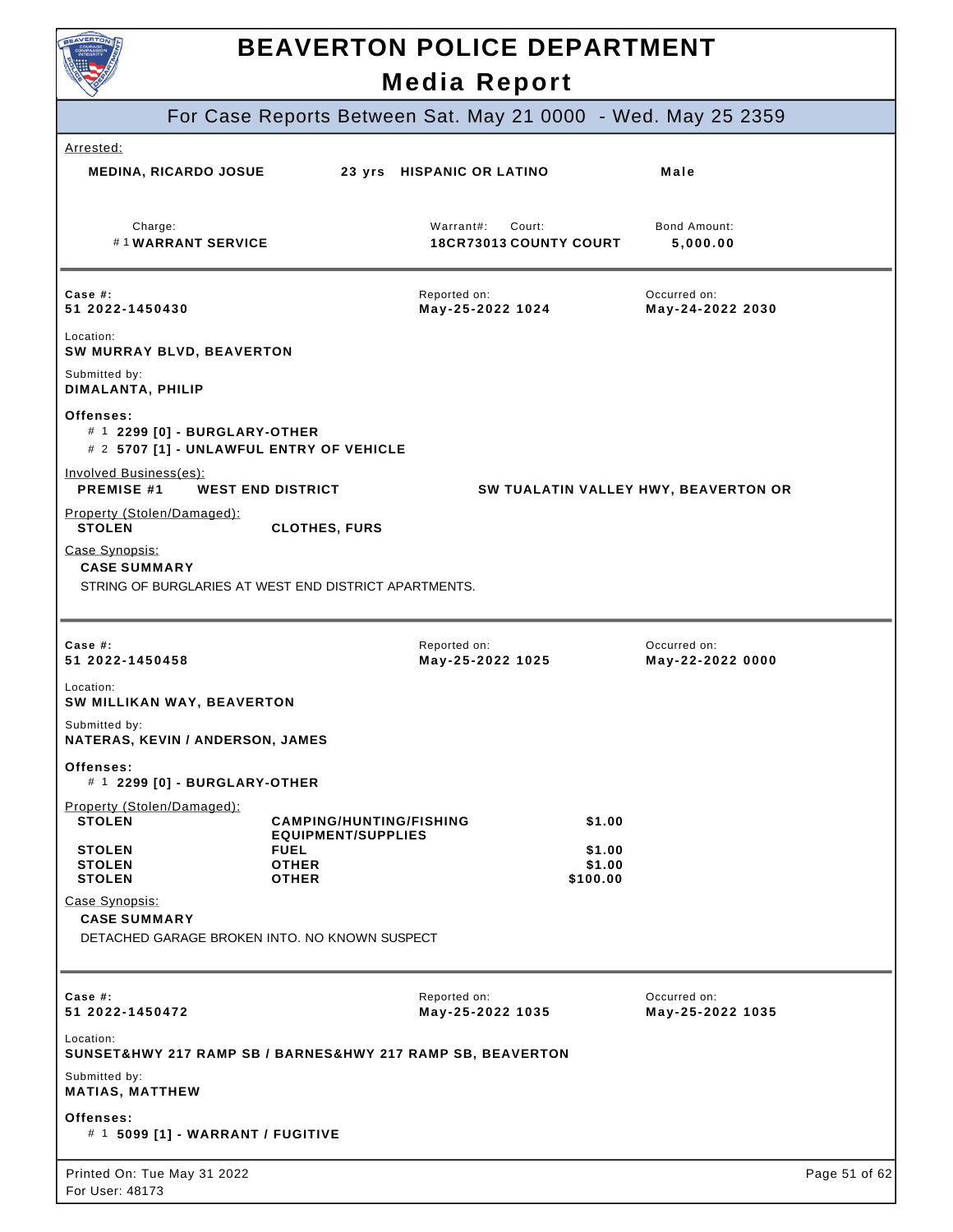

|                                                                                                        |                  | <b>INGUIA IVEPULI</b>                                |                                                              |               |
|--------------------------------------------------------------------------------------------------------|------------------|------------------------------------------------------|--------------------------------------------------------------|---------------|
|                                                                                                        |                  |                                                      | For Case Reports Between Sat. May 21 0000 - Wed. May 25 2359 |               |
| Case Synopsis:<br><b>CASE SUMMARY</b><br>TRAFFIC STOP LEADS TO WARRANT ARREST.                         |                  |                                                      |                                                              |               |
| Arrested:                                                                                              |                  |                                                      |                                                              |               |
| <b>JENKINS, AMMIRRA J</b>                                                                              | 21 yrs BLACK     |                                                      | Female                                                       |               |
| Charge:<br>#1WARRANT SERVICE                                                                           |                  | Warrant#:<br>Court:<br><b>19CR83857 COUNTY COURT</b> | <b>Bond Amount:</b>                                          |               |
| Case $#$ :<br>51 2022-1450512                                                                          |                  | Reported on:<br>May-25-2022 1057                     | Occurred on:<br>May-25-2022 1057                             |               |
| Location:<br><b>SW ROCKET ST, BEAVERTON</b>                                                            |                  |                                                      |                                                              |               |
| Submitted by:<br>POHLE, FRANK                                                                          |                  |                                                      |                                                              |               |
| Offenses:<br># 1 2299 [0] - BURGLARY-OTHER                                                             |                  |                                                      |                                                              |               |
| Property (Stolen/Damaged):<br><b>STOLEN</b><br><b>OTHER</b>                                            |                  |                                                      | \$1.00                                                       |               |
| Case Synopsis:<br><b>CASE SUMMARY</b><br>STRING OF RELATED BURGLARIES AT WEST END DISTRICT APARTMENTS. |                  |                                                      |                                                              |               |
|                                                                                                        |                  |                                                      |                                                              |               |
| Case $#$ :<br>51 2022-1450610                                                                          |                  | Reported on:<br>May-25-2022 1152                     | Occurred on:<br>May-25-2022 1152                             |               |
| Location:<br>SW 125TH AVE / SW COLONY LN, BEAVERTON                                                    |                  |                                                      |                                                              |               |
| Submitted by:<br><b>STUBBS, LUKE</b>                                                                   |                  |                                                      |                                                              |               |
| Offenses:<br># 1 2899 [2] - RCVD STLN VEH FOR OTHER AGENCY                                             |                  |                                                      |                                                              |               |
| Case Synopsis:<br><b>CASE SUMMARY</b>                                                                  |                  |                                                      |                                                              |               |
| Case $#$ :<br>51 2022-1450633                                                                          |                  | Reported on:<br>May-25-2022 1208                     | Occurred on:<br>May-25-2022 1208                             |               |
| Location:<br>SW 170TH AVE / SW MERLO RD, BEAVERTON                                                     |                  |                                                      |                                                              |               |
| Submitted by:<br>HINKLEY, SEAN                                                                         |                  |                                                      |                                                              |               |
| Offenses:<br># 1 5401 [0] - HIT & RUN-PROPERTY<br># 2 T424 [0] - TRAFFIC CRASH-PROP-OTHER MV           |                  |                                                      |                                                              |               |
| Involved Vehicle(s):<br><b>SUSPECT #2</b><br>OR.<br><b>BLU</b>                                         | <b>2017 SUBA</b> | 2021<br>WRX                                          |                                                              |               |
| Printed On: Tue May 31 2022<br>For User: 48173                                                         |                  |                                                      |                                                              | Page 52 of 62 |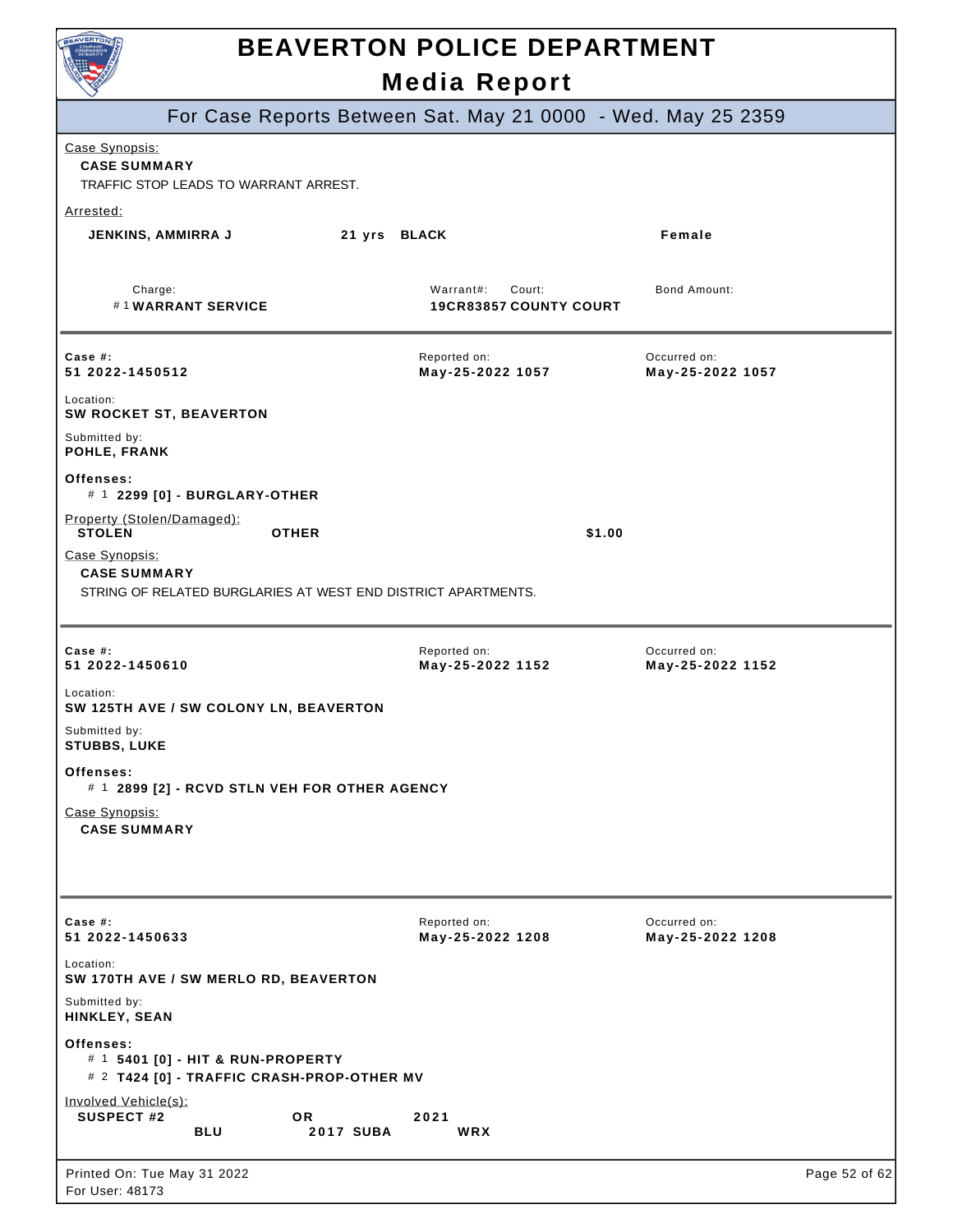

## **BEAVERTON POLICE DEPARTMENT**

### **Media Report**

| For Case Reports Between Sat. May 21 0000 - Wed. May 25 2359                                                                                                                                                                               |                                                                                          |                                  |
|--------------------------------------------------------------------------------------------------------------------------------------------------------------------------------------------------------------------------------------------|------------------------------------------------------------------------------------------|----------------------------------|
| Case Synopsis:<br><b>CASE SUMMARY</b><br>VEHICLE HITS TRIMET BUS AND THEN FLEES. LATER INVOLVED IN SECOND CRASH, CASE 22-1450705, AND ARRESTED                                                                                             |                                                                                          |                                  |
| Arrested:                                                                                                                                                                                                                                  |                                                                                          |                                  |
| ORTIZ, BRYAN                                                                                                                                                                                                                               | 27 yrs HISPANIC OR LATINO                                                                | Male                             |
| Charge:<br>#1DUII-ALCOHOL<br>#2 RECKLESS DRIVING<br>#3 FAIL TO PERFORM DUTIES OF DRIVER-<br><b>PROPERTY</b>                                                                                                                                | Warrant#:<br>Court:<br><b>COUNTY COURT</b><br><b>COUNTY COURT</b><br><b>COUNTY COURT</b> | Bond Amount:                     |
| Case $#$ :<br>51 2022-1450644                                                                                                                                                                                                              | Reported on:<br>May-25-2022 1213                                                         | Occurred on:<br>May-25-2022 0414 |
| Location:<br>SW SINGLETREE DR, BEAVERTON                                                                                                                                                                                                   |                                                                                          |                                  |
| Submitted by:<br><b>VUYLSTEKE, DEREK</b>                                                                                                                                                                                                   |                                                                                          |                                  |
| Offenses:<br># 1 1313 [0] - SIMPLE ASSAULT-MISD                                                                                                                                                                                            |                                                                                          |                                  |
| Case Synopsis:<br><b>CASE SUMMARY</b><br>FEMALE CALLS TO REPORT HER OVERNIGHT CAREGIVER SLAPPED HER IN THE FACE.                                                                                                                           |                                                                                          |                                  |
| Case #:<br>51 2022-1450653                                                                                                                                                                                                                 | Reported on:<br>May-25-2022 1216                                                         | Occurred on:<br>May-25-2022 1216 |
| Location:<br>SW BEAVERTON HILLSDALE HWY / SW WESTERN AVE, BEAVERTON                                                                                                                                                                        |                                                                                          |                                  |
| Submitted by:<br><b>STUBBS, LUKE</b>                                                                                                                                                                                                       |                                                                                          |                                  |
| <b>Offenses:</b><br># 1 T440 [0] - TRAFFIC CRASH-CRASH EXCH RPT                                                                                                                                                                            |                                                                                          |                                  |
| Case Synopsis:<br><b>CASE SUMMARY</b><br>TWO VEHICLES COLLIDE AT SW WESTERN AVE AND SW BEAVERTON HILLSDALE HWY AFTER ONE ATTEMPTS AN UNSAFE LEFT<br>TURN IN FRONT OF ONCOMING TRAFFIC. NO INJURIES, CITAITON ISSUED FOR DANGERS LEFT TURN. |                                                                                          |                                  |
| Case #:<br>51 2022-1450694                                                                                                                                                                                                                 | Reported on:<br>May-25-2022 1246                                                         | Occurred on:<br>May-25-2022 1246 |
| Location:<br>SW CEDAR HILLS BLVD, BEAVERTON                                                                                                                                                                                                |                                                                                          |                                  |
| Submitted by:<br>JONES, DOUGLAS                                                                                                                                                                                                            |                                                                                          |                                  |
| Offenses:<br># 1 2308 [0] - LARC-FROM BUILDINGS                                                                                                                                                                                            |                                                                                          |                                  |
| Property (Stolen/Damaged):<br><b>STOLEN</b><br><b>HOUSEHOLD GOODS</b>                                                                                                                                                                      | \$885.00                                                                                 |                                  |
| Case Synopsis:                                                                                                                                                                                                                             |                                                                                          |                                  |
| Printed On: Tue May 31 2022<br>For User: 48173                                                                                                                                                                                             |                                                                                          | Page 53 of 62                    |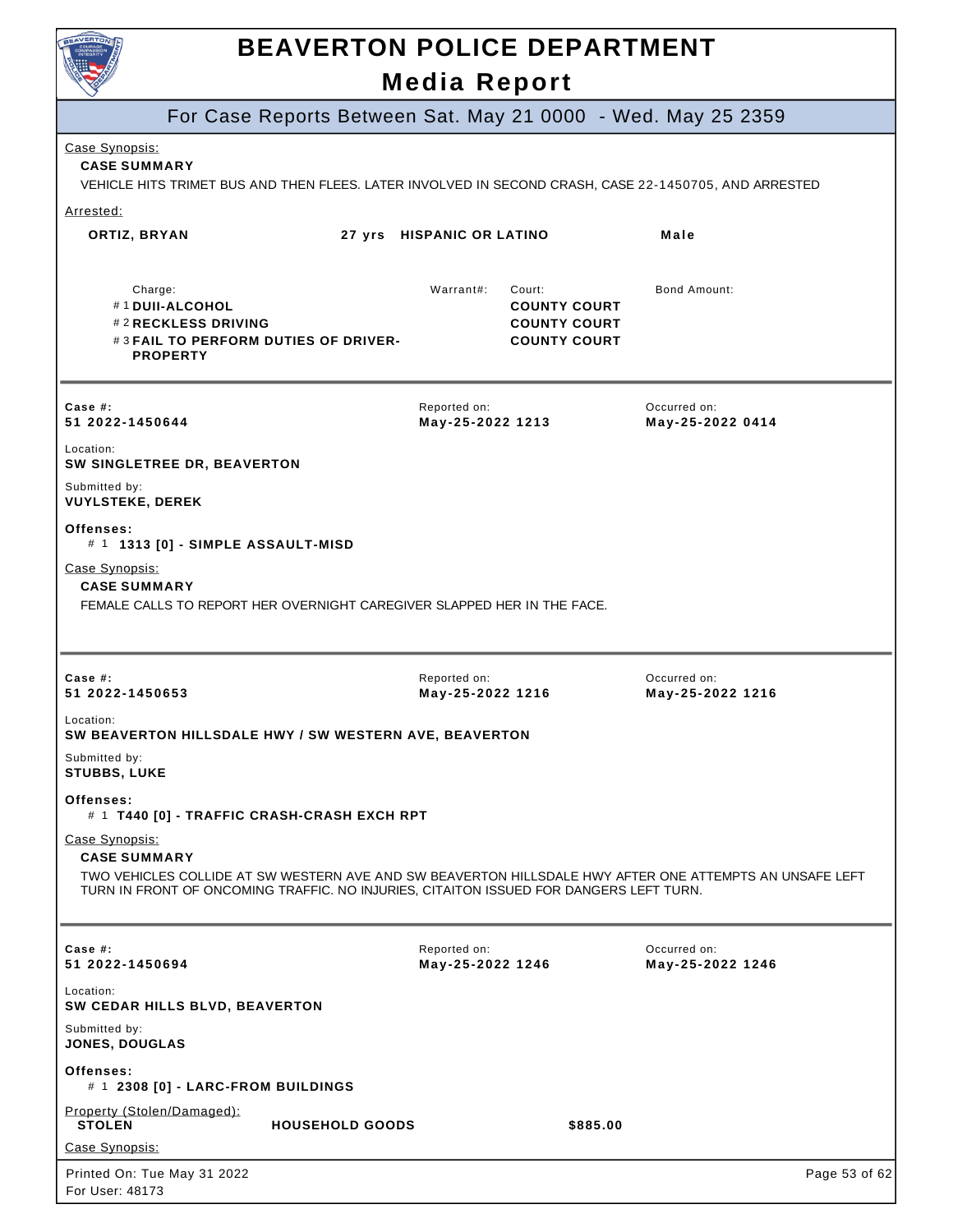| Reported on:<br>May-25-2022 1252<br>TAI CALL LEADS TO DUII. DRIVER BURNS UP CLUTCH GOING UP WEIR. CAR ROLLS BACK INTO A POLE.<br>27 yrs HISPANIC OR LATINO | For Case Reports Between Sat. May 21 0000 - Wed. May 25 2359<br>CASE SUMMARY: SUBJ STOLE APPROXIMATELY \$900 WORTH OF ITEMS FROM HIS EMPLOYER BEST BUY; CIVIL<br>Occurred on:<br>May-25-2022 1252<br>Male |
|------------------------------------------------------------------------------------------------------------------------------------------------------------|-----------------------------------------------------------------------------------------------------------------------------------------------------------------------------------------------------------|
|                                                                                                                                                            |                                                                                                                                                                                                           |
|                                                                                                                                                            |                                                                                                                                                                                                           |
|                                                                                                                                                            |                                                                                                                                                                                                           |
|                                                                                                                                                            |                                                                                                                                                                                                           |
|                                                                                                                                                            |                                                                                                                                                                                                           |
|                                                                                                                                                            |                                                                                                                                                                                                           |
|                                                                                                                                                            |                                                                                                                                                                                                           |
|                                                                                                                                                            |                                                                                                                                                                                                           |
|                                                                                                                                                            |                                                                                                                                                                                                           |
| Warrant#:<br>Court:<br><b>COUNTY COURT</b><br><b>COUNTY COURT</b><br><b>COUNTY COURT</b>                                                                   | Bond Amount:                                                                                                                                                                                              |
| Reported on:<br>May-25-2022 1301                                                                                                                           | Occurred on:<br>May-23-2022 0800                                                                                                                                                                          |
|                                                                                                                                                            |                                                                                                                                                                                                           |
|                                                                                                                                                            |                                                                                                                                                                                                           |
|                                                                                                                                                            |                                                                                                                                                                                                           |
|                                                                                                                                                            |                                                                                                                                                                                                           |
|                                                                                                                                                            | Occurred on:<br>May-25-2022 1310                                                                                                                                                                          |
|                                                                                                                                                            | Reported on:<br>May-25-2022 1310                                                                                                                                                                          |

Page 54 of 62

Printed On: Tue May 31 2022 For User: 48173

# 1 **T7511 [0] - MENTAL/EMOTIONAL ASSISTANCE RE** 

MENTAL HEALTH CALL AT CASCADE ACADEMY.

Submitted by: **SUTTON, BRADLEY** 

**Offenses:** 

Case Synopsis: **CASE SUMMARY**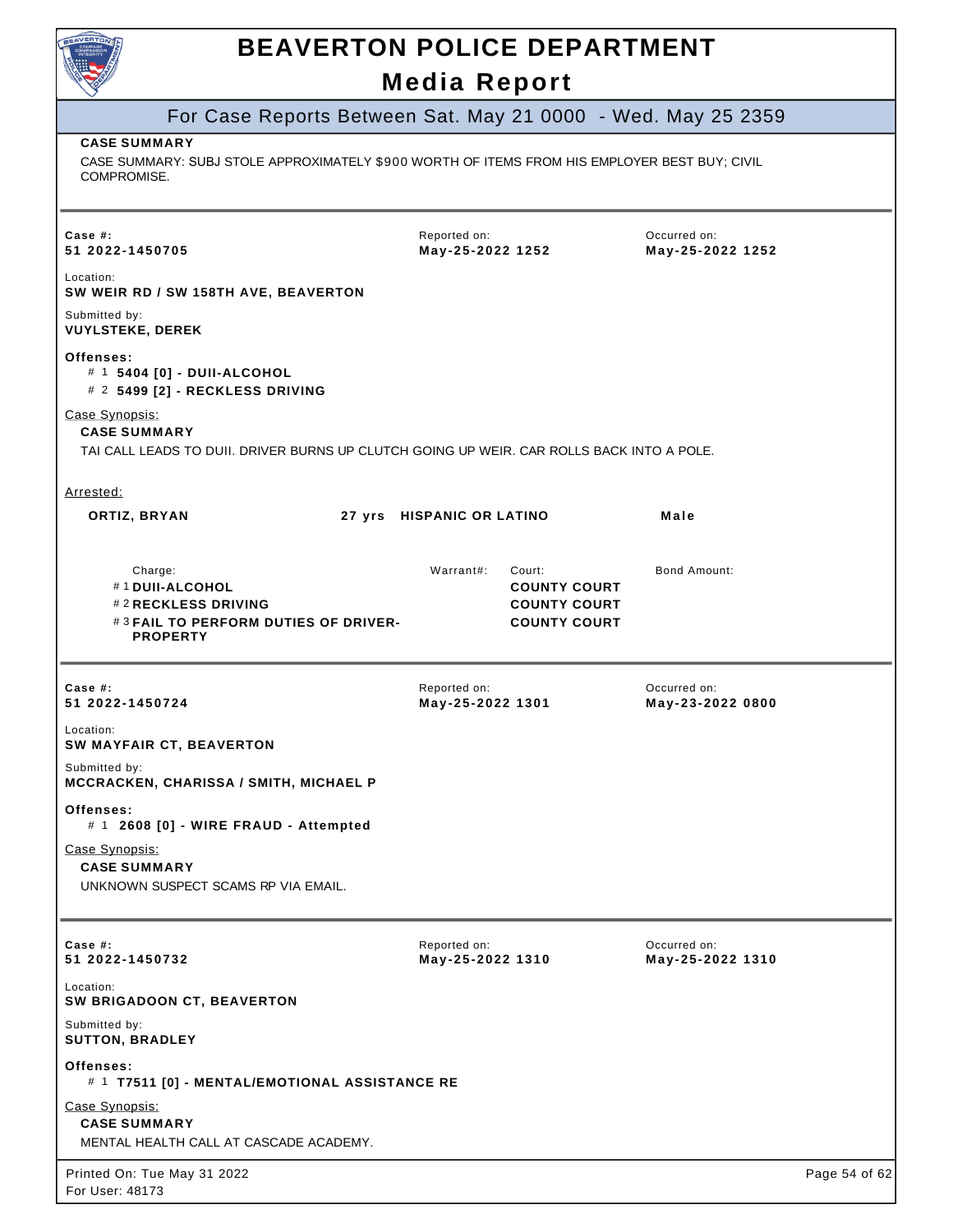

### For Case Reports Between Sat. May 21 0000 - Wed. May 25 2359

| Case $#$ :<br>51 2022-1441051                                                                                                                                                               |                                                                                                                             | Reported on:<br>May-25-2022 1317 |                    | Occurred on:<br>May-24-2022 1635 |               |
|---------------------------------------------------------------------------------------------------------------------------------------------------------------------------------------------|-----------------------------------------------------------------------------------------------------------------------------|----------------------------------|--------------------|----------------------------------|---------------|
| Location:<br>NW MURRAY BLVD, BEAVERTON                                                                                                                                                      |                                                                                                                             |                                  |                    |                                  |               |
| Submitted by:<br><b>JOHNSON, SAM</b>                                                                                                                                                        |                                                                                                                             |                                  |                    |                                  |               |
| Offenses:<br># 1 T424 [0] - TRAFFIC CRASH-PROP-OTHER MV                                                                                                                                     |                                                                                                                             |                                  |                    |                                  |               |
| Case Synopsis:<br><b>CASE SUMMARY</b><br>Two vehicle crash on NW Murray BLVD over HWY 26. No injuries reported, information exchanged between parties and both<br>vehicles towed off scene. |                                                                                                                             |                                  |                    |                                  |               |
| Case $#$ :<br>51 2022-1450760                                                                                                                                                               |                                                                                                                             | Reported on:<br>May-25-2022 1322 |                    | Occurred on:<br>May-25-2022 1322 |               |
| Location:<br>SW OLESON RD, BEAVERTON                                                                                                                                                        |                                                                                                                             |                                  |                    |                                  |               |
| Submitted by:<br><b>STUBBS, LUKE</b>                                                                                                                                                        |                                                                                                                             |                                  |                    |                                  |               |
| Offenses:<br># 1 2305 [0] - LARC-FROM VEHICLE<br># 2 5707 [1] - UNLAWFUL ENTRY OF VEHICLE<br># 3 2903 [5] - VANDALISM - VEHICLE UNDER \$1K                                                  |                                                                                                                             |                                  |                    |                                  |               |
| Property (Stolen/Damaged):<br><b>STOLEN</b><br><b>STOLEN</b><br><b>STOLEN</b><br><b>STOLEN</b>                                                                                              | <b>PURSES HANDBAGS WALLETS</b><br><b>PURSES HANDBAGS WALLETS</b><br><b>IDENTITY DOCUMENTS</b><br><b>MONEY/COIN/CURRENCY</b> |                                  | \$60.00<br>\$30.00 |                                  |               |
| Case Synopsis:<br><b>CASE SUMMARY</b>                                                                                                                                                       |                                                                                                                             |                                  |                    |                                  |               |
| Case #:<br>51 2022-1450756                                                                                                                                                                  |                                                                                                                             | Reported on:<br>May-25-2022 1322 |                    | Occurred on:<br>May-25-2022 0930 |               |
| Location:<br>SW PARK WAY, BEAVERTON                                                                                                                                                         |                                                                                                                             |                                  |                    |                                  |               |
| Submitted by:<br>PAMFILIE, DANIELA                                                                                                                                                          |                                                                                                                             |                                  |                    |                                  |               |
| Offenses:<br># 1 T617 [0] - PROPERTY FOR DESTRUCTION                                                                                                                                        |                                                                                                                             |                                  |                    |                                  |               |
| Case Synopsis:                                                                                                                                                                              |                                                                                                                             |                                  |                    |                                  |               |
|                                                                                                                                                                                             |                                                                                                                             |                                  |                    |                                  |               |
| Printed On: Tue May 31 2022<br>For User: 48173                                                                                                                                              |                                                                                                                             |                                  |                    |                                  | Page 55 of 62 |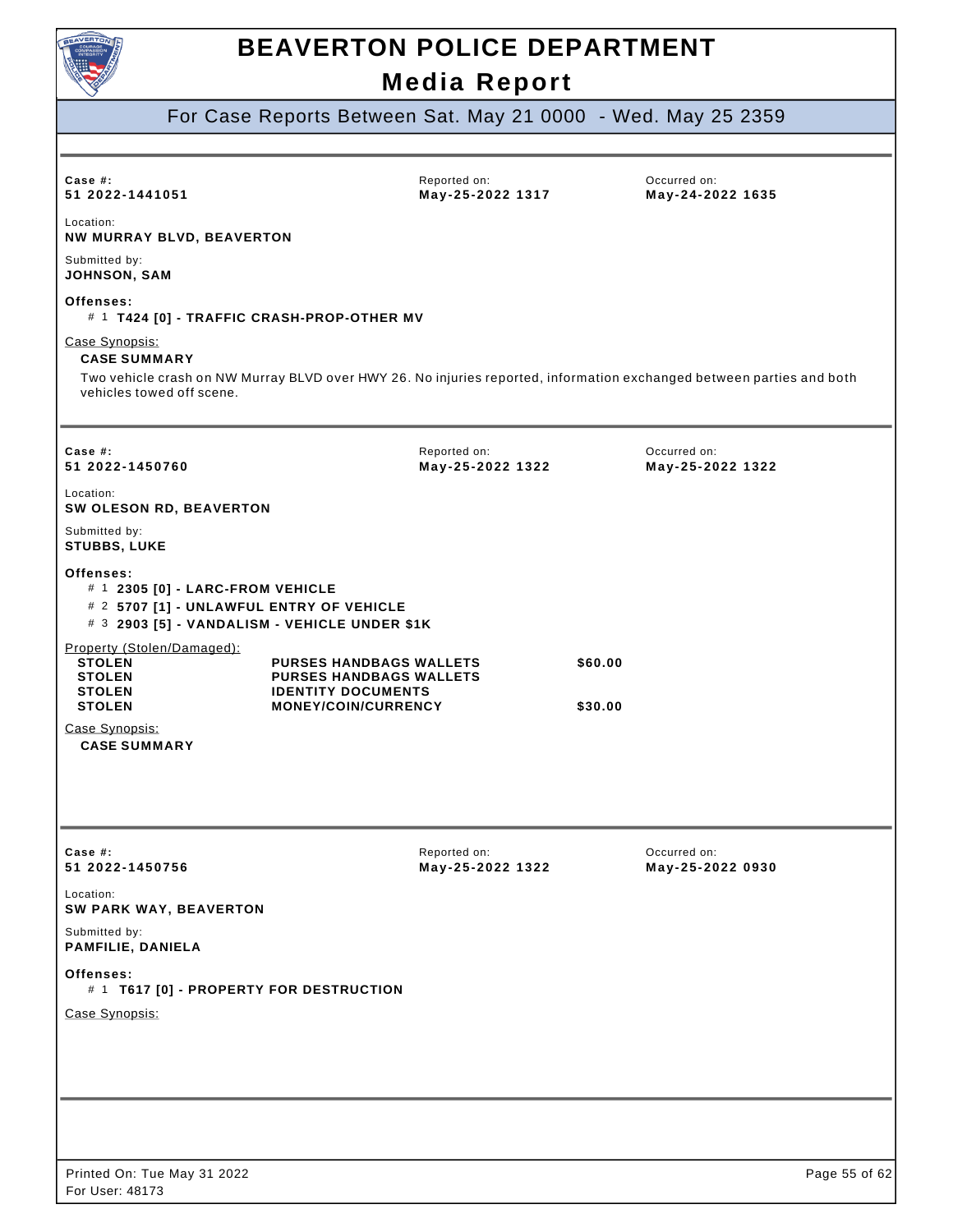

|                                                                     |                                                                                      | For Case Reports Between Sat. May 21 0000 - Wed. May 25 2359 |                                  |               |
|---------------------------------------------------------------------|--------------------------------------------------------------------------------------|--------------------------------------------------------------|----------------------------------|---------------|
| Case $#$ :<br>51 2022-1450797                                       |                                                                                      | Reported on:<br>May-25-2022 1347                             | Occurred on:<br>May-24-2022 1300 |               |
| Location:<br><b>SW 11TH ST, BEAVERTON</b>                           |                                                                                      |                                                              |                                  |               |
| Submitted by:<br>NOMAKO, JOSEPH                                     |                                                                                      |                                                              |                                  |               |
| Offenses:                                                           | # 1 2304 [0] - LARC-VEHICLE PARTS/ACCESS<br># 2 T99007 [0] - THEFT-CATALYTIC CONVRTR |                                                              |                                  |               |
| Property (Stolen/Damaged):<br><b>STOLEN</b>                         | <b>VEHICLE PARTS ACCESSORIES</b>                                                     | \$1,000.00                                                   |                                  |               |
| Case Synopsis:<br><b>CASE SUMMARY</b><br>CATALYTIC CONVERTER THEFT. |                                                                                      |                                                              |                                  |               |
| Case #:<br>51 2022-1451021                                          |                                                                                      | Reported on:<br>May-25-2022 1400                             | Occurred on:<br>May-25-2022 1400 |               |
| Location:<br><b>SW ORBIT ST, BEAVERTON</b>                          |                                                                                      |                                                              |                                  |               |
| Submitted by:<br>POHLE, FRANK                                       |                                                                                      |                                                              |                                  |               |
| Offenses:<br># 1 2299 [1] - BURGLARY-RESIDENCE                      |                                                                                      |                                                              |                                  |               |
| Property (Stolen/Damaged):<br><b>STOLEN</b>                         | <b>CAMPING/HUNTING/FISHING</b><br><b>EQUIPMENT/SUPPLIES</b>                          | \$400.00                                                     |                                  |               |
| Case Synopsis:<br><b>CASE SUMMARY</b><br><b>BURGLARY II</b>         |                                                                                      |                                                              |                                  |               |
| Case #:<br>51 2022-1450824                                          |                                                                                      | Reported on:<br>May-25-2022 1400                             | Occurred on:<br>May-25-2022 1400 |               |
| Location:<br>SW MURRAY BLVD, BEAVERTON                              |                                                                                      |                                                              |                                  |               |
| Submitted by:<br>POHLE, FRANK                                       |                                                                                      |                                                              |                                  |               |
| Offenses:<br># 1 2299 [0] - BURGLARY-OTHER                          |                                                                                      |                                                              |                                  |               |
| Property (Stolen/Damaged):<br><b>STOLEN</b>                         | <b>DRUGS, NARCOTICS</b>                                                              | \$1.00                                                       |                                  |               |
| Case Synopsis:<br><b>CASE SUMMARY</b><br><b>BURGLARY II</b>         |                                                                                      |                                                              |                                  |               |
|                                                                     |                                                                                      |                                                              |                                  |               |
|                                                                     |                                                                                      |                                                              |                                  |               |
|                                                                     |                                                                                      |                                                              |                                  |               |
| Printed On: Tue May 31 2022<br>For User: 48173                      |                                                                                      |                                                              |                                  | Page 56 of 62 |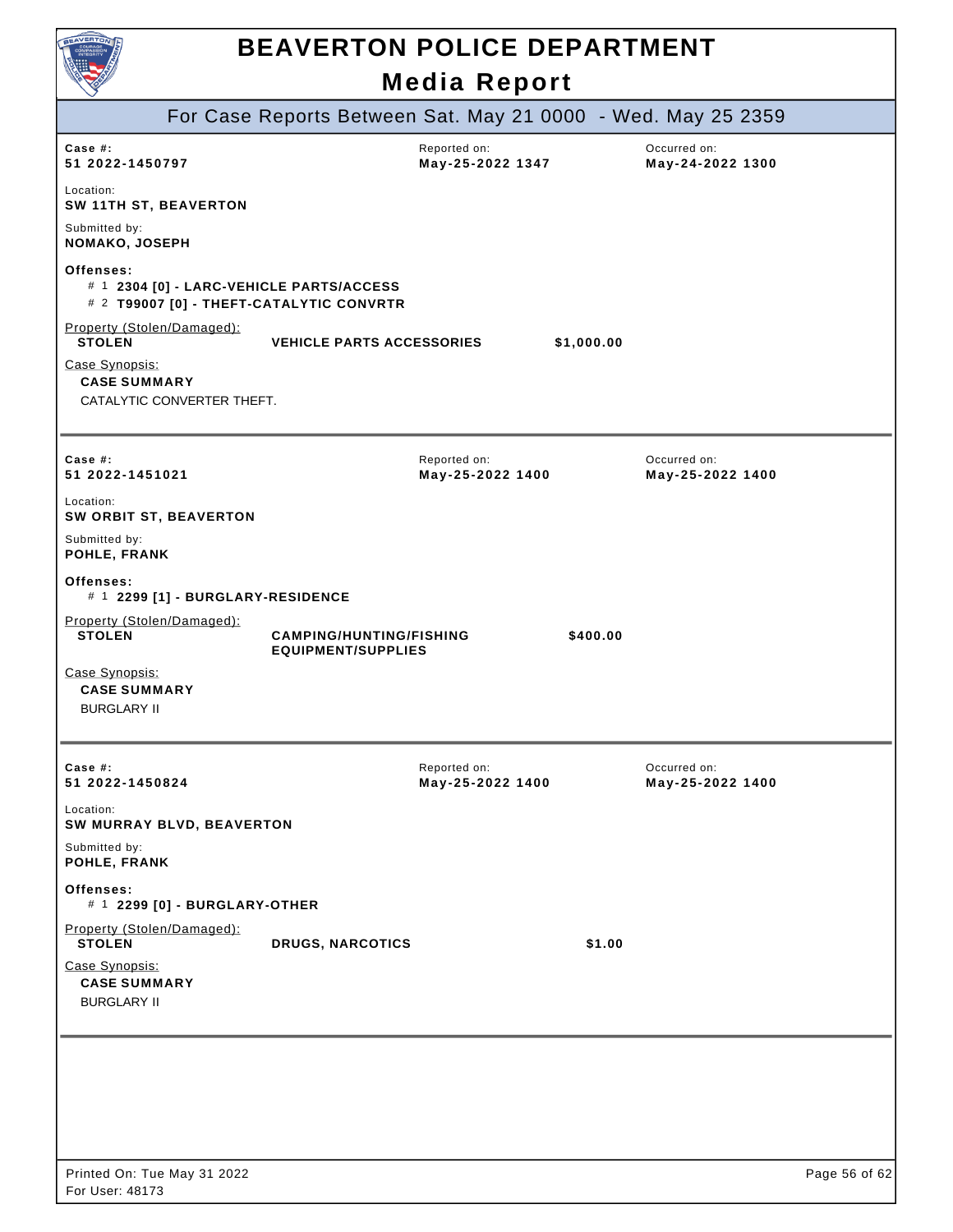| BEAVERTON<br><b>BEAVERTON POLICE DEPARTMENT</b>                                                                                 |                                  |                                  |               |
|---------------------------------------------------------------------------------------------------------------------------------|----------------------------------|----------------------------------|---------------|
|                                                                                                                                 | <b>Media Report</b>              |                                  |               |
| For Case Reports Between Sat. May 21 0000 - Wed. May 25 2359                                                                    |                                  |                                  |               |
| Case $#$ :<br>51 2022-1450825                                                                                                   | Reported on:<br>May-25-2022 1404 | Occurred on:<br>May-23-2022 0245 |               |
| Location:<br>SW 18TH ST, BEAVERTON                                                                                              |                                  |                                  |               |
| Submitted by:<br>MCCRACKEN, CHARISSA / SMITH, MICHAEL P                                                                         |                                  |                                  |               |
| Offenses:<br># 1 5707 [1] - UNLAWFUL ENTRY OF VEHICLE                                                                           |                                  |                                  |               |
| Case Synopsis:<br><b>CASE SUMMARY</b><br>RP REPORTS UNKNOWN SUSPECT ENTERS UNLOCKED VEHICLE ON MORNING OF MAY 23RD AT LOCATION. |                                  |                                  |               |
| Case #:<br>51 2022-1450850                                                                                                      | Reported on:<br>May-25-2022 1420 | Occurred on:<br>May-25-2022 1420 |               |
| Location:<br><b>NW CORNELL RD, BEAVERTON</b>                                                                                    |                                  |                                  |               |
| Submitted by:<br><b>HAUGEN, JUSTIN</b>                                                                                          |                                  |                                  |               |
| Offenses:<br># 1 T617 [0] - PROPERTY FOR DESTRUCTION                                                                            |                                  |                                  |               |
| Case Synopsis:<br><b>CASE SUMMARY</b><br>PROPERTY FOR DESTRUCTION.                                                              |                                  |                                  |               |
| Case #:<br>51 2022-1460866                                                                                                      | Reported on:<br>May-25-2022 1426 | Occurred on:<br>May-25-2022 1426 |               |
| Location:<br>SW 17TH ST, BEAVERTON                                                                                              |                                  |                                  |               |
| Submitted by:<br>HINKLEY, SEAN                                                                                                  |                                  |                                  |               |
| Offenses:<br># 1 T62 [0] - ABANDONED VEHICLE                                                                                    |                                  |                                  |               |
| Case #:<br>51 2022-1460880                                                                                                      | Reported on:<br>May-25-2022 1431 | Occurred on:<br>May-25-2022 1431 |               |
| Location:<br>SW GEARHART DR, BEAVERTON                                                                                          |                                  |                                  |               |
| Submitted by:<br>HINKLEY, SEAN                                                                                                  |                                  |                                  |               |
| Offenses:<br># 1 T62 [0] - ABANDONED VEHICLE                                                                                    |                                  |                                  |               |
| Case $#$ :<br>51 2022-1460891                                                                                                   | Reported on:<br>May-25-2022 1435 | Occurred on:<br>May-25-2022 1435 |               |
| Location:<br><b>SW GEARHART DR, BEAVERTON</b>                                                                                   |                                  |                                  |               |
| Submitted by:<br>HINKLEY, SEAN                                                                                                  |                                  |                                  |               |
| Printed On: Tue May 31 2022<br>For User: 48173                                                                                  |                                  |                                  | Page 57 of 62 |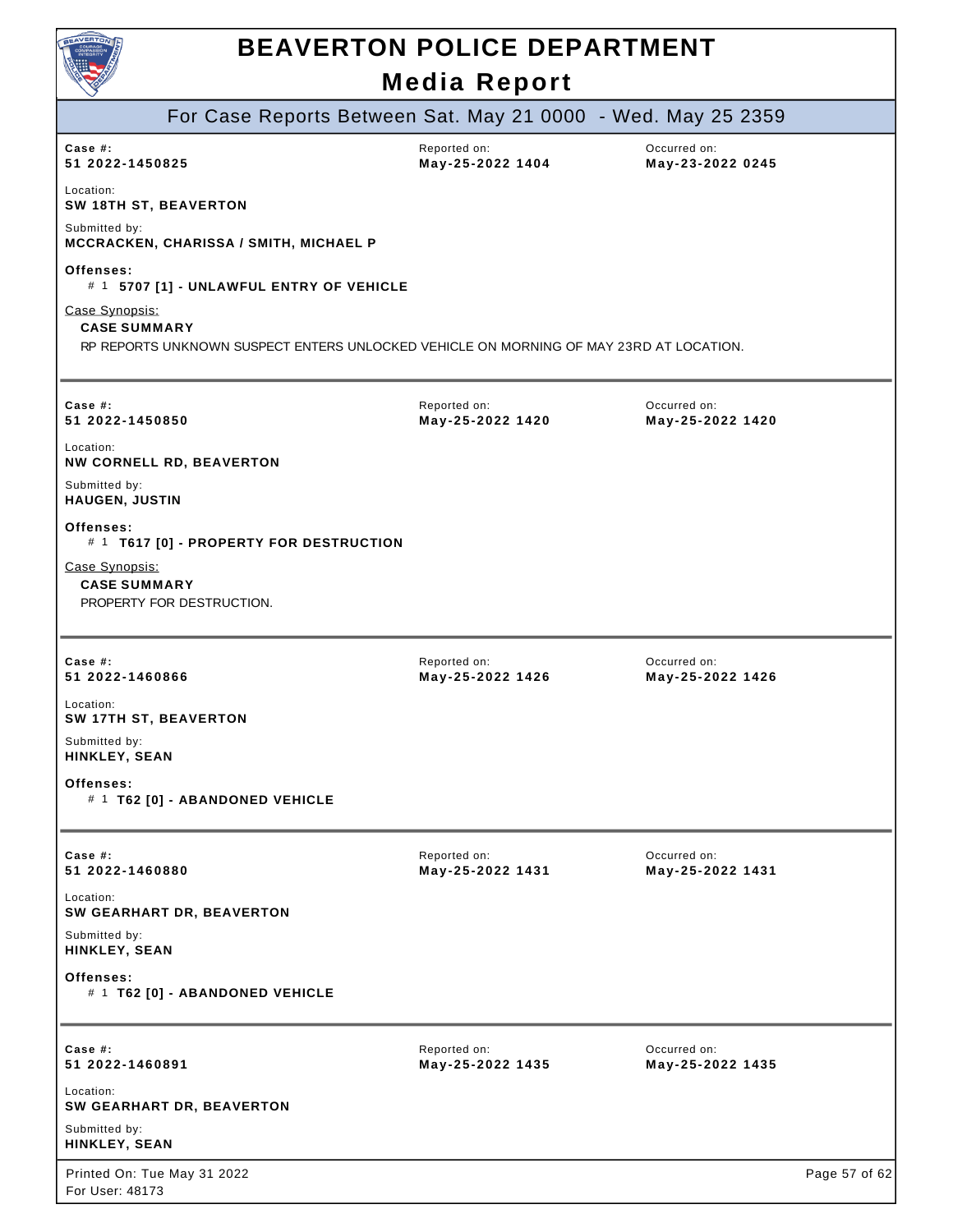

### For Case Reports Between Sat. May 21 0000 - Wed. May 25 2359

#### **Offenses:**

#### # 1 **T62 [0] - ABANDONED VEHICLE**

| Case #:<br>51 2022-1460900                                                                        | Reported on:<br>May-25-2022 1458               | Occurred on:<br>May-25-2022 1458 |               |
|---------------------------------------------------------------------------------------------------|------------------------------------------------|----------------------------------|---------------|
| Location:<br><b>NW BERNARD PL, BEAVERTON</b>                                                      |                                                |                                  |               |
| Submitted by:<br><b>HINKLEY, SEAN</b>                                                             |                                                |                                  |               |
| Offenses:<br># 1 T62 [0] - ABANDONED VEHICLE                                                      |                                                |                                  |               |
| Case #:<br>51 2022-1450953                                                                        | Reported on:<br>May-25-2022 1527               | Occurred on:<br>May-25-2022 1527 |               |
| Location:<br>NW SUNSET HWY WB / NW MURRAY BLVD, PORTLAND                                          |                                                |                                  |               |
| Submitted by:<br>O'KEEFFE, JOHN                                                                   |                                                |                                  |               |
| Offenses:<br># 1 T424 [0] - TRAFFIC CRASH-PROP-OTHER MV                                           |                                                |                                  |               |
| Case Synopsis:<br><b>CASE SUMMARY</b><br>TWO VEHICLE, NON INJURY CRASH                            |                                                |                                  |               |
| Case $#$ :<br>51 2022-1450974                                                                     | Reported on:<br>May-25-2022 1537               | Occurred on:<br>May-18-2022 2200 |               |
| Location:<br>SW HALL BLVD, BEAVERTON                                                              |                                                |                                  |               |
| Submitted by:<br>PARKER, JEREMY                                                                   |                                                |                                  |               |
| Offenses:<br># 1 2304 [0] - LARC-VEHICLE PARTS/ACCESS<br># 2 T99007 [0] - THEFT-CATALYTIC CONVRTR |                                                |                                  |               |
| Property (Stolen/Damaged):<br><b>STOLEN</b>                                                       | <b>VEHICLE PARTS ACCESSORIES</b><br>\$1,200.00 |                                  |               |
| Case Synopsis:<br><b>CASE SUMMARY</b><br>THEFT - CATALYTIC CONVERTER THEFT. NO SUSPECT.           |                                                |                                  |               |
| Case #:<br>51 2022-1450999                                                                        | Reported on:<br>May-25-2022 1552               | Occurred on:<br>May-25-2022 1552 |               |
| Location:<br>NW CEDAR FALLS DR, BEAVERTON                                                         |                                                |                                  |               |
| Submitted by:<br><b>HOERAUF, THOMAS</b>                                                           |                                                |                                  |               |
| Offenses:<br># 1 2305 [0] - LARC-FROM VEHICLE<br># 2 T99007 [0] - THEFT-CATALYTIC CONVRTR         |                                                |                                  |               |
| Printed On: Tue May 31 2022<br>For User: 48173                                                    |                                                |                                  | Page 58 of 62 |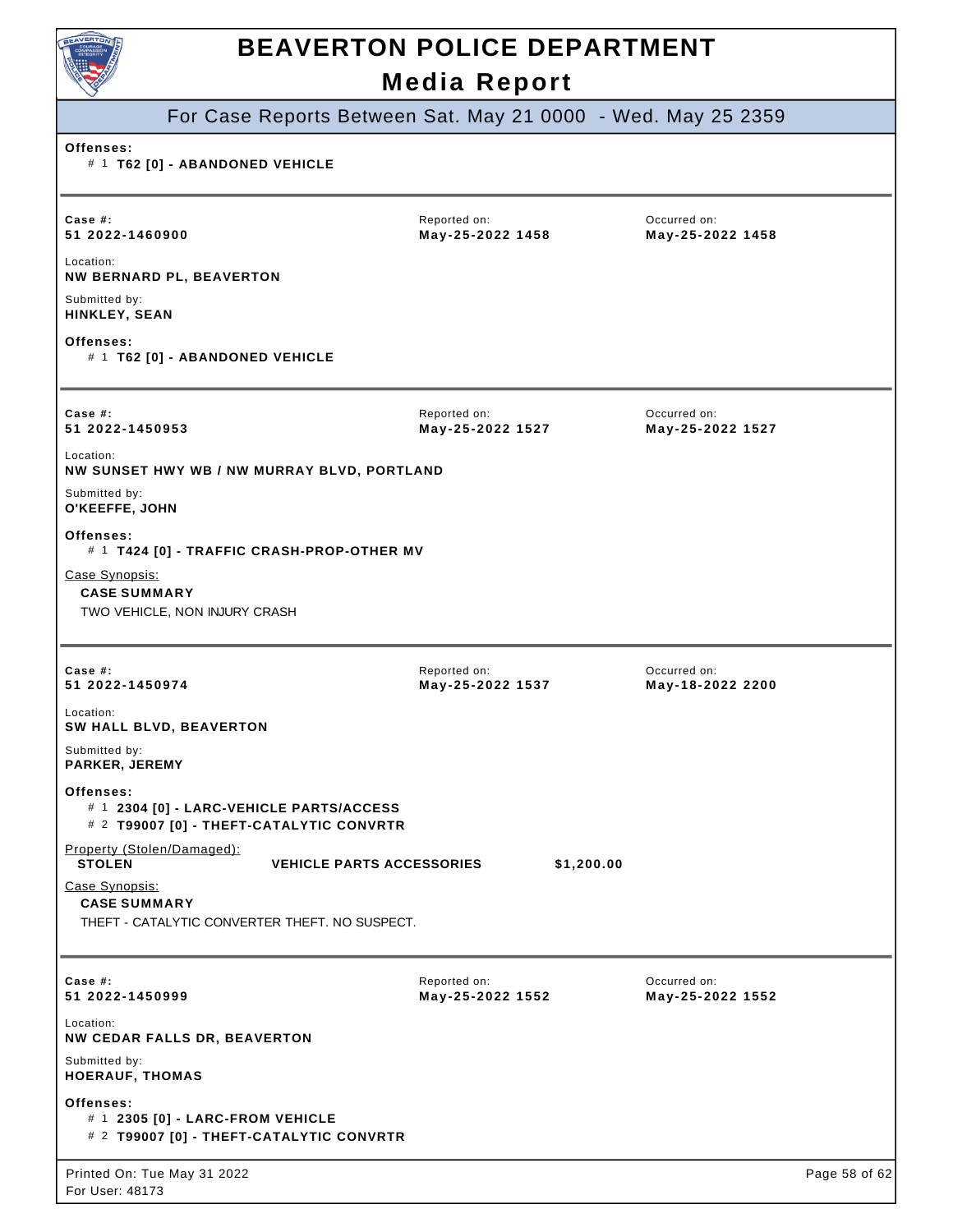

For Case Reports Between Sat. May 21 0000 - Wed. May 25 2359

#### Case Synopsis:

**CASE SUMMARY**  CATALYTIC CONVERTER THEFT

| Case #:<br>51 2022-1451004                                                                                              |                                                                  | Reported on:<br>May-25-2022 1557 |                      | Occurred on:<br>May-25-2022 1557 |               |
|-------------------------------------------------------------------------------------------------------------------------|------------------------------------------------------------------|----------------------------------|----------------------|----------------------------------|---------------|
| Location:<br>NW 173RD AVE / NW CORNELL RD, BEAVERTON                                                                    |                                                                  |                                  |                      |                                  |               |
| Submitted by:<br><b>NOMAKO, JOSEPH</b>                                                                                  |                                                                  |                                  |                      |                                  |               |
| Offenses:<br># 1 5401 [1] - HIT & RUN-INJURY                                                                            |                                                                  |                                  |                      |                                  |               |
| Case Synopsis:<br><b>CASE SUMMARY</b><br>JUVENILE BICYCLIST STRUCK BY UNIDENTIFIED VEHICLE. SUSPECTED MINOR INJURIES.   |                                                                  |                                  |                      |                                  |               |
| Case #:<br>51 2022-1451072                                                                                              |                                                                  | Reported on:<br>May-25-2022 1648 |                      | Occurred on:<br>May-25-2022 1648 |               |
| Location:<br>SW 117TH AVE, BEAVERTON                                                                                    |                                                                  |                                  |                      |                                  |               |
| Submitted by:<br><b>HOERAUF, THOMAS</b>                                                                                 |                                                                  |                                  |                      |                                  |               |
| Offenses:<br># 1 2303 [0] - LARC-SHOPLIFTING                                                                            |                                                                  |                                  |                      |                                  |               |
| Property (Stolen/Damaged):<br><b>STOLEN</b><br><b>STOLEN</b>                                                            | <b>PURSES HANDBAGS WALLETS</b><br><b>PURSES HANDBAGS WALLETS</b> |                                  | \$130.00<br>\$130.00 |                                  |               |
| Case Synopsis:<br><b>CASE SUMMARY</b><br>UNIDENTIFIED SUSPECTS STEAL HANDBAGS.                                          |                                                                  |                                  |                      |                                  |               |
| Case #:<br>51 2022-1451177                                                                                              |                                                                  | Reported on:<br>May-25-2022 1822 |                      | Occurred on:<br>May-25-2022 1822 |               |
| Location:<br>SW CANYON RD, BEAVERTON                                                                                    |                                                                  |                                  |                      |                                  |               |
| Submitted by:<br><b>JONES, DOUGLAS</b>                                                                                  |                                                                  |                                  |                      |                                  |               |
| Offenses:<br># 1 5099 [1] - WARRANT / FUGITIVE                                                                          |                                                                  |                                  |                      |                                  |               |
| Case Synopsis:<br><b>CASE SUMMARY</b><br>CASE SUMMARY: BENJAMIN DEL CID ARRESTED FOR FTA WARRANT OUT OF COLUMBIA COUNTY |                                                                  |                                  |                      |                                  |               |
| Arrested:                                                                                                               |                                                                  |                                  |                      |                                  |               |
|                                                                                                                         |                                                                  |                                  |                      |                                  |               |
|                                                                                                                         |                                                                  |                                  |                      |                                  |               |
| Printed On: Tue May 31 2022                                                                                             |                                                                  |                                  |                      |                                  | Page 59 of 62 |
|                                                                                                                         |                                                                  |                                  |                      |                                  |               |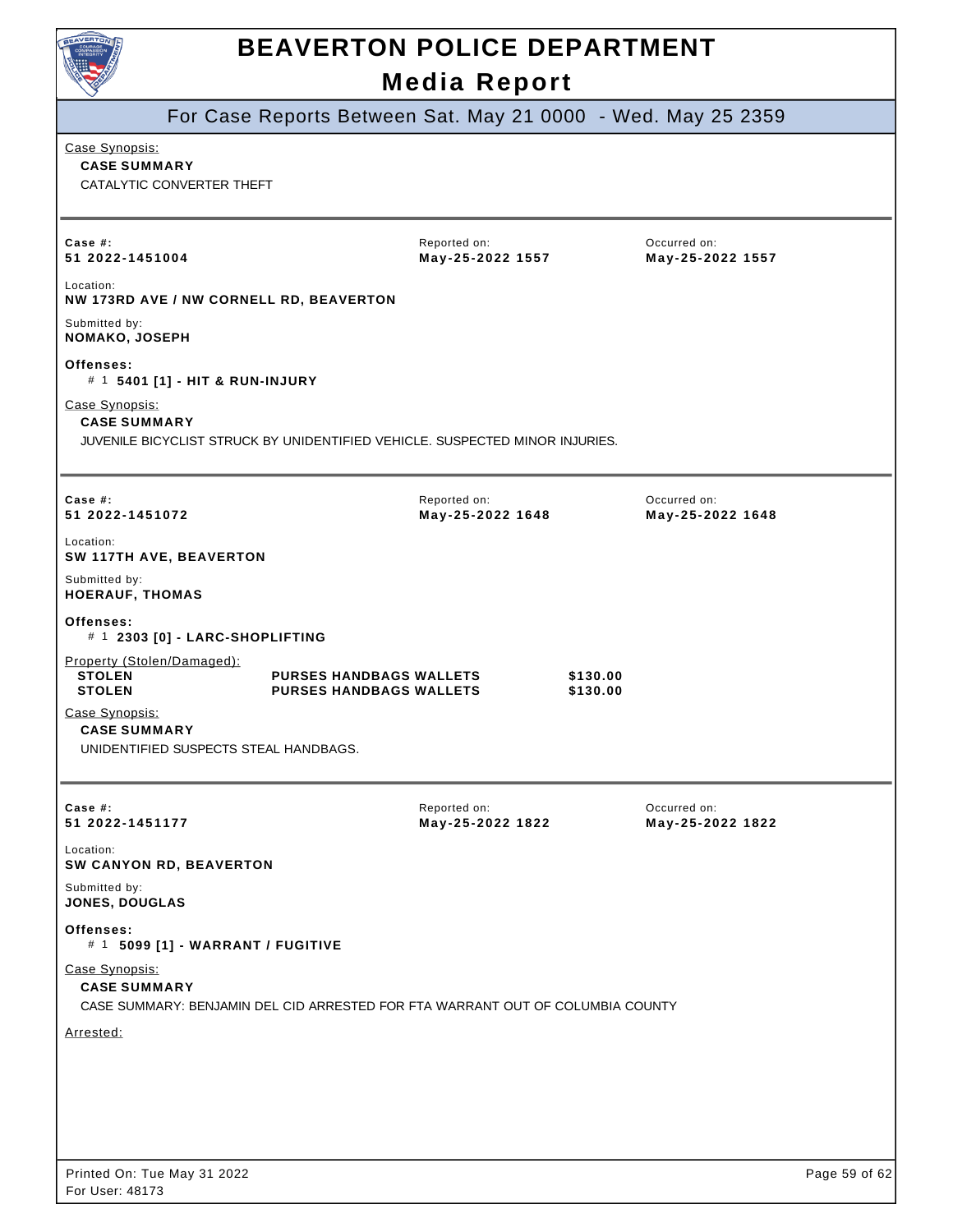| <b>AVERTO</b>                                       |                                              | <b>BEAVERTON POLICE DEPARTMENT</b>                           |                                  |               |
|-----------------------------------------------------|----------------------------------------------|--------------------------------------------------------------|----------------------------------|---------------|
|                                                     |                                              | <b>Media Report</b>                                          |                                  |               |
|                                                     |                                              | For Case Reports Between Sat. May 21 0000 - Wed. May 25 2359 |                                  |               |
| DEL CID, BENJAMIN                                   |                                              | 24 yrs HISPANIC OR LATINO                                    | Male                             |               |
| ALIAS/AKA                                           | DELCUEID, BENJAMIN                           |                                                              |                                  |               |
| ALIAS/AKA                                           | DEL CID, BENJAMIN                            |                                                              |                                  |               |
| ALIAS/AKA                                           | <b>DELCID, BENJAMIN</b>                      |                                                              |                                  |               |
| ALIAS/AKA                                           | DEL CID-CRUZ, BENJAMIN                       |                                                              |                                  |               |
| ALIAS/AKA                                           | <b>DELCID, BENJAMIN</b>                      |                                                              |                                  |               |
| ALIAS/AKA                                           |                                              |                                                              |                                  |               |
| ALIAS/AKA                                           | <b>DELCID, BENJAMIN</b>                      |                                                              |                                  |               |
| ALIAS/AKA                                           | <b>DELCID, BENJAMIN</b><br>DEL CID, BANJAMIN |                                                              |                                  |               |
| ALIAS/AKA                                           |                                              |                                                              |                                  |               |
| Charge:                                             | <b>LUCAS, BRANDON</b>                        | Warrant#:<br>Court:                                          | <b>Bond Amount:</b>              |               |
| #1WARRANT SERVICE                                   |                                              | <b>18CR52803 COUNTY COURT</b>                                | 0.00                             |               |
| Case #:<br>51 2022-1451192                          |                                              | Reported on:<br>May-25-2022 1833                             | Occurred on:<br>May-25-2022 1833 |               |
| Location:<br>SW WATSON AVE, BEAVERTON               |                                              |                                                              |                                  |               |
| Submitted by:<br>FRYE, DANIEL                       |                                              |                                                              |                                  |               |
| Offenses:<br># 1 5707 [0] - TRESPASSING             |                                              |                                                              |                                  |               |
| Involved Business(es):<br>PREMISE #1                |                                              | SW WATSON AVE, BEAVERTON OR                                  |                                  |               |
| Case Synopsis:                                      |                                              |                                                              |                                  |               |
| <b>CASE SUMMARY</b><br>MALE TRESPASSES AT LOCATION. |                                              |                                                              |                                  |               |
| Arrested:                                           |                                              |                                                              |                                  |               |
| <b>GARRETT, PATRICK CLIFTON</b>                     | 54 yrs WHITE                                 |                                                              | Male                             |               |
| ALIAS/AKA                                           | <b>GARRET, CHRISTOPHER</b>                   |                                                              |                                  |               |
| ALIAS/AKA                                           | <b>GARRITT, PATRICK</b>                      |                                                              |                                  |               |
| Charge:<br>#1 CRIMINAL TRESPASS II                  |                                              | Warrant#:<br>Court:<br><b>COUNTY COURT</b>                   | Bond Amount:                     |               |
| Case $#$ :                                          |                                              | Reported on:                                                 | Occurred on:                     |               |
| 51 2022-1451277                                     |                                              | May-25-2022 1957                                             | May-25-2022 1957                 |               |
| Location:<br>SW CEDAR HILLS BLVD, BEAVERTON         |                                              |                                                              |                                  |               |
| Submitted by:<br><b>HOERAUF, THOMAS</b>             |                                              |                                                              |                                  |               |
| Offenses:<br># 1 5099 [1] - WARRANT / FUGITIVE      |                                              |                                                              |                                  |               |
| Case Synopsis:                                      |                                              |                                                              |                                  |               |
| <b>CASE SUMMARY</b><br><b>WARRANT ARREST</b>        |                                              |                                                              |                                  |               |
| Printed On: Tue May 31 2022                         |                                              |                                                              |                                  | Page 60 of 62 |
| For User: 48173                                     |                                              |                                                              |                                  |               |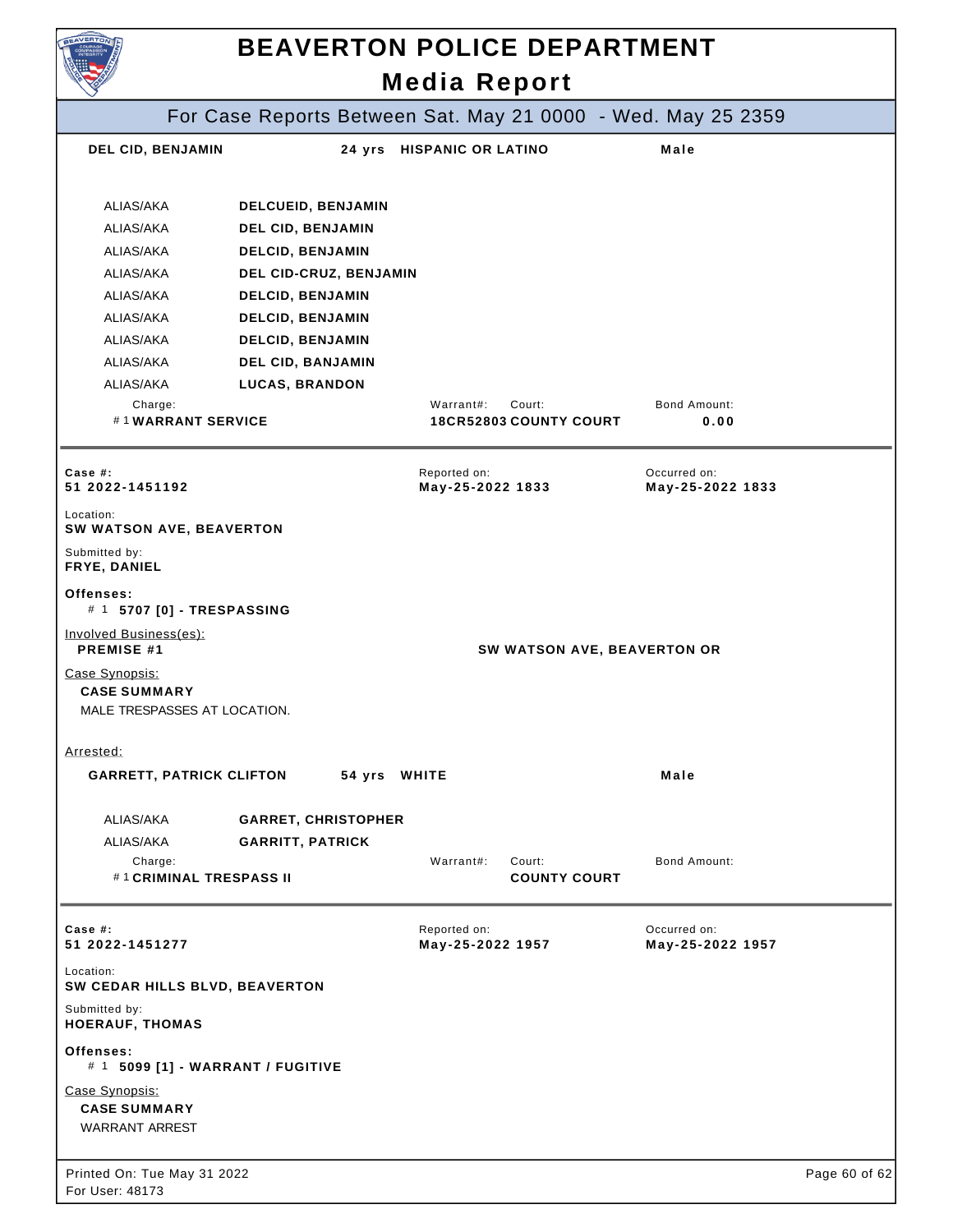

# **BEAVERTON POLICE DEPARTMENT**

|                                                                                                                                                |              | <b>Media Report</b>              |                               |                                                              |
|------------------------------------------------------------------------------------------------------------------------------------------------|--------------|----------------------------------|-------------------------------|--------------------------------------------------------------|
|                                                                                                                                                |              |                                  |                               | For Case Reports Between Sat. May 21 0000 - Wed. May 25 2359 |
| Arrested:                                                                                                                                      |              |                                  |                               |                                                              |
| <b>SLAMP, THADDEUS MONROE</b>                                                                                                                  | 51 yrs WHITE |                                  |                               | Male                                                         |
| Charge:<br>#1WARRANT SERVICE                                                                                                                   |              | Warrant#:                        | Court:<br><b>COUNTY COURT</b> | Bond Amount:                                                 |
| Case $#$ :<br>51 2022-1451287                                                                                                                  |              | Reported on:<br>May-25-2022 2007 |                               | Occurred on:<br>May-25-2022 2007                             |
| Location:<br>SW 6TH ST, BEAVERTON                                                                                                              |              |                                  |                               |                                                              |
| Submitted by:<br>JONES, DOUGLAS                                                                                                                |              |                                  |                               |                                                              |
| Offenses:<br># 1 T31 [0] - FORCE - USE OF                                                                                                      |              |                                  |                               |                                                              |
| Case Synopsis:<br><b>CASE SUMMARY</b>                                                                                                          |              |                                  |                               |                                                              |
| CASE SUMMARY: FORCE USED TO DETAIN MALE FLEEING DOMESTIC DISTURBANCE.                                                                          |              |                                  |                               |                                                              |
| Case #:<br>51 2022-1451360                                                                                                                     |              | Reported on:<br>May-25-2022 2121 |                               | Occurred on:<br>May-25-2022 2121                             |
| Location:                                                                                                                                      |              |                                  |                               |                                                              |
| WB SUNSET / HWY 217 EAST OF, PORTLAND<br>Submitted by:                                                                                         |              |                                  |                               |                                                              |
| MITHSADA, CHRIS                                                                                                                                |              |                                  |                               |                                                              |
| Offenses:<br># 1 T424 [0] - TRAFFIC CRASH-PROP-OTHER MV                                                                                        |              |                                  |                               |                                                              |
| Case Synopsis:<br><b>CASE SUMMARY</b>                                                                                                          |              |                                  |                               |                                                              |
| 2 VEHICLE REAR END CRASH NON INJURY.                                                                                                           |              |                                  |                               |                                                              |
|                                                                                                                                                |              |                                  |                               |                                                              |
| Case #:<br>51 2022-1451465                                                                                                                     |              | Reported on:<br>May-25-2022 2331 |                               | Occurred on:<br>May-25-2022 2331                             |
| Location:<br>SW MURRAY BLVD / SW TEAL BLVD, BEAVERTON                                                                                          |              |                                  |                               |                                                              |
| Submitted by:<br><b>GREAVES, DANIEL</b>                                                                                                        |              |                                  |                               |                                                              |
| Offenses:<br># 1 2899 [0] - POSS/RECEIVED STOLEN PROPERTY<br># 2 5203 [0] - PROHIBITED POSSESSION WEAPON<br># 3 5403 [0] - DUII-DRUGS          |              |                                  |                               |                                                              |
| Case Synopsis:<br><b>CASE SUMMARY</b><br>TRAFFIC STOP LEADS TO DUII ARREST. DURING SEARCH OF VEHICLE, LOCATED FIREARM THAT RETURNS STOLEN FROM |              |                                  |                               |                                                              |
| CCSO. DRIVER SHOWS TO BE CONVICTED FELON PER CCH.                                                                                              |              |                                  |                               |                                                              |
| Arrested:                                                                                                                                      |              |                                  |                               |                                                              |
|                                                                                                                                                |              |                                  |                               |                                                              |
|                                                                                                                                                |              |                                  |                               |                                                              |
| Printed On: Tue May 31 2022                                                                                                                    |              |                                  |                               | Page 61 of 62                                                |